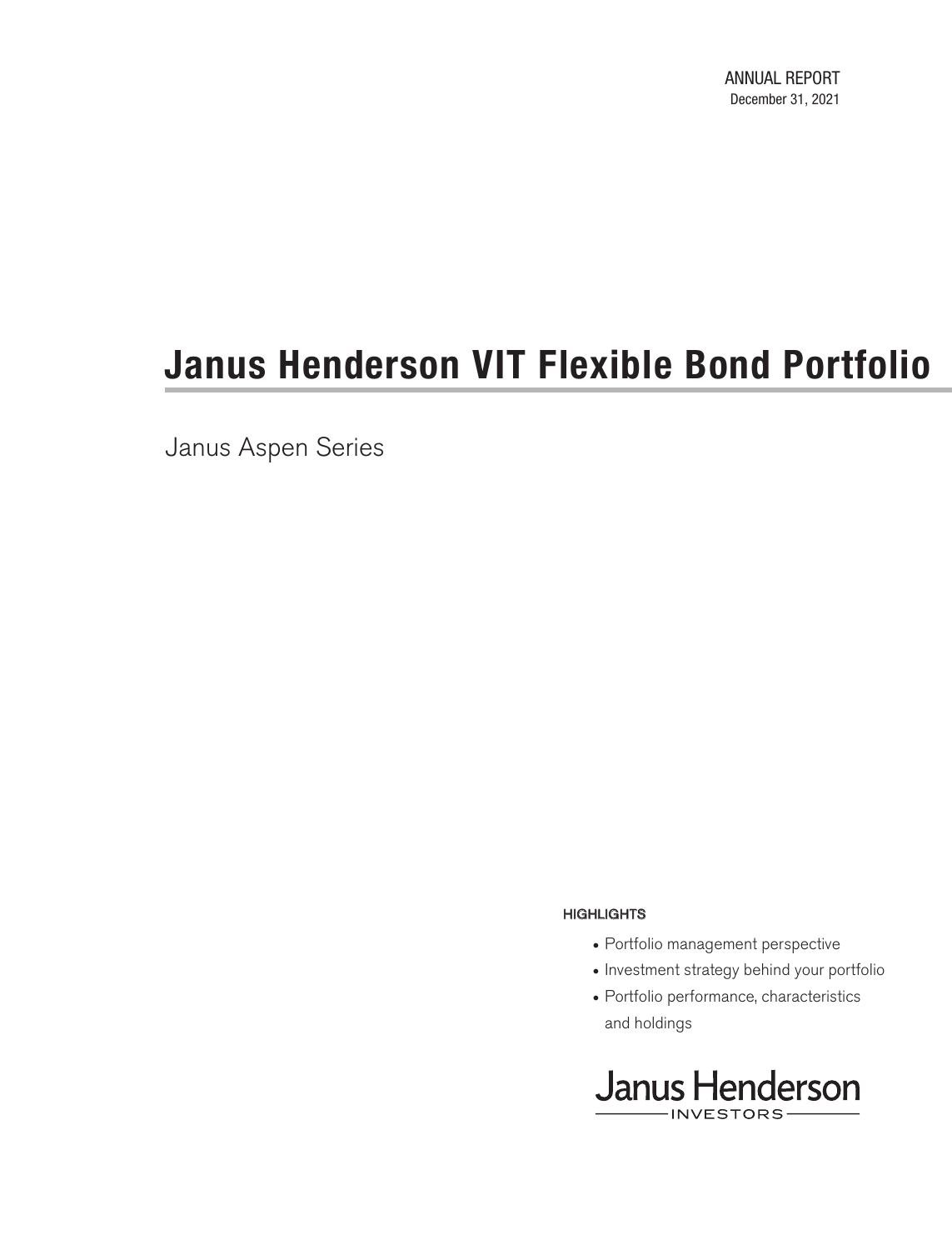## **Table of Contents**

### Janus Henderson VIT Flexible Bond Portfolio

| Management Commentary and Schedule of Investments1         |
|------------------------------------------------------------|
|                                                            |
|                                                            |
|                                                            |
|                                                            |
|                                                            |
|                                                            |
| Report of Independent Registered Public Accounting Firm 41 |
|                                                            |
|                                                            |
|                                                            |
|                                                            |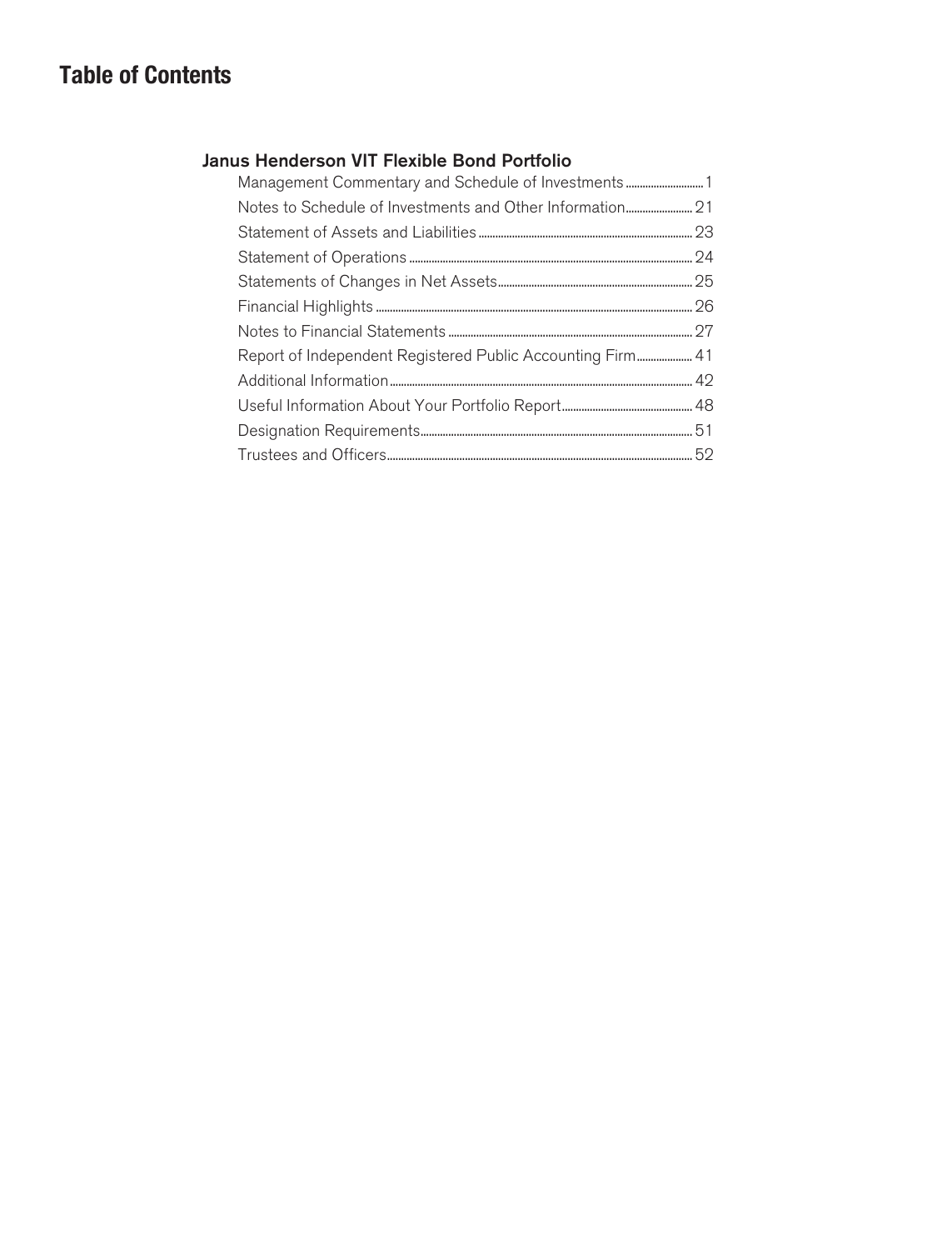### **Janus Henderson VIT Flexible Bond Portfolio (unaudited)**

### **PORTFOLIO SNAPSHOT**

Using our broad global research capabilities, we strive to exploit fixed income market inefficiencies by building a structural foundation that we believe serves as a better starting point than traditional benchmarks. We aim to generate outperformance through sector rotation and security selection while also dynamically adjusting our asset allocation as we aim to take the right amount of risk at each point in the cycle.



co-portfolio manager

co-portfolio manager

#### **PERFORMANCE OVERVIEW**

For the 12-month period ended December 31, 2021, the Janus Henderson VIT Flexible Bond Portfolio's Institutional Shares and Service Shares returned -0.90% and -1.11%, respectively, compared with -1.54% for the Portfolio's benchmark, the Bloomberg U.S. Aggregate Bond Index.

### **INVESTMENT ENVIRONMENT**

The period began with many economically damaging social distancing measures still in place to mitigate the spread of COVID-19. However, credit markets were supported by significant monetary and fiscal stimulus, and vaccine developments created optimism around the potential for an economic reopening. Indeed, vaccines were distributed at a faster-than-expected rate, contributing to strong economic growth.

Amid the economic recovery, the yield on the 10-year Treasury note ended December at 1.51%, up from 0.93% one year ago. The recovery, as is typical, brought both higher inflation expectations and the realization that the U.S. Federal Reserve (Fed) would reduce monetary stimulus and eventually increase policy rates. Despite intra-period volatility, corporate credit spreads (the difference in yield over Treasuries) ultimately tightened with the improving economic outlook. However, investment-grade corporates were negatively impacted by rising interest rates and ended the period with negative total returns. Mortgage-backed securities similarly outperformed U.S. Treasuries but generated negative total returns. Treasury Inflation-Protected Securities (TIPS) and high-yield corporates generated positive total returns – the former aided by increasing inflation expectations, the latter aided by their improving fundamental outlook including expectations for low credit defaults and investors' continued quest for yield.

### **PERFORMANCE DISCUSSION**

The Portfolio outperformed the Bloomberg U.S. Aggregate Bond Index. Our asset allocation decisions benefited relative performance versus the Index. The Portfolio's out-of-index allocation to high-yield corporate bonds performed well as the economic outlook continued to improve and investors' demand for yield remained intact. Out-of-index exposure to TIPS was also a strong contributor as we adjusted positioning with the ebb and flow of inflation expectations. An underweight to mortgage-backed securities (MBS) and strong security selection further benefited relative performance. The Portfolio's positioning relative to the U.S. Treasury yield curve and a lack of exposure to government-related securities detracted.

Although we consistently trimmed the Portfolio's allocation to corporate bonds during the period, our overall favorable view on the U.S. economy led us to maintain the Portfolio's overweight exposure to corporates (including high-yield) and securitized credit such as asset-backed securities (ABS) and commercial mortgage-backed securities (CMBS). We maintained underweight exposures to U.S. Treasuries and MBS.

Our decision to reduce corporate credit exposure was primarily due to credit spreads narrowing as the period progressed. Corporate bond sales were focused on the investment-grade market given our view that the relatively tight level of spreads diminished their attractiveness on a risk-adjusted basis compared to high yield, particularly with rates set to rise. Within high yield, we adjusted positions, emphasizing names believed to have the potential to be "rising stars" – securities that could see sufficient rating improvement to push them into the investment-grade market. We added floating rate products such as bank loans as well as high-quality (AAA/AA) collateralized loan obligations (CLOs) for the first time, believing the underlying bank loans had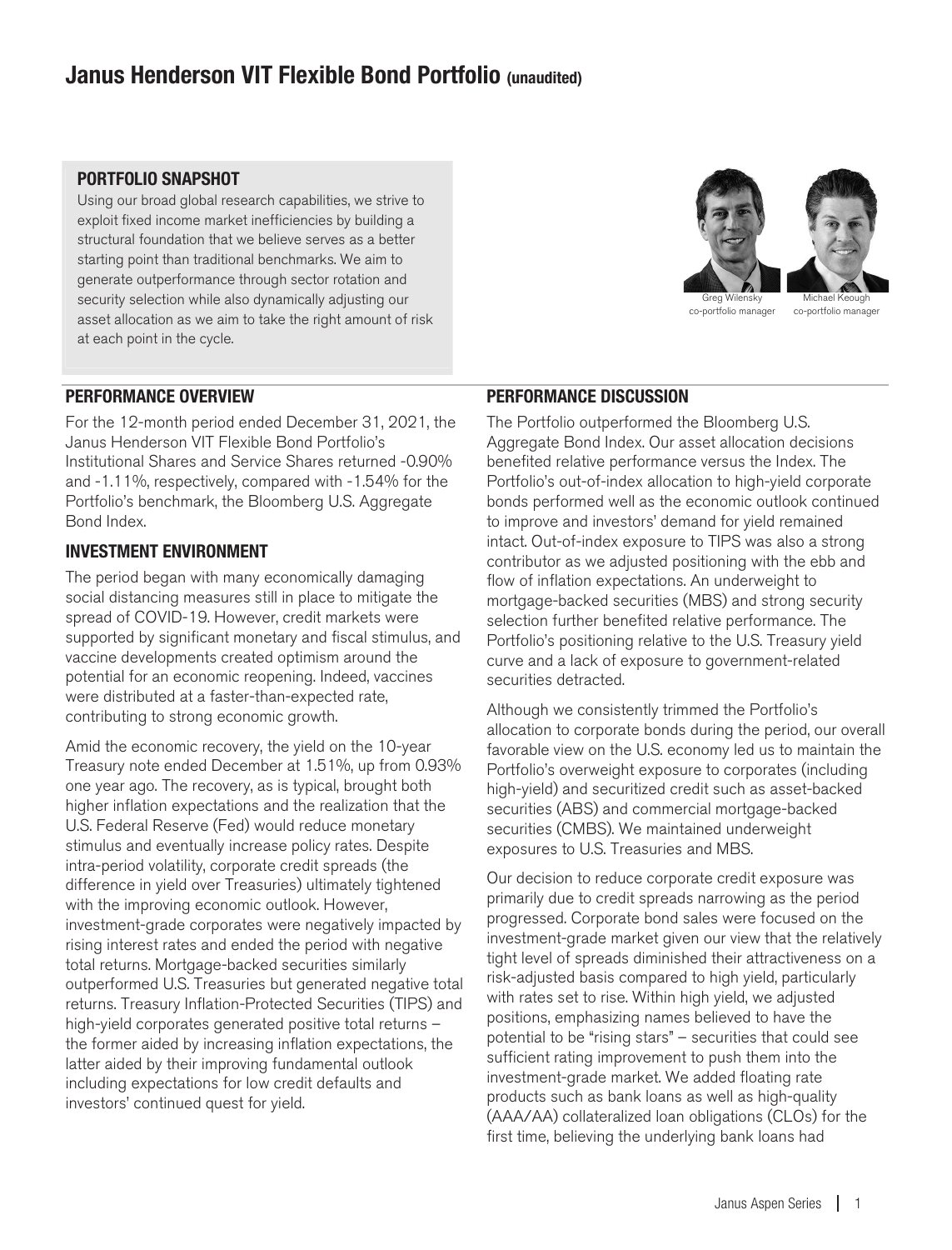### **Janus Henderson VIT Flexible Bond Portfolio (unaudited)**

attractive valuations and their securitization into CLOs added additional value. In our efforts to diversify sources of both yield and risk, we also added ABS and CMBS exposure, focusing on relative-value opportunities identified through individual security analysis. Lastly, we were active in the TIPS market, adding early on the expectation that inflation expectations would increase and adjusting the allocation throughout the year as expectations shifted.

### **DERIVATIVES USAGE**

Please see the Derivative Instruments section in the "Notes to Financial Statements" for a discussion of derivatives used by the Portfolio.

### **OUTLOOK**

Since March 2020, the global economy and financial markets have been supported by remarkable fiscal and monetary policy. In the past year, this led to strong economic growth, rising inflation, higher Treasury yields and strong excess returns across most spread product sectors. As we look ahead to 2022, we expect continued economic growth to drive healthy fundamentals for consumers and corporations. However, the combination of an improving job market and persistent inflation has prompted the Fed to pivot and begin removing their extraordinarily accommodative monetary policy. In the coming year, we expect the end of quantitative easing, the liftoff of the federal funds rate and initial steps by the Fed to wind down its balance sheet. It is important to recognize this change in policy will bring in new economic and market dynamics, and thus we do expect volatility as markets deal with inflation and a new phase of central bank policy.

We expect inflation will stay elevated but gradually decline as the difficulties of reopening a global economy after a pandemic begin to fade. We expect the Consumer Price Index will rise by 2.75% to 3.0% in 2022 and take another year or two to settle below 2.5%. However, we believe real yields (the yield paid after taking into account expected inflation) are too low for the economic growth and inflation we are forecasting, and anticipate upward pressure on Treasury yields. Nevertheless, longer-dated Treasuries are likely to remain attractive relative to other developed markets' government bonds, and we expect continued demand from outside of the U.S. to be a stabilizer in times of volatility. Furthermore, institutional investors such as pension funds that have generated strong returns from both equities and bonds in the past year may be more inclined to "derisk" their asset

allocations, reducing equities in favor of bonds if yields spike. Similarly, we believe credit sectors can perform well in the early phases of a tightening cycle – fundamentals are still improving, credit ratings are being upgraded, access to credit remains plentiful and defaults are expected to remain scarce.

While navigating central bank tightening is never straightforward, we think bonds will continue to offer opportunities to add value in the coming quarters while maintaining their traditional role as a diversifier in volatile times. In fact, 2022 may play to the active manager's strengths; in our opinion, opportunities to add incremental returns are likely to come from relative-value opportunities, nuanced sector allocation, shorter-term dislocations and individual security selection.

Thank you for your investment in Janus Henderson VIT Flexible Bond Portfolio.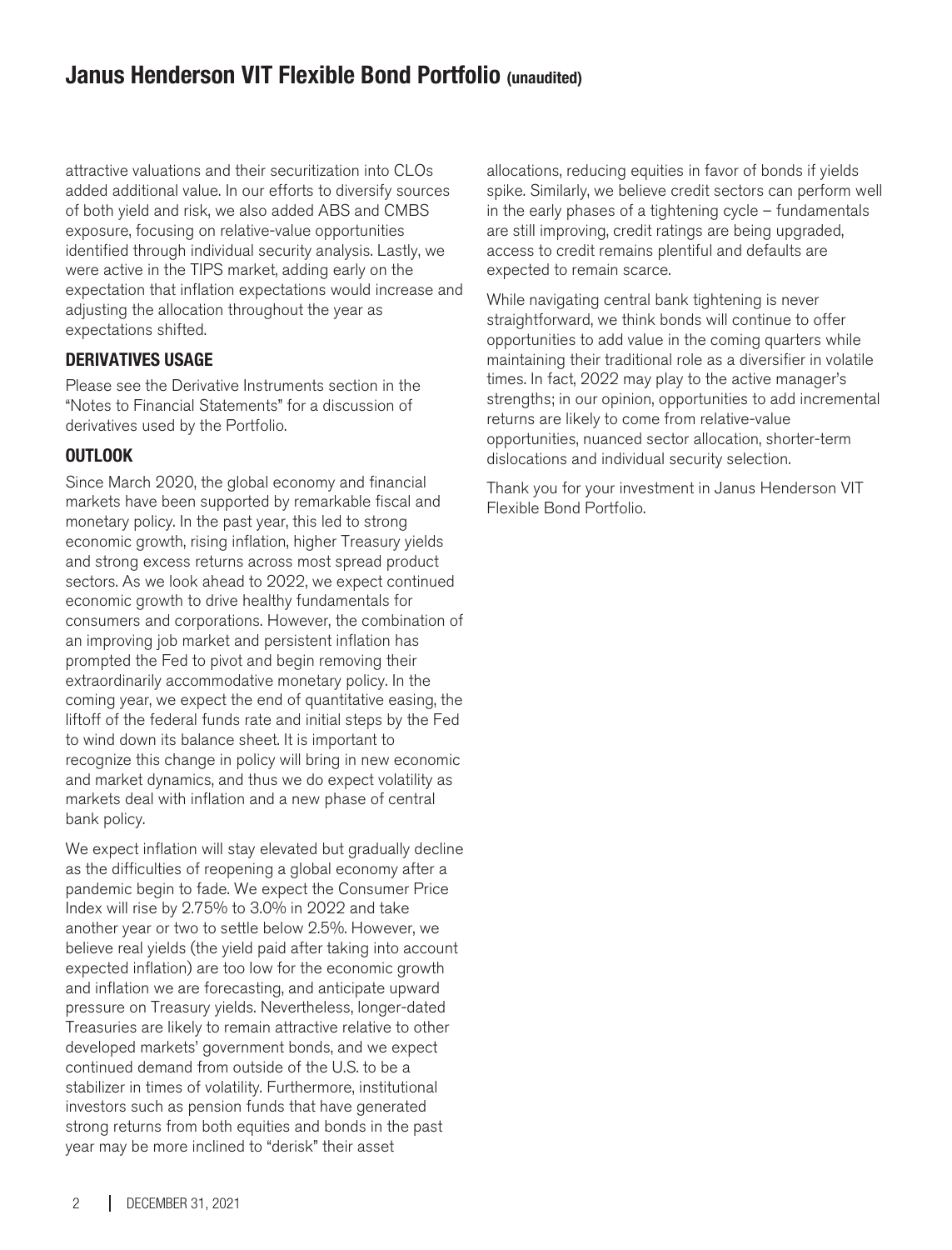### **Janus Henderson VIT Flexible Bond Portfolio (unaudited) Portfolio At A Glance December 31, 2021**

#### Fund Profile

|                                     | Without       | With          |
|-------------------------------------|---------------|---------------|
| 30-day Current Yield*               | Reimbursement | Reimbursement |
| Institutional Shares                | 1.08%         | 1.10%         |
| Service Shares                      | 0.84%         | 0.86%         |
| <b>Weighted Average Maturity</b>    |               | 7.79 Years    |
| <b>Average Effective Duration**</b> |               | 5.92 Years    |
|                                     |               |               |

\* Yield will fluctuate.

\*\* A theoretical measure of price volatility.

### Ratings† Summary - (% of Total Investments)

| AAA        | 19.9% |
|------------|-------|
| AA         | 31.3% |
| А          | 2.2%  |
| <b>BBB</b> | 18.2% |
| <b>BB</b>  | 9.4%  |
| В          | 3.0%  |
| Not Rated  | 15.4% |
| Other      | 0.6%  |

† Credit ratings provided by Standard & Poor's (S&P), an independent credit rating agency. Credit ratings range from AAA (highest) to D (lowest) based on S&P's measures. Further information on S&P's rating methodology may be found at www.standardandpoors.com. Other rating agencies may rate the same securities differently. Ratings are relative and subjective and are not absolute standards of quality. Credit quality does not remove market risk and is subject to change. "Not Rated" securities are not rated by S&P, but may be rated by other rating agencies and do not necessarily indicate low quality. "Other" includes cash equivalents, equity securities, and certain derivative instruments.

### Significant Areas of Investment - (% of Net Assets)



### Asset Allocation - (% of Net Assets)

| United States Treasury             |            |
|------------------------------------|------------|
| Notes/Bonds                        | 31.7%      |
| Corporate Bonds                    | 26.9%      |
| Asset-Backed/Commercial            |            |
| Mortgage-Backed Securities         | 20.5%      |
| Mortgage-Backed Securities         | 16.6%      |
| <b>Investment Companies</b>        | 12.4%      |
| Bank Loans and Mezzanine Loans     | 2.7%       |
| Inflation-Indexed Bonds            | 0.5%       |
| Investments Purchased with Cash    |            |
| Collateral from Securities Lending | $0.0\%$    |
| Other                              | $(11.3)\%$ |
|                                    | 1 በበ በ%    |
|                                    |            |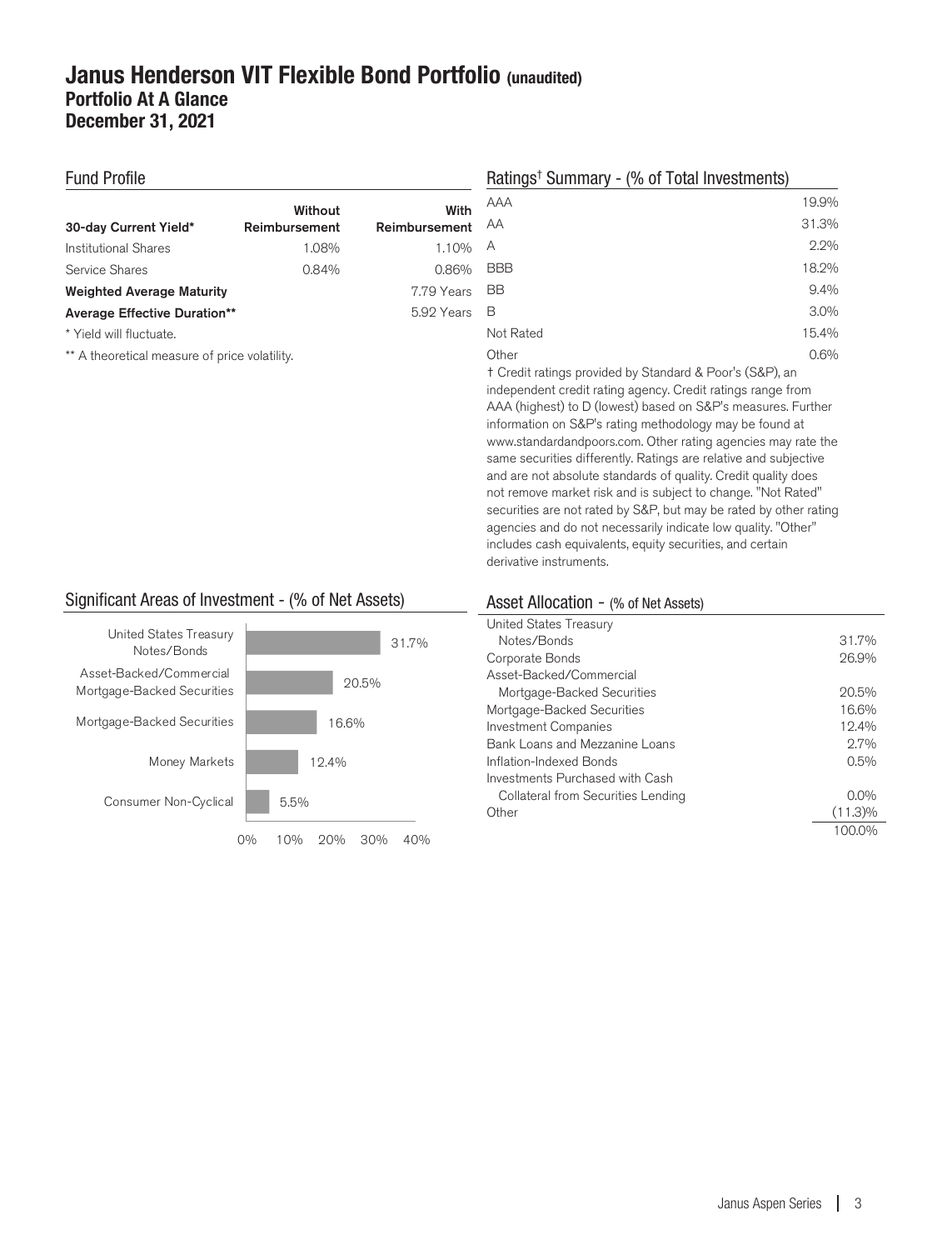### **Janus Henderson VIT Flexible Bond Portfolio (unaudited) Performance**



| Average Annual Total Return - for the periods ended December 31, 2021                      |             |                     |                 | <b>Prospectus Expense Ratios</b> |                                                             |                                                                 |
|--------------------------------------------------------------------------------------------|-------------|---------------------|-----------------|----------------------------------|-------------------------------------------------------------|-----------------------------------------------------------------|
|                                                                                            | One<br>Year | <b>Five</b><br>Year | Ten<br>Year     | <b>Since</b><br>Inception*       | <b>Total Annual Fund</b><br>Operating Expenses <sup>#</sup> | <b>Net Annual</b><br>Fund<br>Operating<br>Expenses <sup>†</sup> |
| Institutional Shares                                                                       | $-0.90\%$   | 4.24%               | 3.68%           | 6.06%                            | 0.60%                                                       | 0.58%                                                           |
| Service Shares                                                                             | $-1.11%$    | 3.98%               | 3.43%           | 5.83%                            | 0.85%                                                       | 0.82%                                                           |
| Bloomberg U.S. Aggregate Bond Index                                                        | $-1.54%$    | 3.57%               | 2.90%           | 4.99%                            |                                                             |                                                                 |
| Morningstar Quartile - Institutional Shares                                                | 3rd         | 2 <sub>nd</sub>     | 2 <sub>nd</sub> | 1st                              |                                                             |                                                                 |
| Morningstar Ranking - based on total<br>returns for Intermediate Core - Plus Bond<br>Funds | 323/607     | 193/557             | 202/490         | 7/175                            |                                                             |                                                                 |

 $\overline{1}$ 

Returns quoted are past performance and do not guarantee future results; current performance may be lower or higher. Investment returns and principal value will vary; there may be a gain or loss when shares are sold. For the most recent month-end performance call 800.668.0434 or visit janushenderson.com/VITperformance.

Net expense ratios reflect the expense waiver, if any, contractually agreed to for at least a one-year period commencing on April 30, 2021.

Performance may be affected by risks that include those associated with foreign and emerging markets, fixed income securities, high-yield and high-risk securities, undervalued, overlooked and smaller capitalization companies, real estate related securities including Real Estate Investment Trusts (REITs), Environmental, Social and Governance (ESG) factors, non-diversification, portfolio turnover, derivatives, short sales, initial public offerings (IPOs) and potential conflicts of interest. Each product has different risks. Please see the prospectus for more information about risks, holdings and other details.

Returns do not reflect the deduction of fees, charges or expenses of any insurance product or qualified plan. If applied, returns would have been lower.

Returns include reinvestment of all dividends and distributions and do not reflect the deduction of taxes that a shareholder would pay on Portfolio distributions or redemptions of Portfolio shares. The returns do not include adjustments in accordance with generally accepted accounting principles required at the period end for financial reporting purposes.

Performance for Service Shares prior to December 31, 1999 reflects the performance of Institutional Shares, adjusted to reflect the expenses of Service Shares.

Ranking is for the share class shown only; other classes may have different performance characteristics. When an expense waiver is in effect, it may have a material effect on the total return, and therefore the ranking for the period.

© 2021 Morningstar, Inc. All Rights Reserved.

There is no assurance that the investment process will consistently lead to successful investing.

See important disclosures on the next page.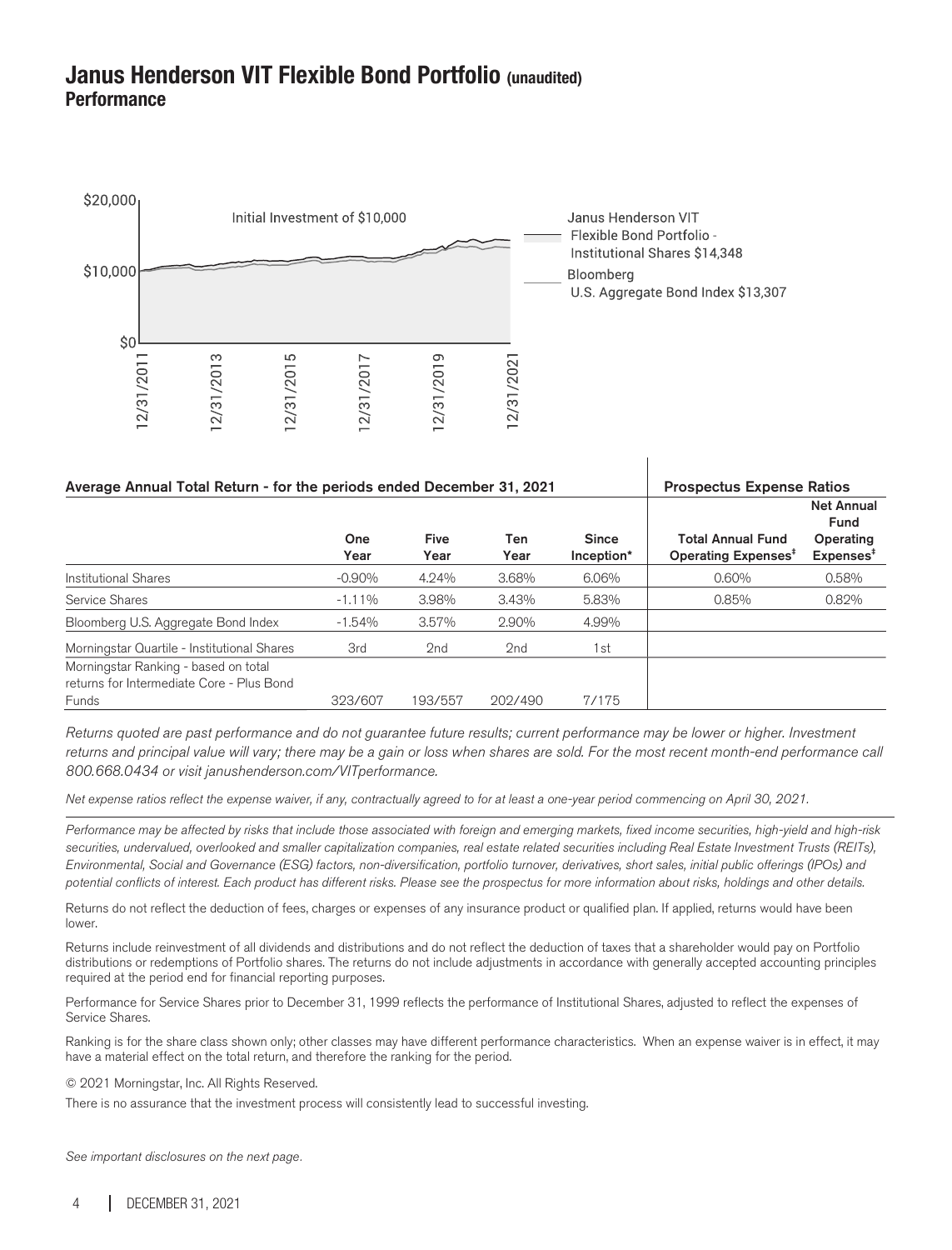### **Janus Henderson VIT Flexible Bond Portfolio (unaudited) Performance**

See Notes to Schedule of Investments and Other Information for indexfor index definitions.

Index performance does not reflect the expenses of managing a portfolio as an index is unmanaged and not available for direct investment.

See "Useful Information About Your Portfolio Report."

\*The Portfolio's inception date – September 13, 1993

‡ As stated in the prospectus. See Financial Highlights for actual expense ratios during the reporting period.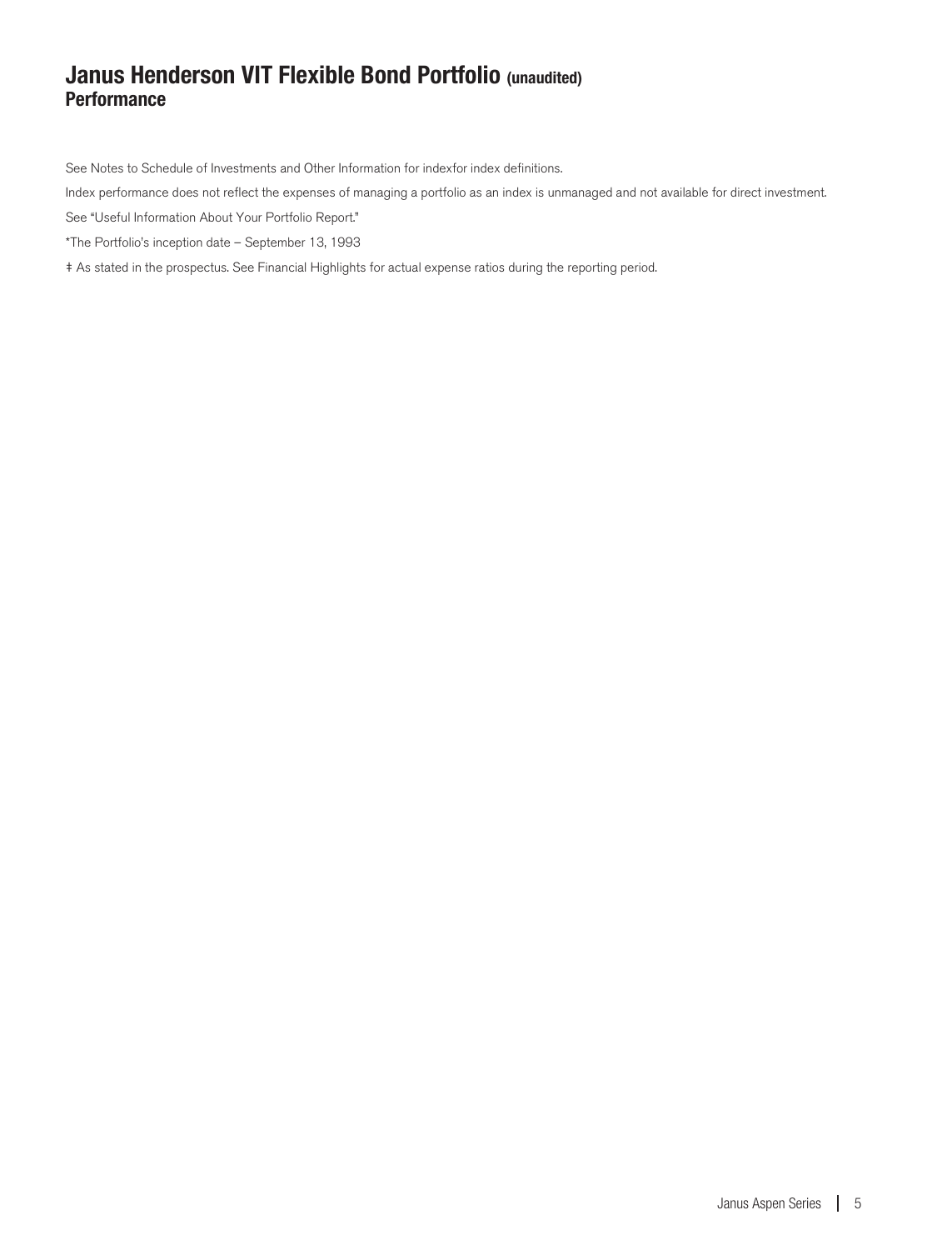### **Janus Henderson VIT Flexible Bond Portfolio (unaudited) Expense Examples**

As a shareholder of the Portfolio, you incur two types of costs: (1) transaction costs and (2) ongoing costs, including management fees; 12b-1 distribution and shareholder servicing fees (applicable to Service Shares only); transfer agent fees and expenses payable pursuant to the Transfer Agency Agreement; and other Portfolio expenses. This example is intended to help you understand your ongoing costs (in dollars) of investing in the Portfolio and to compare these costs with the ongoing costs of investing in other mutual funds. To do so, compare this 5% hypothetical example with the 5% hypothetical examples that appear in the shareholder reports of the other funds. The example is based upon an investment of \$1,000 invested at the beginning of the period and held for the sixmonths indicated, unless noted otherwise in the table and footnotes below.

### Actual Expenses

The information in the table under the heading "Actual" provides information about actual account values and actual expenses. You may use the information in these columns, together with the amount you invested, to estimate the expenses that you paid over the period. Simply divide your account value by \$1,000 (for example, an \$8,600 account value divided by \$1,000 = 8.6), then multiply the result by the number in the appropriate column for your share class under the heading entitled "Expenses Paid During Period" to estimate the expenses you paid on your account during the period.

### Hypothetical Example for Comparison Purposes

The information in the table under the heading "Hypothetical (5% return before expenses)" provides information about hypothetical account values and hypothetical expenses based upon the Portfolio's actual expense ratio and an assumed rate of return of 5% per year before expenses, which is not the Portfolio's actual return. The hypothetical account values and expenses may not be used to estimate the actual ending account balance or expenses you paid for the period. You may use this information to compare the ongoing costs of investing in the Portfolio and other funds. To do so, compare this 5% hypothetical example with the 5% hypothetical examples that appear in the shareholder reports of the other funds. Additionally, for an analysis of the fees associated with an investment in either share class or other similar funds, please visit www.finra.org/fundanalyzer.

Please note that the expenses shown in the table are meant to highlight your ongoing costs only and do not reflect any transaction costs, such as any charges at the separate account level or contract level. These fees are fully described in the Portfolio's prospectuses. Therefore, the hypothetical examples are useful in comparing ongoing costs only, and will not help you determine the relative total costs of owning different funds. In addition, if these transaction costs were included, your costs would have been higher.

|                | Actual                                           |                                          |                                                                          | Hypothetical<br>(5% return before expenses)      |                            |                                                                                                             |                                               |  |
|----------------|--------------------------------------------------|------------------------------------------|--------------------------------------------------------------------------|--------------------------------------------------|----------------------------|-------------------------------------------------------------------------------------------------------------|-----------------------------------------------|--|
|                | <b>Beginning</b><br>Account<br>Value<br>(7/1/21) | Ending<br>Account<br>Value<br>(12/31/21) | <b>Expenses</b><br><b>Paid During</b><br>Period<br>$(7/1/21 - 12/31/21)$ | <b>Beginning</b><br>Account<br>Value<br>(7/1/21) | Ending<br>Account<br>Value | <b>Expenses</b><br><b>Paid During</b><br>Period<br>$(12/31/21)$ $(7/1/21 - 12/31/21)$ $(7/1/21 - 12/31/21)$ | <b>Net Annualized</b><br><b>Expense Ratio</b> |  |
| Institutional  |                                                  |                                          |                                                                          |                                                  |                            |                                                                                                             |                                               |  |
| <b>Shares</b>  | \$1,000,00                                       | \$1,003,00                               | \$2.93                                                                   | \$1,000.00                                       | \$1,022.28                 | \$2.96                                                                                                      | 0.58%                                         |  |
| Service Shares | \$1,000.00                                       | \$1,001.70                               | \$4.19                                                                   | \$1,000,00                                       | \$1,021,02                 | \$4.23                                                                                                      | 0.83%                                         |  |

†Expenses Paid During Period are equal to the Net Annualized Expense Ratio multiplied by the average account value over the period, multiplied by 184/365 (to reflect the one-half year period). Expenses in the examples include the effect of applicable fee waivers and/or expense reimbursements, if any. Had such waivers and/or reimbursements not been in effect, your expenses would have been higher. Please refer to the Notes to Financial Statements or the Portfolio's prospectuses for more information regarding waivers and/or reimbursements.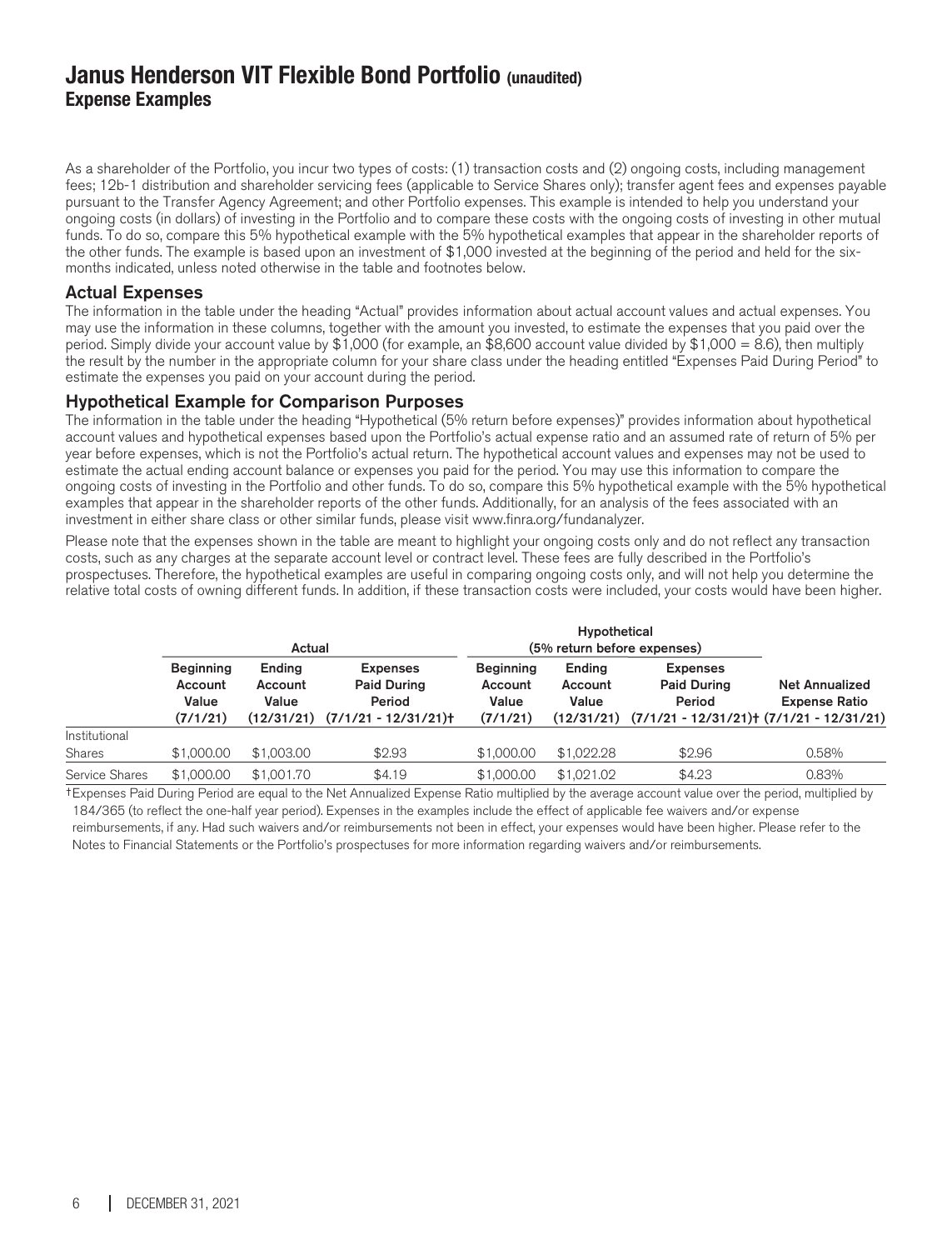|                                                                                                                    | Shares or                |           |
|--------------------------------------------------------------------------------------------------------------------|--------------------------|-----------|
|                                                                                                                    | <b>Principal Amounts</b> | Value     |
| Asset-Backed/Commercial Mortgage-Backed Securities-20.5%                                                           |                          |           |
| 208 Park Avenue Mortgage Trust 2017-280P,                                                                          |                          |           |
| ICE LIBOR USD 1 Month + 0.8800%, 0.9898%, 9/15/34 (144A) <sup>‡</sup>                                              | \$629,029                | \$628,483 |
| ACC Auto Trust 2021-A A, 1.0800%, 4/15/27 (144A)                                                                   | 614,656                  | 613,832   |
| Affirm Asset Securitization Trust 2020-Z2 A, 1.9000%, 1/15/25 (144A)                                               | 231,672                  | 232,605   |
| Affirm Asset Securitization Trust 2021-A A, 0.8800%, 8/15/25 (144A)                                                | 723,000                  | 720,517   |
| Affirm Asset Securitization Trust 2021-B A, 1.0300%, 8/17/26 (144A)                                                | 801,000                  | 794,838   |
| Angel Oak Mortgage Trust I LLC 2019-5, 2.5930%, 10/25/49 (144A) <sup>‡</sup>                                       | 203,674                  | 203,548   |
| Angel Oak Mortgage Trust I LLC 2019-6,                                                                             |                          |           |
| ICE LIBOR USD 12 Month + 0.9500%, 2.6200%, 11/25/59 (144A) <sup>‡</sup>                                            | 158,176                  | 158,176   |
| Angel Oak Mortgage Trust I LLC 2020-2,<br>ICE LIBOR USD 12 Month + 2.2000%, 2.5310%, 1/26/65 (144A) <sup>‡</sup>   | 358,820                  | 362,625   |
| Angel Oak Mortgage Trust I LLC 2020-3,                                                                             |                          |           |
| ICE LIBOR USD 12 Month + 1.0000%, 2.4100%, 4/25/65 (144A) <sup>‡</sup>                                             | 312,315                  | 312,789   |
| Aqua Finance Trust 2021-A A, 1.5400%, 7/17/46 (144A)                                                               | 535,654                  | 529,942   |
| Arbys Funding LLC 2020-1A, 3.2370%, 7/30/50 (144A)                                                                 | 1,782,438                | 1,820,557 |
| Atalaya Equipment Leasing Fund I LP 2021-1A A2, 1.2300%, 5/15/26 (144A)                                            | 821,000                  | 819,793   |
| Bank 2018-BN12 A4, 4.2550%, 5/15/61 <sup>‡</sup>                                                                   | 260,123                  | 293,512   |
| Barclays Comercial Mortgage Securities LLC 2015-SRCH,                                                              |                          |           |
| 4.1970%, 8/10/35 (144A)                                                                                            | 1,447,000                | 1,598,961 |
| Barclays Comercial Mortgage Securities LLC 2017-DELC,                                                              |                          |           |
| ICE LIBOR USD 1 Month + 0.8500%, 0.9598%, 8/15/36 (144A) <sup>‡</sup>                                              | 443,000                  | 442,876   |
| BVRT Financing Trust 2021-2F M1, 1.6000%, 1/10/32 <sup>‡</sup>                                                     | 109,513                  | 109,699   |
| BVRT Financing Trust 2021-CRT1 M2, 2.3514%, 1/10/33 <sup>‡</sup>                                                   | 139,654                  | 140,003   |
| BVRT Financing Trust 2021-CRT2 M1, 1.8514%, 11/10/32 <sup>‡</sup>                                                  | 34,426                   | 34,426    |
| BX Commercial Mortgage Trust 2019-OC11, 3.2020%, 12/9/41 (144A)                                                    | 614,000                  | 647,243   |
| BX Commercial Mortgage Trust 2019-OC11, 3.6050%, 12/9/41 (144A)                                                    | 309,000                  | 325,878   |
| BX Commercial Mortgage Trust 2019-OC11, 3.8560%, 12/9/41 (144A)                                                    | 614,000                  | 632,246   |
| BX Commercial Mortgage Trust 2019-XL,                                                                              |                          |           |
| ICE LIBOR USD 1 Month + 0.9200%, 1.0300%, 10/15/36 (144A) <sup>‡</sup>                                             | 1,153,750                | 1,153,431 |
| BX Commercial Mortgage Trust 2019-XL,<br>ICE LIBOR USD 1 Month + 1.0800%, 1.1900%, 10/15/36 (144A) <sup>‡</sup>    | 195,500                  | 195,308   |
| BX Commercial Mortgage Trust 2020-FOX A,                                                                           |                          |           |
| ICE LIBOR USD 1 Month + 1.0000%, 1.1100%, 11/15/32 (144A) <sup>‡</sup>                                             | 1,506,933                | 1,506,580 |
| BX Commercial Mortgage Trust 2020-FOX B,                                                                           |                          |           |
| ICE LIBOR USD 1 Month + 1.3500%, 1.4600%, 11/15/32 (144A) <sup>‡</sup>                                             | 269,697                  | 269,459   |
| BX Commercial Mortgage Trust 2020-FOX C,                                                                           |                          |           |
| ICE LIBOR USD 1 Month + 1.5500%, 1.6600%, 11/15/32 (144A) <sup>‡</sup>                                             | 269,697                  | 268,612   |
| BX Commercial Mortgage Trust 2021-LBA AJV,                                                                         |                          |           |
| ICE LIBOR USD 1 Month + 0.8000%, 0.9100%, 2/15/36 (144A) <sup>‡</sup>                                              | 848,000                  | 844,793   |
| BX Commercial Mortgage Trust 2021-LBA AV,                                                                          |                          |           |
| ICE LIBOR USD 1 Month + 0.8000%, 0.9100%, 2/15/36 (144A) <sup>‡</sup>                                              | 964,000                  | 960,354   |
| BX Commercial Mortgage Trust 2021-VOLT A,                                                                          |                          |           |
| ICE LIBOR USD 1 Month + 0.7000%, 0.8098%, 9/15/36 (144A) <sup>‡</sup>                                              | 510,000                  | 508,415   |
| BX Commercial Mortgage Trust 2021-VOLT B,<br>ICE LIBOR USD 1 Month + 0.9500%, 1.0598%, 9/15/36 (144A) <sup>‡</sup> | 1,043,000                | 1,033,553 |
| BX Commercial Mortgage Trust 2021-VOLT D,                                                                          |                          |           |
| ICE LIBOR USD 1 Month + 1.6500%, 1.7598%, 9/15/36 (144A) <sup>‡</sup>                                              | 1,096,000                | 1,086,415 |
| BXP Trust 2017-GM, 3.3790%, 6/13/39 (144A)                                                                         | 696,000                  | 741,580   |
| Carvana Auto Receivables Trust 2021-P4 A2, 0.8200%, 4/10/25                                                        | 888,000                  | 887,621   |
| CBAM CLO Management 2019-11RA A1,                                                                                  |                          |           |
| ICE LIBOR USD 3 Month + 1.1800%, 1.3049%, 1/20/35 (144A) <sup>‡</sup>                                              | 1,965,000                | 1,967,350 |
| CBAM CLO Management 2019-11RA B,                                                                                   |                          |           |
| ICE LIBOR USD 3 Month + 1.7500%, 1.8749%, 1/20/35 (144A) <sup>‡</sup>                                              | 1,002,000                | 1,002,166 |
| CF Hippolyta Issuer LLC 2021-1A A1, 1.5300%, 3/15/61 (144A)                                                        | 1,159,335                | 1,138,440 |
| CF Hippolyta Issuer LLC 2021-1A B1, 1.9800%, 3/15/61 (144A)                                                        | 425,347                  | 419,071   |
| Chase Auto Credit Linked Notes 2021-2 B, 0.8890%, 12/26/28 (144A)                                                  | 942,546                  | 937,414   |
| Chase Mortgage Finance Corp 2021-CL1 M1,                                                                           |                          |           |
| US 30 Day Average SOFR + 1.2000%, 1.2497%, 2/25/50 (144A) <sup>‡</sup>                                             | 682,069                  | 683,844   |
| CIFC Funding Ltd 2016-1A BRR,                                                                                      |                          |           |
| ICE LIBOR USD 3 Month + 1.7000%, 0%, 10/21/31 (144A) <sup>‡</sup>                                                  | 723,000                  | 714,261   |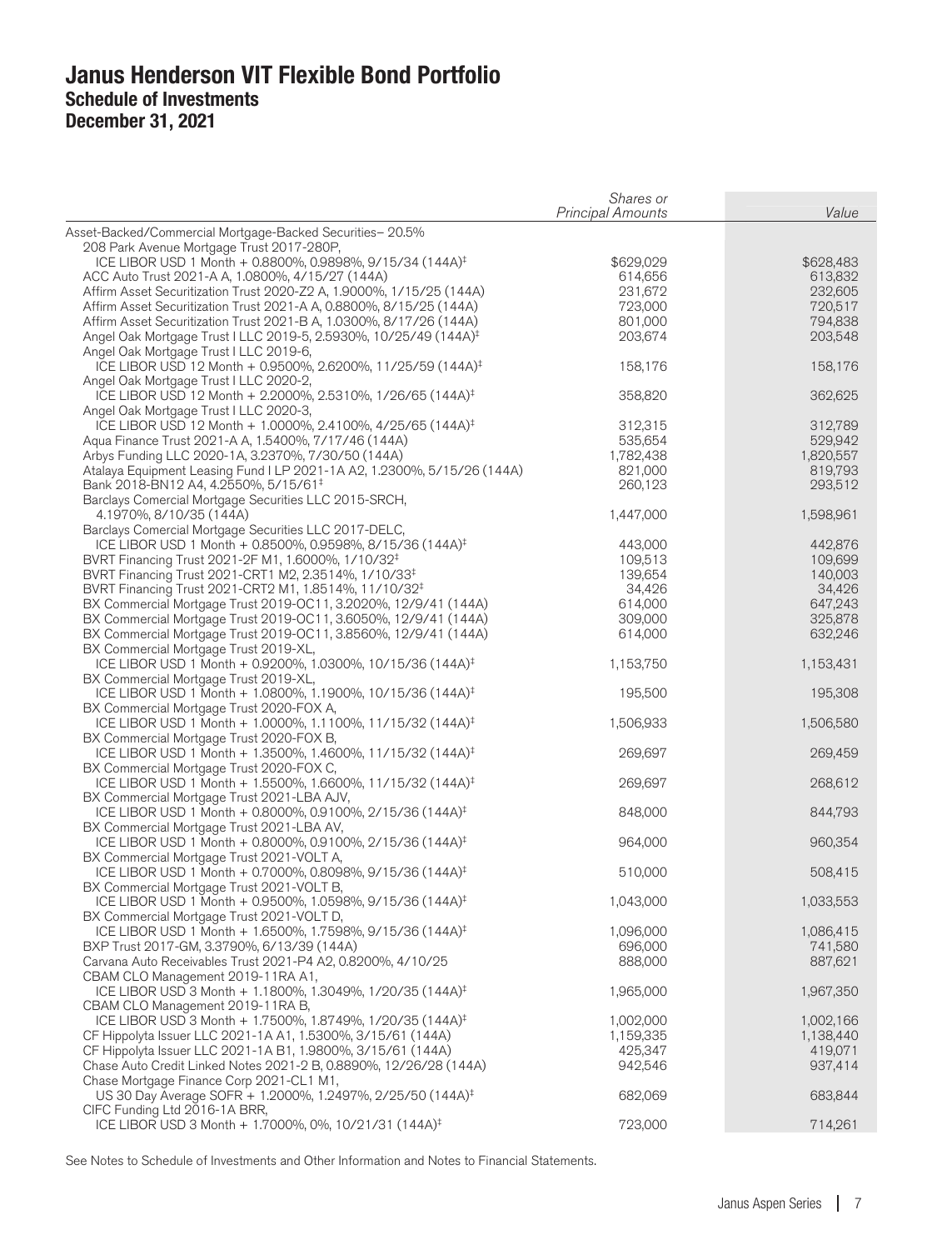|                                                                                                                                                                       | Shares or<br><b>Principal Amounts</b> | Value              |
|-----------------------------------------------------------------------------------------------------------------------------------------------------------------------|---------------------------------------|--------------------|
|                                                                                                                                                                       |                                       |                    |
| Asset-Backed/Commercial Mortgage-Backed Securities- (continued)<br>CIFC Funding Ltd 2021-7A A1,                                                                       |                                       |                    |
| ICE LIBOR USD 3 Month + 1.1300%, 1.2584%, 1/23/35 (144A) <sup>‡</sup><br>CIFC Funding Ltd 2021-7A B,                                                                  | \$1,351,000                           | \$1,350,187        |
| ICE LIBOR USD 3 Month + 1.6000%, 1.7284%, 1/23/35 (144A) <sup>‡</sup>                                                                                                 | 768,000                               | 762,256            |
| CIM Retail Portfolio Trust 2021-RETL A,<br>ICE LIBOR USD 1 Month + 1.4000%, 1.5100%, 8/15/36 (144A) <sup>‡</sup>                                                      | 821,000                               | 819,500            |
| CIM Trust 2021-NR1 A1, 2.5690%, 7/25/55 (144A) <sup>C</sup><br>Cold Storage Trust 2020-ICE5 A,                                                                        | 934,107                               | 932,692            |
| ICE LIBOR USD 1 Month + 0.9000%, 1.0098%, 11/15/37 (144A) <sup>‡</sup><br>Cold Storage Trust 2020-ICE5 B,                                                             | 1,740,876                             | 1,739,077          |
| ICE LIBOR USD 1 Month + 1.3000%, 1.4098%, 11/15/37 (144A) <sup>‡</sup><br>Cold Storage Trust 2020-ICE5 C,                                                             | 774,597                               | 772,992            |
| ICE LIBOR USD 1 Month + 1.6500%, 1.7598%, 11/15/37 (144A) <sup>‡</sup><br>COLT Funding LLC 2020-2,                                                                    | 777,546                               | 774,567            |
| ICE LIBOR USD 12 Month + 1.5000%, 1.8530%, 3/25/65 (144A) <sup>‡</sup><br>COLT Funding LLC 2020-3,                                                                    | 107,093                               | 107,419            |
| ICE LIBOR USD 12 Month + 1.2000%, 1.5060%, 4/27/65 (144A) <sup>‡</sup><br>Conn Funding II LP 2021-A A, 1.0500%, 5/15/26 (144A)                                        | 125,638<br>941,240                    | 125,753<br>940,486 |
| Connecticut Avenue Securities Trust 2014-C04,<br>ICE LIBOR USD 1 Month + 4.9000%, 5.0028%, 11/25/24 <sup>‡</sup>                                                      | 52,150                                | 54,095             |
| Connecticut Avenue Securities Trust 2015-C02 1M2,<br>ICE LIBOR USD 1 Month + 4.0000%, 4.1028%, 5/25/25 <sup>‡</sup>                                                   | 154,795                               | 157,481            |
| Connecticut Avenue Securities Trust 2016-C06 1M2,<br>ICE LIBOR USD 1 Month + 4.2500%, 4.3528%, 4/25/29 <sup>‡</sup>                                                   | 365,019                               | 376,341            |
| Connecticut Avenue Securities Trust 2017-C01,<br>ICE LIBOR USD 1 Month + 3.5500%, 3.6528%, 7/25/29 <sup>‡</sup>                                                       | 600,460                               | 613,910            |
| Connecticut Avenue Securities Trust 2017-C05 1M2,<br>ICE LIBOR USD 1 Month + 2.2000%, 2.3028%, 1/25/30 <sup>‡</sup>                                                   | 846,743                               | 860,577            |
| Connecticut Avenue Securities Trust 2017-C07 1M2,<br>ICE LIBOR USD 1 Month + 2.4000%, 2.5019%, 5/25/30 <sup>‡</sup>                                                   | 829,062                               | 840,952            |
| Connecticut Avenue Securities Trust 2018-C03 1M2,<br>ICE LIBOR USD 1 Month + 2.1500%, 2.2528%, 10/25/30 <sup>‡</sup><br>Connecticut Avenue Securities Trust 2018-R07, | 843,579                               | 852,784            |
| ICE LIBOR USD 1 Month + 2.4000%, 2.5019%, 4/25/31 (144A) <sup>‡</sup><br>Connecticut Avenue Securities Trust 2019-R02,                                                | 108,454                               | 108,846            |
| ICE LIBOR USD 1 Month + 2.3000%, 2.4028%, 8/25/31 (144A) <sup>‡</sup><br>Connecticut Avenue Securities Trust 2019-R03,                                                | 82,222                                | 82,529             |
| ICE LIBOR USD 1 Month + 2.1500%, 2.2528%, 9/25/31 (144A) <sup>‡</sup><br>Connecticut Avenue Securities Trust 2019-R04,                                                | 269,726                               | 270,582            |
| ICE LIBOR USD 1 Month + 2.1000%, 2.2019%, 6/25/39 (144A) <sup>‡</sup><br>Connecticut Avenue Securities Trust 2019-R05,                                                | 110,632                               | 110,632            |
| ICE LIBOR USD 1 Month + 2.0000%, 2.1028%, 7/25/39 (144A) <sup>‡</sup><br>Connecticut Avenue Securities Trust 2019-R07,                                                | 112,723                               | 112,723            |
| ICE LIBOR USD 1 Month + 2.1000%, 2.2028%, 10/25/39 (144A) <sup>‡</sup><br>Connecticut Avenue Securities Trust 2020-R02,                                               | 86,391                                | 86,556             |
| ICE LIBOR USD 1 Month + 2.0000%, 2.1028%, 1/25/40 (144A) <sup>‡</sup><br>Connecticut Avenue Securities Trust 2021-R02 2M2,                                            | 655,564                               | 656,794            |
| US 30 Day Average SOFR + 2.0000%, 2.0500%, 11/25/41 (144A) <sup>‡</sup><br>Connecticut Avenue Securities Trust 2021-R03 1M2,                                          | 1,922,000                             | 1,923,198          |
| US 30 Day Average SOFR + 1.6500%, 1.7000%, 12/25/41 (144A) <sup>‡</sup><br>Cosmopolitan Hotel Trust 2017,                                                             | 711,000                               | 712,078            |
| ICE LIBOR USD 1 Month + 0.9300%, 1.0398%, 11/15/36 (144A) <sup>‡</sup><br>Credit Suisse Commercial Mortgage Trust 2019-ICE4,                                          | 552,036                               | 551,810            |
| ICE LIBOR USD 1 Month + 0.9800%, 1.0900%, 5/15/36 (144A) <sup>‡</sup><br>Credit Suisse Commercial Mortgage Trust 2019-ICE4 C,                                         | 1,570,000                             | 1,569,577          |
| ICE LIBOR USD 1 Month + 1.4300%, 1.5400%, 5/15/36 (144A) <sup>‡</sup><br>Credit Suisse Commercial Mortgage Trust 2020-UNFI,                                           | 831,000                               | 827,248            |
| ICE LIBOR USD 1 Month + 3.6682%, 4.1682%, 12/15/22 (144A) <sup>‡</sup><br>Credit Suisse Commercial Mortgage Trust 2021-WEHO A,                                        | 453,000                               | 452,402            |
| ICE LIBOR USD 1 Month + 3.9693%, 4.0791%, 4/15/23 (144A) <sup>‡</sup>                                                                                                 | 950,590                               | 946,232            |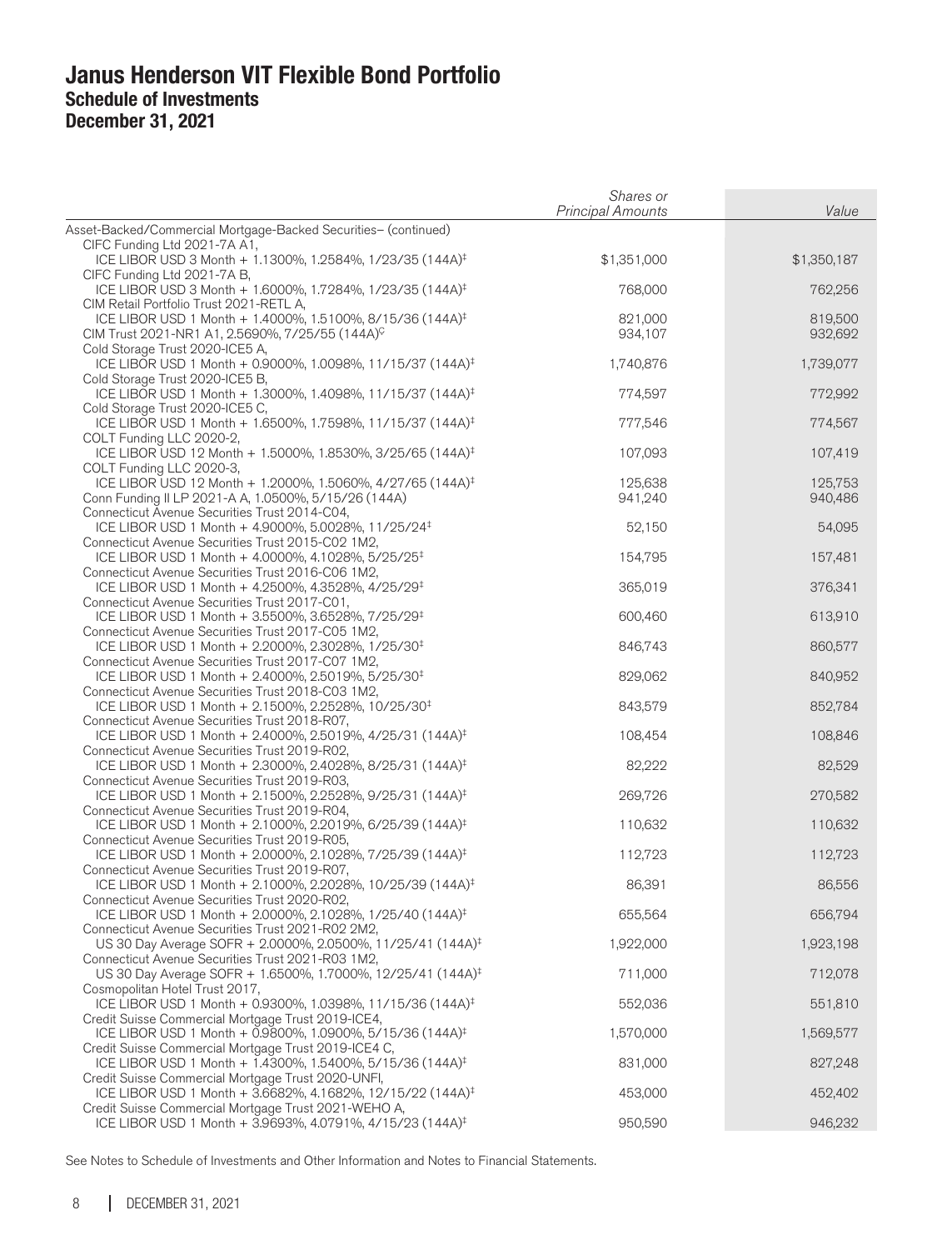|                                                                                                                                              | Shares or                |           |
|----------------------------------------------------------------------------------------------------------------------------------------------|--------------------------|-----------|
|                                                                                                                                              | <b>Principal Amounts</b> | Value     |
| Asset-Backed/Commercial Mortgage-Backed Securities- (continued)                                                                              |                          |           |
| DB Master Finance LLC 2019-1A A23, 4.3520%, 5/20/49 (144A)                                                                                   | \$454,538                | \$481,520 |
| DB Master Finance LLC 2019-1A A2II, 4.0210%, 5/20/49 (144A)                                                                                  | 229,713                  | 237,759   |
| Diamond Infrastructure Funding LLC 2021-1A A, 1.7600%, 4/15/49 (144A)                                                                        | 1,183,000                | 1,156,522 |
| Domino's Pizza Master Issuer LLC, 4.1180%, 7/25/47 (144A)                                                                                    | 358,050                  | 375,259   |
| Domino's Pizza Master Issuer LLC, 4.1160%, 7/25/48 (144A)                                                                                    | 1,060,210                | 1,083,428 |
| Domino's Pizza Master Issuer LLC, 4.3280%, 7/25/48 (144A)                                                                                    | 550,960                  | 577,930   |
| Domino's Pizza Master Issuer LLC, 3.6680%, 10/25/49 (144A)                                                                                   | 1,970,895                | 2,074,861 |
| Drive Auto Receivables Trust 2017-3, 3.5300%, 12/15/23 (144A)                                                                                | 6,070                    | 6,074     |
| Exeter Automobile Receivables Trust 2019-1, 5.2000%, 1/15/26 (144A)                                                                          | 545,000                  | 572,850   |
| Exeter Automobile Receivables Trust 2021-1A C, 0.7400%, 1/15/26                                                                              | 181,000                  | 180,360   |
| Exeter Automobile Receivables Trust 2021-1A D, 1.0800%, 11/16/26                                                                             | 580,000                  | 576,495   |
| Extended Stay America Trust 2021-ESH A,                                                                                                      |                          |           |
| ICE LIBOR USD 1 Month + 1.0800%, 1.1900%, 7/15/38 (144A) <sup>‡</sup>                                                                        | 1,498,206                | 1,498,530 |
| Extended Stay America Trust 2021-ESH B,                                                                                                      |                          |           |
| ICE LIBOR USD 1 Month + 1.3800%, 1.4900%, 7/15/38 (144A) <sup>‡</sup>                                                                        | 407,878                  | 408,434   |
| Fannie Mae Connecticut Avenue Securities,                                                                                                    |                          |           |
| ICE LIBOR USD 1 Month + 5.0000%, 5.1028%, 7/25/25 <sup>‡</sup>                                                                               | 288,890                  | 295,947   |
| Fannie Mae Connecticut Avenue Securities,                                                                                                    |                          |           |
| ICE LIBOR USD 1 Month + 5.7000%, 5.8028%, 4/25/28 <sup>‡</sup>                                                                               | 301,256                  | 317,221   |
| Fannie Mae REMICS, 3.0000%, 5/25/48                                                                                                          | 1,189,535                | 1,237,466 |
| Fannie Mae REMICS, 3.0000%, 11/25/49                                                                                                         | 1,213,462                | 1,261,575 |
| Flagstar Mortgage Trust 2021-13IN A2, 3.0000%, 12/30/51 (144A) <sup>‡</sup>                                                                  | 3,749,466                | 3,815,082 |
| Freddie Mac Structured Agency Credit Risk Debt Notes 2016-DNA1 M3,                                                                           |                          |           |
| ICE LIBOR USD 1 Month + 5.5500%, 5.6528%, 7/25/28 <sup>‡</sup>                                                                               | 260,579                  | 270,206   |
| Freddie Mac Structured Agency Credit Risk Debt Notes 2019-DNA4 M2,                                                                           |                          |           |
| ICE LIBOR USD 1 Month + 1.9500%, 2.0528%, 10/25/49 (144A) <sup>‡</sup>                                                                       | 66,870                   | 67,051    |
| Freddie Mac Structured Agency Credit Risk Debt Notes 2020-DNA6 M2,                                                                           |                          |           |
| US 30 Day Average SOFR + 2.0000%, 2.0497%, 12/25/50 (144A) <sup>‡</sup>                                                                      | 910,000                  | 914,349   |
| Freddie Mac Structured Agency Credit Risk Debt Notes 2020-HQA4 M2,                                                                           |                          |           |
| ICE LIBOR USD 1 Month + 3.1500%, 3.2528%, 9/25/50 (144A) <sup>‡</sup>                                                                        | 158,619                  | 158,955   |
| Freddie Mac Structured Agency Credit Risk Debt Notes 2020-HQA5 M2,                                                                           |                          |           |
| US 30 Day Average SOFR + 2.6000%, 2.6497%, 11/25/50 (144A) <sup>‡</sup>                                                                      | 1,344,090                | 1,356,783 |
| Freddie Mac Structured Agency Credit Risk Debt Notes 2021-DNA2 M2,                                                                           | 442,000                  |           |
| US 30 Day Average SOFR + 2.3000%, 2.3497%, 8/25/33 (144A) <sup>‡</sup>                                                                       |                          | 448,973   |
| Freddie Mac Structured Agency Credit Risk Debt Notes 2021-HQA1 M2,<br>US 30 Day Average SOFR + 2.2500%, 2.2997%, 8/25/33 (144A) <sup>‡</sup> | 476,000                  | 478,821   |
| Great Wolf Trust,                                                                                                                            |                          |           |
| ICE LIBOR USD 1 Month + 1.0340%, 1.1440%, 12/15/36 (144A) <sup>‡</sup>                                                                       | 293,000                  | 292,557   |
| Great Wolf Trust,                                                                                                                            |                          |           |
| ICE LIBOR USD 1 Month + 1.3340%, 1.4440%, 12/15/36 (144A) <sup>‡</sup>                                                                       | 328,000                  | 326,929   |
| Great Wolf Trust,                                                                                                                            |                          |           |
| ICE LIBOR USD 1 Month + 1.6330%, 1.7430%, 12/15/36 (144A) <sup>‡</sup>                                                                       | 365,000                  | 362,914   |
| GS Mortgage Securities Trust 2018-GS10, 4.1550%, 7/10/51 <sup>‡</sup>                                                                        | 371,605                  | 417,365   |
| GS Mortgage Securities Trust 2018-GS9, 3.9920%, 3/10/51 <sup>‡</sup>                                                                         | 618,450                  | 684,577   |
| Highbridge Loan Management Ltd 2021-16A A1,                                                                                                  |                          |           |
| ICE LIBOR USD 3 Month + 1.1400%, 1.3953%, 1/23/35 (144A) <sup>‡</sup>                                                                        | 1,750,000                | 1,748,945 |
| Highbridge Loan Management Ltd 2021-16A B,                                                                                                   |                          |           |
| ICE LIBOR USD 3 Month + 1.7000%, 1.9553%, 1/23/35 (144A) <sup>‡</sup>                                                                        | 753,000                  | 752,434   |
| Jack in the Box Funding LLC 2019-1A A23, 4.9700%, 8/25/49 (144A)                                                                             | 1,182,068                | 1,262,101 |
| Jack in the Box Funding LLC 2019-1A A2I, 3.9820%, 8/25/49 (144A)                                                                             | 1,182,068                | 1,186,559 |
| Jack in the Box Funding LLC 2019-1A A2II, 4.4760%, 8/25/49 (144A)                                                                            | 1,182,068                | 1,222,719 |
| JP Morgan Mortgage Trust 2021-11 A11,                                                                                                        |                          |           |
| US 30 Day Average SOFR + 0.8500%, 0.8997%, 1/25/52 (144A) <sup>‡</sup>                                                                       | 825,707                  | 825,361   |
| JP Morgan Mortgage Trust 2021-12 A11,                                                                                                        |                          |           |
| US 30 Day Average SOFR + 0.8500%, 0.8997%, 2/25/52 (144A) <sup>‡</sup>                                                                       | 516,379                  | 516,379   |
| LAD Auto Receivables Trust 2021-1A A, 1.3000%, 8/17/26 (144A)                                                                                | 890,480                  | 887,267   |
| Life Financial Services Trust 2021-BMR A,                                                                                                    |                          |           |
| ICE LIBOR USD 1 Month + 0.7000%, 0.8100%, 3/15/38 (144A) <sup>‡</sup>                                                                        | 2,198,000                | 2,191,544 |
| Life Financial Services Trust 2021-BMR C,                                                                                                    |                          |           |
| ICE LIBOR USD 1 Month + 1.1000%, 1.2100%, 3/15/38 (144A) <sup>‡</sup>                                                                        | 1,052,000                | 1,040,145 |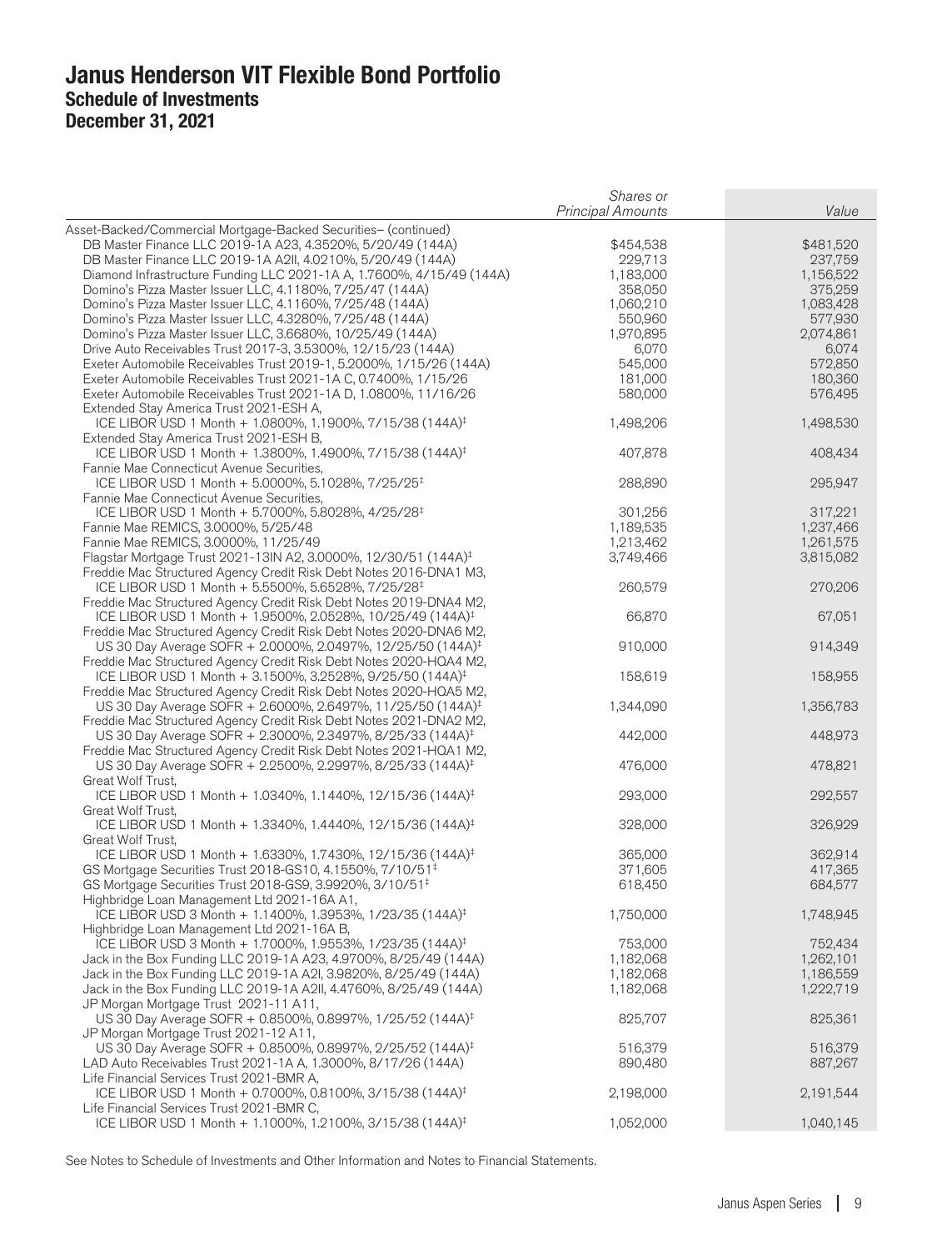|                                                                                                                                   | Shares or<br><b>Principal Amounts</b> | Value       |
|-----------------------------------------------------------------------------------------------------------------------------------|---------------------------------------|-------------|
| Asset-Backed/Commercial Mortgage-Backed Securities- (continued)                                                                   |                                       |             |
| Logan CLO II Ltd 2021-2A A,                                                                                                       |                                       |             |
| ICE LIBOR USD 3 Month + 1.1500%, 1.3974%, 1/20/35 (144A) <sup>‡</sup>                                                             | \$1,770,000                           | \$1,768,915 |
| Logan CLO II Ltd 2021-2A B,                                                                                                       |                                       |             |
| ICE LIBOR USD 3 Month + 1.7000%, 1.9474%, 1/20/35 (144A) <sup>‡</sup>                                                             | 725,000                               | 724,441     |
| LUXE Commercial Mortgage Trust 2021-TRIP A,<br>ICE LIBOR USD 1 Month + 1.0500%, 1.1600%, 10/15/38 (144A) <sup>‡</sup>             | 2,499,000                             |             |
| MED Trust 2021-MDLN C,                                                                                                            |                                       | 2,505,091   |
| ICE LIBOR USD 1 Month + 1.8000%, 1.9100%, 11/15/38 (144A) <sup>‡</sup>                                                            | 333,000                               | 331,891     |
| MED Trust 2021-MDLN D,                                                                                                            |                                       |             |
| ICE LIBOR USD 1 Month + 2.0000%, 2.1100%, 11/15/38 (144A) <sup>‡</sup>                                                            | 338,000                               | 336,793     |
| MED Trust 2021-MDLN E,                                                                                                            |                                       |             |
| ICE LIBOR USD 1 Month + 3.1500%, 3.2600%, 11/15/38 (144A) <sup>‡</sup>                                                            | 1,499,000                             | 1,487,240   |
| MED Trust 2021-MDLN F,                                                                                                            |                                       |             |
| ICE LIBOR USD 1 Month + 4.0000%, 4.1100%, 11/15/38 (144A) <sup>‡</sup>                                                            | 943,000                               | 935,928     |
| Mello Mortgage Capital Acceptance Trust 2021-INV2 A11,                                                                            |                                       |             |
| US 30 Day Average SOFR + 0.9500%, 0.9997%, 8/25/51 (144A) <sup>‡</sup>                                                            | 779,609                               | 794,646     |
| Mello Mortgage Capital Acceptance Trust 2021-INV3 A11,<br>US 30 Day Average SOFR + 0.9500%, 0.9997%, 10/25/51 (144A) <sup>‡</sup> | 1,028,175                             | 1,030,313   |
| Mello Mortgage Capital Acceptance Trust 2021-INV4 A3,                                                                             |                                       |             |
| $2.5000\%$ , 12/25/51 (144A) <sup>‡</sup>                                                                                         | 910,018                               | 909,881     |
| Mercury Financial Credit Card Master Trust 2021-1A A,                                                                             |                                       |             |
| 1.5400%, 3/20/26 (144A)                                                                                                           | 985,000                               | 985,489     |
| MHC Commercial Mortgage Trust 2021-MHC A,                                                                                         |                                       |             |
| ICE LIBOR USD 1 Month + 0.8010%, 0.9107%, 4/15/38 (144A) <sup>‡</sup>                                                             | 1,980,503                             | 1,972,904   |
| MHC Commercial Mortgage Trust 2021-MHC C,                                                                                         |                                       |             |
| ICE LIBOR USD 1 Month + 1.3510%, 1.4607%, 4/15/38 (144A) <sup>‡</sup>                                                             | 954,704                               | 949,735     |
| Morgan Stanley Capital I Trust 2016-UB11, 2.7820%, 8/15/49                                                                        | 594,000                               | 615,030     |
| Morgan Stanley Capital I Trust 2015-UBS8, 3.8090%, 12/15/48                                                                       | 447,000                               | 479,175     |
| Morgan Stanley Capital I Trust 2018-H3, 4.1770%, 7/15/51                                                                          | 590,372                               | 662,532     |
| Morgan Stanley Capital I Trust 2018-H4, 4.3100%, 12/15/51                                                                         | 883,008                               | 1,001,547   |
| MRA Issuance Trust 2021-NA1 A1X,<br>ICE LIBOR USD 1 Month + 1.5000%, 1.5993%, 3/8/22 (144A) <sup>‡</sup>                          | 1,734,000                             | 1,734,359   |
| New Residential Mortgage Loan Trust 2018-2,                                                                                       |                                       |             |
| ICE LIBOR USD 6 Month + 0.6800%, 4.5000%, 2/25/58 (144A) <sup>‡</sup>                                                             | 282,064                               | 300,550     |
| Newday Funding Master Issuer PLC 2021-1A A2,                                                                                      |                                       |             |
| SOFR + 1.1000%, 1.1500%, 3/15/29 (144A) <sup>‡</sup>                                                                              | 693,000                               | 697,859     |
| NRZ Excess Spread Collateralized Notes 2020-PLS1 A,                                                                               |                                       |             |
| 3.8440%, 12/25/25 (144A)                                                                                                          | 297,154                               | 298,420     |
| NRZ Excess Spread Collateralized Notes 2021-FHT1 A, 3.1040%, 7/25/26 (144A)                                                       | 864,415                               | 861,393     |
| Oak Street Investment Grade Net Lease Fund 2020-1A A1,                                                                            |                                       |             |
| 1.8500%, 11/20/50 (144A)                                                                                                          | 757,415                               | 749,527     |
| Oceanview Mortgage Trust 2021-4 A11,                                                                                              |                                       |             |
| US 30 Day Average SOFR + 0.8500%, 0.8997%, 10/25/51 (144A) <sup>‡</sup>                                                           | 1,157,318                             | 1,154,891   |
| Oceanview Mortgage Trust 2021-5 AF,<br>US 30 Day Average SOFR + 0.8500%, 0.8980%, 11/25/51 (144A) <sup>‡</sup>                    | 1,178,387                             | 1,175,945   |
| Octagon Investment Partners 48 Ltd 2020-3A AR,                                                                                    |                                       |             |
| ICE LIBOR USD 3 Month + 1.1500%, 1.2769%, 10/20/34 (144A) <sup>‡</sup>                                                            | 1,322,000                             | 1,320,447   |
| Octagon Investment Partners 48 Ltd 2020-3A BR,                                                                                    |                                       |             |
| ICE LIBOR USD 3 Month + 1.6000%, 1.7269%, 10/20/34 (144A) <sup>‡</sup>                                                            | 297,000                               | 294,789     |
| OneMain Direct Auto Receivables Trust 2018-1, 3.8500%, 10/14/25 (144A)                                                            | 254,000                               | 254,231     |
| OneMain Direct Auto Receivables Trust 2018-1, 4.4000%, 1/14/28 (144A)                                                             | 252,000                               | 252,261     |
| Onslow Bay Financial LLC 2021-INV3 A3, 2.5000%, 10/25/51 (144A) <sup>‡</sup>                                                      | 1,105,390                             | 1,105,125   |
| Planet Fitness Master Issuer LLC 2018-1A, 4.2620%, 9/5/48 (144A)                                                                  | 548,573                               | 548,573     |
| Planet Fitness Master Issuer LLC 2019-1A, 3.8580%, 12/5/49 (144A)                                                                 | 939,820                               | 962,806     |
| Preston Ridge Partners Mortgage Trust 2020-4 A1, 2.9510%, 10/25/25 (144A) <sup>C</sup>                                            |                                       |             |
|                                                                                                                                   | 619,354                               | 618,647     |
| Preston Ridge Partners Mortgage Trust 2021-10 A1, 2.4870%, 10/25/26 (144A) <sup>C</sup>                                           | 1,315,240                             | 1,311,897   |
| Preston Ridge Partners Mortgage Trust 2021-9 A1, 2.3630%, 10/25/26 (144A) <sup>‡</sup>                                            | 1,289,123                             | 1,281,826   |
| Preston Ridge Partners Mortgage Trust 2021-RPL2 A1,                                                                               |                                       |             |
| 1.4550%, 10/25/51 $(144A)^{\frac{1}{3}}$                                                                                          | 1,458,551                             | 1,450,206   |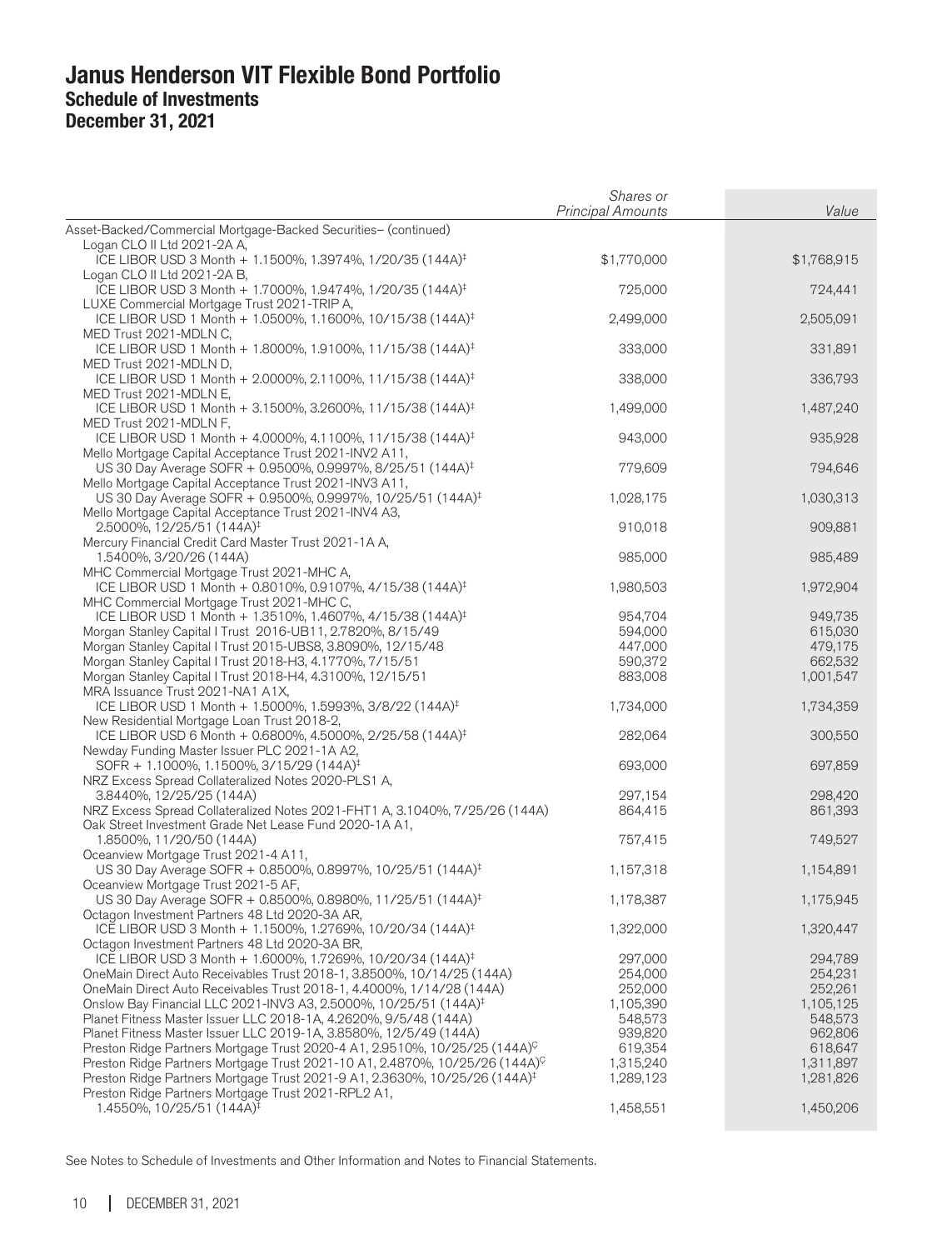|                                                                                                                        | Shares or<br><b>Principal Amounts</b> | Value                |
|------------------------------------------------------------------------------------------------------------------------|---------------------------------------|----------------------|
| Asset-Backed/Commercial Mortgage-Backed Securities- (continued)                                                        |                                       |                      |
| Regatta XXIII Funding Ltd 2021-4A A1,                                                                                  |                                       |                      |
| ICE LIBOR USD 3 Month + 1.1500%, 1.2604%, 1/20/35 (144A) <sup>‡</sup>                                                  | \$1,970,840                           | \$1,969,648          |
| Regatta XXIII Funding Ltd 2021-4A B,                                                                                   |                                       |                      |
| ICE LIBOR USD 3 Month + 1.7000%, 1.8104%, 1/20/35 (144A) <sup>‡</sup>                                                  | 788,000                               | 787,406              |
| Santander Bank Auto Credit-Linked Notes 2021-1A B, 1.8330%, 12/15/31 (144A)                                            | 456,000                               | 455,579              |
| Santander Drive Auto Receivables Trust 2020-3 D, 1.6400%, 11/16/26                                                     | 1,414,000                             | 1,424,104            |
| Santander Drive Auto Receivables Trust 2021-1 D, 1.1300%, 11/16/26                                                     | 2,418,000                             | 2,405,201<br>125,524 |
| Sequoia Mortgage Trust 2013-5, 2.5000%, 5/25/43 (144A) <sup>‡</sup><br>Spruce Hill Mortgage Loan Trust 2020-SH1 A1,    | 123,842                               |                      |
| ICE LIBOR USD 12 Month + 0.9500%, 2.5210%, 1/28/50 (144A) <sup>‡</sup>                                                 | 36,651                                | 42,272               |
| Spruce Hill Mortgage Loan Trust 2020-SH1 A2,<br>ICE LIBOR USD 12 Month + 1.0500%, 2.6240%, 1/28/50 (144A) <sup>‡</sup> | 153,294                               | 176,713              |
| Spruce Hill Mortgage Loan Trust 2020-SH2, 3.4070%, 6/25/55 (144A) <sup>‡</sup>                                         | 89,478                                | 89,886               |
| Taco Bell Funding LLC 2016-1A A23, 4.9700%, 5/25/46 (144A)                                                             | 600,695                               | 626,789              |
| Taco Bell Funding LLC 2018-1A A2II, 4.9400%, 11/25/48 (144A)                                                           | 503,430                               | 547,182              |
| Taco Bell Funding LLC 2021-1A A2I, 1.9460%, 8/25/51 (144A)                                                             | 714,000                               | 690,863              |
| Taco Bell Funding LLC 2021-1A A2II, 2.2940%, 8/25/51 (144A)                                                            | 859,000                               | 835,148              |
| Tesla Auto Lease Trust 2021-B A3, 0.6000%, 9/22/25 (144A)                                                              | 561,000                               | 554,070              |
| Tesla Auto Lease Trust 2021-B B, 0.9100%, 9/22/25 (144A)                                                               | 288,000                               | 283,908              |
| Theorem Funding Trust 2021-1A A, 1.2100%, 12/15/27 (144A)                                                              | 662,854                               | 661,527              |
| UNIFY Auto Receivables Trust 2021-1A A4, 0.9800%, 7/15/26 (144A)                                                       | 610,000                               | 611,014              |
| United Wholesale Mortgage LLC 2021-INV1 A9,                                                                            |                                       |                      |
| US 30 Day Average SOFR + 0.9000%, 0.9497%, 8/25/51 (144A) <sup>‡</sup>                                                 | 961,892                               | 961,891              |
| United Wholesale Mortgage LLC 2021-INV2 A9,                                                                            |                                       |                      |
| US 30 Day Average SOFR + 1.0000%, 1.0497%, 9/25/51 (144A) <sup>‡</sup>                                                 | 1,012,191                             | 1,016,361            |
| United Wholesale Mortgage LLC 2021-INV4 A3, 2.5000%, 12/25/51 (144A) <sup>‡</sup>                                      | 711,345                               | 710,400              |
| Upstart Securitization Trust 2021-4 A, 0.8400%, 9/20/31 (144A)                                                         | 864,650                               | 856,663              |
| Upstart Securitization Trust 2021-5 A, 1.3100%, 11/20/31 (144A)                                                        | 567,000<br>1,453,000                  | 564,390              |
| Vantage Data Centers LLC 2020-1A A2, 1.6450%, 9/15/45 (144A)                                                           |                                       | 1,413,878            |
| Vantage Data Centers LLC 2020-2A A2, 1.9920%, 9/15/45 (144A)<br>VASA Trust 2021-VASA A,                                | 634,000                               | 617,503              |
| ICE LIBOR USD 1 Month + 0.9000%, 1.0100%, 7/15/39 (144A) <sup>‡</sup>                                                  | 605,000                               | 601,063              |
| VCAT Asset Securitization LLC 2021-NPL1 A1, 2.2891%, 12/26/50 (144A)                                                   | 273,715                               | 272,784              |
| VMC Finance LLC 2021-HT1 A,<br>ICE LIBOR USD 1 Month + 1.6500%, 1.7400%, 1/18/37 (144A) <sup>‡</sup>                   | 940,000                               | 940,590              |
| Wells Fargo Commercial Mortgage Trust 2021-SAVE A,                                                                     |                                       |                      |
| ICE LIBOR USD 1 Month + 1.1500%, 1.2600%, 2/15/40 (144A) <sup>‡</sup>                                                  | 435,421                               | 435,444              |
| Wendy's Funding LLC, 3.8840%, 3/15/48 (144A)                                                                           | 103,680                               | 107,296              |
| Wendy's Funding LLC, 3.7830%, 6/15/49 (144A)                                                                           | 532,680                               | 550,147              |
| Wendy's Funding LLC 2021-1A A2II, 2.7750%, 6/15/51 (144A)                                                              | 397,005                               | 394,181              |
| Westlake Automobile Receivable Trust 2020-1A D, 2.8000%, 6/16/25 (144A)                                                | 637,000                               | 649,129              |
| Wingstop Funding LLC 2020-1A A2, 2.8410%, 12/5/50 (144A)                                                               | 910,425                               | 920,823              |
| Woodward Capital Management 2021-3 A21,                                                                                |                                       |                      |
| US 30 Day Average SOFR + 0.8000%, 0.8497%, 7/25/51 (144A) <sup>‡</sup>                                                 | 798,839                               | 797,157              |
| Zaxby's Funding LLC 2021-1A A2, 3.2380%, 7/30/51 (144A)                                                                | 535,658                               | 540,666              |
| Total Asset-Backed/Commercial Mortgage-Backed Securities (cost \$139,963,871)                                          |                                       | 140,306,242          |
| Bank Loans and Mezzanine Loans-2.7%                                                                                    |                                       |                      |
| Basic Industry $-0.4\%$                                                                                                |                                       |                      |
| Alpha 3 BV, ICE LIBOR USD 1 Month + 2.5000%, 3.0000%, 3/18/28 <sup>‡</sup>                                             | 1,134,300                             | 1,134,307            |
| Diamond BC BV, ICE LIBOR USD 3 Month + 3.0000%, 3.5000%, 9/29/28 <sup>‡</sup>                                          | 1,830,000                             | 1,821,417            |
|                                                                                                                        |                                       | 2,955,724            |
| Capital Goods - 0.5%<br>Madison IAQ LLC, ICE LIBOR USD 3 Month + 3.2500%, 3.7500%, 6/21/28 <sup>‡</sup>                |                                       |                      |
| Standard Industries Inc, ICE LIBOR USD 3 Month + 2.5000%, 3.0000%, 9/22/28 <sup>‡</sup>                                | 2,521,741<br>864,330                  | 2,524,209<br>864,693 |
|                                                                                                                        |                                       | 3,388,902            |
| Consumer Non-Cyclical - 1.0%                                                                                           |                                       |                      |
| Elanco Animal Health Inc, ICE LIBOR USD 1 Month + 1.7500%, 1.8493%, 8/1/27 <sup>‡</sup>                                | 2,464,153                             | 2,435,812            |
| ICON Luxembourg Sarl, ICE LIBOR USD 3 Month + 2.2500%, 2.7500%, 7/3/28 <sup>‡</sup>                                    | 2,080,794                             | 2,079,920            |
| Indigo Merger Sub Inc, ICE LIBOR USD 3 Month + 2.2500%, 2.7500%, 7/3/28 <sup>‡</sup>                                   | 518,431                               | 518,213              |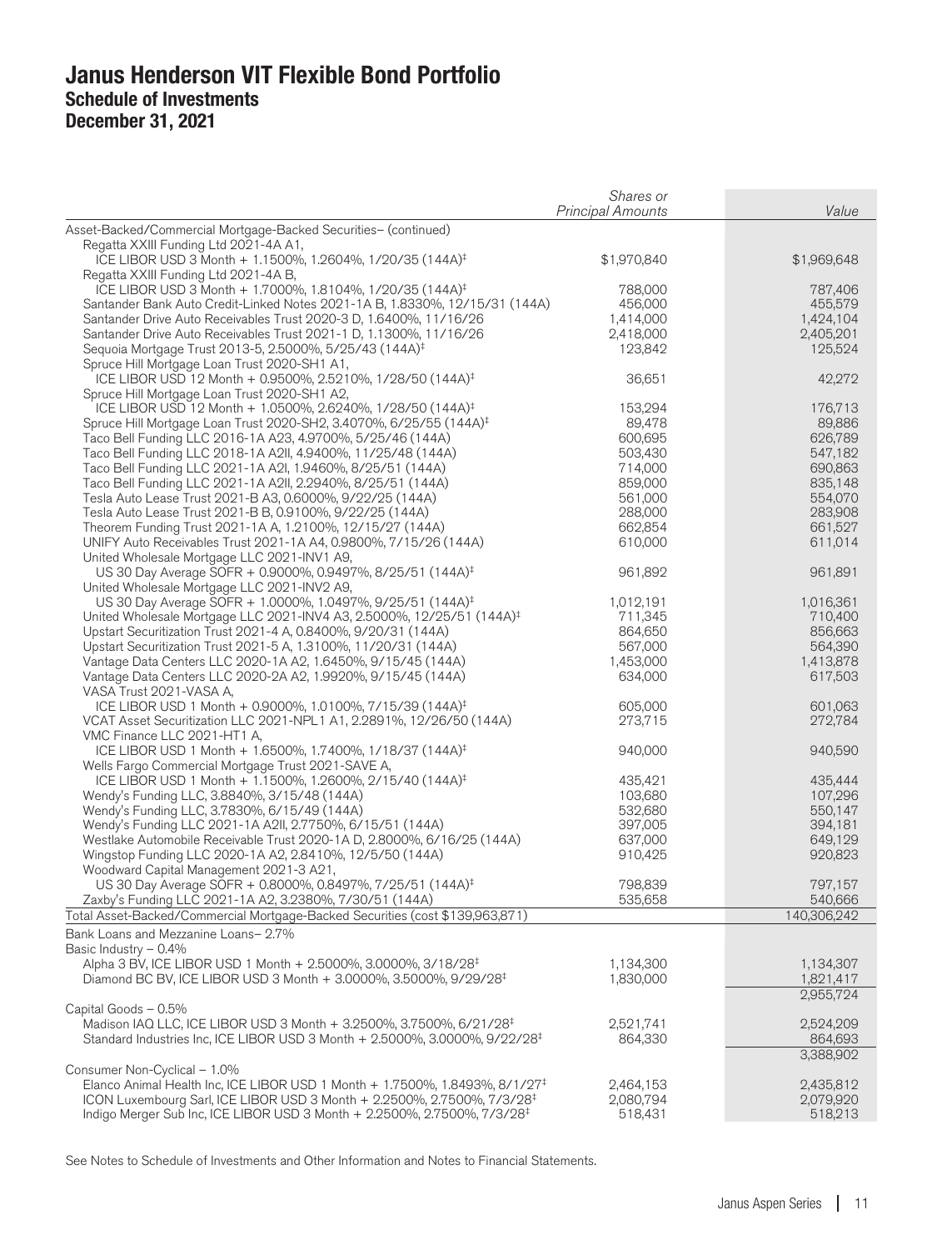|                                                                                                                                                                       | Shares or<br><b>Principal Amounts</b> | Value                  |
|-----------------------------------------------------------------------------------------------------------------------------------------------------------------------|---------------------------------------|------------------------|
| Bank Loans and Mezzanine Loans- (continued)                                                                                                                           |                                       |                        |
| Consumer Non-Cyclical- (continued)                                                                                                                                    |                                       |                        |
| Mozart Borrower LP, ICE LIBOR USD 1 Month + 3.2500%, 3.7500%, 10/23/28 <sup>‡</sup>                                                                                   | \$1,361,871                           | \$1,361,272            |
|                                                                                                                                                                       |                                       | 6,395,217              |
| Finance Companies - 0.3%                                                                                                                                              |                                       |                        |
| Castlelake Aviation Ltd,<br>ICE LIBOR USD 3 Month + 2.7500%, 3.2500%, 10/22/26 <sup>‡</sup>                                                                           | 1,871,598                             | 1,861,660              |
| Financial Institutions - 0.3%                                                                                                                                         |                                       |                        |
| Trans Union LLC, ICE LIBOR USD 3 Month + 2.2500%, 2.7500%, 12/1/28 <sup>f,‡</sup>                                                                                     | 2,115,000                             | 2,108,126              |
| Technology $-0.2\%$                                                                                                                                                   |                                       |                        |
| MKS Instruments Inc, ICE LIBOR USD 3 Month + 2.2500%, 2.7500%, 10/20/28 <sup><i>i</i>.‡</sup>                                                                         | 1,475,000                             | 1,470,944              |
| Total Bank Loans and Mezzanine Loans (cost \$18,185,658)                                                                                                              |                                       | 18,180,573             |
| Corporate Bonds-26.9%                                                                                                                                                 |                                       |                        |
| Banking $-4.7%$                                                                                                                                                       |                                       |                        |
| Bank of America Corp, ICE LIBOR USD 3 Month + 1.0600%, 3.5590%, 4/23/27 <sup>‡</sup>                                                                                  | 1,186,000                             | 1,268,251              |
| Bank of America Corp, ICE LIBOR USD 3 Month + 1.5120%, 3.7050%, 4/24/28 <sup>‡</sup><br>Bank of America Corp, ICE LIBOR USD 3 Month + 3.7050%, 6.2500% <sup>‡,µ</sup> | 1,292,000<br>1,613,000                | 1,402,120<br>1,735,991 |
| Bank of America Corp, ICE LIBOR USD 3 Month + 3.1350%, 5.2000% <sup>+,#,µ</sup>                                                                                       | 549,000                               | 566,843                |
| <b>BNP Paribas SA,</b>                                                                                                                                                |                                       |                        |
| US Treasury Yield Curve Rate 5 Year + 2.0500%, 2.5880%, 8/12/35 (144A) <sup>‡</sup>                                                                                   | 2,256,000                             | 2,161,279              |
| Citigroup Inc, ICE LIBOR USD 3 Month + 4.0680%, 5.9500% <sup>‡,µ</sup>                                                                                                | 1,129,000                             | 1,162,870              |
| Citigroup Inc, ICE LIBOR USD 3 Month $+$ 3.4660%, 5.3500% <sup>‡,<math>\mu</math></sup>                                                                               | 668,000                               | 680,525                |
| Citigroup Inc, ICE LIBOR USD 3 Month + 3.9050%, 5.9500% <sup>‡,µ</sup>                                                                                                | 877,000                               | 938,390                |
| Citigroup Inc, ICE LIBOR USD 3 Month $+$ 3.4230%, 6.3000% <sup>‡,<math>\mu</math></sup>                                                                               | 152,000                               | 159,316                |
| Credit Agricole SA, 4.3750%, 3/17/25 (144A)                                                                                                                           | 688,000                               | 738,788                |
| Goldman Sachs Group Inc,<br>US Treasury Yield Curve Rate 5 Year + 3.2240%, 4.9500% <sup>‡,µ</sup>                                                                     |                                       | 474,138                |
| JPMorgan Chase & Co, SOFR + 1.8500%, 2.0830%, 4/22/26 <sup>‡</sup>                                                                                                    | 457,000<br>631,000                    | 640,445                |
| JPMorgan Chase & Co, ICE LIBOR USD 3 Month + 1.2450%, 3.9600%, 1/29/27 <sup>‡</sup>                                                                                   | 1,936,000                             | 2,091,822              |
| JPMorgan Chase & Co, SOFR + 2.5150%, 2.9560%, 5/13/31 <sup>‡</sup>                                                                                                    | 1,723,000                             | 1,783,949              |
| JPMorgan Chase & Co, SOFR + 3.3800%, 5.0000% <sup>‡,µ</sup>                                                                                                           | 548,000                               | 563,070                |
| JPMorgan Chase & Co, SOFR + 3.1250%, 4.6000% <sup>‡,µ</sup>                                                                                                           | 579,000                               | 594,199                |
| Morgan Stanley, SOFR + 1.9900%, 2.1880%, 4/28/26 <sup>‡</sup>                                                                                                         | 1,856,000                             | 1,892,409              |
| Morgan Stanley, 3.9500%, 4/23/27                                                                                                                                      | 1,829,000                             | 2,013,510              |
| Morgan Stanley, SOFR + 0.8790%, 1.5930%, 5/4/27 <sup>‡</sup>                                                                                                          | 808,000                               | 800,035                |
| Morgan Stanley, SOFR + 1.3600%, 2.4840%, 9/16/36 <sup>‡</sup>                                                                                                         | 2,808,000                             | 2,703,963              |
| SVB Financial Group,<br>US Treasury Yield Curve Rate 5 Year + 3.0740%, 4.2500% <sup>‡,µ</sup>                                                                         |                                       |                        |
| SVB Financial Group,                                                                                                                                                  | 2,832,000                             | 2,871,648              |
| US Treasury Yield Curve Rate 10 Year + 3.0640%, 4.1000% <sup>‡,µ</sup>                                                                                                | 1,753,000                             | 1,733,717              |
| US Bancorp,                                                                                                                                                           |                                       |                        |
| US Treasury Yield Curve Rate 5 Year + 0.9500%, 2.4910%, 11/3/36 <sup>‡</sup>                                                                                          | 1,769,000                             | 1,762,197              |
| Westpac Banking Corp,                                                                                                                                                 |                                       |                        |
| US Treasury Yield Curve Rate 5 Year + 1.7500%, 2.6680%, 11/15/35 <sup>‡</sup>                                                                                         | 1,504,000                             | 1,465,118              |
|                                                                                                                                                                       |                                       | 32,204,593             |
| Basic Industry - 0.3%                                                                                                                                                 |                                       |                        |
| CF Industries Inc, 5.1500%, 3/15/34                                                                                                                                   | 88,000<br>874,000                     | 106,303<br>1,055,042   |
| CF Industries Inc, 4.9500%, 6/1/43<br>CF Industries Inc, 5.3750%, 3/15/44                                                                                             | 632,000                               | 797,015                |
|                                                                                                                                                                       |                                       | 1,958,360              |
| Brokerage - 0.7%                                                                                                                                                      |                                       |                        |
| Charles Schwab Corp,                                                                                                                                                  |                                       |                        |
| US Treasury Yield Curve Rate 5 Year + 4.9710%, 5.3750% <sup>‡,µ</sup>                                                                                                 | 3,163,000                             | 3,447,670              |
| Pershing Square Holdings Ltd, 3.2500%, 10/1/31 (144A)                                                                                                                 | 1,600,000                             | 1,601,747              |
|                                                                                                                                                                       |                                       | 5,049,417              |
| Capital Goods - 0.7%                                                                                                                                                  |                                       |                        |
| Boeing Co, 4.8750%, 5/1/25                                                                                                                                            | 1,109,000                             | 1,213,324              |
| Boeing Co, 2.1960%, 2/4/26<br>Boeing Co, 3.6250%, 2/1/31                                                                                                              | 544,000<br>813,000                    | 543,870<br>866,971     |
| Boeing Co, 3.9500%, 8/1/59                                                                                                                                            | 762,000                               | 791,496                |
|                                                                                                                                                                       |                                       |                        |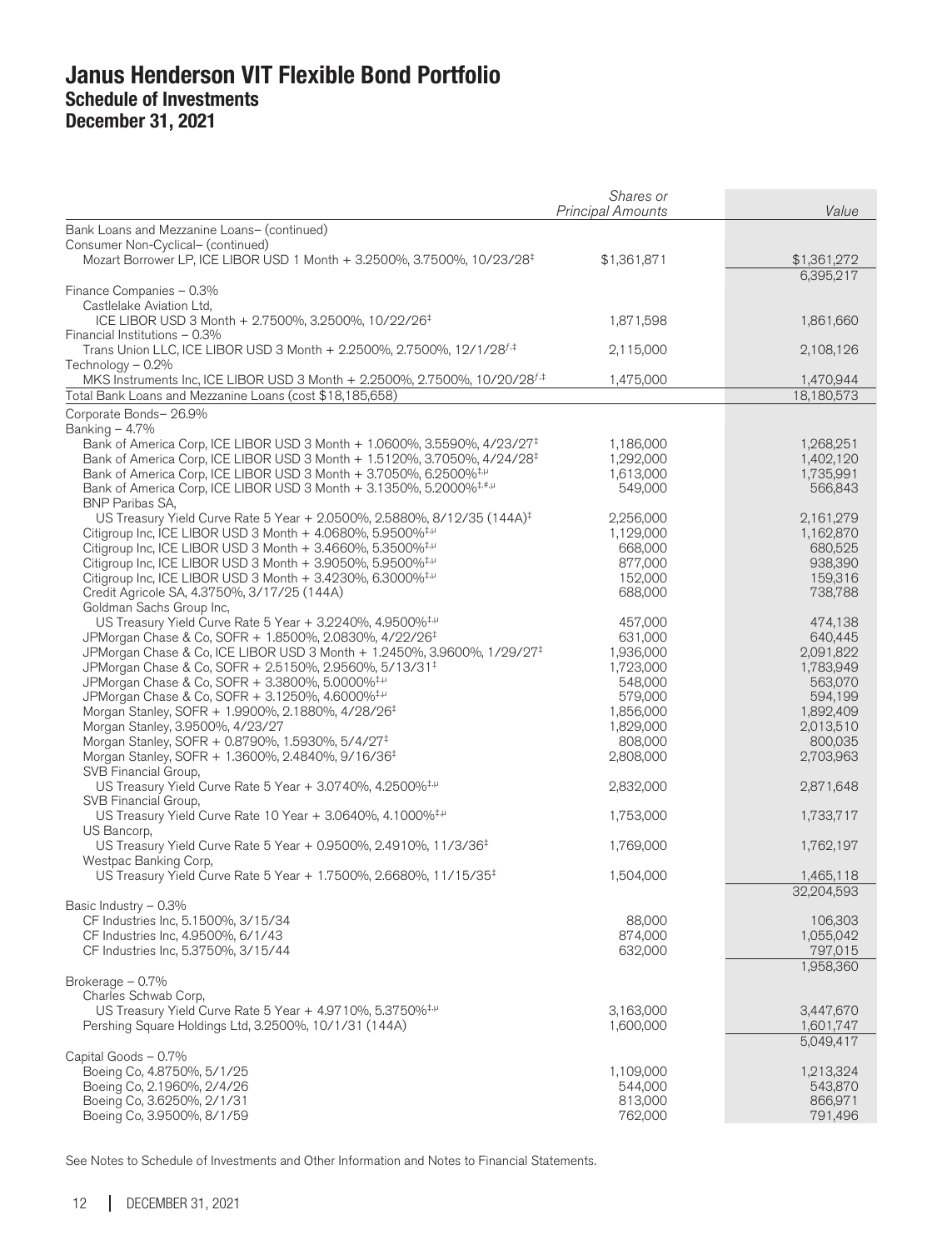|                                                                                                                          | Shares or<br><b>Principal Amounts</b> | Value                |
|--------------------------------------------------------------------------------------------------------------------------|---------------------------------------|----------------------|
| Corporate Bonds- (continued)                                                                                             |                                       |                      |
| Capital Goods- (continued)                                                                                               |                                       |                      |
| Standard Industries Inc/NJ, 4.3750%, 7/15/30 (144A)                                                                      | \$388,000                             | \$395,956            |
| Wabtec Corp, 4.9500%, 9/15/28                                                                                            | 821,000                               | 933,240              |
| Communications - 2.0%                                                                                                    |                                       | 4,744,857            |
| CCO Holdings LLC / CCO Holdings Capital Corp, 4.2500%, 2/1/31 (144A)                                                     | 1,801,000                             | 1,816,813            |
| CenturyLink Inc, 5.8000%, 3/15/22                                                                                        | 589,000                               | 593,417              |
| Charter Communications Operating LLC / Charter Communications Operating                                                  |                                       |                      |
| Capital, 4.8000%, 3/1/50                                                                                                 | 801,000                               | 896,827              |
| Comcast Corp, 3.7500%, 4/1/40<br>CSC Holdings LLC, 4.1250%, 12/1/30 (144A)                                               | 184,000<br>1,789,000                  | 205,993<br>1,746,511 |
| CSC Holdings LLC, 4.6250%, 12/1/30 (144A)                                                                                | 366,000                               | 346,328              |
| CSC Holdings LLC, 3.3750%, 2/15/31 (144A)                                                                                | 1,165,000                             | 1,090,731            |
| CSC Holdings LLC, 5.0000%, 11/15/31 (144A)                                                                               | 692,000                               | 666,915              |
| GCI LLC, 4.7500%, 10/15/28 (144A)                                                                                        | 2,696,000                             | 2,766,770            |
| Netflix Inc, 3.6250%, 6/15/25 (144A)                                                                                     | 3,462,000                             | 3,648,256            |
| Consumer Cyclical - 1.9%                                                                                                 |                                       | 13,778,561           |
| 1011778 BC ULC / New Red Finance Inc, 4.0000%, 10/15/30 (144A)                                                           | 3,294,000                             | 3,236,355            |
| Ford Motor Co, 3.2500%, 2/12/32                                                                                          | 1,792,000                             | 1,835,008            |
| GLP Capital LP / GLP Financing II Inc, 5.2500%, 6/1/25                                                                   | 495,000                               | 542,150              |
| GLP Capital LP / GLP Financing II Inc, 5.3750%, 4/15/26                                                                  | 931,000                               | 1,036,734            |
| GLP Capital LP / GLP Financing II Inc, 5.3000%, 1/15/29                                                                  | 100,000<br>1,320,000                  | 113,520<br>1,327,115 |
| GLP Capital LP / GLP Financing II Inc, 3.2500%, 1/15/32<br>IHS Markit Ltd, 4.7500%, 2/15/25 (144A)                       | 1,914,000                             | 2,083,868            |
| Lithia Motors Inc, 3.8750%, 6/1/29 (144A)                                                                                | 2,351,000                             | 2,400,136            |
| MGM Resorts International, 7.7500%, 3/15/22                                                                              | 217,000                               | 219,713              |
|                                                                                                                          |                                       | 12,794,599           |
| Consumer Non-Cyclical - 4.5%                                                                                             |                                       |                      |
| Anheuser-Busch Cos LLC / Anheuser-Busch InBev Worldwide Inc,<br>4.9000%, 2/1/46                                          | 1,638,000                             | 2,070,325            |
| Aramark Services Inc, 6.3750%, 5/1/25 (144A)                                                                             | 1,476,000                             | 1,542,420            |
| DaVita Inc, 4.6250%, 6/1/30 (144A)                                                                                       | 1,173,000                             | 1,200,859            |
| Elanco Animal Health Inc, 5.2720%, 8/28/23                                                                               | 1,274,000                             | 1,355,555            |
| Grifols Escrow Issuer SA, 4.7500%, 10/15/28 (144A)                                                                       | 2,452,000                             | 2,501,579            |
| Hasbro Inc, 3.9000%, 11/19/29                                                                                            | 2,037,000                             | 2,245,866            |
| Hasbro Inc, 6.3500%, 3/15/40<br>Hasbro Inc, 5.1000%, 5/15/44                                                             | 226,000<br>218,000                    | 311,816<br>271,334   |
| HCA Inc, 5.3750%, 2/1/25                                                                                                 | 642,000                               | 705,558              |
| HCA Inc, 3.5000%, 9/1/30                                                                                                 | 930,000                               | 982,894              |
| HCA Inc, 5.2500%, 6/15/49                                                                                                | 424,000                               | 544,552              |
| HCA Inc, 3.5000%, 7/15/51                                                                                                | 1,625,000                             | 1,656,641            |
| JBS Finance Luxembourg Sarl, 3.6250%, 1/15/32 (144A)                                                                     | 923,000                               | 926,470              |
| JBS USA LUX SA / JBS USA Finance Inc, 6.7500%, 2/15/28 (144A)<br>JBS USA LUX SA / JBS USA Food Co / JBS USA Finance Inc, | 717,000                               | 773,471              |
| 6.5000%, 4/15/29 (144A)                                                                                                  | 2,077,000                             | 2,284,721            |
| JBS USA LUX SA / JBS USA Food Co / JBS USA Finance Inc,                                                                  |                                       |                      |
| 5.5000%, 1/15/30 (144A)                                                                                                  | 1,754,000                             | 1,907,475            |
| JBS USA LUX SA / JBS USA Food Co / JBS USA Finance Inc,                                                                  |                                       |                      |
| 3.7500%, 12/1/31 (144A)                                                                                                  | 873,000                               | 886,095              |
| Kraft Heinz Foods Co, 3.8750%, 5/15/27<br>Kraft Heinz Foods Co, 5.0000%, 6/4/42                                          | 1,162,000<br>797,000                  | 1,255,125<br>991,434 |
| Kraft Heinz Foods Co, 4.3750%, 6/1/46                                                                                    | 229,000                               | 268,159              |
| Kraft Heinz Foods Co, 4.8750%, 10/1/49                                                                                   | 536,000                               | 673,185              |
| Pilgrim's Pride Corp, 3.5000%, 3/1/32 (144A)                                                                             | 1,362,000                             | 1,375,620            |
| Royalty Pharma PLC, 2.1500%, 9/2/31                                                                                      | 1,094,000                             | 1,033,457            |
| Royalty Pharma PLC, 3.5500%, 9/2/50                                                                                      | 1,079,000                             | 1,069,795            |
| Royalty Pharma PLC, 3.3500%, 9/2/51<br>Teva Pharmaceutical Industries Ltd. 4.7500%, 5/9/27                               | 752,000<br>482,000                    | 719,315<br>477,599   |
|                                                                                                                          |                                       |                      |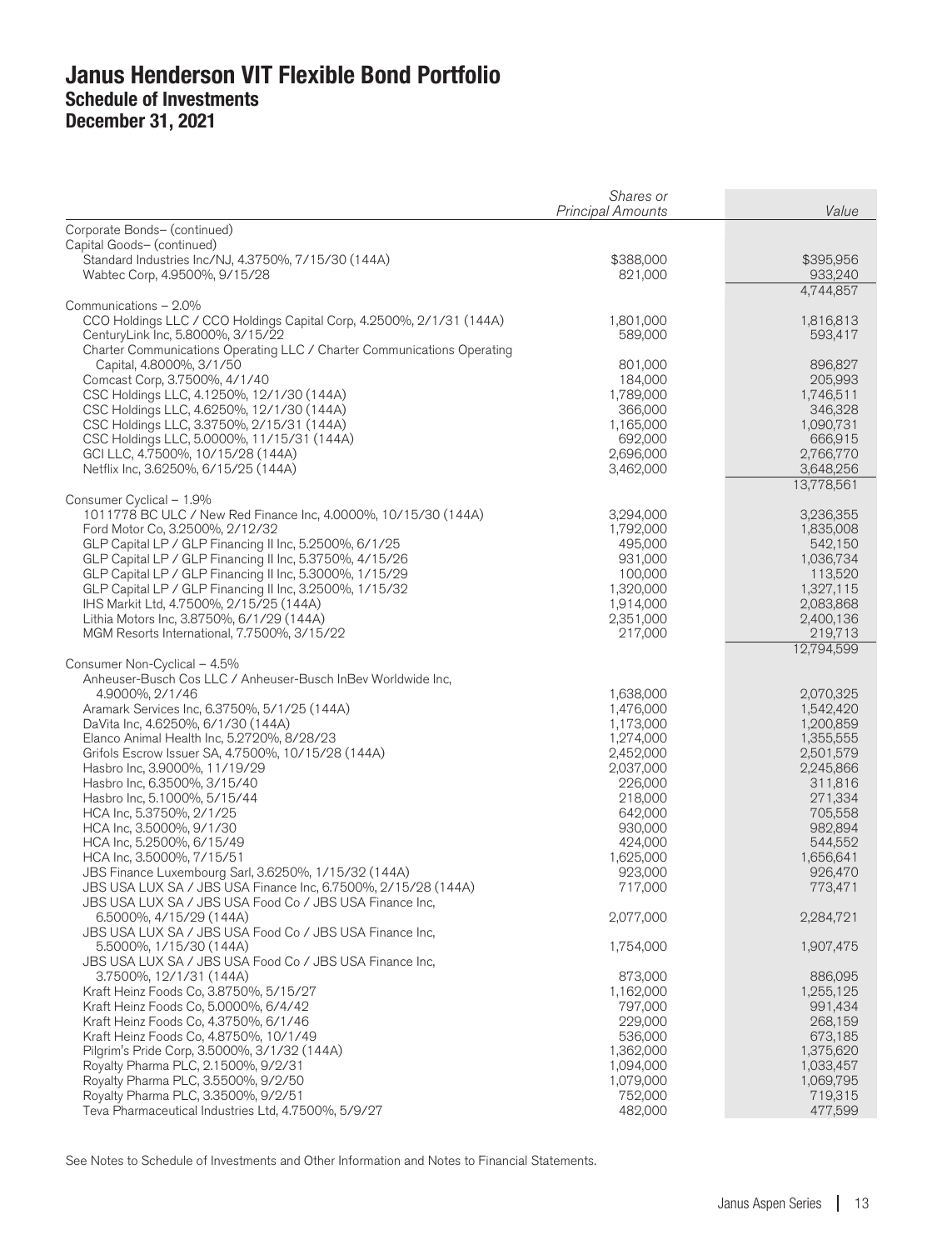|                                                                                                     | Shares or<br><b>Principal Amounts</b> | Value                  |
|-----------------------------------------------------------------------------------------------------|---------------------------------------|------------------------|
| Corporate Bonds- (continued)                                                                        |                                       |                        |
| Consumer Non-Cyclical- (continued)                                                                  |                                       |                        |
| Teva Pharmaceutical Industries Ltd, 5.1250%, 5/9/29                                                 | \$615,000                             | \$602,891              |
|                                                                                                     |                                       | 30,634,211             |
| Electric $-1.1\%$                                                                                   |                                       |                        |
| CMS Energy Corp,                                                                                    |                                       |                        |
| US Treasury Yield Curve Rate 5 Year + 4.1160%, 4.7500%, 6/1/50 <sup>‡</sup><br>Dominion Energy Inc, | 1,351,000                             | 1,469,212              |
| US Treasury Yield Curve Rate 5 Year + 3.1950%, 4.3500% $^{1,1}$                                     | 847,000                               | 874,527                |
| Duquesne Light Holdings Inc, 2.7750%, 1/7/32 (144A)                                                 | 1,177,000                             | 1,162,930              |
| IPALCO Enterprises Inc, 4.2500%, 5/1/30                                                             | 1,455,000                             | 1,596,807              |
| NextEra Energy Capital Holdings Inc, 1.8750%, 1/15/27                                               | 1,827,000                             | 1,837,834              |
| NextEra Energy Capital Holdings Inc, 2.4400%, 1/15/32                                               | 543,000                               | 544,213                |
| NRG Energy Inc, 6.6250%, 1/15/27                                                                    | 274,000                               | 284,833<br>7,770,356   |
| Energy $-1.5%$                                                                                      |                                       |                        |
| Cheniere Energy Partners LP, 4.0000%, 3/1/31                                                        | 971,000                               | 1,018,530              |
| Cheniere Energy Partners LP, 3.2500%, 1/31/32 (144A)                                                | 1,086,000                             | 1,096,860              |
| Continental Resources Inc, 5.7500%, 1/15/31 (144A)                                                  | 1,477,000                             | 1,739,345              |
| Energy Transfer Operating LP, 4.9500%, 6/15/28                                                      | 172,000                               | 193,483                |
| EQT Corp, 3.1250%, 5/15/26 (144A)<br>Hess Midstream Operations LP, 5.1250%, 6/15/28 (144A)          | 2,447,000<br>2,406,000                | 2,511,919<br>2,505,247 |
| Hess Midstream Operations LP, 4.2500%, 2/15/30 (144A)                                               | 200,000                               | 198,500                |
| Southwestern Energy Co, 4.7500%, 2/1/32                                                             | 1,029,000                             | 1,083,645              |
|                                                                                                     |                                       | 10,347,529             |
| Finance Companies - 1.9%                                                                            |                                       |                        |
| AerCap Ireland Capital DAC / AerCap Global Aviation Trust,<br>4.6250%, 10/15/27                     | 1,382,000                             |                        |
| AerCap Ireland Capital DAC / AerCap Global Aviation Trust,                                          |                                       | 1,528,777              |
| 3.0000%, 10/29/28                                                                                   | 889,000                               | 901,567                |
| AerCap Ireland Capital DAC / AerCap Global Aviation Trust, 3.3000%, 1/30/32                         | 912,000                               | 929,120                |
| AerCap Ireland Capital DAC / AerCap Global Aviation Trust,                                          |                                       |                        |
| 3.4000%, 10/29/33                                                                                   | 668,000                               | 680,100                |
| AerCap Ireland Capital DAC / AerCap Global Aviation Trust,                                          |                                       |                        |
| 3.8500%, 10/29/41<br>Air Lease Corp, 1.8750%, 8/15/26                                               | 508,000<br>1,246,000                  | 529,152<br>1,225,375   |
| Air Lease Corp, 3.0000%, 2/1/30                                                                     | 616,000                               | 614,829                |
| Ares Capital Corp, 3.2000%, 11/15/31                                                                | 1,264,000                             | 1,242,742              |
| Quicken Loans LLC, 3.6250%, 3/1/29 (144A)                                                           | 1,220,000                             | 1,224,575              |
| Quicken Loans LLC, 3.8750%, 3/1/31 (144A)                                                           | 2,183,000                             | 2,215,745              |
| Rocket Mortgage LLC / Rocket Mortgage Co-Issuer Inc,                                                |                                       |                        |
| 2.8750%, 10/15/26 (144A)<br>Rocket Mortgage LLC / Rocket Mortgage Co-Issuer Inc,                    | 986,000                               | 978,605                |
| 4.0000%, 10/15/33 (144A)                                                                            | 983,000                               | 995,661                |
|                                                                                                     |                                       | 13,066,248             |
| Industrial Conglomerates - 0.3%                                                                     |                                       |                        |
| General Electric Co, ICE LIBOR USD 3 Month + 3.3300%, 3.5328% <sup>‡,µ</sup>                        | 1,937,000                             | 1,917,630              |
| $Insurance - 1.8%$<br>Athene Global Funding, 1.7300%, 10/2/26 (144A)                                | 2,272,000                             | 2,229,935              |
| Athene Global Funding, 2.6460%, 10/4/31 (144A)                                                      | 2,486,000                             | 2,452,783              |
| Centene Corp, 4.2500%, 12/15/27                                                                     | 1,828,000                             | 1,905,690              |
| Centene Corp, 2.4500%, 7/15/28                                                                      | 1,180,000                             | 1,162,300              |
| Centene Corp, 3.0000%, 10/15/30                                                                     | 3,443,000                             | 3,499,844              |
| Centene Corp, 2.5000%, 3/1/31                                                                       | 417,000                               | 405,956                |
| Centene Corp, 2.6250%, 8/1/31                                                                       | 365,000                               | 357,700<br>12,014,208  |
| Real Estate Investment Trusts (REITs) - 1.4%                                                        |                                       |                        |
| Agree LP, 2.9000%, 10/1/30                                                                          | 1,220,000                             | 1,239,418              |
| American Homes 4 Rent LP, 2.3750%, 7/15/31                                                          | 623,000                               | 610,562                |
| Broadstone Net Lease LLC, 2.6000%, 9/15/31                                                          | 1,267,000                             | 1,229,576              |
| CTR Partnership LP / CareTrust Capital Corp, 3.8750%, 6/30/28 (144A)                                | 870,000                               | 887,400                |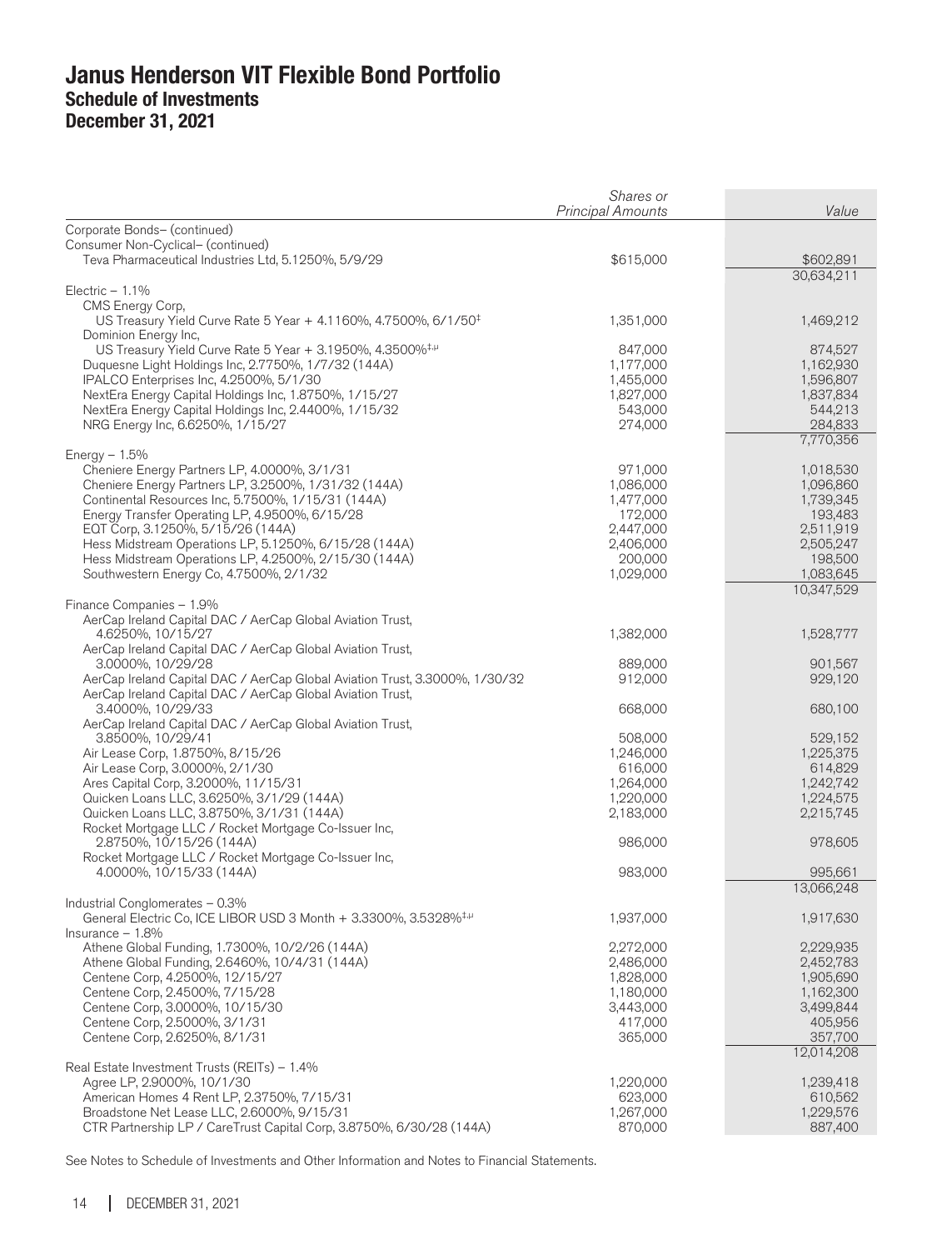|                                                                                                                                                                                                                                                                                                                                                                                                                                                                                                                                                                                                                                                                                                                                                          | Shares or<br><b>Principal Amounts</b>                                                                                                                                                                     | Value                                                                                                                                                                                                                |
|----------------------------------------------------------------------------------------------------------------------------------------------------------------------------------------------------------------------------------------------------------------------------------------------------------------------------------------------------------------------------------------------------------------------------------------------------------------------------------------------------------------------------------------------------------------------------------------------------------------------------------------------------------------------------------------------------------------------------------------------------------|-----------------------------------------------------------------------------------------------------------------------------------------------------------------------------------------------------------|----------------------------------------------------------------------------------------------------------------------------------------------------------------------------------------------------------------------|
| Corporate Bonds- (continued)<br>Real Estate Investment Trusts (REITs)- (continued)<br>Invitation Homes Inc, 2.0000%, 8/15/31<br>MPT Operating Partnership LP / MPT Finance Corp, 3.5000%, 3/15/31<br>Rexford Industrial Realty Inc, 2.1250%, 12/1/30<br>Sun Communities Inc, 2.7000%, 7/15/31                                                                                                                                                                                                                                                                                                                                                                                                                                                            | \$1,301,000<br>1,493,000<br>1,471,000<br>1,501,000                                                                                                                                                        | \$1,225,144<br>1,509,796<br>1,397,261<br>1,488,786<br>9,587,943                                                                                                                                                      |
| Technology $-4.0\%$<br>Broadcom Inc, 4.3000%, 11/15/32<br>Broadcom Inc, 3.4190%, 4/15/33 (144A)<br>Broadcom Inc, 3.4690%, 4/15/34 (144A)<br>Broadridge Financial Solutions Inc, 2.6000%, 5/1/31<br>Cadence Design Systems Inc, 4.3750%, 10/15/24<br>Iron Mountain Information Management Services Inc, 5.0000%, 7/15/32 (144A)<br>Marvell Technology Inc, 1.6500%, 4/15/26<br>Marvell Technology Inc, 4.8750%, 6/22/28<br>Microchip Technology Inc, 2.6700%, 9/1/23<br>Micron Technology Inc, 2.7030%, 4/15/32<br>Seagate HDD Cayman, 4.1250%, 1/15/31<br>SK Hynix Inc, 1.5000%, 1/19/26 (144A)<br>SK Hynix Inc, 2.3750%, 1/19/31 (144A)<br>Total System Services Inc, 4.8000%, 4/1/26<br>Trimble Inc, 4.7500%, 12/1/24<br>Trimble Inc, 4.9000%, 6/15/28 | 1,057,000<br>1,471,000<br>2,111,000<br>1,286,000<br>3,327,000<br>2,326,000<br>956,000<br>1,296,000<br>1,585,000<br>989,000<br>1,245,000<br>1,292,000<br>1,051,000<br>2,881,000<br>2,018,000<br>838,000    | 1,187,831<br>1,542,052<br>2,209,520<br>1,290,809<br>3,575,130<br>2,380,591<br>944,700<br>1,484,359<br>1,618,752<br>990,118<br>1,295,298<br>1,263,694<br>1,011,444<br>3,198,378<br>2,187,693<br>953,072<br>27,133,441 |
| Transportation $-0.1\%$<br>GXO Logistics inc, 1.6500%, 7/15/26 (144A)                                                                                                                                                                                                                                                                                                                                                                                                                                                                                                                                                                                                                                                                                    | 1,035,000                                                                                                                                                                                                 | 1,009,891                                                                                                                                                                                                            |
| Total Corporate Bonds (cost \$180,496,203)                                                                                                                                                                                                                                                                                                                                                                                                                                                                                                                                                                                                                                                                                                               |                                                                                                                                                                                                           | 184.011.844                                                                                                                                                                                                          |
| Inflation-Indexed Bonds-0.5%<br>United States Treasury Inflation Indexed Bonds, 0.1250%, 7/15/31 <sup>CC</sup> (cost<br>\$3,411,154)                                                                                                                                                                                                                                                                                                                                                                                                                                                                                                                                                                                                                     | 3,037,027                                                                                                                                                                                                 | 3,413,529                                                                                                                                                                                                            |
| Mortgage-Backed Securities- 16.6%<br>Fannie Mae:<br>2.0000%, TBA, 15 Year Maturity<br>2.5000%, TBA, 15 Year Maturity<br>2.0000%, TBA, 30 Year Maturity<br>2.5000%, TBA, 30 Year Maturity<br>3.0000%, TBA, 30 Year Maturity<br>3.5000%, TBA, 30 Year Maturity                                                                                                                                                                                                                                                                                                                                                                                                                                                                                             | 2,562,198<br>1,232,300<br>22,477,689<br>19,011,733<br>15,323,470<br>7,320,484                                                                                                                             | 2,624,895<br>1,274,753<br>22,411,874<br>19,408,508<br>15,876,188<br>7,699,392<br>69,295,610                                                                                                                          |
| Fannie Mae Pool:<br>3.0000%, 10/1/34<br>2.5000%, 11/1/34<br>3.0000%, 11/1/34<br>3.0000%, 12/1/34<br>6.0000%, 2/1/37<br>4.5000%, 11/1/42<br>3.0000%, 1/1/43<br>3.0000%, 2/1/43<br>3.0000%, 5/1/43<br>5.0000%, 7/1/44<br>4.5000%, 10/1/44<br>4.5000%, 3/1/45<br>4.5000%, 6/1/45<br>3.5000%, 12/1/45<br>4.5000%, 2/1/46<br>3.5000%, 7/1/46<br>3.0000%, 9/1/46<br>3.0000%, 2/1/47<br>3.5000%, 3/1/47                                                                                                                                                                                                                                                                                                                                                         | 138,227<br>189,078<br>27,983<br>32,013<br>84,199<br>56,253<br>23,188<br>25,705<br>167,998<br>454,004<br>131,852<br>196,091<br>105,064<br>141,509<br>195,158<br>660,659<br>498,383<br>6,376,554<br>120,897 | 145,321<br>196,897<br>29,555<br>33,772<br>97,249<br>61,970<br>24,429<br>27,159<br>177,610<br>506,768<br>147,010<br>218,633<br>116,169<br>151,104<br>214,992<br>712,829<br>524,717<br>6,713,476<br>129,095            |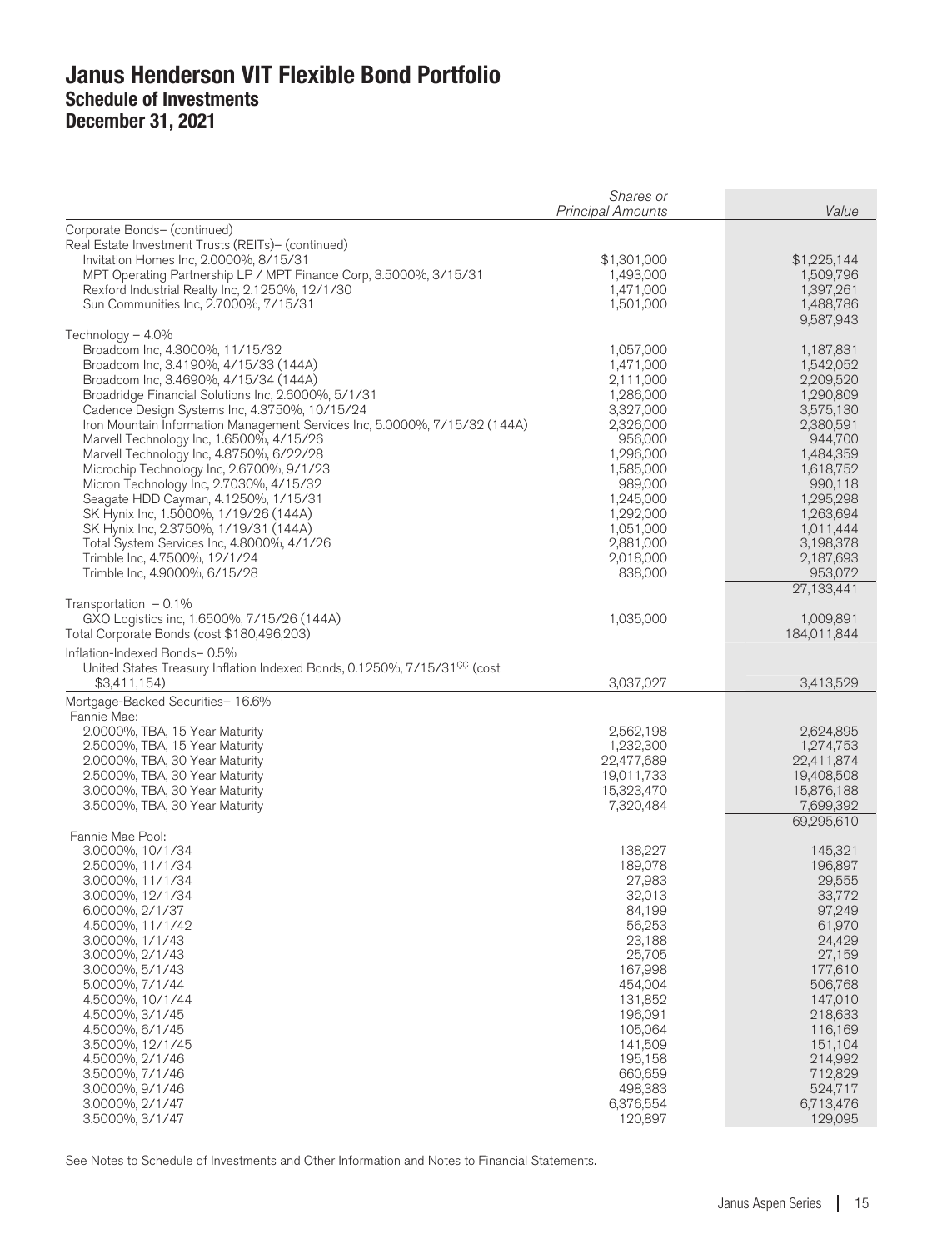|                                               | Shares or<br><b>Principal Amounts</b> | Value              |
|-----------------------------------------------|---------------------------------------|--------------------|
| Mortgage-Backed Securities- (continued)       |                                       |                    |
| Fannie Mae Pool- (continued)                  |                                       |                    |
| 3.5000%, 7/1/47                               | \$106,278                             | \$113,484          |
| 3.5000%, 8/1/47<br>3.5000%, 1/1/48            | 183,050<br>159,615                    | 193,983<br>171,326 |
| 4.0000%, 1/1/48                               | 1,109,345                             | 1,207,502          |
| 3.0000%, 2/1/48                               | 111,301                               | 117,786            |
| 4.0000%, 3/1/48                               | 384,015                               | 417,460            |
| 5.0000%, 5/1/48                               | 120,101                               | 130,597            |
| 3.5000%, 7/1/48                               | 2,819,772                             | 3,004,876          |
| 3.0000%, 8/1/49                               | 191,351                               | 202,030            |
| 3.0000%, 9/1/49                               | 48,894                                | 51,164             |
| 2.5000%, 1/1/50<br>2.5000%, 10/1/50           | 139,524<br>284,634                    | 143,044<br>290,651 |
| 2.5000%, 1/1/51                               | 797,840                               | 814,703            |
| 2.5000%, 8/1/51                               | 55,414                                | 56,649             |
| 3.5000%, 8/1/56                               | 1,925,123                             | 2,092,317          |
| 3.0000%, 2/1/57                               | 1,319,997                             | 1,400,218          |
| 3.0000%, 6/1/57                               | 6,493                                 | 6,887              |
|                                               |                                       | 20,643,432         |
| Freddie Mac Gold Pool:<br>3.5000%, 1/1/47     | 82,391                                | 88,828             |
| Freddie Mac Pool:                             |                                       |                    |
| 3.0000%, 5/1/31                               | 1,147,973                             | 1,234,526          |
| 3.0000%, 9/1/32                               | 217,946                               | 229,003            |
| 3.0000%, 10/1/32                              | 66,226                                | 69,442             |
| 3.0000%, 1/1/33                               | 135,934                               | 142,830            |
| 2.5000%, 12/1/33                              | 1,316,672                             | 1,365,118          |
| 3.0000%, 10/1/34                              | 289,799                               | 305,121            |
| 3.0000%, 10/1/34<br>2.5000%, 11/1/34          | 117,702<br>172,113                    | 123,748<br>179,237 |
| 2.5000%, 11/1/34                              | 156,507                               | 162,985            |
| 6.0000%, 4/1/40                               | 122,390                               | 142,040            |
| 3.5000%, 7/1/42                               | 6,706                                 | 7,229              |
| 3.5000%, 8/1/42                               | 8,486                                 | 9,147              |
| 3.5000%, 8/1/42                               | 7,593                                 | 8,185              |
| 3.5000%, 2/1/43                               | 269,630                               | 290,887            |
| 3.0000%, 3/1/43                               | 228,440                               | 240,553            |
| 3.0000%, 6/1/43<br>3.5000%, 2/1/44            | 12,729<br>404,114                     | 13,243<br>435,973  |
| 4.5000%, 5/1/44                               | 96,712                                | 106,940            |
| 3.0000%, 1/1/45                               | 368,564                               | 387,340            |
| 4.0000%, 2/1/46                               | 334,339                               | 368,744            |
| 3.5000%, 7/1/46                               | 262,880                               | 282,693            |
| 4.0000%, 3/1/47                               | 85,391                                | 92,360             |
| 3.0000%, 4/1/47                               | 222,637                               | 233,083            |
| 3.5000%, 2/1/48                               | 119,468                               | 127,772            |
| 4.0000%, 4/1/48                               | 292,408                               | 316,881            |
| 4.5000%, 7/1/48                               | 71,966                                | 77,068             |
| 5.0000%, 9/1/48<br>3.0000%, 8/1/49            | 16,340<br>64,178                      | 17,850<br>67,763   |
| 3.0000%, 12/1/49                              | 159,499                               | 165,413            |
| 3.0000%, 12/1/49                              | 102,174                               | 105,962            |
| 2.5000%, 1/1/50                               | 57,086                                | 58,530             |
| 3.0000%, 3/1/50                               | 48,031                                | 49,753             |
| 2.5000%, 8/1/51                               | 514,989                               | 526,092            |
|                                               |                                       | 7,943,511          |
| Ginnie Mae:<br>2.0000%, TBA, 30 Year Maturity | 4,749,595                             | 4,792,294          |
| 2.5000%, TBA, 30 Year Maturity                | 5,481,176                             | 5,616,671          |
|                                               |                                       | 10,408,965         |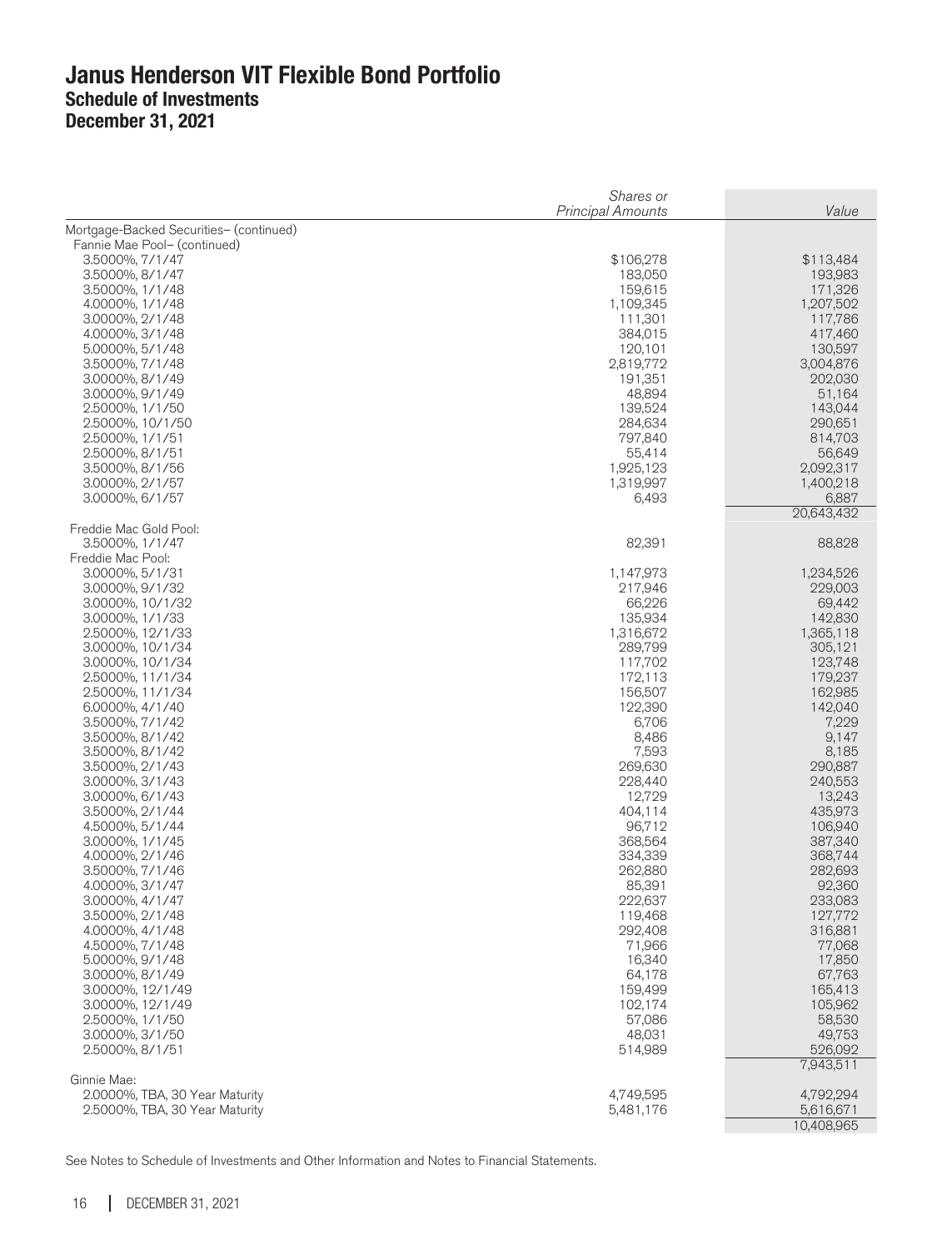|                                                                                                                                                               | Shares or<br><b>Principal Amounts</b> | Value                   |
|---------------------------------------------------------------------------------------------------------------------------------------------------------------|---------------------------------------|-------------------------|
| Mortgage-Backed Securities- (continued)                                                                                                                       |                                       |                         |
| Ginnie Mae I Pool:                                                                                                                                            |                                       |                         |
| 4.0000%, 1/15/45                                                                                                                                              | \$1,290,926                           | \$1,409,992             |
| 4.5000%, 8/15/46                                                                                                                                              | 1,560,093                             | 1,765,571               |
| 4.0000%, 8/15/47                                                                                                                                              | 72,344                                | 77,756                  |
| 4.0000%, 11/15/47                                                                                                                                             | 82,010                                | 88,145                  |
| 4.0000%, 12/15/47                                                                                                                                             | 150,106                               | 161,334<br>3,502,798    |
| Ginnie Mae II Pool:                                                                                                                                           |                                       |                         |
| 4.0000%, 8/20/47                                                                                                                                              | 146,293                               | 156,187                 |
| 4.0000%, 8/20/47                                                                                                                                              | 39,440                                | 42,107                  |
| 4.0000%, 8/20/47                                                                                                                                              | 18,158                                | 19,482                  |
| 4.5000%, 2/20/48                                                                                                                                              | 236,947                               | 254,589                 |
| 4.0000%, 5/20/48                                                                                                                                              | 281,053                               | 297,557                 |
| 4.5000%, 5/20/48                                                                                                                                              | 322,986                               | 344,913                 |
| 4.5000%, 5/20/48                                                                                                                                              | 65,301                                | 69,734                  |
| 4.0000%, 6/20/48                                                                                                                                              | 412,634                               | 436,735                 |
| 5.0000%, 8/20/48                                                                                                                                              | 407,711                               | 434,682<br>2,055,986    |
| Total Mortgage-Backed Securities (cost \$112,878,084)                                                                                                         |                                       | 113,939,130             |
| United States Treasury Notes/Bonds- 31.7%                                                                                                                     |                                       |                         |
| 0.1250%, 8/31/23                                                                                                                                              | 12,675,000                            | 12,563,599              |
| 0.3750%, 10/31/23                                                                                                                                             | 3,689,700                             | 3,667,937               |
| 0.2500%, 5/15/24                                                                                                                                              | 2,729,000                             | 2,691,796               |
| 0.3750%, 9/15/24                                                                                                                                              | 3,266,000                             | 3,219,817               |
| 0.3750%, 1/31/26                                                                                                                                              | 6,697,200                             | 6,479,018               |
| 0.5000%, 2/28/26                                                                                                                                              | 14,301,000                            | 13,894,874              |
| 0.7500%, 4/30/26                                                                                                                                              | 11,864,000                            | 11,629,037              |
| 0.8750%, 6/30/26                                                                                                                                              | 17,055,000                            | 16,784,518              |
| 0.6250%, 7/31/26                                                                                                                                              | 5,661,000                             | 5,504,659               |
| 0.7500%, 8/31/26                                                                                                                                              | 3,669,000                             | 3,586,877               |
| 0.8750%, 9/30/26                                                                                                                                              | 10,730,600                            | 10,539,042              |
| 1.1250%, 10/31/26                                                                                                                                             | 55,000                                | 54,635                  |
| 1.2500%, 11/30/26                                                                                                                                             | 9,436,000                             | 9,430,102               |
| 1.1250%, 2/29/28                                                                                                                                              | 348,400                               | 343,337                 |
| 1.2500%, 4/30/28                                                                                                                                              | 726,700                               | 720,086                 |
| 1.2500%, 6/30/28                                                                                                                                              | 1,352,000                             | 1,338,163               |
| 1.1250%, 8/31/28                                                                                                                                              | 13,945,000                            | 13,674,816              |
| 1.3750%, 10/31/28                                                                                                                                             | 1,632,000                             | 1,625,370               |
| 1.3750%, 11/15/31                                                                                                                                             | 34,033,300                            | 33,602,566              |
| 1.3750%, 11/15/40                                                                                                                                             | 3,035,000                             | 2,765,881               |
| 1.7500%, 8/15/41                                                                                                                                              | 18,011,000                            | 17,462,227              |
| 2.0000%, 11/15/41<br>2.7500%, 8/15/42                                                                                                                         | 1,319,000<br>9,057,400                | 1,334,045<br>10,319,775 |
| 1.3750%, 8/15/50                                                                                                                                              | 12,314,500                            | 10,787,213              |
| 1.6250%, 11/15/50                                                                                                                                             | 13,482,700                            | 12,561,558              |
| 1.8750%, 2/15/51                                                                                                                                              | 3,102,000                             | 3,069,041               |
| 2.3750%, 5/15/51                                                                                                                                              | 5,705,000                             | 6,301,351               |
| 2.0000%, 8/15/51                                                                                                                                              | 792,000                               | 807,345                 |
| Total United States Treasury Notes/Bonds (cost \$216,862,385)                                                                                                 |                                       | 216,758,685             |
| Investment Companies-12.4%                                                                                                                                    |                                       |                         |
| Money Markets - 12.4%                                                                                                                                         |                                       |                         |
| Janus Henderson Cash Liquidity Fund LLC, 0.0570% <sup>on,£</sup> (cost \$85,014,458)<br>Investments Purchased with Cash Collateral from Securities Lending-0% | 85,007,069                            | 85,015,569              |
| Time Deposits - 0%                                                                                                                                            |                                       |                         |
| Royal Bank of Canada, 0.0400%, 1/3/22 (cost \$16,920)                                                                                                         | \$16,920                              | 16,920                  |
| Total Investments (total cost \$756,828,733) – 111.3%                                                                                                         |                                       | 761,642,492             |
| Liabilities, net of Cash, Receivables and Other Assets - (11.3)%                                                                                              |                                       | (77,612,352)            |
| Net Assets - 100%                                                                                                                                             |                                       | \$684,030,140           |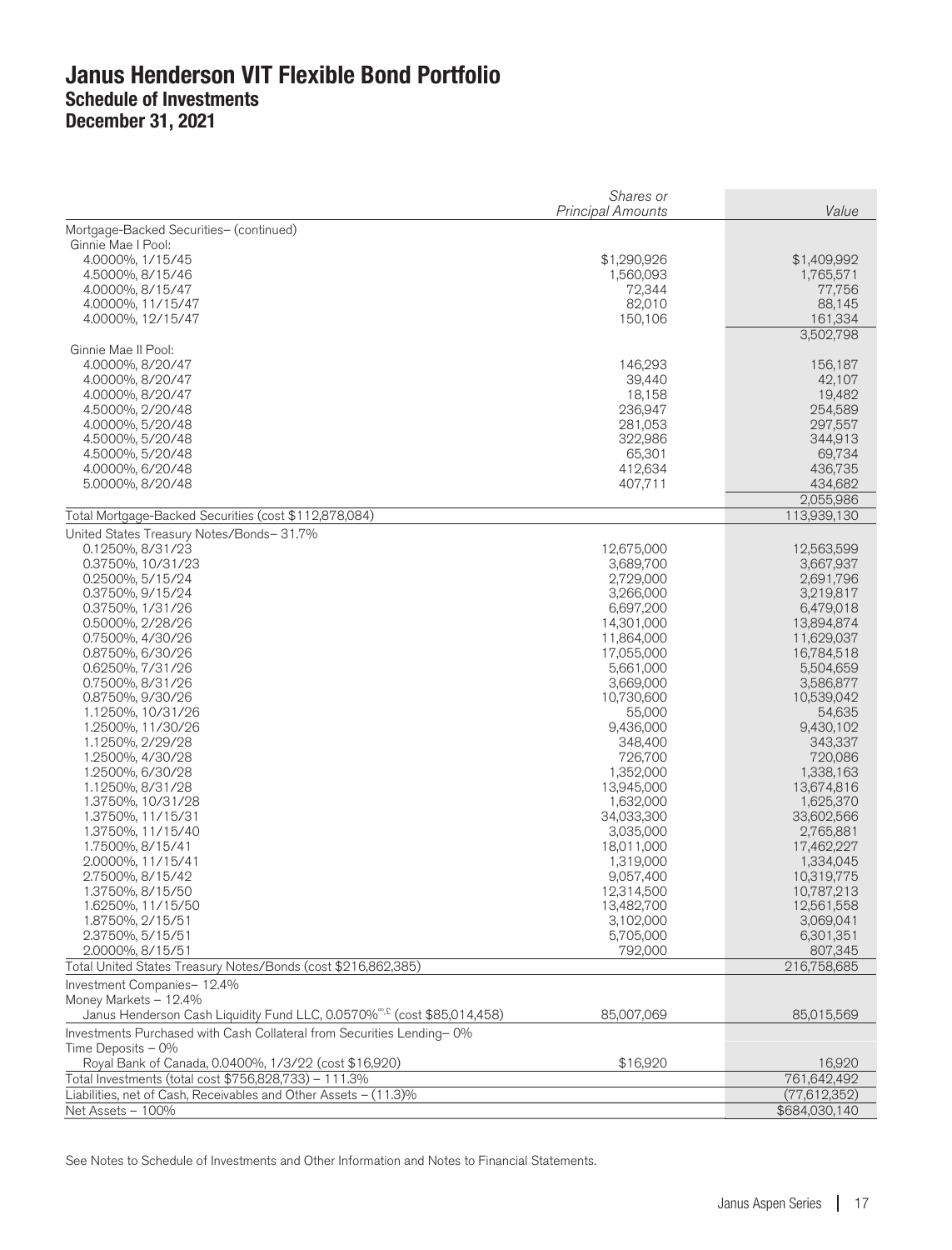#### Summary of Investments by Country - (Long Positions) (unaudited)

| Country              | Value         | $%$ of<br>Investment<br><b>Securities</b> |
|----------------------|---------------|-------------------------------------------|
| <b>United States</b> | \$735,512,658 | 96.6%                                     |
| Ireland              | 5,086,929     | 0.7                                       |
| Canada               | 3,236,355     | 0.4                                       |
| France               | 2,900,067     | 0.4                                       |
| Spain                | 2,501,579     | 0.3                                       |
| South Korea          | 2,275,138     | 0.3                                       |
| Luxembourg           | 2,079,920     | 0.3                                       |
| Belgium              | 2,070,325     | 0.3                                       |
| United Kingdom       | 1,832,166     | 0.2                                       |
| Guernsey             | 1,601,747     | 0.2                                       |
| Australia            | 1,465,118     | 0.2                                       |
| Israel               | 1,080,490     | 0.1                                       |
| Total                | \$761.642.492 | 100.0%                                    |

#### Schedules of Affiliated Investments – (% of Net Assets)

|                                                                                                        | Dividend<br>Income | Realized<br>Gain/(Loss) | Change in<br>Unrealized<br>Appreciation/<br>Depreciation | Value<br>at 12/31/21 |
|--------------------------------------------------------------------------------------------------------|--------------------|-------------------------|----------------------------------------------------------|----------------------|
| Investment Companies - 12.4%<br>Money Markets - 12.4%                                                  |                    |                         |                                                          |                      |
| Janus Henderson Cash Liquidity Fund<br>LLC, 0.0570%                                                    | \$<br>42.951       | \$<br>200               | \$<br>(200)                                              | \$<br>85,015,569     |
| Investments Purchased with Cash Collateral from Securities Lending - N/A<br>Investment Companies - N/A |                    |                         |                                                          |                      |
| Janus Henderson Cash Collateral Fund<br>LLC, 0%                                                        | $15.272^{\Delta}$  |                         | -                                                        |                      |
| Total Affiliated Investments - 12.4%                                                                   | 58.223             | 200                     | (200)                                                    | 85.015.569           |

|                                                                                                        | Value<br>at 12/31/20 | Purchases   | Sales Proceeds  | Value<br>at 12/31/21 |
|--------------------------------------------------------------------------------------------------------|----------------------|-------------|-----------------|----------------------|
| Investment Companies - 12.4%<br>Money Markets - 12.4%                                                  |                      |             |                 |                      |
| Janus Henderson Cash Liquidity Fund<br>LLC, 0.0570%                                                    | 33,622,864           | 355,520,346 | (304, 127, 641) | 85,015,569           |
| Investments Purchased with Cash Collateral from Securities Lending - N/A<br>Investment Companies - N/A |                      |             |                 |                      |
| Janus Henderson Cash Collateral Fund<br>LLC, 0%                                                        | 113.710              | 101,360,886 | (101,474,596)   |                      |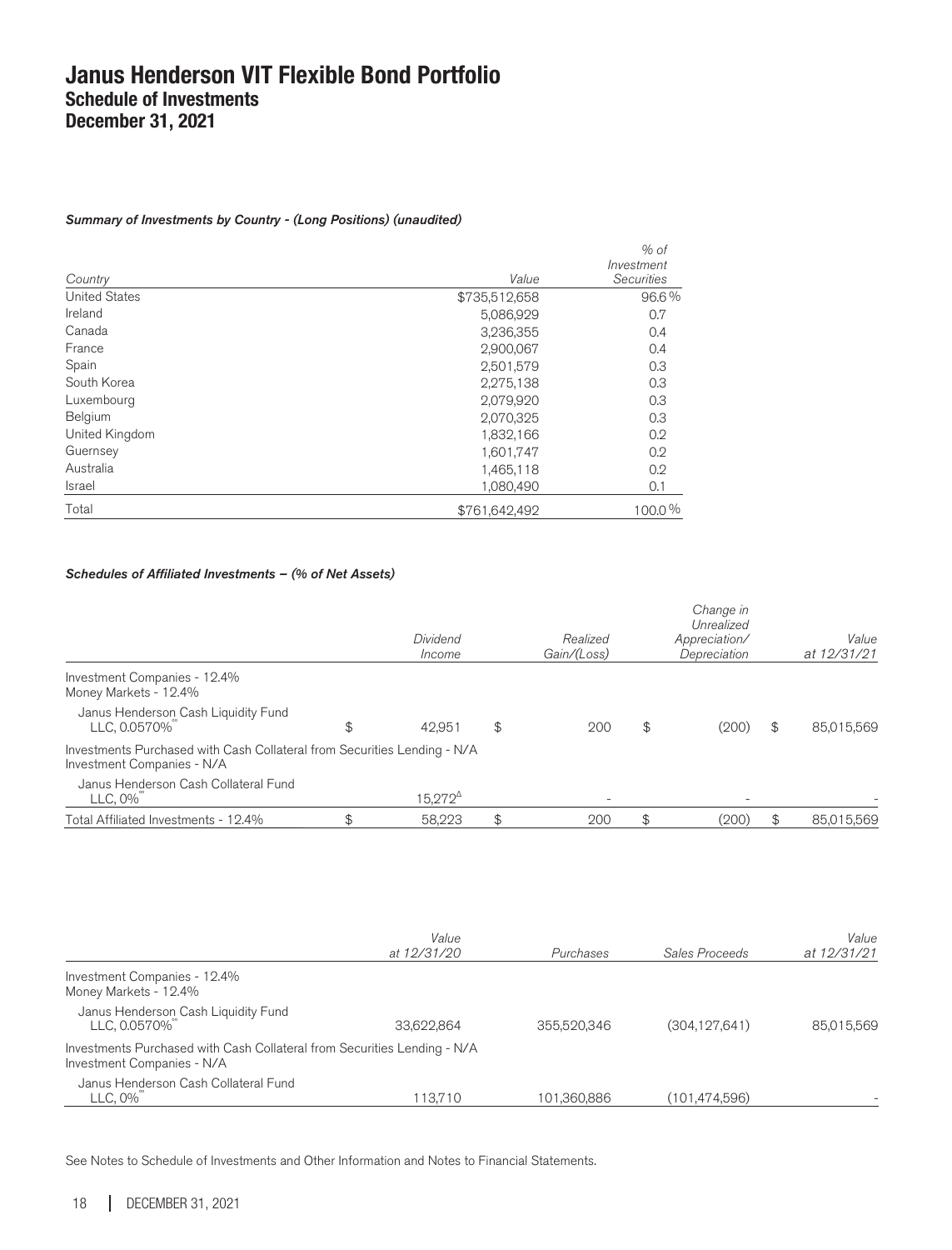appreciation (depreciation) is included in total distributable earnings (loss).

#### Schedule of Futures

|                             | Number of | Expiration | Notional      | Value and<br>Unrealized     |
|-----------------------------|-----------|------------|---------------|-----------------------------|
| Description                 | Contracts | Date       | Amount        | Appreciation/(Depreciation) |
| Futures Purchased:          |           |            |               |                             |
| 5 Year US Treasury Note     |           | 4/5/22     | \$<br>846,836 | \$<br>3,555                 |
| Ultra 10-Year Treasury Note |           | 3/31/22    | 146,438       | 2,102                       |
| Total - Futures Purchased   |           |            |               | 5,657                       |
| Futures Sold:               |           |            |               |                             |
| 2 Year US Treasury Note     |           | 4/5/22     | (218, 172)    | 125                         |
| Total                       |           |            |               | \$<br>5,782                 |

The following table, grouped by derivative type, provides information about the fair value and location of derivatives within the Statement of Assets and Liabilities as of December 31, 2021.

#### Fair Value of Derivative Instruments (not accounted for as hedging instruments) as of December 31, 2021

|                                                                                                                                                   | Interest Rate<br>Contracts |
|---------------------------------------------------------------------------------------------------------------------------------------------------|----------------------------|
| <b>Asset Derivatives:</b>                                                                                                                         |                            |
| *Futures contracts                                                                                                                                | 5.782                      |
| *The fair value presented includes net cumulative unrealized appreciation (depreciation) on futures contracts and centrally cleared swaps. In the |                            |
| Statement of Assets and Liabilities, only current day's variation margin is reported in receivables or payables and the net cumulative unrealized |                            |

The following tables provides information about the effect of derivatives and hedging activities on the Portfolio's Statement of Operations for the year ended December 31, 2021.

#### The effect of Derivative Instruments (not accounted for as hedging instruments) on the Statement of Operations for the year ended December 31, 2021

Amount of Realized Gain/(Loss) Recognized on Derivatives

|                   |        | <b>Interest Rate</b> |
|-------------------|--------|----------------------|
| Derivative        |        | <i>Contracts</i>     |
| Futures contracts | ሖ<br>Ψ | (690)<br>J∪∠         |

#### Amount of Change in Unrealized Appreciation/Depreciation Recognized on Derivatives

|                   | <i>Interest Rate</i> |
|-------------------|----------------------|
| Derivative        | ontracts:            |
| Futures contracts | $\sim$<br>196        |

Please see the "Net Realized Gain/(Loss) on Investments" and "Change in Unrealized Net Appreciation/Depreciation" sections of the Portfolio's Statement of Operations.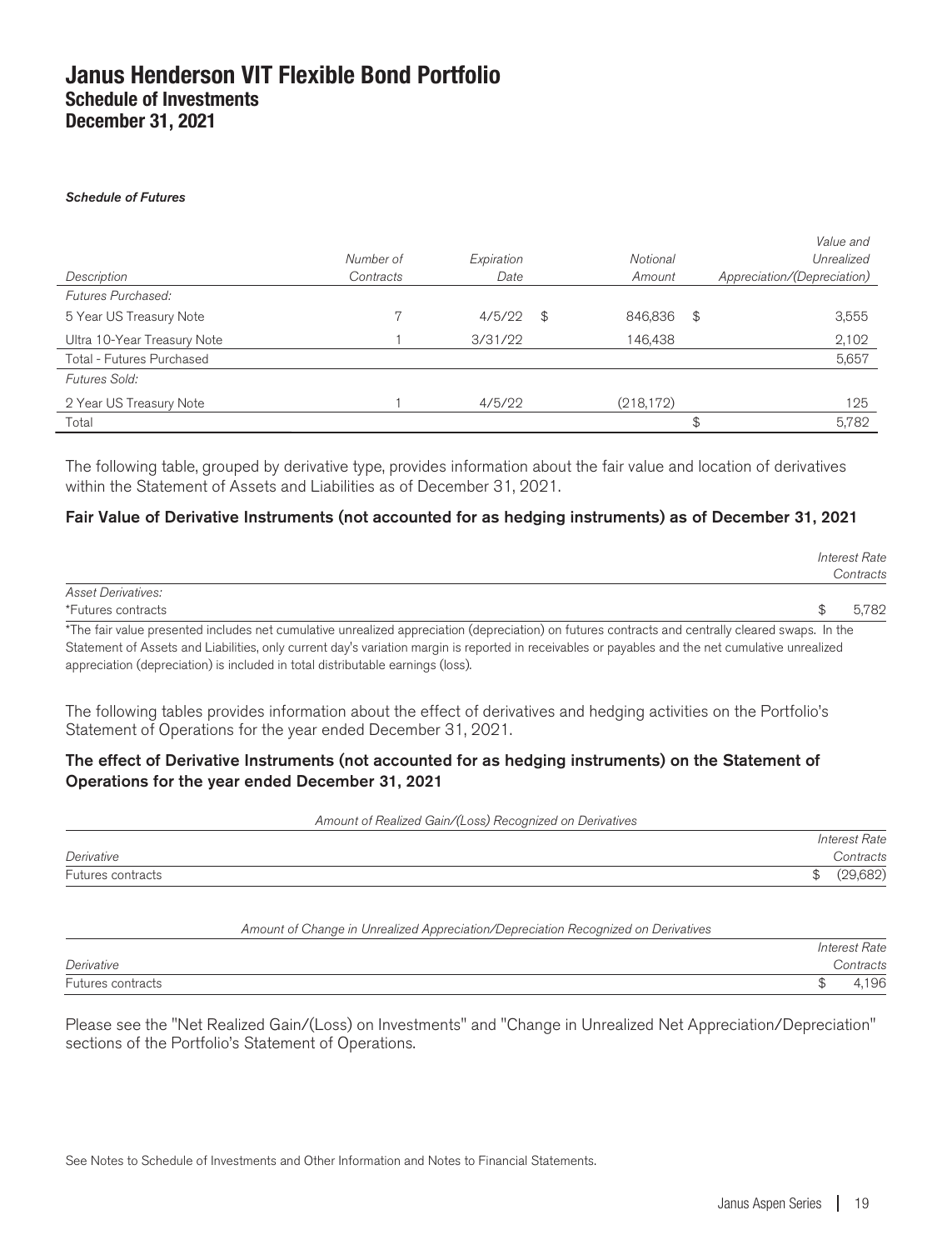### Average Ending Monthly Value of Derivative Instruments During the Year Ended December 31, 2021

|                                    | Value*             |
|------------------------------------|--------------------|
| Futures contracts, purchased       | \$1,012,338        |
| Futures contracts, sold            | 220,189            |
| $\overline{\phantom{a}}$<br>.<br>. | .<br>$\sim$ $\sim$ |

\* Forward foreign currency exchange contracts are reported as the average ending monthly currency amount purchased or sold. Futures contracts and centrally-cleared swaps are reported as the average ending monthly notional value. Options are reported as the average ending monthly market value.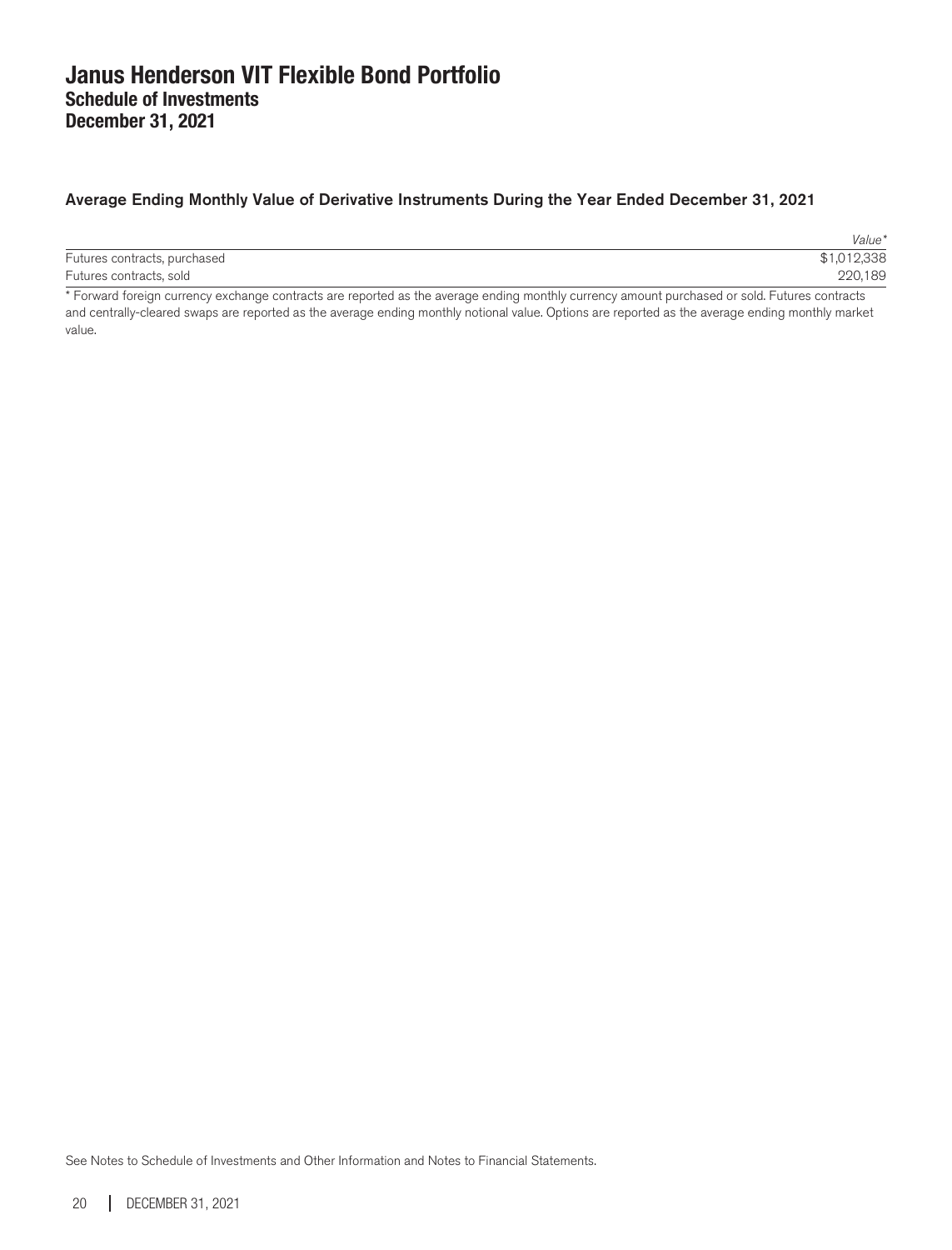### **Janus Henderson VIT Flexible Bond Portfolio Notes to Schedule of Investments and Other Information**

| Bloomberg U.S. Aggregate Bond<br>Index | Bloomberg U.S. Aggregate Bond Index is a broad-based measure of the investment grade, US dollar-<br>denominated, fixed-rate taxable bond market.                                                                                                                            |
|----------------------------------------|-----------------------------------------------------------------------------------------------------------------------------------------------------------------------------------------------------------------------------------------------------------------------------|
| <b>ICE</b>                             | Intercontinental Exchange                                                                                                                                                                                                                                                   |
| <b>LIBOR</b>                           | London Interbank Offered Rate                                                                                                                                                                                                                                               |
| <b>LLC</b>                             | Limited Liability Company                                                                                                                                                                                                                                                   |
| <b>LP</b>                              | Limited Partnership                                                                                                                                                                                                                                                         |
| <b>PLC</b>                             | <b>Public Limited Company</b>                                                                                                                                                                                                                                               |
| <b>SOFR</b>                            | Secured Overnight Financing Rate                                                                                                                                                                                                                                            |
| <b>TBA</b>                             | (To Be Announced) Securities are purchased/sold on a forward commitment basis with an approximate<br>principal amount and no defined maturity date. The actual principal and maturity date will be determined upon<br>settlement when specific mortgage pools are assigned. |
| <b>ULC</b>                             | Unlimited Liability Company                                                                                                                                                                                                                                                 |

- 144A Securities sold under Rule 144A of the Securities Act of 1933, as amended, are subject to legal and/or contractual restrictions on resale and may not be publicly sold without registration under the 1933 Act. Unless otherwise noted, these securities have been determined to be liquid under guidelines established by the Board of Trustees. The total value of 144A securities as of the year ended December 31, 2021 is \$190,971,900, which represents 27.9% of net assets.
- All or a portion of this position is not funded, or has been purchased on a delayed delivery or when-issued basis. If applicable, interest rates will be determined and interest will begin to accrue at a future date. See Notes to Financial Statements.
- ‡ Variable or floating rate security. Rate shown is the current rate as of December 31, 2021. Certain variable rate securities are not based on a published reference rate and spread; they are determined by the issuer or agent and current market conditions. Reference rate is as of reset date and may vary by security, which may not indicate a reference rate and/or spread in their description.
- CC Security is a U.S. Treasury Inflation-Protected Security (TIPS).
- ºº Rate shown is the 7-day yield as of December 31, 2021.
- # Loaned security; a portion of the security is on loan at December 31, 2021.
- µ Perpetual security. Perpetual securities have no stated maturity date, but they may be called/redeemed by the issuer. The date indicated, if any, represents the next call date.
- Ç Step bond. The coupon rate will increase or decrease periodically based upon a predetermined schedule. The rate shown reflects the current rate.
- £ The Portfolio may invest in certain securities that are considered affiliated companies. As defined by the Investment Company Act of 1940, as amended, an affiliated company is one in which the Portfolio owns 5% or more of the outstanding voting securities, or a company which is under common ownership or control.
- Δ Net of income paid to the securities lending agent and rebates paid to the borrowing counterparties.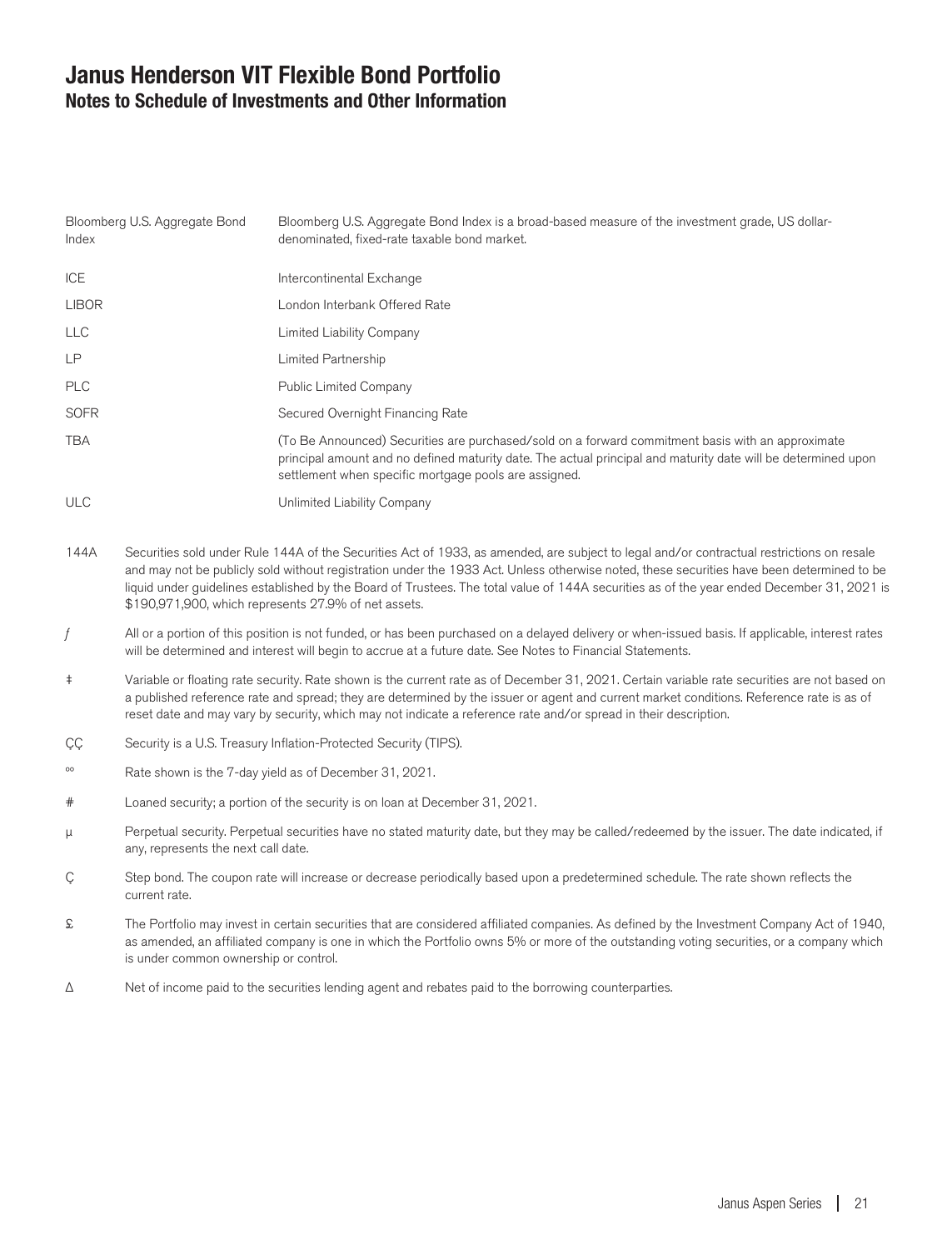### **Janus Henderson VIT Flexible Bond Portfolio Notes to Schedule of Investments and Other Information**

The following is a summary of the inputs that were used to value the Portfolio's investments in securities and other financial instruments as of December 31, 2021. See Notes to Financial Statements for more information.

#### **Valuation Inputs Summary**

|                                                            | Level 1 -<br><b>Quoted Prices</b> | Level $2 -$<br><b>Other Significant</b><br><b>Observable Inputs</b> | Level $3 -$<br><b>Significant</b><br>Unobservable Inputs |
|------------------------------------------------------------|-----------------------------------|---------------------------------------------------------------------|----------------------------------------------------------|
| <b>Assets</b>                                              |                                   |                                                                     |                                                          |
| <b>Investments In Securities:</b>                          |                                   |                                                                     |                                                          |
| Asset-Backed/Commercial Mortgage-Backed Securities         | \$                                | \$<br>140,306,242                                                   | \$                                                       |
| Bank Loans and Mezzanine Loans                             |                                   | 18,180,573                                                          |                                                          |
| Corporate Bonds                                            |                                   | 184,011,844                                                         |                                                          |
| Inflation-Indexed Bonds                                    |                                   | 3,413,529                                                           |                                                          |
| Mortgage-Backed Securities                                 |                                   | 113,939,130                                                         |                                                          |
| United States Treasury Notes/Bonds                         |                                   | 216,758,685                                                         |                                                          |
| <b>Investment Companies</b>                                |                                   | 85,015,569                                                          |                                                          |
| Investments Purchased with Cash Collateral from Securities |                                   |                                                                     |                                                          |
| Lending                                                    |                                   | 16,920                                                              |                                                          |
| <b>Total Investments in Securities</b>                     | \$<br>٠                           | \$<br>761,642,492                                                   | \$                                                       |
| Other Financial Instruments <sup>(a)</sup> :               |                                   |                                                                     |                                                          |
| Variation Margin Receivable on Futures Contracts           | 758                               |                                                                     |                                                          |
| <b>Total Assets</b>                                        | \$<br>758                         | \$<br>761,642,492                                                   | \$                                                       |
| <b>Liabilities</b>                                         |                                   |                                                                     |                                                          |
| Other Financial Instruments <sup>(a)</sup> :               |                                   |                                                                     |                                                          |
| Variation Margin Payable on Futures Contracts              | \$<br>47                          | \$                                                                  | \$                                                       |

(a) Other financial instruments include forward foreign currency exchange, futures, written options, written swaptions, and swap contracts. Forward foreign currency exchange contracts are reported at their unrealized appreciation/(depreciation) at measurement date, which represents the change in the contract's value from trade date. Futures, certain written options on futures, and centrally cleared swap contracts are reported at their variation margin at measurement date, which represents the amount due to/from the Portfolio at that date. Written options, written swaptions, and other swap contracts are reported at their market value at measurement date.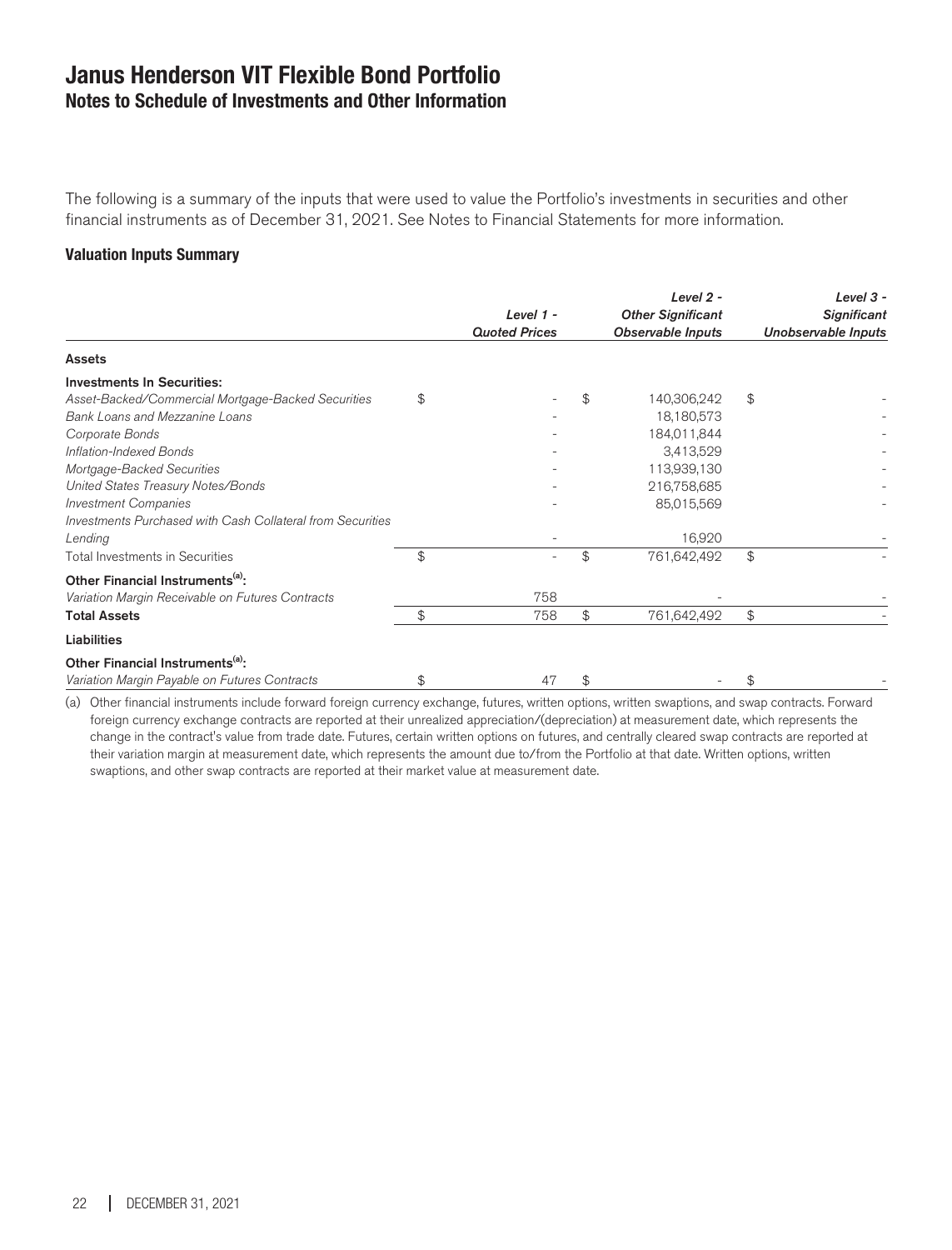### **Janus Henderson VIT Flexible Bond Portfolio Statement of Assets and Liabilities December 31, 2021**

| Assets:                                                                |                |             |
|------------------------------------------------------------------------|----------------|-------------|
| Unaffiliated investments, at value (cost \$671,814,275) <sup>(1)</sup> | \$             | 676,626,923 |
| Affiliated investments, at value (cost \$85,014,458)                   |                | 85,015,569  |
| Cash                                                                   |                | 11,820      |
| Deposits with brokers for futures                                      |                | 20,000      |
| Variation margin receivable on futures contracts                       |                | 758         |
| Non-interested Trustees' deferred compensation                         |                | 17,840      |
| Receivables:                                                           |                |             |
| TBA investments sold                                                   |                | 13,743,534  |
| Interest                                                               |                | 2,517,574   |
| Investments sold                                                       |                | 1,951,832   |
| Portfolio shares sold                                                  |                | 356,460     |
| Dividends from affiliates                                              |                | 5,399       |
| Other assets                                                           |                | 6,538       |
| <b>Total Assets</b>                                                    |                | 780,274,247 |
| Liabilities:                                                           |                |             |
| Collateral for securities loaned (Note 3)                              |                | 16,920      |
| Variation margin payable on futures contracts                          |                | 47          |
| Payables:                                                              |                |             |
| TBA investments purchased                                              |                | 93,390,423  |
| Investments purchased                                                  |                | 2,121,849   |
| Advisory fees                                                          |                | 295,858     |
| Portfolio shares repurchased                                           |                | 124,525     |
| 12b-1 Distribution and shareholder servicing fees                      |                | 124,214     |
| Professional fees                                                      |                | 47,803      |
| Transfer agent fees and expenses                                       |                | 32,270      |
| Non-interested Trustees' deferred compensation fees                    |                | 17,840      |
| Custodian fees                                                         |                | 2,609       |
| Affiliated portfolio administration fees payable                       |                | 1,551       |
| Non-interested Trustees' fees and expenses                             |                | 213         |
| Accrued expenses and other payables                                    |                | 67,985      |
| <b>Total Liabilities</b>                                               |                | 96,244,107  |
| <b>Net Assets</b>                                                      | \$             | 684,030,140 |
| Net Assets Consist of:                                                 |                |             |
| Capital (par value and paid-in surplus)                                | \$             | 669,198,763 |
| Total distributable earnings (loss)                                    |                | 14,831,377  |
| <b>Total Net Assets</b>                                                | \$             | 684,030,140 |
| Net Assets - Institutional Shares                                      | \$             | 136,115,129 |
| Shares Outstanding, \$0.001 Par Value (unlimited shares authorized)    |                | 11,293,161  |
| Net Asset Value Per Share                                              | $\updownarrow$ | 12.05       |
| Net Assets - Service Shares                                            | \$             | 547,915,011 |
| Shares Outstanding, \$0.001 Par Value (unlimited shares authorized)    |                | 41,275,785  |
| Net Asset Value Per Share                                              | $\frac{4}{5}$  | 13.27       |

(1) Includes \$16,520 of securities on loan. See Note 3 in Notes to Financial Statements.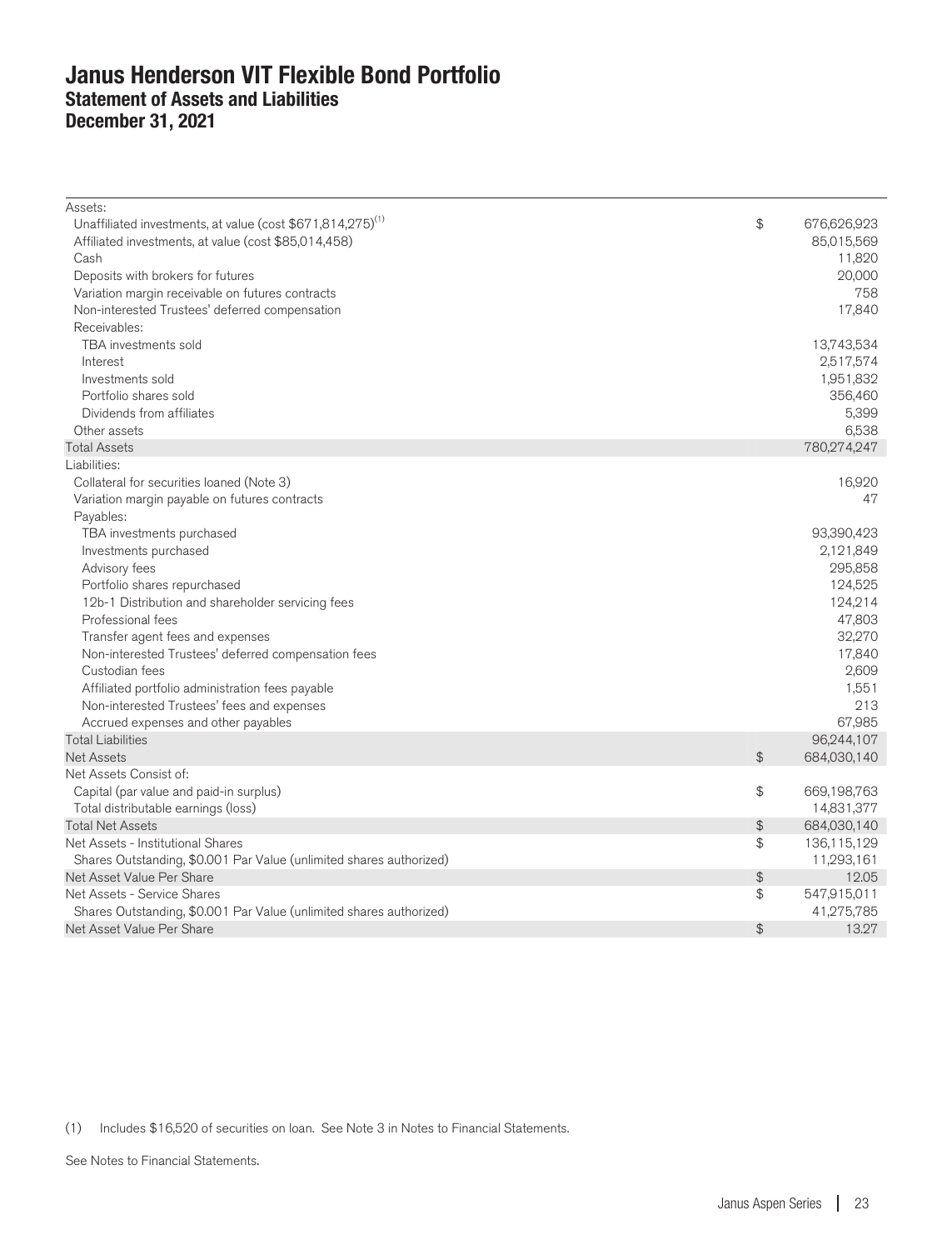### **Janus Henderson VIT Flexible Bond Portfolio Statement of Operations For the year ended December 31, 2021**

| Investment Income:                                              |                   |
|-----------------------------------------------------------------|-------------------|
| Interest                                                        | \$<br>14,663,785  |
| <b>Dividends</b>                                                | 119,294           |
| Dividends from affiliates                                       | 42,951            |
| Affiliated securities lending income, net                       | 15,272            |
| Unaffiliated securities lending income, net                     | 388               |
| Other income                                                    | 91,798            |
| Total Investment Income                                         | 14,933,488        |
| Expenses:                                                       |                   |
| Advisory fees                                                   | 3,221,764         |
| 12b-1 Distribution and shareholder servicing fees:              |                   |
| Service Shares                                                  | 1,280,547         |
| Transfer agent administrative fees and expenses:                |                   |
| <b>Institutional Shares</b>                                     | 68,622            |
| Service Shares                                                  | 256,110           |
| Other transfer agent fees and expenses:                         |                   |
| <b>Institutional Shares</b>                                     | 5,046             |
| Service Shares                                                  | 8,426             |
| Shareholder reports expense                                     | 60,911            |
| Professional fees                                               | 57,311            |
| Registration fees                                               | 21,607            |
| Affiliated portfolio administration fees                        | 18,113            |
| Custodian fees                                                  | 11,379            |
| Non-interested Trustees' fees and expenses                      | 10,207            |
| Other expenses                                                  | 79,132            |
| <b>Total Expenses</b>                                           | 5,099,175         |
| Less: Excess Expense Reimbursement and Waivers                  | (75,934)          |
| Net Expenses                                                    | 5,023,241         |
| Net Investment Income/(Loss)                                    | 9,910,247         |
| Net Realized Gain/(Loss) on Investments:                        |                   |
| Investments                                                     | 10,610,229        |
| Investments in affiliates                                       | 200               |
| Futures contracts                                               | (29,682)          |
| Total Net Realized Gain/(Loss) on Investments                   | 10,580,747        |
| Change in Unrealized Net Appreciation/Depreciation:             |                   |
| Investments and non-interested Trustees' deferred compensation  | (27,000,885)      |
| Investments in affiliates                                       | (200)             |
| Futures contracts                                               | 4,196             |
| Total Change in Unrealized Net Appreciation/Depreciation        | (26,996,889)      |
| Net Increase/(Decrease) in Net Assets Resulting from Operations | \$<br>(6,505,895) |
|                                                                 |                   |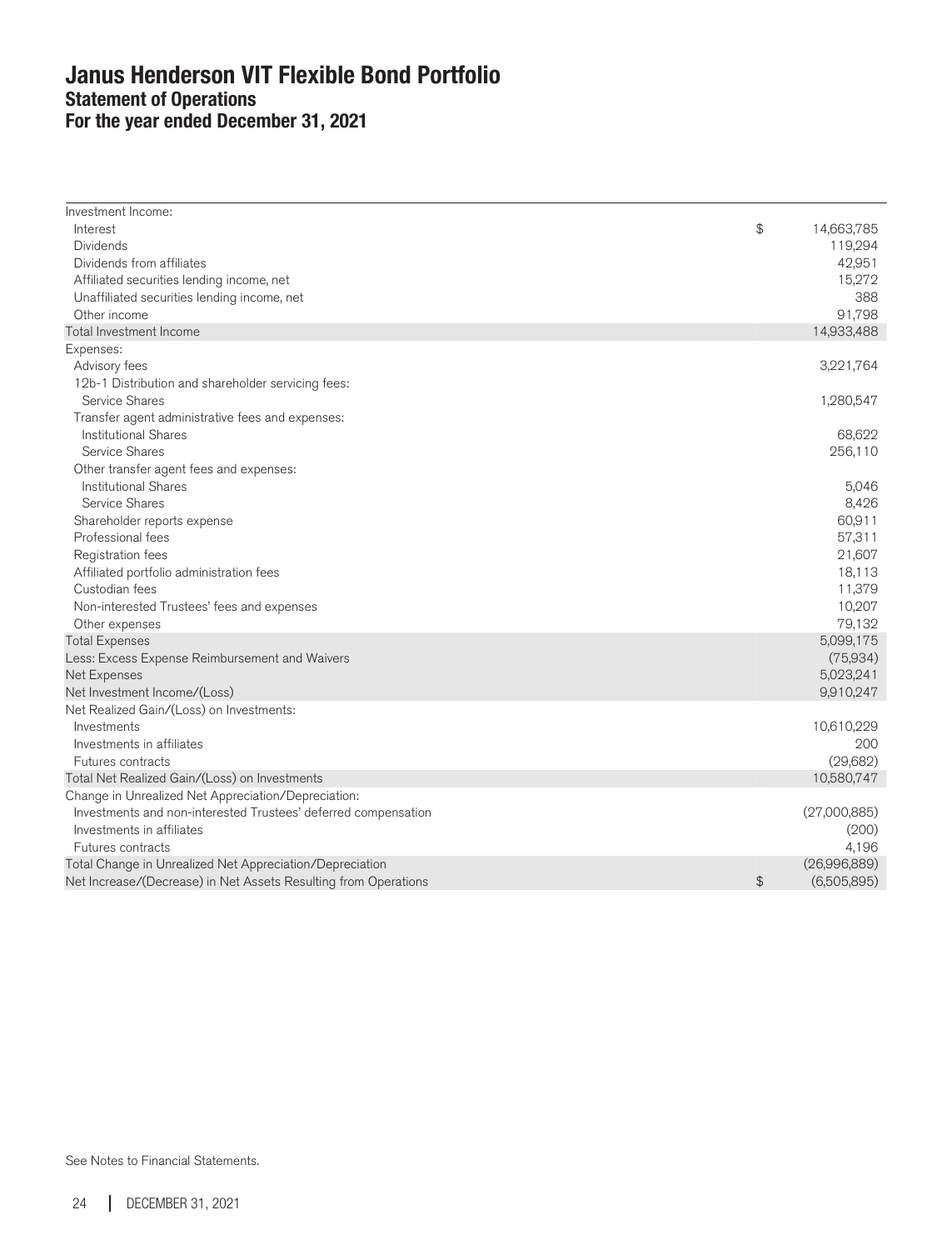### **Janus Henderson VIT Flexible Bond Portfolio Statements of Changes in Net Assets**

|                                                                 | Year ended        | Year ended        |
|-----------------------------------------------------------------|-------------------|-------------------|
|                                                                 | December 31, 2021 | December 31, 2020 |
| Operations:                                                     |                   |                   |
| \$<br>Net investment income/(loss)                              | 9,910,247 \$      | 12,311,184        |
| Net realized gain/(loss) on investments                         | 10,580,747        | 30,173,772        |
| Change in unrealized net appreciation/depreciation              | (26,996,889)      | 14,063,511        |
| Net Increase/(Decrease) in Net Assets Resulting from Operations | (6,505,895)       | 56,548,467        |
| Dividends and Distributions to Shareholders:                    |                   |                   |
| Institutional Shares                                            | (6,673,456)       | (4,451,177)       |
| Service Shares                                                  | (20,751,008)      | (10,580,741)      |
| Net Decrease from Dividends and Distributions to Shareholders   | (27, 424, 464)    | (15,031,918)      |
| Capital Share Transactions:                                     |                   |                   |
| Institutional Shares                                            | (1,854,945)       | (27,989,330)      |
| Service Shares                                                  | 80,659,280        | 66,237,602        |
| Net Increase/(Decrease) from Capital Share Transactions         | 78,804,335        | 38,248,272        |
| Net Increase/(Decrease) in Net Assets                           | 44,873,976        | 79,764,821        |
| Net Assets:                                                     |                   |                   |
| Beginning of period                                             | 639,156,164       | 559,391,343       |
| \$<br>End of period                                             | 684,030,140 \$    | 639,156,164       |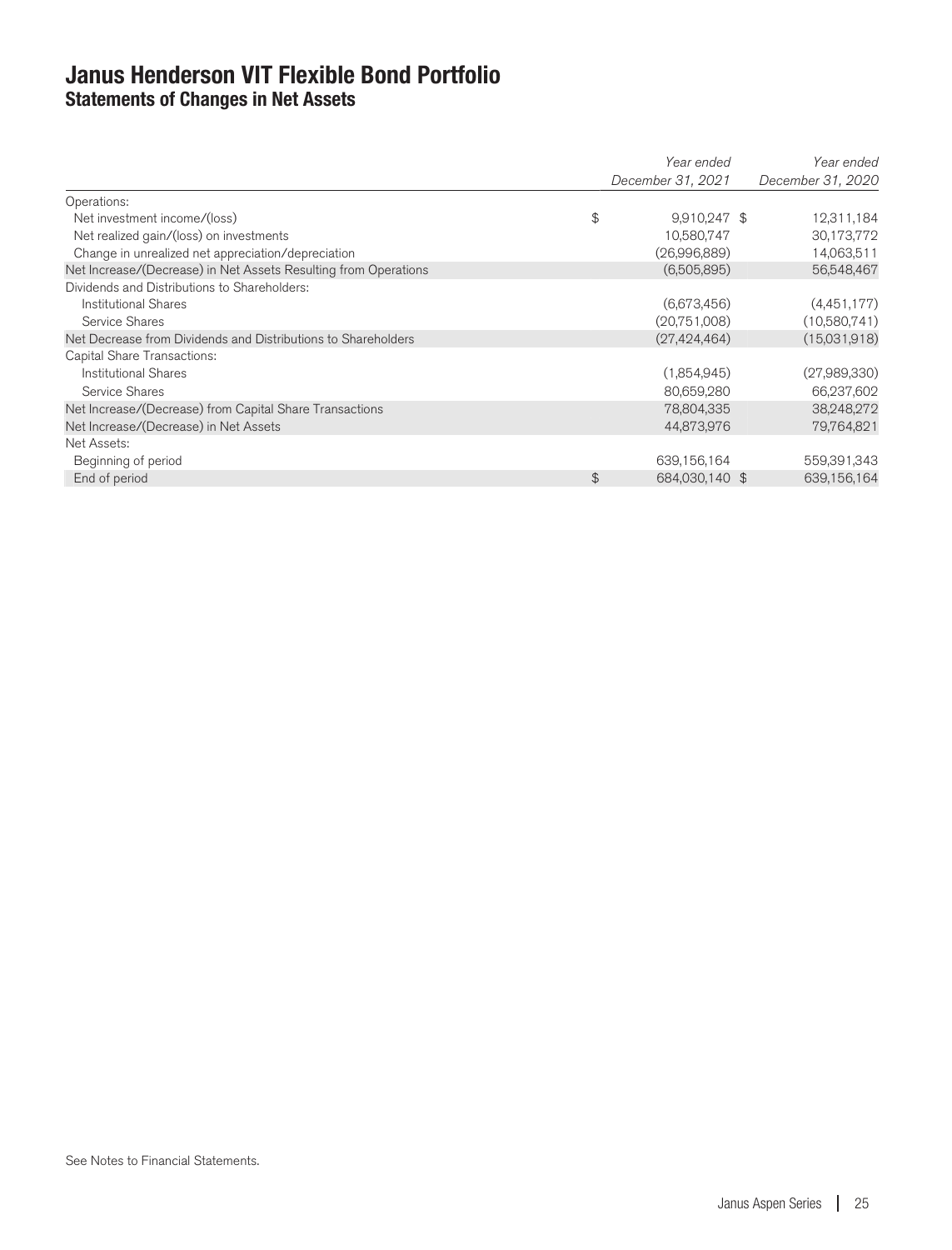### **Janus Henderson VIT Flexible Bond Portfolio Financial Highlights**

#### Institutional Shares

| For a share outstanding during the year ended December 31 | 2021       | 2020      | 2019      | 2018      | 2017                |
|-----------------------------------------------------------|------------|-----------|-----------|-----------|---------------------|
| Net Asset Value, Beginning of Period                      | \$12.75    | \$11.88   | \$11.21   | \$11.69   | $\overline{$}11.62$ |
| Income/(Loss) from Investment Operations:                 |            |           |           |           |                     |
| Net investment income/(loss) <sup>(1)</sup>               | 0.21       | 0.28      | 0.34      | 0.33      | 0.30                |
| Net realized and unrealized gain/(loss)                   | (0.33)     | 0.96      | 0.72      | (0.45)    | 0.12                |
| Total from Investment Operations                          | (0.12)     | 1.24      | 1.06      | (0.12)    | 0.42                |
| Less Dividends and Distributions:                         |            |           |           |           |                     |
| Dividends (from net investment income)                    | (0.25)     | (0.37)    | (0.39)    | (0.36)    | (0.35)              |
| Distributions (from capital gains)                        | (0.33)     |           |           |           |                     |
| <b>Total Dividends and Distributions</b>                  | (0.58)     | (0.37)    | (0.39)    | (0.36)    | (0.35)              |
| Net Asset Value, End of Period                            | \$12.05    | \$12.75   | \$11.88   | \$11.21   | \$11.69             |
| Total Return*                                             | $(0.90)\%$ | 10.48%    | 9.57%     | (1.00)%   | 3.62%               |
| Net Assets, End of Period (in thousands)                  | \$136,115  | \$145,792 | \$162,620 | \$240,427 | \$292,251           |
| Average Net Assets for the Period (in thousands)          | \$137,695  | \$156,575 | \$208,624 | \$266,429 | \$319,492           |
| Ratios to Average Net Assets**:                           |            |           |           |           |                     |
| Ratio of Gross Expenses                                   | 0.59%      | 0.60%     | 0.60%     | 0.61%     | 0.60%               |
| Ratio of Net Expenses (After Waivers and Expense Offsets) | 0.58%      | 0.59%     | 0.60%     | 0.61%     | 0.60%               |
| Ratio of Net Investment Income/(Loss)                     | 1.72%      | 2.28%     | 2.89%     | 2.88%     | 2.51%               |
| Portfolio Turnover Rate <sup>(2)</sup>                    | 160%       | 139%      | 177%      | 238%      | 130%                |
| <b>Service Shares</b>                                     |            |           |           |           |                     |
| For a share outstanding during the year ended December 31 | 2021       | 2020      | 2019      | 2018      | 2017                |
|                                                           | \$13.99    | \$12.99   | \$12.23   | \$12.73   | \$12.63             |
| Net Asset Value, Beginning of Period                      |            |           |           |           |                     |
| Income/(Loss) from Investment Operations:                 | 0.20       | 0.28      | 0.34      | 0.33      |                     |
| Net investment income/(loss) <sup>(1)</sup>               |            | 1.05      | 0.79      |           | 0.29                |
| Net realized and unrealized gain/(loss)                   | (0.37)     |           |           | (0.50)    | 0.13                |
| Total from Investment Operations                          | (0.17)     | 1.33      | 1.13      | (0.17)    | 0.42                |
| Less Dividends and Distributions:                         |            |           |           |           |                     |
| Dividends (from net investment income)                    | (0.22)     | (0.33)    | (0.37)    | (0.33)    | (0.32)              |
| Distributions (from capital gains)                        | (0.33)     |           |           |           |                     |
| <b>Total Dividends and Distributions</b>                  | (0.55)     | (0.33)    | (0.37)    | (0.33)    | (0.32)              |
| Net Asset Value, End of Period                            | \$13.27    | \$13.99   | \$12.99   | \$12.23   | \$12.73             |
| Total Return*                                             | (1.18)%    | 10.33%    | 9.28%     | (1.29)%   | 3.35%               |
| Net Assets, End of Period (in thousands)                  | \$547,915  | \$493,364 | \$396,771 | \$384,824 | \$403,243           |
| Average Net Assets for the Period (in thousands)          | \$513,269  | \$431,012 | \$384,358 | \$389,260 | \$402,544           |
| Ratios to Average Net Assets**:                           |            |           |           |           |                     |
| Ratio of Gross Expenses                                   | 0.84%      | 0.85%     | 0.85%     | 0.86%     | 0.85%               |
| Ratio of Net Expenses (After Waivers and Expense Offsets) | 0.82%      | 0.84%     | 0.85%     | 0.86%     | 0.85%               |
| Ratio of Net Investment Income/(Loss)                     | 1.47%      | 2.03%     | 2.63%     | 2.64%     | 2.27%               |
| Portfolio Turnover Rate <sup>(2)</sup>                    | 160%       | 139%      | 177%      | 238%      | 130%                |

\* Total return includes adjustments in accordance with generally accepted accounting principles required at the year or period end and are not annualized for periods of less than one full year. Total return does not include fees, charges, or expenses imposed by the variable annuity and life insurance contracts for which Janus Aspen Series serves as an underlying investment vehicle.

\*\* Annualized for periods of less than one full year.

(1) Per share amounts are calculated based on average shares outstanding during the year or period.

(2) Portfolio Turnover Rate excludes TBA (to be announced) purchase and sales commitments.

See Notes to Financial Statements.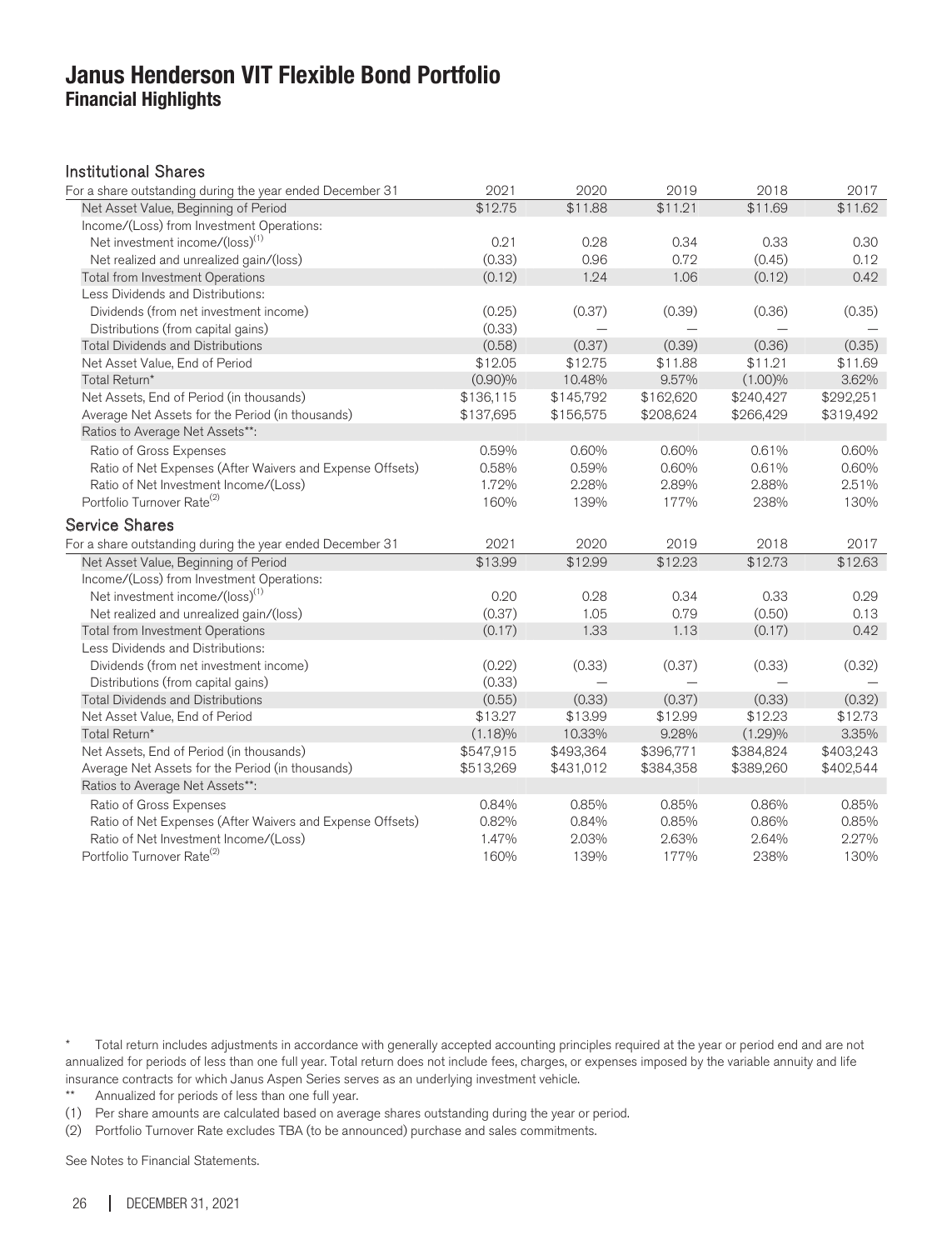### 1. Organization and Significant Accounting Policies

Janus Henderson VIT Flexible Bond Portfolio (the "Portfolio") is a series of Janus Aspen Series (the "Trust"), which is organized as a Delaware statutory trust and is registered under the Investment Company Act of 1940, as amended (the "1940 Act"), as an open-end management investment company, and therefore has applied the specialized accounting and reporting guidance in Financial Accounting Standards Board ("FASB") Accounting Standards Codification ("ASC") Topic 946. The Trust offers 10 portfolios, each of which offers multiple share classes, with differing investment objectives and policies. The Portfolio seeks to obtain maximum total return, consistent with preservation of capital. The Portfolio is classified as diversified, as defined in the 1940 Act. Janus Henderson Investors US LLC (formerly Janus Capital Management LLC) is the investment adviser (the "Adviser") to the Portfolio.

The Portfolio currently offers two classes of shares: Institutional Shares and Service Shares. Each class represents an interest in the same portfolio of investments. Institutional Shares are offered only in connection with investment in and payments under variable insurance contracts as well as certain qualified retirement plans. Service Shares are offered only in connection with investment in and payments under variable insurance contracts as well as certain qualified retirement plans that require a fee from Portfolio assets to procure distribution and administrative services to contract owners and plan participants.

Shareholders, including participating insurance companies, as well as accounts, may from time to time own (beneficially or of record) a significant percentage of the Portfolio's Shares and can be considered to "control" the Portfolio when that ownership exceeds 25% of the Portfolio's assets (and which may differ from control as determined in accordance with United States of America generally accepted accounting principles ("US GAAP")).

The following accounting policies have been followed by the Portfolio and are in conformity with US GAAP.

#### Investment Valuation

Securities held by the Portfolio are valued in accordance with policies and procedures established by and under the supervision of the Trustees (the "Valuation Procedures"). Equity securities traded on a domestic securities exchange are generally valued at the closing prices on the primary market or exchange on which they trade. If such price is lacking for the trading period immediately preceding the time of determination, such securities are valued at their current bid price. Equity securities that are traded on a foreign exchange are generally valued at the closing prices on such markets. In the event that there is no current trading volume on a particular security in such foreign exchange, the bid price from the primary exchange is generally used to value the security. Securities that are traded on the over-the-counter ("OTC") markets are generally valued at their closing or latest bid prices as available. Foreign securities and currencies are converted to U.S. dollars using the applicable exchange rate in effect at the close of the New York Stock Exchange ("NYSE"). The Portfolio will determine the market value of individual securities held by it by using prices provided by one or more approved professional pricing services or, as needed, by obtaining market quotations from independent brokerdealers. Most debt securities are valued in accordance with the evaluated bid price supplied by the pricing service that is intended to reflect market value. The evaluated bid price supplied by the pricing service is an evaluation that may consider factors such as security prices, yields, maturities and ratings. Certain short-term securities maturing within 60 days or less may be evaluated and valued on an amortized cost basis provided that the amortized cost determined approximates market value. Securities for which market quotations or evaluated prices are not readily available or deemed unreliable are valued at fair value determined in good faith under the Valuation Procedures. Circumstances in which fair value pricing may be utilized include, but are not limited to: (i) a significant event that may affect the securities of a single issuer, such as a merger, bankruptcy, or significant issuer-specific development; (ii) an event that may affect an entire market, such as a natural disaster or significant governmental action; (iii) a nonsignificant event such as a market closing early or not opening, or a security trading halt; and (iv) pricing of a nonvalued security and a restricted or nonpublic security. Special valuation considerations may apply with respect to "odd-lot" fixed-income transactions which, due to their small size, may receive evaluated prices by pricing services which reflect a large block trade and not what actually could be obtained for the odd-lot position. The Portfolio uses systematic fair valuation models provided by independent third parties to value international equity securities in order to adjust for stale pricing, which may occur between the close of certain foreign exchanges and the close of the NYSE.

#### Valuation Inputs Summary

FASB ASC 820, Fair Value Measurements and Disclosures ("ASC 820"), defines fair value, establishes a framework for measuring fair value, and expands disclosure requirements regarding fair value measurements. This standard emphasizes that fair value is a market-based measurement that should be determined based on the assumptions that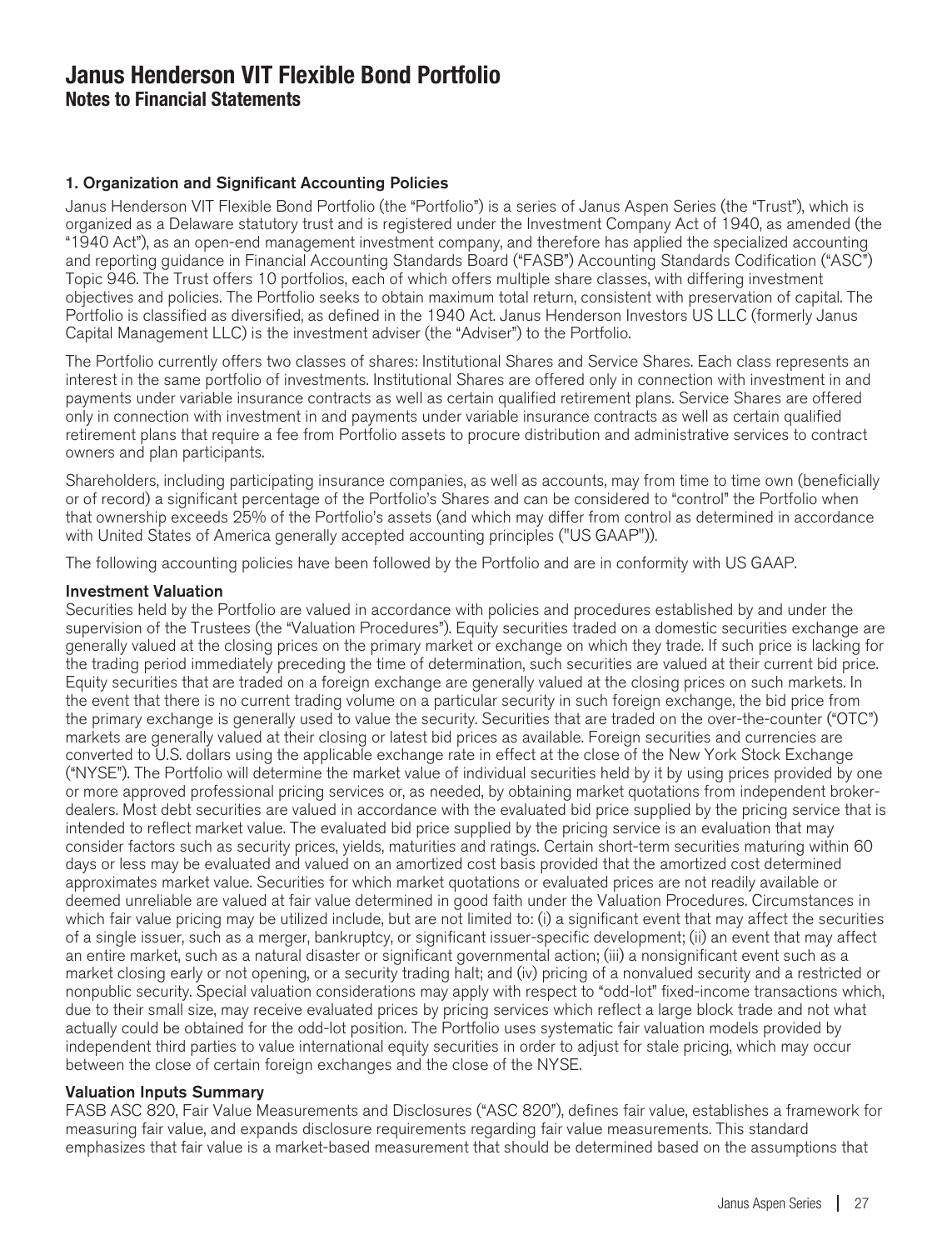market participants would use in pricing an asset or liability and establishes a hierarchy that prioritizes inputs to valuation techniques used to measure fair value. These inputs are summarized into three broad levels:

Level 1 – Unadjusted quoted prices in active markets the Portfolio has the ability to access for identical assets or liabilities.

Level 2 – Observable inputs other than unadjusted quoted prices included in Level 1 that are observable for the asset or liability either directly or indirectly. These inputs may include quoted prices for the identical instrument on an inactive market, prices for similar instruments, interest rates, prepayment speeds, credit risk, yield curves, default rates and similar data.

Assets or liabilities categorized as Level 2 in the hierarchy generally include: debt securities fair valued in accordance with the evaluated bid or ask prices supplied by a pricing service; securities traded on OTC markets and listed securities for which no sales are reported that are fair valued at the latest bid price (or yield equivalent thereof) obtained from one or more dealers transacting in a market for such securities or by a pricing service approved by the Portfolio's Trustees; certain short-term debt securities with maturities of 60 days or less that are fair valued at amortized cost; and equity securities of foreign issuers whose fair value is determined by using systematic fair valuation models provided by independent third parties in order to adjust for stale pricing which may occur between the close of certain foreign exchanges and the close of the NYSE. Other securities that may be categorized as Level 2 in the hierarchy include, but are not limited to, preferred stocks, bank loans, swaps, investments in unregistered investment companies, options, and forward contracts.

Level 3 – Unobservable inputs for the asset or liability to the extent that relevant observable inputs are not available, representing the Portfolio's own assumptions about the assumptions that a market participant would use in valuing the asset or liability, and that would be based on the best information available.

There have been no significant changes in valuation techniques used in valuing any such positions held by the Portfolio since the beginning of the fiscal year.

The inputs or methodology used for fair valuing securities are not necessarily an indication of the risk associated with investing in those securities. The summary of inputs used as of December 31, 2021 to fair value the Portfolio's investments in securities and other financial instruments is included in the "Valuation Inputs Summary" in the Notes to Schedule of Investments and Other Information.

#### Investment Transactions and Investment Income

Investment transactions are accounted for as of the date purchased or sold (trade date). Dividend income is recorded on the ex-dividend date. Certain dividends from foreign securities will be recorded as soon as the Portfolio is informed of the dividend, if such information is obtained subsequent to the ex-dividend date. Dividends from foreign securities may be subject to withholding taxes in foreign jurisdictions. Non-cash dividends, if any, are recorded on the ex-dividend date at fair value. Interest income is recorded daily on the accrual basis and includes amortization of premiums and accretion of discounts. The Portfolio classifies gains and losses on prepayments received as an adjustment to interest income. Debt securities may be placed in non-accrual status and related interest income may be reduced by stopping current accruals and writing off interest receivables when collection of all or a portion of interest has become doubtful. Gains and losses are determined on the identified cost basis, which is the same basis used for federal income tax purposes. Income, as well as gains and losses, both realized and unrealized, are allocated daily to each class of shares based upon the ratio of net assets represented by each class as a percentage of total net assets.

#### Expenses

The Portfolio bears expenses incurred specifically on its behalf. Each class of shares bears a portion of general expenses, which are allocated daily to each class of shares based upon the ratio of net assets represented by each class as a percentage of total net assets. Expenses directly attributable to a specific class of shares are charged against the operations of such class.

#### **Estimates**

The preparation of financial statements in conformity with US GAAP requires management to make estimates and assumptions that affect the reported amount of assets and liabilities and disclosure of contingent assets and liabilities at the date of the financial statements, and the reported amounts of income and expenses during the reporting period. Actual results could differ from those estimates.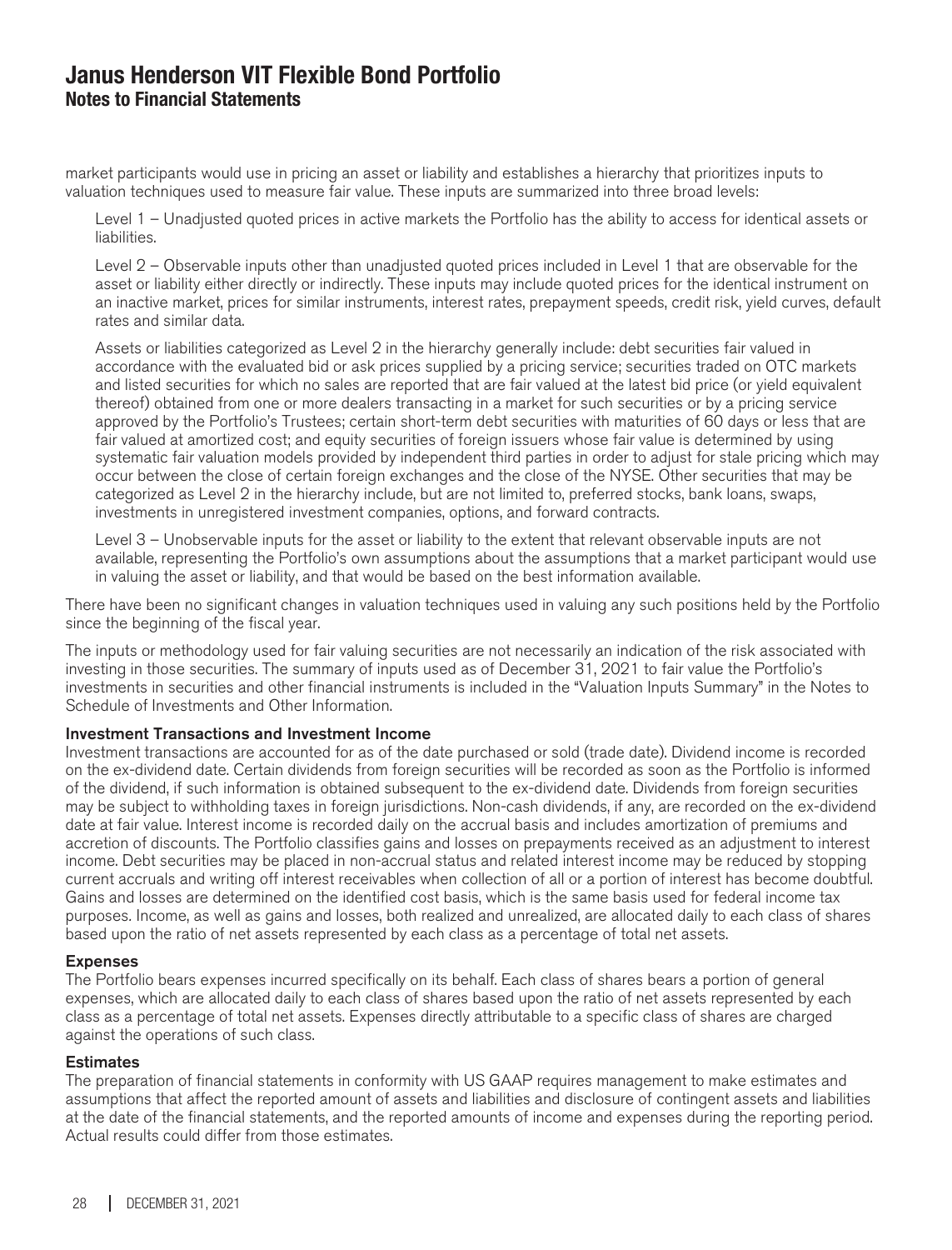#### Indemnifications

In the normal course of business, the Portfolio may enter into contracts that contain provisions for indemnification of other parties against certain potential liabilities. The Portfolio's maximum exposure under these arrangements is unknown, and would involve future claims that may be made against the Portfolio that have not yet occurred. Currently, the risk of material loss from such claims is considered remote.

#### Dividends and Distributions

The Portfolio may make semiannual distributions of substantially all of its investment income and an annual distribution of its net realized capital gains (if any).

The Portfolio may make certain investments in real estate investment trusts ("REITs") which pay dividends to their shareholders based upon funds available from operations. It is quite common for these dividends to exceed the REITs' taxable earnings and profits, resulting in the excess portion of such dividends being designated as a return of capital. If the Portfolio distributes such amounts, such distributions could constitute a return of capital to shareholders for federal income tax purposes.

#### Federal Income Taxes

The Portfolio intends to continue to qualify as a regulated investment company and distribute all of its taxable income in accordance with the requirements of Subchapter M of the Internal Revenue Code. Management has analyzed the Portfolio's tax positions taken for all open federal income tax years, generally a three-year period, and has concluded that no provision for federal income tax is required in the Portfolio's financial statements. The Portfolio is not aware of any tax positions for which it is reasonably possible that the total amounts of unrecognized tax benefits will significantly change in the next twelve months.

#### 2. Derivative Instruments

The Portfolio may invest in various types of derivatives, which may at times result in significant derivative exposure. A derivative is a financial instrument whose performance is derived from the performance of another asset. The Portfolio may invest in derivative instruments including, but not limited to: futures contracts, put options, call options, options on futures contracts, options on foreign currencies, options on recovery locks, options on security and commodity indices, swaps, forward contracts, structured investments, and other equity-linked derivatives. Each derivative instrument that was held by the Portfolio during the year ended December 31, 2021 is discussed in further detail below. A summary of derivative activity by the Portfolio is reflected in the tables at the end of the Schedule of Investments.

The Portfolio may use derivative instruments for hedging purposes (to offset risks associated with an investment, currency exposure, or market conditions), to adjust currency exposure relative to a benchmark index, or for speculative purposes (to earn income and seek to enhance returns). When the Portfolio invests in a derivative for speculative purposes, the Portfolio will be fully exposed to the risks of loss of that derivative, which may sometimes be greater than the derivative's cost. The Portfolio may not use any derivative to gain exposure to an asset or class of assets that it would be prohibited by its investment restrictions from purchasing directly. The Portfolio's ability to use derivative instruments may also be limited by tax considerations.

Investments in derivatives in general are subject to market risks that may cause their prices to fluctuate over time. Investments in derivatives may not directly correlate with the price movements of the underlying instrument. As a result, the use of derivatives may expose the Portfolio to additional risks that it would not be subject to if it invested directly in the securities underlying those derivatives. The use of derivatives may result in larger losses or smaller gains than otherwise would be the case. Derivatives can be volatile and may involve significant risks.

In pursuit of its investment objective, the Portfolio may seek to use derivatives to increase or decrease exposure to the following market risk factors:

- Commodity Risk the risk related to the change in value of commodities or commodity-linked investments due to changes in the overall market movements, volatility of the underlying benchmark, changes in interest rates, or other factors affecting a particular industry or commodity such as drought, floods, weather, livestock disease, embargoes, tariffs, and international economic, political, and regulatory developments.
- Counterparty Risk the risk that the counterparty (the party on the other side of the transaction) on a derivative transaction will be unable to honor its financial obligation to the Portfolio.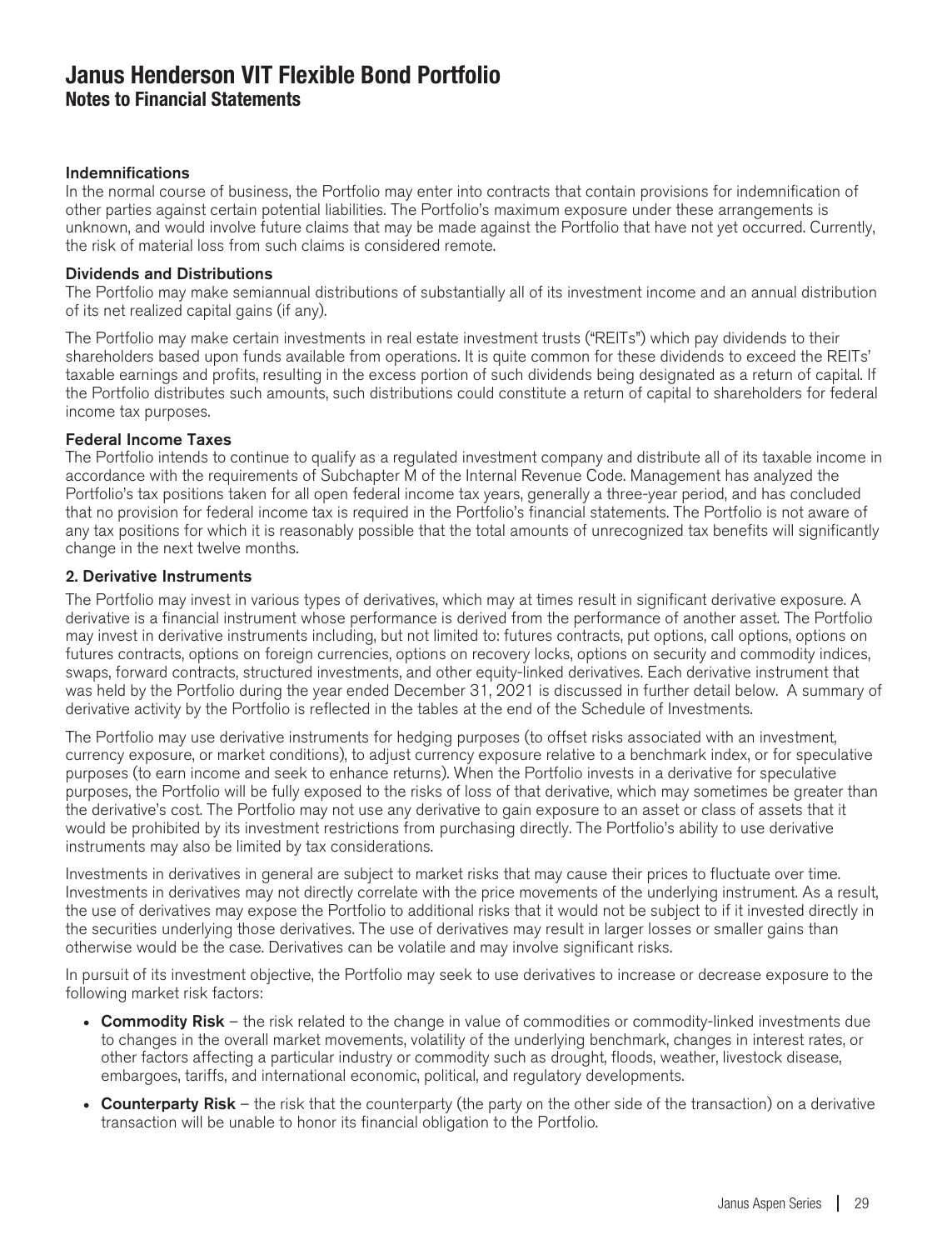- Credit Risk the risk an issuer will be unable to make principal and interest payments when due, or will default on its obligations.
- Currency Risk the risk that changes in the exchange rate between currencies will adversely affect the value (in U.S. dollar terms) of an investment.
- Equity Risk the risk related to the change in value of equity securities as they relate to increases or decreases in the general market.
- Index Risk if the derivative is linked to the performance of an index, it will be subject to the risks associated with changes in that index. If the index changes, the Portfolio could receive lower interest payments or experience a reduction in the value of the derivative to below what the Portfolio paid. Certain indexed securities, including inverse securities (which move in an opposite direction to the index), may create leverage, to the extent that they increase or decrease in value at a rate that is a multiple of the changes in the applicable index.
- Interest Rate Risk the risk that the value of fixed-income securities will generally decline as prevailing interest rates rise, which may cause the Portfolio's NAV to likewise decrease.
- Leverage Risk the risk associated with certain types of leveraged investments or trading strategies pursuant to which relatively small market movements may result in large changes in the value of an investment. The Portfolio creates leverage by investing in instruments, including derivatives, where the investment loss can exceed the original amount invested. Certain investments or trading strategies, such as short sales, that involve leverage can result in losses that greatly exceed the amount originally invested.
- Liquidity Risk the risk that certain securities may be difficult or impossible to sell at the time that the seller would like or at the price that the seller believes the security is currently worth.

Derivatives may generally be traded OTC or on an exchange. Derivatives traded OTC are agreements that are individually negotiated between parties and can be tailored to meet a purchaser's needs. OTC derivatives are not guaranteed by a clearing agency and may be subject to increased credit risk.

In an effort to mitigate credit risk associated with derivatives traded OTC, the Portfolio may enter into collateral agreements with certain counterparties whereby, subject to certain minimum exposure requirements, the Portfolio may require the counterparty to post collateral if the Portfolio has a net aggregate unrealized gain on all OTC derivative contracts with a particular counterparty. Additionally, the Portfolio may deposit cash and/or treasuries as collateral with the counterparty and/or custodian daily (based on the daily valuation of the financial asset) if the Portfolio has a net aggregate unrealized loss on OTC derivative contracts with a particular counterparty. All liquid securities and restricted cash are considered to cover in an amount at all times equal to or greater than the Portfolio's commitment with respect to certain exchange-traded derivatives, centrally cleared derivatives, forward foreign currency exchange contracts, short sales, and/or securities with extended settlement dates. There is no guarantee that counterparty exposure is reduced and these arrangements are dependent on the Adviser's ability to establish and maintain appropriate systems and trading.

#### Futures Contracts

A futures contract is an exchange-traded agreement to take or make delivery of an underlying asset at a specific time in the future for a specific predetermined negotiated price. The Portfolio may enter into futures contracts to gain exposure to the stock market or other markets pending investment of cash balances or to meet liquidity needs. The Portfolio is subject to interest rate risk, equity risk, and currency risk in the normal course of pursuing its investment objective through its investments in futures contracts. The Portfolio may also use such derivative instruments to hedge or protect from adverse movements in securities prices, currency rates or interest rates. The use of futures contracts may involve risks such as the possibility of illiquid markets or imperfect correlation between the values of the contracts and the underlying securities, or that the counterparty will fail to perform its obligations.

Futures contracts on commodities are valued at the settlement price on valuation date on the commodities exchange as reported by an approved vendor. Mini contracts, as defined in the description of the contract, shall be valued using the Actual Settlement Price or "ASET" price type as reported by an approved vendor. In the event that foreign futures trade when the foreign equity markets are closed, the last foreign futures trade price shall be used.

Futures contracts are marked-to-market daily, and the daily variation margin is recorded as a receivable or payable on the Statement of Assets and Liabilities (if applicable). The change in unrealized net appreciation/depreciation is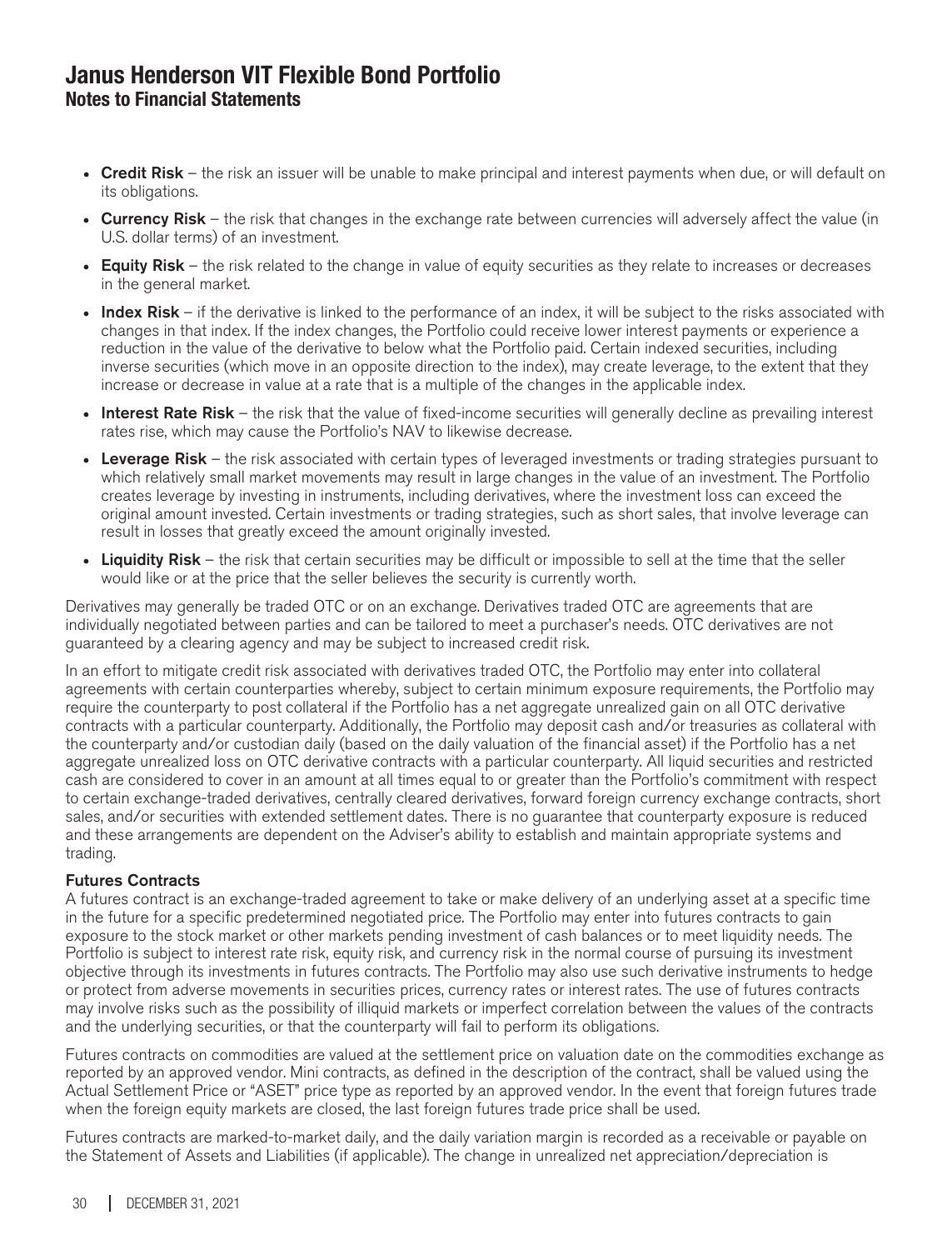reported on the Statement of Operations (if applicable). When a contract is closed, a realized gain or loss is reported on the Statement of Operations (if applicable), equal to the difference between the opening and closing value of the contract.

Securities held by the Portfolio that are designated as collateral for market value on futures contracts are noted on the Schedule of Investments (if applicable). Such collateral is in the possession of the Portfolio's futures commission merchant.

With futures, there is minimal counterparty credit risk to the Portfolio since futures are exchange-traded and the exchange's clearinghouse, as counterparty to all exchange-traded futures, guarantees the futures against default.

During the year, the Portfolio purchased interest rate futures to increase exposure to interest rate risk.

During the year, the Portfolio sold interest rate futures to decrease exposure to interest rate risk.

#### 3. Other Investments and Strategies

#### Additional Investment Risk

The Portfolio may be invested in lower-rated debt securities that have a higher risk of default or loss of value since these securities may be sensitive to economic changes, political changes, or adverse developments specific to the issuer.

In response to the COVID-19 pandemic, the U.S. government and the Federal Reserve, as well as certain foreign governments and central banks, have taken extraordinary actions to support local and global economies and the financial markets, including reducing interest rates to record-low levels. Extremely low or negative interest rates may become more prevalent or may not work as intended. As there is little precedent for this situation, the impact on various markets that interest rate or other significant policy changes may have is unknown. The withdrawal of this support, a failure of measures put in place in response to such economic uncertainty, or investor perception that such efforts were not sufficient could each negatively affect financial markets generally, and the value and liquidity of specific securities. In addition, policy and legislative changes in the United States and in other countries continue to impact many aspects of financial regulation.

Widespread disease, including pandemics and epidemics, and natural or environmental disasters, including those which may be attributable to global climate change, such as earthquakes, fires, floods, hurricanes, tsunamis and weatherrelated phenomena generally, have been and can be highly disruptive to economies and markets, adversely impacting individual companies, sectors, industries, markets, currencies, interest and inflation rates, credit ratings, investor sentiment, and other factors affecting the value of a Portfolio's investments. Economies and financial markets throughout the world have become increasingly interconnected, which increases the likelihood that events or conditions in one region or country will adversely affect markets or issuers in other regions or countries, including the United States. These disruptions could prevent a Portfolio from executing advantageous investment decisions in a timely manner and negatively impact a Portfolio's ability to achieve its investment objective(s). Any such event(s) could have a significant adverse impact on the value of a Portfolio. In addition, these disruptions could also impair the information technology and other operational systems upon which the Portfolio's service providers, including the Adviser or the subadviser (as applicable), rely, and could otherwise disrupt the ability of employees of the Portfolio's service providers to perform essential tasks on behalf of the Portfolio. Adverse weather conditions may also have a particularly significant negative effect on issuers in the agricultural sector and on insurance and reinsurance companies that insure or reinsure against the impact of natural disasters.

A number of countries in the European Union (the "EU") have experienced, and may continue to experience, severe economic and financial difficulties. In particular, many EU nations are susceptible to economic risks associated with high levels of debt. Many non-governmental issuers, and even certain governments, have defaulted on, or been forced to restructure, their debts. Many other issuers have faced difficulties obtaining credit or refinancing existing obligations. Financial institutions have in many cases required government or central bank support, have needed to raise capital, and/or have been impaired in their ability to extend credit. As a result, financial markets in the EU have experienced extreme volatility and declines in asset values and liquidity. These difficulties may continue, worsen, or spread further within the EU. Responses to these financial problems by European governments, central banks, and others, including austerity measures and reforms, may not work, may result in social unrest, and may limit future growth and economic recovery or have other unintended consequences. Among other things, these developments have adversely affected the value and exchange rate of the euro and pound sterling, and may continue to significantly affect the economies of all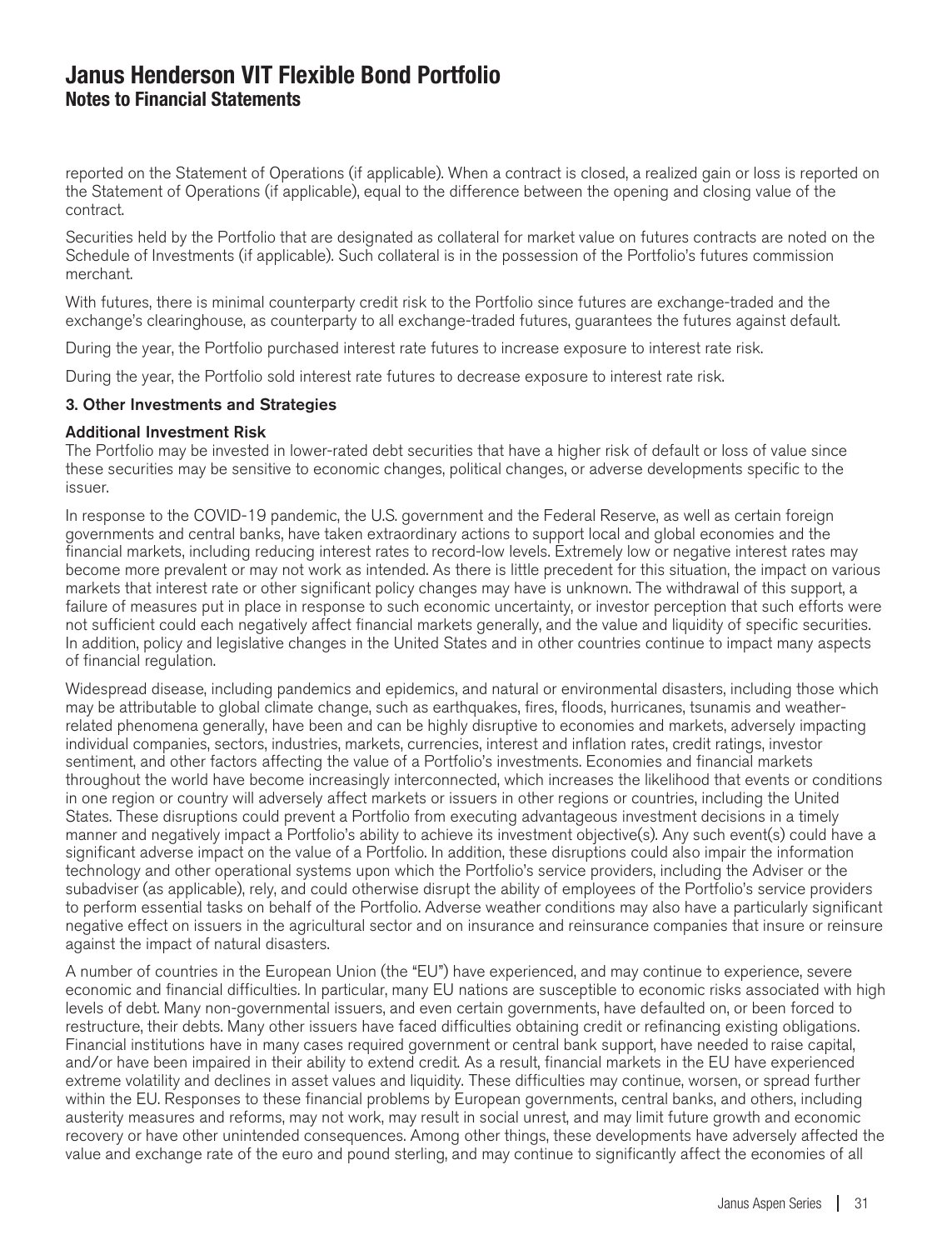EU countries, which in turn may have a material adverse effect on the Portfolio's investments in such countries, other countries that depend on EU countries for significant amounts of trade or investment, or issuers with exposure to debt issued by certain EU countries.

#### LIBOR Replacement Risk

The Portfolio may invest in certain debt securities, derivatives or other financial instruments that utilize the London Interbank Offered Rate ("LIBOR") or other interbank offered rates as a reference rate for various rate calculations. The U.K. Financial Conduct Authority has announced that it intends to stop compelling or inducing banks to submit rates for many LIBOR settings after December 31, 2021, and for certain other commonly used U.S. dollar LIBOR settings after June 30, 2023. The elimination of LIBOR or other reference rates and the transition process away from LIBOR could adversely impact (i) volatility and liquidity in markets that are tied to those reference rates, (ii) the market for, or value of, specific securities or payments linked to those reference rates, (iii) availability or terms of borrowing or refinancing, or (iv) the effectiveness of hedging strategies. For these and other reasons, the elimination of LIBOR or changes to other reference rates may adversely affect the Portfolio's performance and/or net asset value. Alternatives to LIBOR are established or in development in most major currencies, including the Secured Overnight Financing Rate ("SOFR") that is intended to replace the U.S. dollar LIBOR. The effect of the discontinuation of, LIBOR or other reference rates will depend on (1) existing fallback or termination provisions in individual contracts and (2) whether, how, and when industry participants develop and adopt new reference rates and fallbacks for both legacy and new products and instruments. Accordingly, it is difficult to predict the full impact of the transition away from LIBOR or other reference rates on the Portfolio until new reference rates and fallbacks for both legacy and new products, instruments and contracts are commercially accepted.

#### **Counterparties**

Portfolio transactions involving a counterparty are subject to the risk that the counterparty or a third party will not fulfill its obligation to the Portfolio ("counterparty risk"). Counterparty risk may arise because of the counterparty's financial condition (i.e., financial difficulties, bankruptcy, or insolvency), market activities and developments, or other reasons, whether foreseen or not. A counterparty's inability to fulfill its obligation may result in significant financial loss to the Portfolio. The Portfolio may be unable to recover its investment from the counterparty or may obtain a limited recovery, and/or recovery may be delayed. The extent of the Portfolio's exposure to counterparty risk with respect to financial assets and liabilities approximates its carrying value.

The Portfolio may be exposed to counterparty risk through participation in various programs, including, but not limited to, lending its securities to third parties, cash sweep arrangements whereby the Portfolio's cash balance is invested in one or more types of cash management vehicles, as well as investments in, but not limited to, repurchase agreements, debt securities, and derivatives, including various types of swaps, futures and options. The Portfolio intends to enter into financial transactions with counterparties that the Adviser believes to be creditworthy at the time of the transaction. There is always the risk that the Adviser's analysis of a counterparty's creditworthiness is incorrect or may change due to market conditions. To the extent that the Portfolio focuses its transactions with a limited number of counterparties, it will have greater exposure to the risks associated with one or more counterparties.

#### Inflation-Linked Securities

The Portfolio may invest in inflation-indexed bonds, including municipal inflation-indexed bonds and corporate inflationindexed bonds, or in derivatives that are linked to these securities. Inflation-linked bonds are fixed-income securities that have a principal value that is periodically adjusted according to the rate of inflation. If an index measuring inflation falls, the principal value of inflation-indexed bonds will typically be adjusted downward, and consequently the interest payable on these securities (calculated with respect to a smaller principal amount) will be reduced. Because of their inflation adjustment feature, inflation-linked bonds typically have lower yields than conventional fixed-rate bonds. In addition, inflation-linked bonds also normally decline in price when real interest rates rise. In the event of deflation, when prices decline over time, the principal and income of inflation-linked bonds would likely decline, resulting in losses to the Portfolio.

In the case of Treasury Inflation-Protected Securities, also known as TIPS, repayment of original bond principal upon maturity (as adjusted for inflation) is guaranteed by the U.S. Treasury. For inflation-linked bonds that do not provide a similar guarantee, the adjusted principal value of the inflation-linked bond repaid at maturity may be less than the original principal. Other non-U.S. sovereign governments also issue inflation-linked securities (sometimes referred to as "linkers") that are tied to their own local consumer price indices. In certain of these non-U.S. jurisdictions, the repayment of the original bond principal upon the maturity of an inflation-linked bond is not guaranteed, allowing for the amount of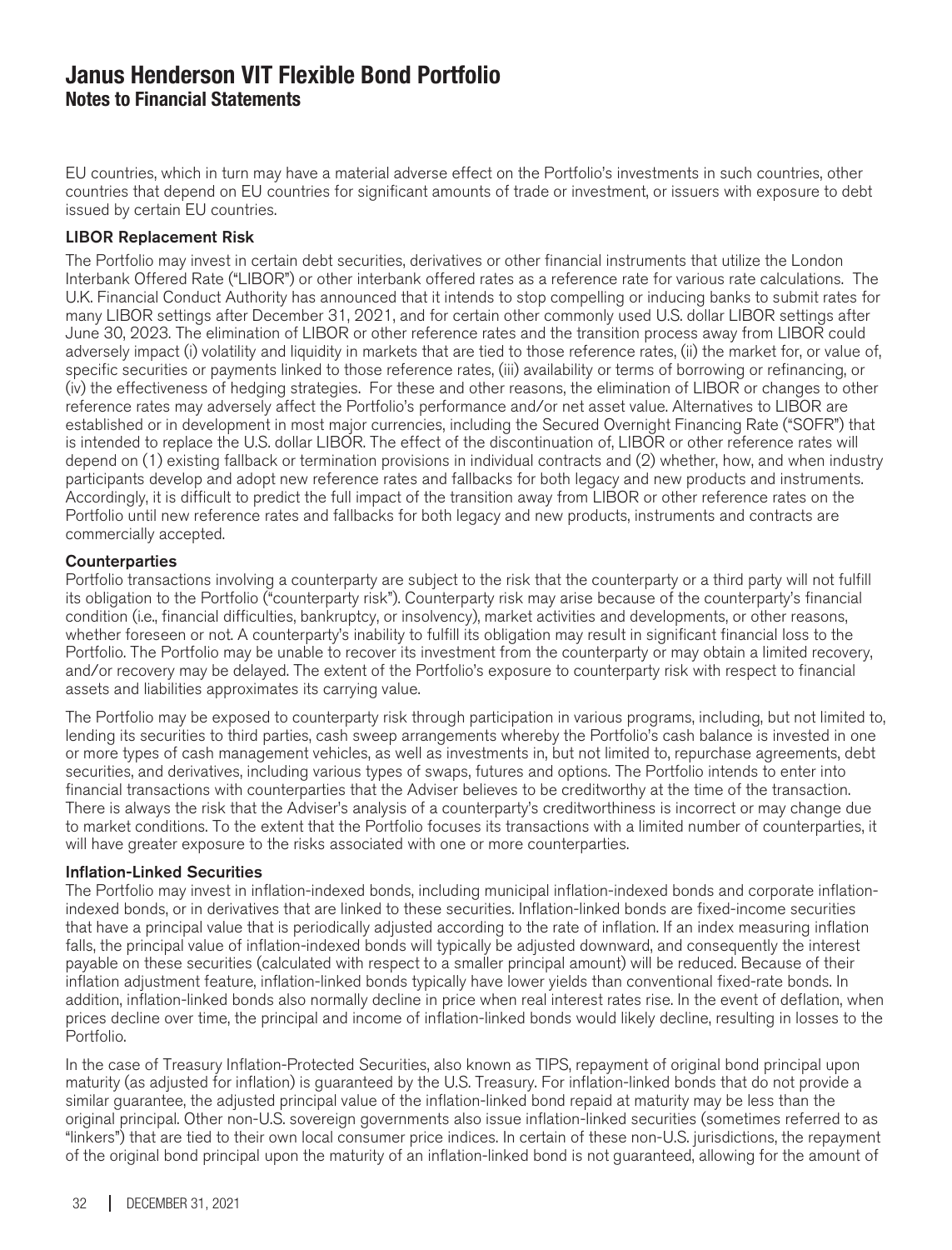the bond repaid at maturity to be less than par. Inflation-linked bonds may also be issued by, or related to, sovereign governments of other developed countries, emerging market countries, or companies or other entities not affiliated with governments.

#### Loans

The Portfolio may invest in various commercial loans, including bank loans, bridge loans, debtor-in-possession ("DIP") loans, mezzanine loans, and other fixed and floating rate loans. These loans may be acquired through loan participations and assignments or on a when-issued basis. Commercial loans will comprise no more than 20% of the Portfolio's total assets. Below are descriptions of the types of loans held by the Portfolio as of December 31, 2021.

- **Bank Loans -** Bank loans are obligations of companies or other entities entered into in connection with recapitalizations, acquisitions, and refinancings. The Portfolio's investments in bank loans are generally acquired as a participation interest in, or assignment of, loans originated by a lender or other financial institution. These investments may include institutionally-traded floating and fixed-rate debt securities.
- Floating Rate Loans Floating rate loans are debt securities that have floating interest rates, that adjust periodically, and are tied to a benchmark lending rate, such as London Interbank Offered Rate ("LIBOR"). In other cases, the lending rate could be tied to the prime rate offered by one or more major U.S. banks or the rate paid on large certificates of deposit traded in the secondary markets. If the benchmark lending rate changes, the rate payable to lenders under the loan will change at the next scheduled adjustment date specified in the loan agreement. Floating rate loans are typically issued to companies ("borrowers") in connection with recapitalizations, acquisitions, and refinancings. Floating rate loan investments are generally below investment grade. Senior floating rate loans are secured by specific collateral of a borrower and are senior in the borrower's capital structure. The senior position in the borrower's capital structure generally gives holders of senior loans a claim on certain of the borrower's assets that is senior to subordinated debt and preferred and common stock in the case of a borrower's default. Floating rate loan investments may involve foreign borrowers, and investments may be denominated in foreign currencies. Floating rate loans often involve borrowers whose financial condition is troubled or uncertain and companies that are highly leveraged. The Portfolio may invest in obligations of borrowers who are in bankruptcy proceedings. While the Portfolio generally expects to invest in fully funded term loans, certain of the loans in which the Portfolio may invest include revolving loans, bridge loans, and delayed draw term loans.

Purchasers of floating rate loans may pay and/or receive certain fees. The Portfolio may receive fees such as covenant waiver fees or prepayment penalty fees. The Portfolio may pay fees such as facility fees. Such fees may affect the Portfolio's return.

**Mezzanine Loans -** Mezzanine loans are secured by the stock of the company that owns the assets. Mezzanine loans are a hybrid of debt and equity financing that is typically used to fund the expansion of existing companies. A mezzanine loan is composed of debt capital that gives the lender the right to convert to an ownership or equity interest in the company if the loan is not paid back in time and in full. Mezzanine loans typically are the most subordinated debt obligation in an issuer's capital structure.

#### Mortgage- and Asset-Backed Securities

Mortgage- and asset-backed securities represent interests in "pools" of commercial or residential mortgages or other assets, including consumer and commercial loans or receivables. The Portfolio may purchase fixed or variable rate commercial or residential mortgage-backed securities issued by the Government National Mortgage Association ("Ginnie Mae"), the Federal National Mortgage Association ("Fannie Mae"), the Federal Home Loan Mortgage Corporation ("Freddie Mac"), or other governmental or government-related entities. Ginnie Mae's guarantees are backed as to the timely payment of principal and interest by the full faith and credit of the U.S. Government. Fannie Mae and Freddie Mac securities are not backed by the full faith and credit of the U.S. Government. In September 2008, the Federal Housing Finance Agency ("FHFA"), an agency of the U.S. Government, placed Fannie Mae and Freddie Mac under conservatorship. Since that time, Fannie Mae and Freddie Mac have received capital support through U.S. Treasury preferred stock purchases and Treasury and Federal Reserve purchases of their mortgage-backed securities. The FHFA and the U.S. Treasury have imposed strict limits on the size of these entities' mortgage portfolios. The FHFA has the power to cancel any contract entered into by Fannie Mae and Freddie Mac prior to FHFA's appointment as conservator or receiver, including the guarantee obligations of Fannie Mae and Freddie Mac.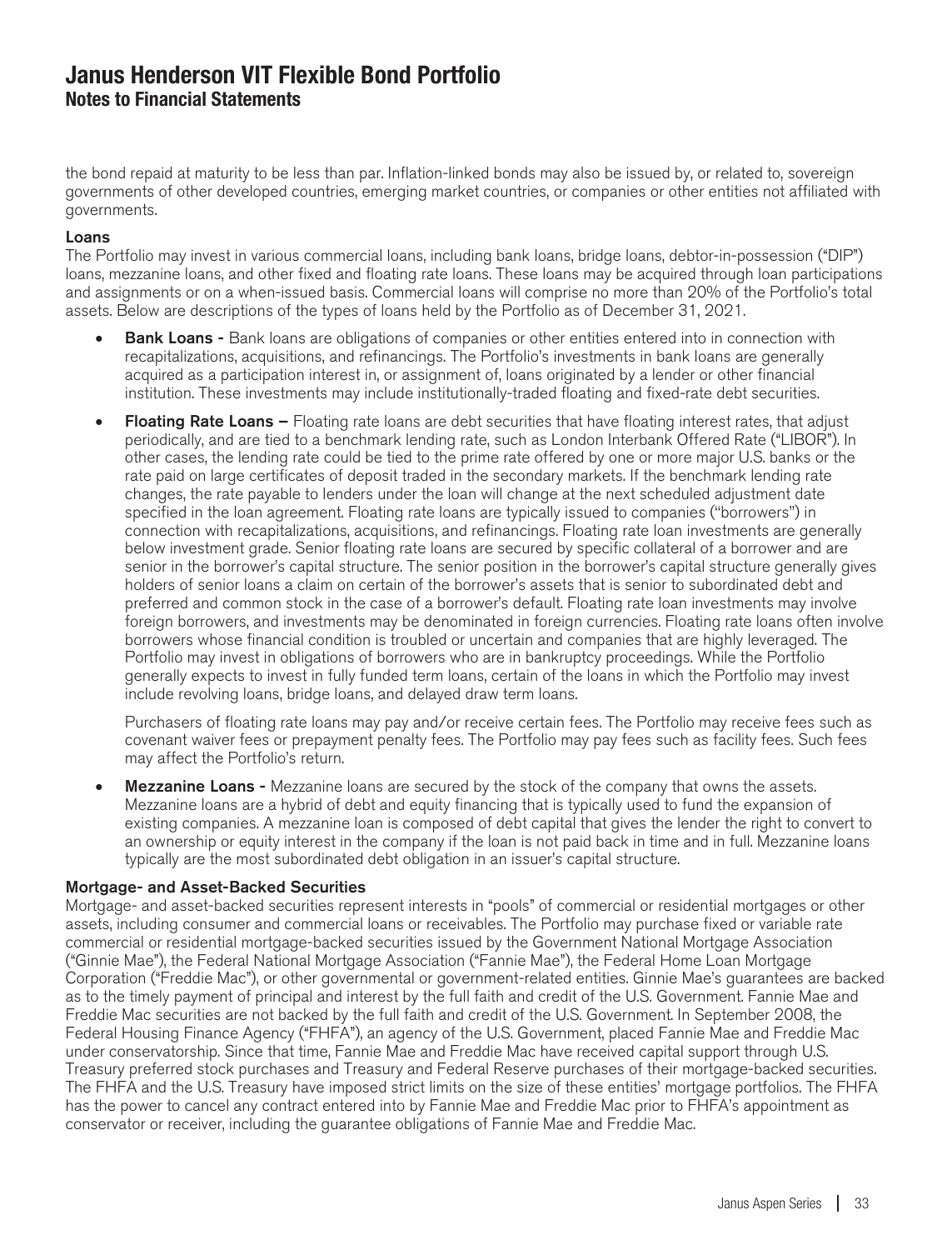The Portfolio may also purchase other mortgage- and asset-backed securities through single- and multi-seller conduits, collateralized debt obligations, structured investment vehicles, and other similar securities. Asset-backed securities may be backed by various consumer obligations, including automobile loans, equipment leases, credit card receivables, or other collateral. In the event the underlying loans are not paid, the securities' issuer could be forced to sell the assets and recognize losses on such assets, which could impact your return. Unlike traditional debt instruments, payments on these securities include both interest and a partial payment of principal. Mortgage- and asset-backed securities are subject to both extension risk, where borrowers pay off their debt obligations more slowly in times of rising interest rates, and prepayment risk, where borrowers pay off their debt obligations sooner than expected in times of declining interest rates. These risks may reduce the Portfolio's returns. In addition, investments in mortgage- and asset-backed securities, including those comprised of subprime mortgages, may be subject to a higher degree of credit risk, valuation risk, extension risk (if interest rates rise), and liquidity risk than various other types of fixed-income securities. Additionally, although mortgage-backed securities are generally supported by some form of government or private guarantee and/or insurance, there is no assurance that guarantors or insurers will meet their obligations.

#### Offsetting Assets and Liabilities

The Portfolio presents gross and net information about transactions that are either offset in the financial statements or subject to an enforceable master netting arrangement or similar agreement with a designated counterparty, regardless of whether the transactions are actually offset in the Statement of Assets and Liabilities.

The following table presents gross amounts of recognized assets and/or liabilities and the net amounts after deducting collateral that has been pledged by counterparties or has been pledged to counterparties (if applicable). For corresponding information grouped by type of instrument, see the Portfolio's Schedule of Investments.

#### Offsetting of Financial Assets and Derivative Assets

|                                              | Gross Amounts<br>of Recognized |     | <b>Offsetting Asset</b>     | Collateral             |            |
|----------------------------------------------|--------------------------------|-----|-----------------------------|------------------------|------------|
| Counterparty                                 | Assets                         |     | or Liabilitv <sup>(a)</sup> | Pledaed <sup>(b)</sup> | Net Amount |
| JPMorgan Chase Bank, National<br>Association | 16.520                         | \$. | $\qquad \qquad -$           | (16.520)               |            |

(a) Represents the amount of assets or liabilities that could be offset with the same counterparty under master netting or similar agreements that management elects not to offset on the Statement of Assets and Liabilities.

(b) Collateral pledged is limited to the net outstanding amount due to/from an individual counterparty. The actual collateral amounts pledged may exceed these amounts and may fluctuate in value.

JPMorgan Chase Bank, National Association acts as securities lending agent and a limited purpose custodian or subcustodian to receive and disburse cash balances and cash collateral, hold short-term investments, hold collateral, and perform other custodial functions in accordance with the Non-Custodial Securities Lending Agreement. For financial reporting purposes, the Portfolio does not offset financial instruments' payables and receivables and related collateral on the Statement of Assets and Liabilities. Securities on loan will be continuously secured by collateral which may consist of cash, U.S. Government securities, domestic and foreign short-term debt instruments, letters of credit, time deposits, repurchase agreements, money market mutual funds or other money market accounts, or such other collateral as permitted by the Securities and Exchange Commission (the "SEC"). See "Securities Lending" in the "Notes to Financial Statements" for additional information.

#### Real Estate Investing

The Portfolio may invest in equity and debt securities of real estate-related companies. Such companies may include those in the real estate industry or real estate-related industries. These securities may include common stocks, corporate bonds, preferred stocks, and other equity securities, including, but not limited to, mortgage-backed securities, real estate-backed securities, securities of REITs and similar REIT-like entities. A REIT is a trust that invests in real estate-related projects, such as properties, mortgage loans, and construction loans. REITs are generally categorized as equity, mortgage, or hybrid REITs. A REIT may be listed on an exchange or traded OTC.

#### Securities Lending

Under procedures adopted by the Trustees, the Portfolio may seek to earn additional income by lending securities to certain qualified broker-dealers and institutions. JPMorgan Chase Bank, National Association acts as securities lending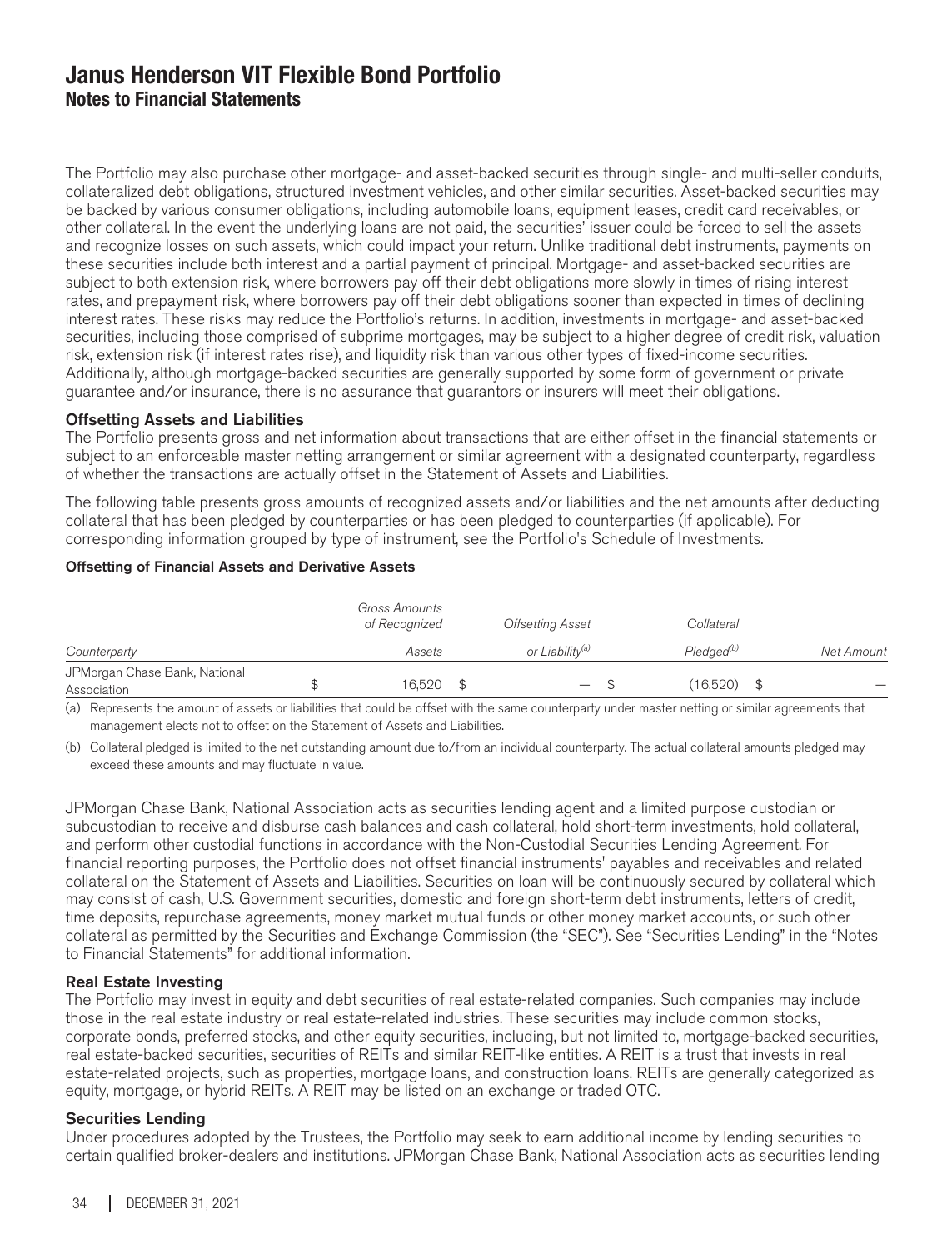agent and a limited purpose custodian or subcustodian to receive and disburse cash balances and cash collateral, hold short-term investments, hold collateral, and perform other custodial functions in accordance with the Non-Custodial Securities Lending Agreement. The Portfolio may lend portfolio securities in an amount equal to up to 1/3 of its total assets as determined at the time of the loan origination. There is the risk of delay in recovering a loaned security or the risk of loss in collateral rights if the borrower fails financially. In addition, the Adviser makes efforts to balance the benefits and risks from granting such loans. All loans will be continuously secured by collateral which may consist of cash, U.S. Government securities, domestic and foreign short-term debt instruments, letters of credit, time deposits, repurchase agreements, money market mutual funds or other money market accounts, or such other collateral as permitted by the SEC. If the Portfolio is unable to recover a security on loan, the Portfolio may use the collateral to purchase replacement securities in the market. There is a risk that the value of the collateral could decrease below the cost of the replacement security by the time the replacement investment is made, resulting in a loss to the Portfolio. In certain circumstances individual loan transactions could yield negative returns.

Upon receipt of cash collateral, the Adviser may invest it in affiliated or non-affiliated cash management vehicles, whether registered or unregistered entities, as permitted by the 1940 Act and rules promulgated thereunder. The Adviser currently intends to primarily invest the cash collateral in a cash management vehicle for which the Adviser serves as investment adviser, Janus Henderson Cash Collateral Fund LLC, or in time deposits. An investment in Janus Henderson Cash Collateral Fund LLC is generally subject to the same risks that shareholders experience when investing in similarly structured vehicles, such as the potential for significant fluctuations in assets as a result of the purchase and redemption activity of the securities lending program, a decline in the value of the collateral, and possible liquidity issues. Such risks may delay the return of the cash collateral and cause the Portfolio to violate its agreement to return the cash collateral to a borrower in a timely manner. As adviser to the Portfolio and Janus Henderson Cash Collateral Fund LLC, the Adviser has an inherent conflict of interest as a result of its fiduciary duties to both the Portfolio and Janus Henderson Cash Collateral Fund LLC. Additionally, the Adviser receives an investment advisory fee of 0.05% for managing Janus Henderson Cash Collateral Fund LLC, but it may not receive a fee for managing certain other affiliated cash management vehicles in which the Portfolio may invest, and therefore may have an incentive to allocate preferred investment opportunities to investment vehicles for which it is receiving a fee.

The value of the collateral must be at least 102% of the market value of the loaned securities that are denominated in U.S. dollars and 105% of the market value of the loaned securities that are not denominated in U.S. dollars. Loaned securities and related collateral are marked-to-market each business day based upon the market value of the loaned securities at the close of business, employing the most recent available pricing information. Collateral levels are then adjusted based on this mark-to-market evaluation. Additional required collateral, or excess collateral returned, is delivered on the next business day. Therefore, the value of the collateral held may be temporarily less than 102% or 105% value of the securities on loan. The cash collateral invested by the Adviser is disclosed in the Schedule of Investments (if applicable).

Income earned from the investment of the cash collateral, net of rebates paid to, or fees paid by, borrowers and less the fees paid to the lending agent are included as "Affiliated securities lending income, net" on the Statement of Operations. As of December 31, 2021, securities lending transactions accounted for as secured borrowings with an overnight and continuous contractual maturity are \$16,520. Gross amounts of recognized liabilities for securities lending (collateral received) as of December 31, 2021 is \$16,920, resulting in the net amount due to the counterparty of \$400.

#### Sovereign Debt

The Portfolio may invest in U.S. and non-U.S. government debt securities ("sovereign debt"). Some investments in sovereign debt, such as U.S. sovereign debt, are considered low risk. However, investments in sovereign debt, especially the debt of less developed countries, can involve a high degree of risk, including the risk that the governmental entity that controls the repayment of sovereign debt may not be willing or able to repay the principal and/or to pay the interest on its sovereign debt in a timely manner. A sovereign debtor's willingness or ability to satisfy its debt obligation may be affected by various factors including, but not limited to, its cash flow situation, the extent of its foreign currency reserves, the availability of foreign exchange when a payment is due, the relative size of its debt position in relation to its economy as a whole, the sovereign debtor's policy toward international lenders, and local political constraints to which the governmental entity may be subject. Sovereign debtors may also be dependent on expected disbursements from foreign governments, multilateral agencies, and other entities. The failure of a sovereign debtor to implement economic reforms, achieve specified levels of economic performance, or repay principal or interest when due may result in the cancellation of third party commitments to lend funds to the sovereign debtor, which may further impair such debtor's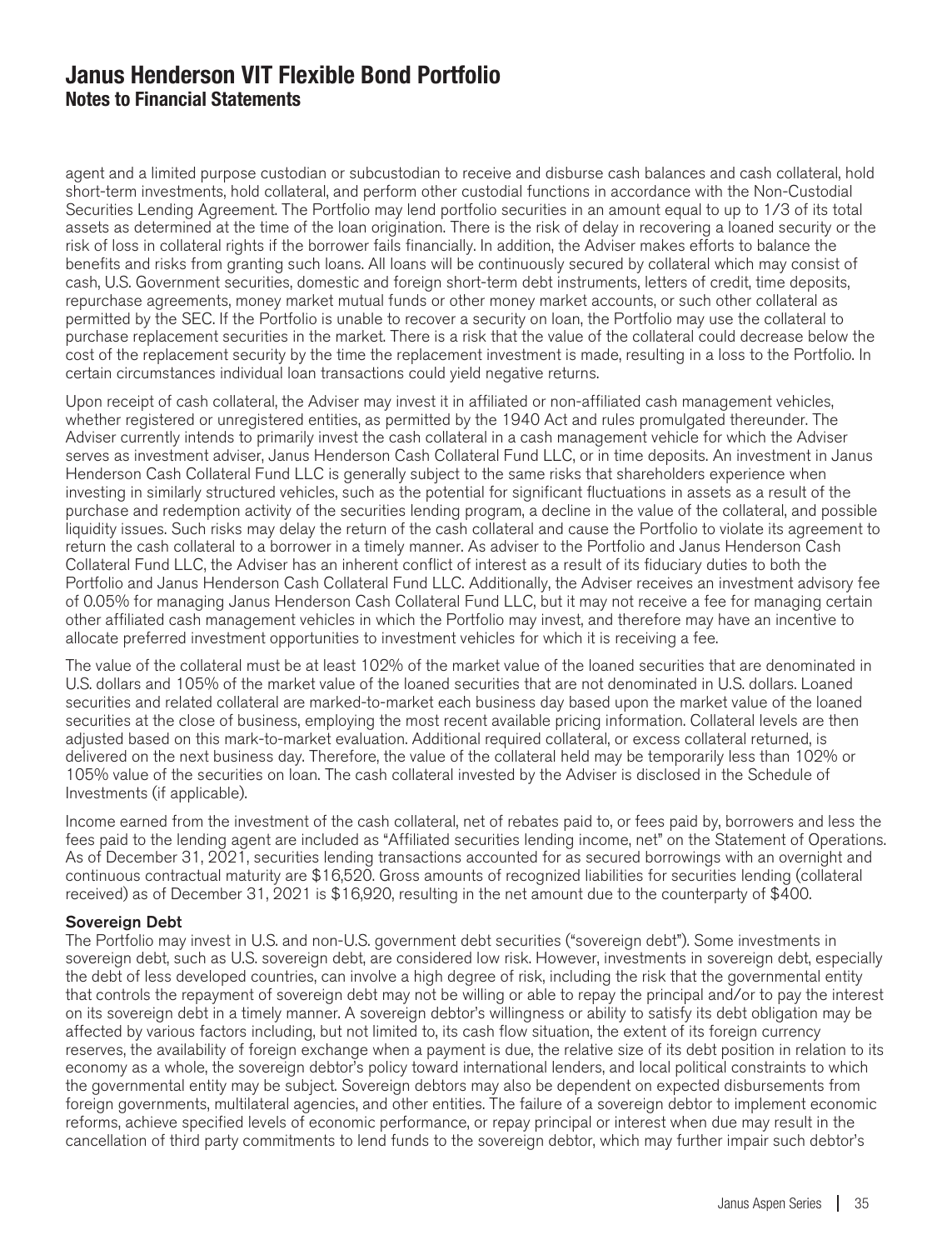ability or willingness to timely service its debts. The Portfolio may be requested to participate in the rescheduling of such sovereign debt and to extend further loans to governmental entities, which may adversely affect the Portfolio's holdings. In the event of default, there may be limited or no legal remedies for collecting sovereign debt and there may be no bankruptcy proceedings through which the Portfolio may collect all or part of the sovereign debt that a governmental entity has not repaid. In addition, to the extent the Portfolio invests in non-U.S. sovereign debt, it may be subject to currency risk.

#### TBA Commitments

The Portfolio may enter into "to be announced" or "TBA" commitments. TBAs are forward agreements for the purchase or sale of securities, including mortgage-backed securities, for a fixed price, with payment and delivery on an agreed upon future settlement date. The specific securities to be delivered are not identified at the trade date. However, delivered securities must meet specified terms, including issuer, rate, and mortgage terms. Although the particular TBA securities must meet industry-accepted "good delivery" standards, there can be no assurance that a security purchased on forward commitment basis will ultimately be issued or delivered by the counterparty. During the settlement period, the Portfolio will still bear the risk of any decline in the value of the security to be delivered. Because TBA commitments do not require the delivery of a specific security, the characteristics of the security delivered to the Portfolio may be less favorable than expected. If the counterparty to a transaction fails to deliver the security, the Portfolio could suffer a loss. To facilitate TBA commitments, the Portfolio will segregate or otherwise earmark liquid assets marked to market daily in an amount at least equal to such TBA commitments. Proposed rules of the Financial Industry Regulatory Authority ("FINRA") include mandatory margin requirements for TBA commitments which, in some circumstances, will require the Portfolio to also post collateral. These collateral requirements may increase costs associated with the Portfolio's participation in the TBA market.

#### When-Issued, Delayed Delivery and Forward Commitment Transactions

The Portfolio may purchase or sell securities on a when-issued, delayed delivery, or forward commitment basis. When purchasing a security on a when-issued, delayed delivery, or forward commitment basis, the Portfolio assumes the rights and risks of ownership of the security, including the risk of price and yield fluctuations, and takes such fluctuations into account when determining its net asset value. Typically, no income accrues on securities the Portfolio has committed to purchase prior to the time delivery of the securities is made. Because the Portfolio is not required to pay for the security until the delivery date, these risks are in addition to the risks associated with the Portfolio's other investments. If the other party to a transaction fails to deliver the securities, the Portfolio could miss a favorable price or yield opportunity. If the Portfolio remains substantially fully invested at a time when when-issued, delayed delivery, or forward commitment purchases are outstanding, the purchases may result in a form of leverage. If the Portfolio remains substantially fully invested at a time when when-issued, delayed delivery, or forward commitment purchases (including TBA commitments) are outstanding, the purchases may result in a form of leverage.

When the Portfolio has sold a security on a when-issued, delayed delivery, or forward commitment basis, the Portfolio does not participate in future gains or losses with respect to the security. If the other party to a transaction fails to pay for the securities, the Portfolio could suffer a loss. Additionally, when selling a security on a when-issued, delayed delivery, or forward commitment basis without owning the security, the Portfolio will incur a loss if the security's price appreciates in value such that the security's price is above the agreed upon price on the settlement date. The Portfolio may dispose of or renegotiate a transaction after it is entered into, and may purchase or sell when-issued, delayed delivery or forward commitment securities before the settlement date, which may result in a gain or loss.

#### 4. Investment Advisory Agreements and Other Transactions with Affiliates

The Portfolio pays the Adviser an investment advisory fee which is calculated daily and paid monthly. The following table reflects the Portfolio's contractual investment advisory fee rate (expressed as an annual rate).

| Average Daily Net       | Contractual Investment |
|-------------------------|------------------------|
| Assets of the Portfolio | Advisory Fee (%)       |
| First \$300 Million     | 0.55                   |
| Over \$300 Million      | 0.45                   |

The Portfolio's actual investment advisory fee rate for the reporting period was 0.49% of average annual net assets before any applicable waivers.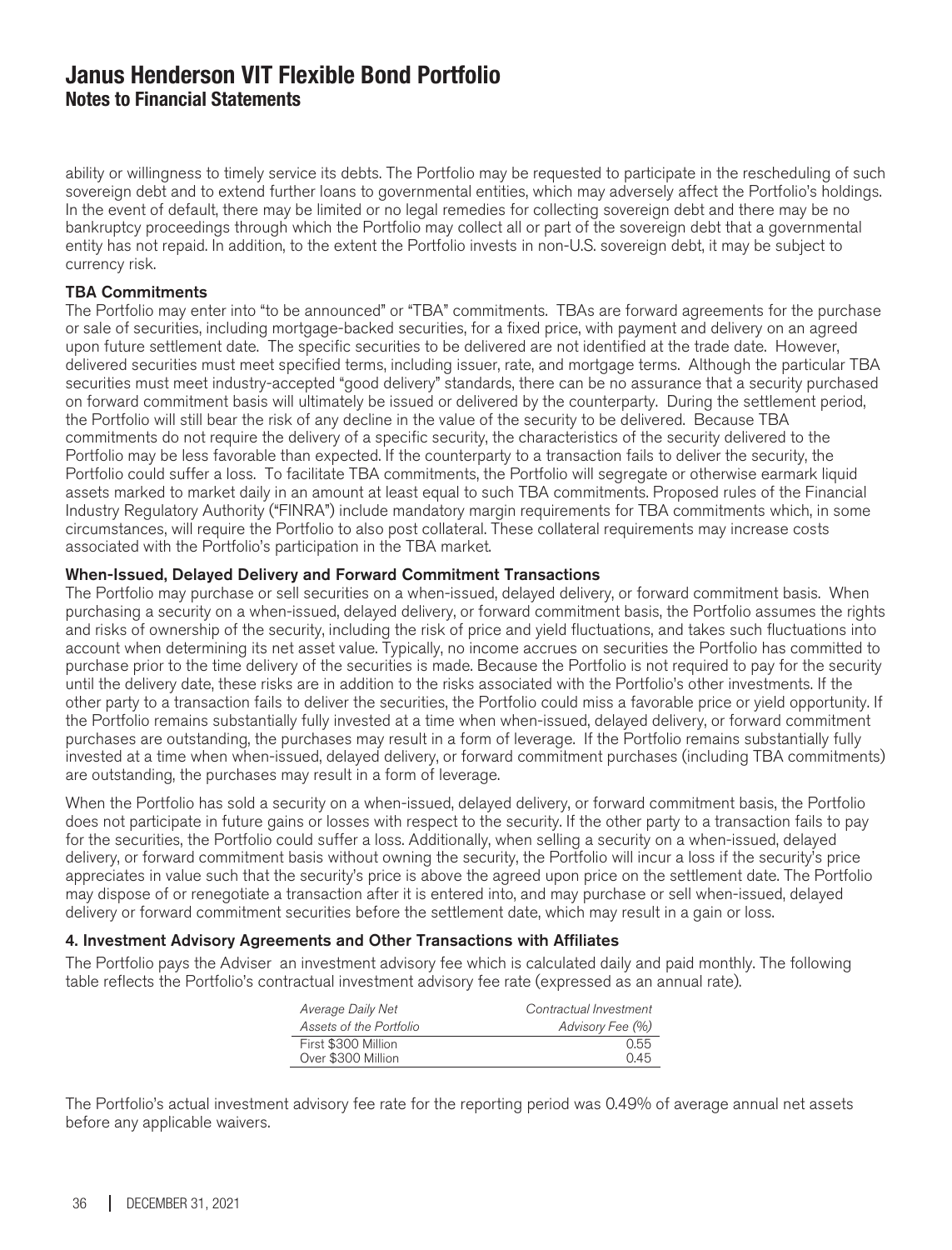The Adviser has contractually agreed to waive the investment advisory fee payable by the Portfolio or reimburse expenses in an amount equal to the amount, if any, that the Portfolio's total annual fund operating expenses, including the investment advisory fee, but excluding the 12b-1 distribution and shareholder servicing fees (applicable to Service Shares), transfer agent fees and expenses payable pursuant to the Transfer Agency Agreement, brokerage commissions, interest, dividends, taxes, acquired fund fees and expenses, and extraordinary expenses, exceed the annual rate of 0.52% of the Portfolio's average daily net assets for at least a one-year period commencing April 30, 2021. If applicable, amounts waived and/or reimbursed to the Portfolio by the Adviser are disclosed as "Excess Expense Reimbursement and Waivers" on the Statement of Operations.

Janus Henderson Services US LLC (formerly Janus Services LLC) (the "Transfer Agent"), a wholly-owned subsidiary of the Adviser, is the Portfolio's transfer agent. The Transfer Agent receives an administrative services fee at an annual rate of 0.05% of the average daily net assets of the Portfolio for arranging for the provision by participating insurance companies and qualified plan service providers of administrative services, including recordkeeping, subaccounting, order processing, or other shareholder services provided on behalf of contract holders or plan participants investing in the Portfolio. Other shareholder services may include the provision of order confirmations, periodic account statements, forwarding prospectuses, shareholder reports, and other materials to existing investors, and answering inquiries regarding accounts. The Transfer Agent expects to use this entire fee to compensate insurance companies and qualified plan service providers for providing these services to their customers who invest in the Portfolio. Any unused portion will be reimbursed to the applicable share class at least annually.

In addition, the Transfer Agent provides or arranges for the provision of certain other internal administrative, recordkeeping, and shareholder relations services for the Portfolio. The Transfer Agent is not compensated for these internal services related to the shares, except for out-of-pocket costs. These amounts are disclosed as "Other transfer agent fees and expenses" on the Statement of Operations.

Under a distribution and shareholder servicing plan (the "Plan") adopted in accordance with Rule 12b-1 under the 1940 Act, the Service Shares may pay the Trust's distributor, Janus Henderson Distributors US LLC (formerly Janus Distributors LLC) (the "Distributor"), a wholly-owned subsidiary of the Adviser, a fee for the sale and distribution and/or shareholder servicing of the Service Shares at an annual rate of up to 0.25% of the average daily net assets of the Service Shares. Under the terms of the Plan, the Trust is authorized to make payments to the Distributor for remittance to insurance companies and qualified plan service providers as compensation for distribution and/or shareholder services performed by such entities. These amounts are disclosed as "12b-1 Distribution and shareholder servicing fees" on the Statement of Operations. Payments under the Plan are not tied exclusively to actual 12b-1 distribution and servicing fees, and the payments may exceed 12b-1 distribution and servicing fees actually incurred. If any of the Portfolio's actual 12b-1 distribution and servicing fees incurred during a calendar year are less than the payments made during a calendar year, the Portfolio will be refunded the difference. Refunds, if any, are included in "12b-1 Distribution and shareholder servicing fees" in the Statement of Operations.

The Adviser serves as administrator to the Portfolio pursuant to an administration agreement between the Adviser and the Trust. Under the administration agreement, the Adviser is obligated to provide or arrange for the provision of certain administration, compliance, and accounting services to the Portfolio, including providing office space for the Portfolio, and is reimbursed by the Portfolio for certain of its costs in providing these services (to the extent the Adviser seeks reimbursement and such costs are not otherwise waived). In addition, employees of the Adviser and/or its affiliates may serve as officers of the Trust. The Portfolio pays for some or all of the salaries, fees, and expenses of the Adviser employees and Portfolio officers, with respect to certain specified administration functions they perform on behalf of the Portfolio. The Portfolio pays these costs based on out-of-pocket expenses incurred by the Adviser, and these costs are separate and apart from advisory fees and other expenses paid in connection with the investment advisory services the Adviser (or any subadvisor, as applicable) provides to the Portfolio. These amounts are disclosed as "Affiliated portfolio administration fees" on the Statement of Operations. In addition, some expenses related to compensation payable to the Portfolio's Chief Compliance Officer and certain compliance staff, all of whom are employees of the Adviser and/or its affiliates, are shared with the Portfolio. Total compensation of \$32,683 was paid to the Chief Compliance Officer and certain compliance staff by the Trust during the year ended December 31, 2021. The Portfolio's portion is reported as part of "Other expenses" on the Statement of Operations.

The Board of Trustees has adopted a deferred compensation plan (the "Deferred Plan") for independent Trustees to elect to defer receipt of all or a portion of the annual compensation they are entitled to receive from the Portfolio. All deferred fees are credited to an account established in the name of the Trustees. The amounts credited to the account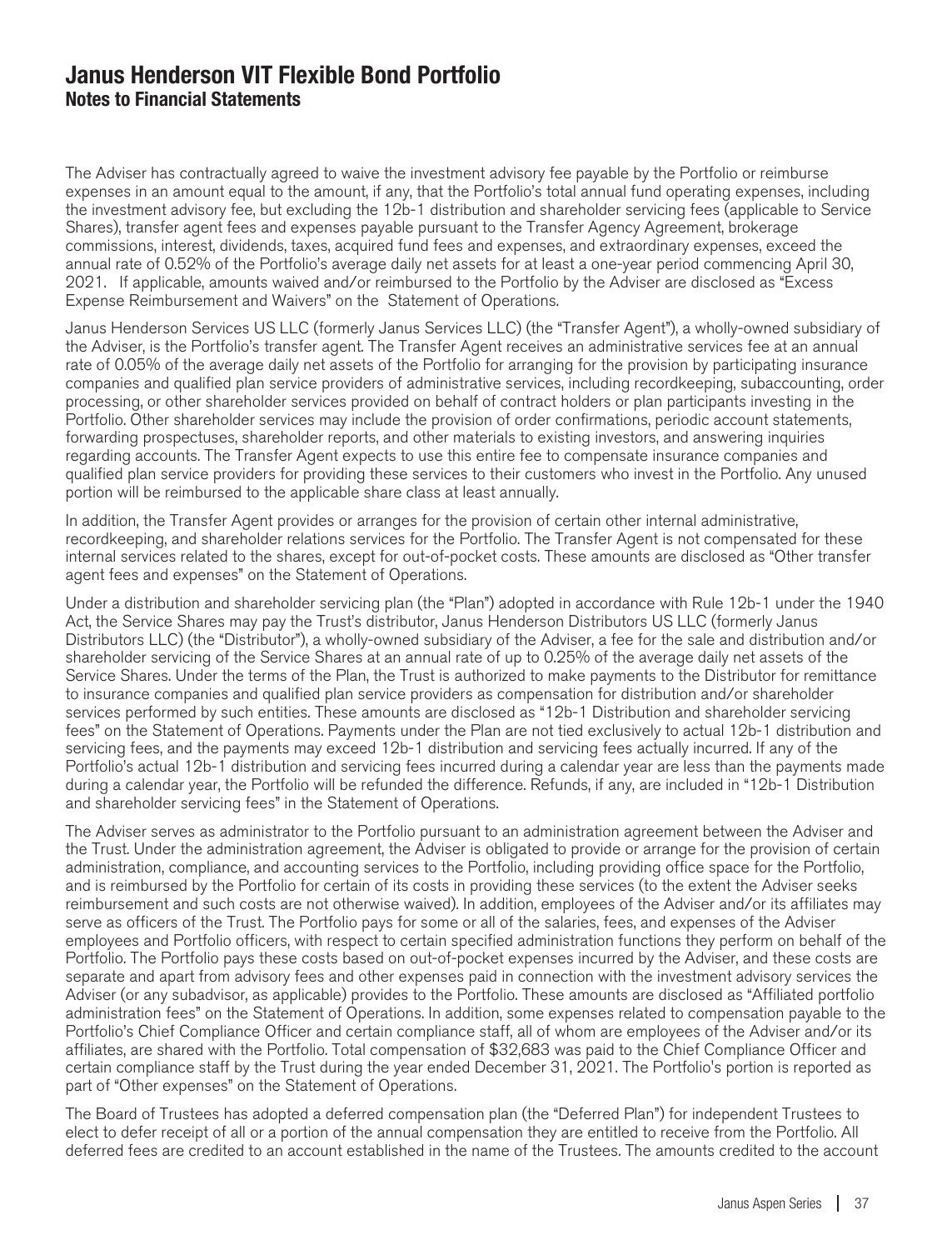then increase or decrease, as the case may be, in accordance with the performance of one or more of the Janus Henderson funds that are selected by the Trustees. The account balance continues to fluctuate in accordance with the performance of the selected fund or funds until final payment of all amounts are credited to the account. The fluctuation of the account balance is recorded by the Portfolio as unrealized appreciation/(depreciation) and is included as of December 31, 2021 on the Statement of Assets and Liabilities in the asset, "Non-interested Trustees' deferred compensation," and liability, "Non-interested Trustees' deferred compensation fees." Additionally, the recorded unrealized appreciation/(depreciation) is included in "Total distributable earnings (loss)" on the Statement of Assets and Liabilities. Deferred compensation expenses for the year ended December 31, 2021 are included in "Non-interested Trustees' fees and expenses" on the Statement of Operations. Trustees are allowed to change their designation of mutual funds from time to time. Amounts will be deferred until distributed in accordance with the Deferred Plan. Deferred fees of \$512,700 were paid by the Trust to the Trustees under the Deferred Plan during the year ended December 31, 2021.

Pursuant to the provisions of the 1940 Act and related rules, the Portfolio may participate in an affiliated or nonaffiliated cash sweep program. In the cash sweep program, uninvested cash balances of the Portfolio may be used to purchase shares of affiliated or non-affiliated money market funds or cash management pooled investment vehicles that operate as money market funds. The Portfolio is eligible to participate in the cash sweep program (the "Investing Funds"). As adviser, the Adviser has an inherent conflict of interest because of its fiduciary duties to the affiliated money market funds or cash management pooled investment vehicles and the Investing Funds. Janus Henderson Cash Liquidity Fund LLC (the "Sweep Vehicle") is an affiliated unregistered cash management pooled investment vehicle that invests primarily in highly-rated short-term fixed-income securities. The Sweep Vehicle operates pursuant to the provisions of the 1940 Act that govern the operation of money market funds and prices its shares at NAV reflecting market-based values of its portfolio securities (i.e., a "floating" NAV) rounded to the fourth decimal place (e.g., \$1.0000). The Sweep Vehicle is permitted to impose a liquidity fee (of up to 2%) on redemptions from the Sweep Vehicle or a redemption gate that temporarily suspends redemptions from the Sweep Vehicle for up to 10 business days during a 90 day period. There are no restrictions on the Portfolio's ability to withdraw investments from the Sweep Vehicle at will, and there are no unfunded capital commitments due from the Portfolio to the Sweep Vehicle. The Sweep Vehicle does not charge any management fee, sales charge or service fee.

Any purchases and sales, realized gains/losses and recorded dividends from affiliated investments during the year ended December 31, 2021 can be found in the "Schedules of Affiliated Investments" located in the Schedule of Investments.

The Portfolio is permitted to purchase or sell securities ("cross-trade") between itself and other funds or accounts managed by the Adviser in accordance with Rule 17a-7 under the Investment Company Act of 1940 ("Rule 17a-7"), when the transaction is consistent with the investment objectives and policies of the Portfolio and in accordance with the Internal Cross Trade Procedures adopted by the Trust's Board of Trustees. These procedures have been designed to ensure that any cross-trade of securities by the Portfolio from or to another fund or account that is or could be considered an affiliate of the Portfolio under certain limited circumstances by virtue of having a common investment adviser, common Officer, or common Trustee complies with Rule 17a-7. Under these procedures, each cross-trade is effected at the current market price to save costs where allowed. During the year ended December 31, 2021, the Portfolio engaged in cross trades amounting to \$12,228,291 in purchases and \$2,720,661 in sales, resulting in a net realized gain of \$75,986. The net realized gain is included within the "Net Realized Gain/(Loss) on Investments" section of the Portfolio's Statement of Operations.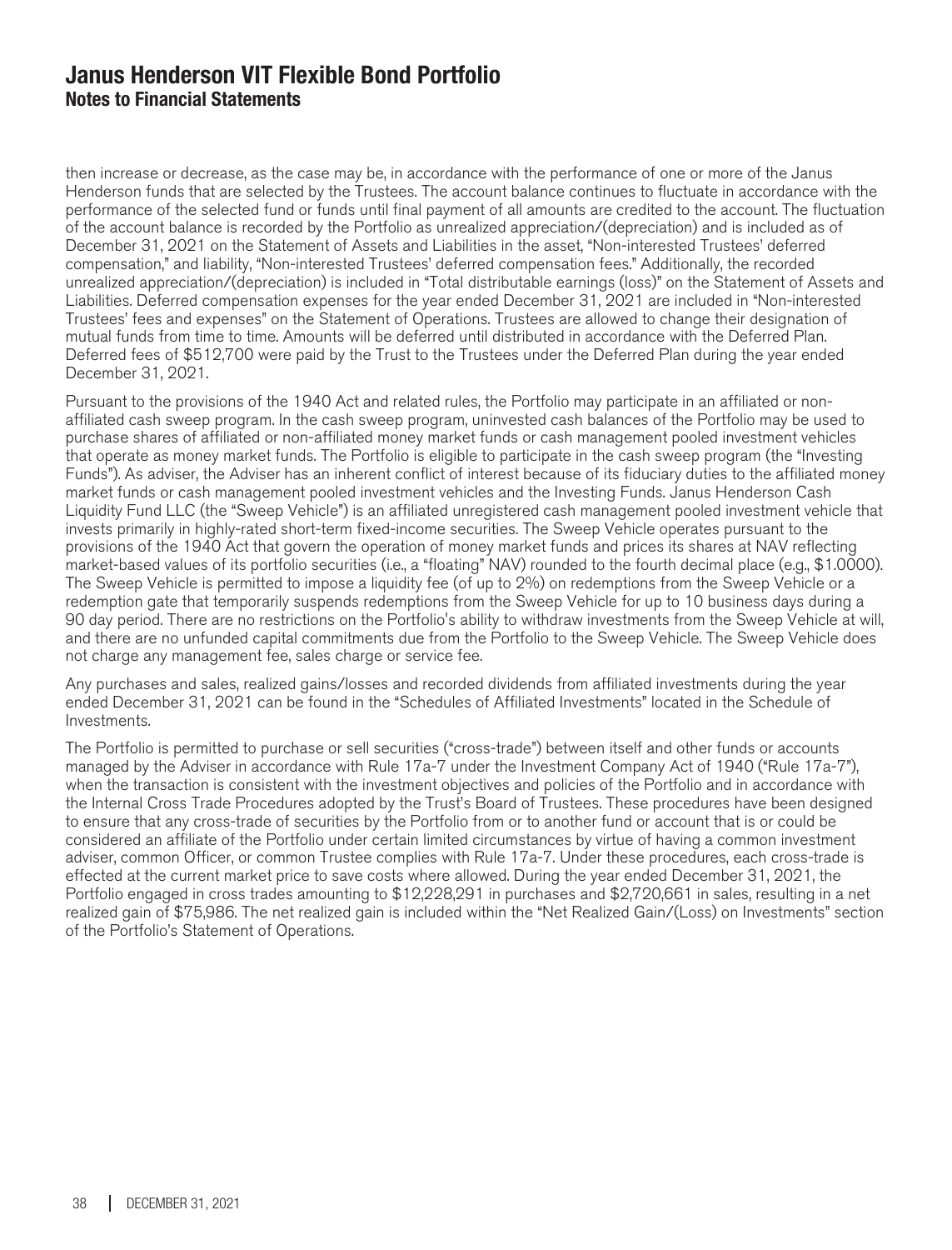#### 5. Federal Income Tax

The tax components of capital shown in the table below represent: (1) distribution requirements the Portfolio must satisfy under the income tax regulations; (2) losses or deductions the Portfolio may be able to offset against income and gains realized in future years; and (3) unrealized appreciation or depreciation of investments for federal income tax purposes.

Other book to tax differences primarily consist of deferred compensation and derivatives. The Portfolio has elected to treat gains and losses on forward foreign currency contracts as capital gains and losses, if applicable. Other foreign currency gains and losses on debt instruments are treated as ordinary income for federal income tax purposes pursuant to Section 988 of the Internal Revenue Code.

|                                                                                                      |      |               |             |        | Loss Deferrals |                        | Other Book                   | Net Tax              |
|------------------------------------------------------------------------------------------------------|------|---------------|-------------|--------|----------------|------------------------|------------------------------|----------------------|
| Undistributed                                                                                        |      | Undistributed | Accumulated |        |                | Late-Year Post-October |                              | to Tax Appreciation/ |
| Ordinary Income Long-Term Gains Capital Losses Ordinary Loss Capital Loss Differences (Depreciation) |      |               |             |        |                |                        |                              |                      |
| \$2.242.927                                                                                          | - SS | 9.277.768 \$  |             | $-$ \$ |                | $-$ \$                 | $-$ \$ (17,840) \$ 3,328,522 |                      |

The aggregate cost of investments and the composition of unrealized appreciation and depreciation of investment securities for federal income tax purposes as of December 31, 2021 are noted below. The primary differences between book and tax appreciation or depreciation of investments are wash sale loss deferrals and investments in partnerships.

|                  | Unrealized   | Unrealized            | Net Tax Appreciation/ |
|------------------|--------------|-----------------------|-----------------------|
| Federal Tax Cost | Appreciation | <i>(Depreciation)</i> | <i>(Depreciation)</i> |
| \$758,313,970    | \$7.624.054  | \$(4.295.532)         | 3.328.522             |

Information on the tax components of derivatives as of December 31, 2021 is as follows:

|                         | Unrealized   | Unrealized            | Net Tax Appreciation/ |
|-------------------------|--------------|-----------------------|-----------------------|
| <b>Federal Tax Cost</b> | Appreciation | <i>(Depreciation)</i> | <i>(Depreciation)</i> |
| 5.782                   |              |                       |                       |

Tax cost of investments and unrealized appreciation/(depreciation) may also include timing differences that do not constitute adjustments to tax basis.

Income and capital gains distributions are determined in accordance with income tax regulations that may differ from US GAAP. These differences are due to differing treatments for items such as net short-term gains, deferral of wash sale losses, and capital loss carryovers. Certain permanent differences such as tax returns of capital and net investment losses noted below have been reclassified to capital.

| For the year ended December 31, 2021 |  |  |
|--------------------------------------|--|--|
|--------------------------------------|--|--|

| From Ordinary Income | From Long-Term Capital Gains Tax Return of Capital Net Investment Loss |  |  |
|----------------------|------------------------------------------------------------------------|--|--|
| \$<br>15,543,824     | 11.880.640                                                             |  |  |

For the year ended December 31, 2020

|  |            | <i>Distributions</i>                                                                        |  |  |
|--|------------|---------------------------------------------------------------------------------------------|--|--|
|  |            | From Ordinary Income From Long-Term Capital Gains Tax Return of Capital Net Investment Loss |  |  |
|  | 15,031,918 | $\overline{\phantom{0}}$                                                                    |  |  |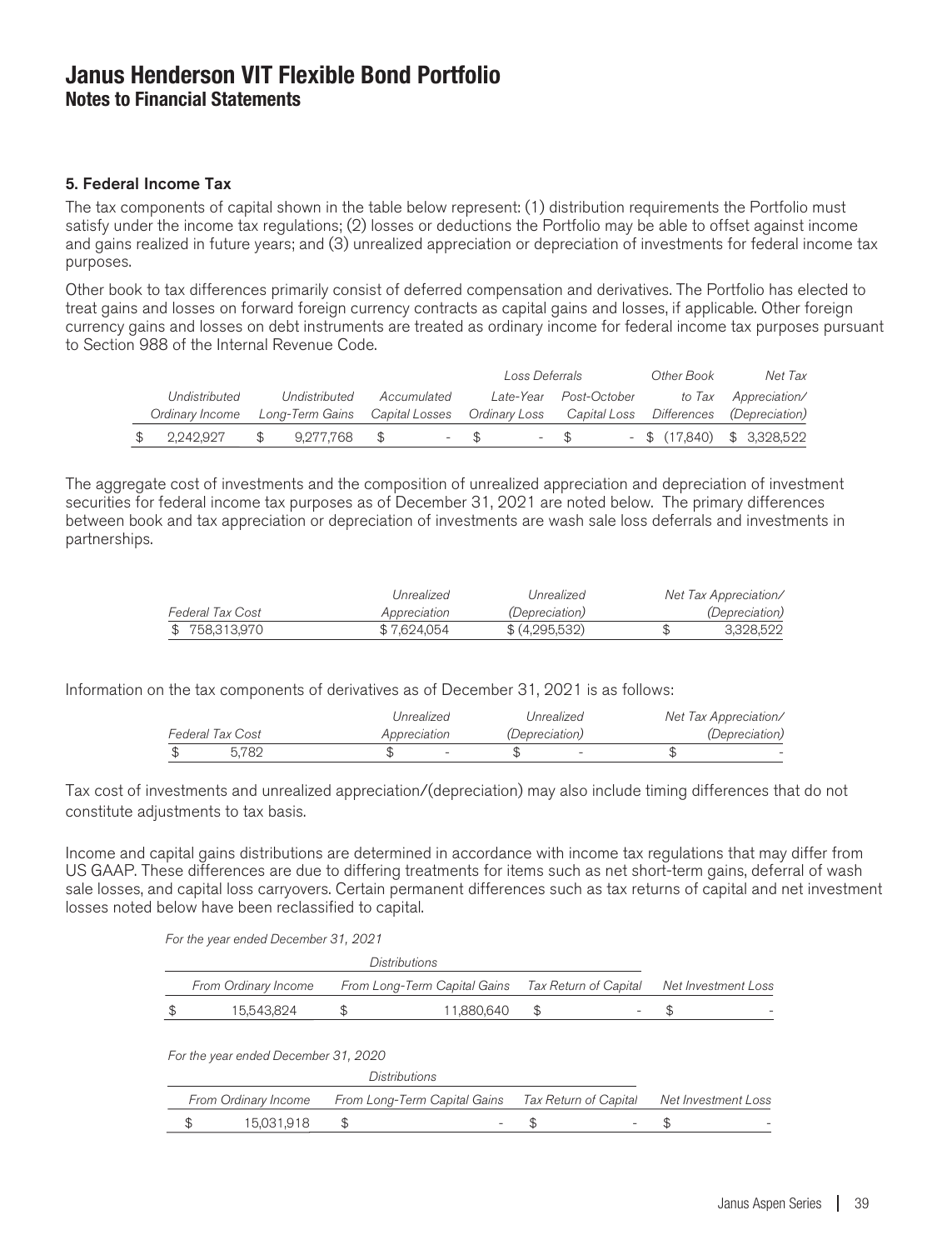Permanent book to tax basis differences may result in reclassifications between the components of net assets. These differences have no impact on the results of operations or net assets. The following reclassifications have been made to the Portfolio:

| Increase/(Decrease) to   | Increase/(Decrease) to Undistributed | Increase/(Decrease) to Undistributed |
|--------------------------|--------------------------------------|--------------------------------------|
| Capital                  | Net Investment Income/Loss           | Net Realized Gain/Loss               |
| $\overline{\phantom{0}}$ | 1.190.484                            | (1,190,484)                          |

#### 6. Capital Share Transactions

| Year ended December 31, 2021 |               | Year ended December 31, 2020 |                 |
|------------------------------|---------------|------------------------------|-----------------|
| <i>Shares</i>                | Amount        | <b>Shares</b>                | Amount          |
|                              |               |                              |                 |
| 2,339,467                    | \$29,065,939  | 2,510,696                    | \$31,141,098    |
| 552,020                      | 6,673,456     | 356,034                      | 4,451,177       |
| (3,029,983)                  | (37,594,340)  | (5,127,790)                  | (63,581,605)    |
| (138, 496)                   | \$(1,854,945) | (2,261,060)                  | \$(27,989,330)  |
|                              |               |                              |                 |
| 11,479,167                   | \$155,187,351 | 11,715,760                   | \$159,704,605   |
| 1,559,174                    | 20,751,008    | 771,012                      | 10,580,741      |
| (7,036,319)                  | (95,279,079)  | (7,748,985)                  | (104, 047, 744) |
| 6,002,022                    | \$80,659,280  | 4,737,787                    | \$ 66,237,602   |
|                              |               |                              |                 |

### 7. Purchases and Sales of Investment Securities

For the year ended December 31, 2021, the aggregate cost of purchases and proceeds from sales of investment securities (excluding any short-term securities, short-term options contracts, TBAs, and in-kind transactions, as applicable) was as follows:

|               |                     | Purchases of Long-        | <b>Proceeds from Sales</b> |
|---------------|---------------------|---------------------------|----------------------------|
| Purchases of  | Proceeds from Sales | Term U.S. Government      | of Long-Term U.S.          |
| Securities    | of Securities       | <i><b>Obligations</b></i> | Government Obligations     |
| \$312,188,162 | \$442,231,645       | 637,669,066               | 498.330.625                |

#### 8. Recent Accounting Pronouncements

The FASB issued Accounting Standards Update 2020-04 Reference Rate Reform: Facilitation of the Effects of Reference Rate Reform on Financial Reporting ("ASU 2020-04") in March 2020. The new guidance in the ASU provide optional temporary financial reporting relief from the effect of certain types of contract modifications due to the planned discontinuation of the LIBOR or other interbank-offered based reference rates as of the end of 2021. For new and existing contracts, Portfolios may elect to apply the guidance as of March 12, 2020 through December 31, 2024. Management is currently evaluating the impact, if any, of the ASU's adoption to the Portfolio's financial statements.

#### 9. Subsequent Event

Management has evaluated whether any events or transactions occurred subsequent to December 31, 2021 and through the date of issuance of the Portfolio's financial statements and determined that there were no material events or transactions that would require recognition or disclosure in the Portfolio's financial statements.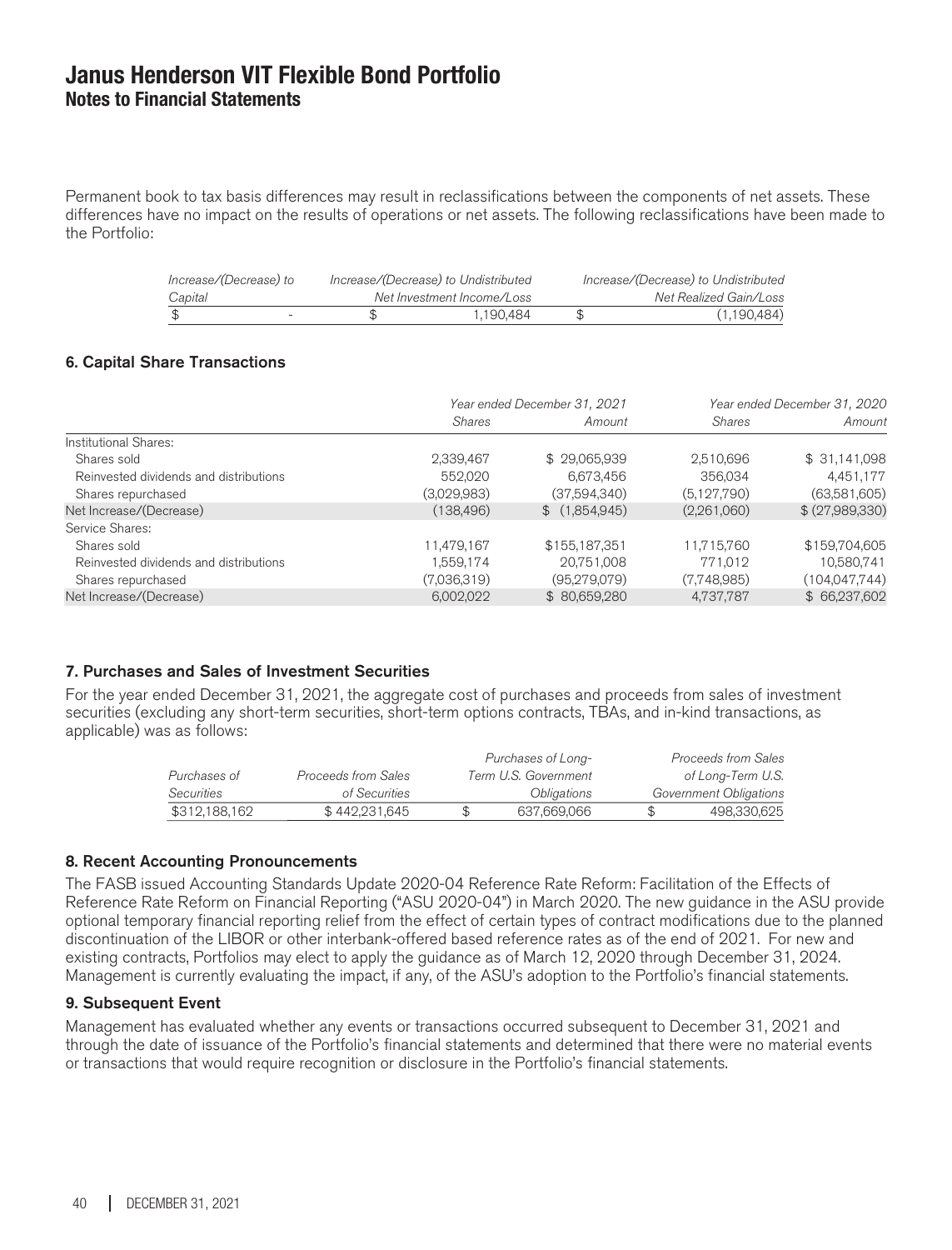### **Janus Henderson VIT Flexible Bond Portfolio Report of Independent Registered Public Accounting Firm**

To the Board of Trustees of Janus Aspen Series and Shareholders of Janus Henderson VIT Flexible Bond Portfolio

### Opinion on the Financial Statements

We have audited the accompanying statement of assets and liabilities, including the schedule of investments, of Janus Henderson VIT Flexible Bond Portfolio (one of the portfolios constituting Janus Aspen Series, referred to hereafter as the "Portfolio") as of December 31, 2021, the related statement of operations for the year ended December 31, 2021, the statements of changes in net assets for each of the two years in the period ended December 31, 2021, including the related notes, and the financial highlights for each of the five years in the period ended December 31, 2021 (collectively referred to as the "financial statements"). In our opinion, the financial statements present fairly, in all material respects, the financial position of the Portfolio as of December 31, 2021, the results of its operations for the year then ended, the changes in its net assets for each of the two years in the period ended December 31, 2021 and the financial highlights for each of the five years in the period ended December 31, 2021 in conformity with accounting principles generally accepted in the United States of America.

### Basis for Opinion

These financial statements are the responsibility of the Portfolio's management. Our responsibility is to express an opinion on the Portfolio's financial statements based on our audits. We are a public accounting firm registered with the Public Company Accounting Oversight Board (United States) (PCAOB) and are required to be independent with respect to the Portfolio in accordance with the U.S. federal securities laws and the applicable rules and regulations of the Securities and Exchange Commission and the PCAOB.

We conducted our audits of these financial statements in accordance with the standards of the PCAOB. Those standards require that we plan and perform the audit to obtain reasonable assurance about whether the financial statements are free of material misstatement, whether due to error or fraud.

Our audits included performing procedures to assess the risks of material misstatement of the financial statements, whether due to error or fraud, and performing procedures that respond to those risks. Such procedures included examining, on a test basis, evidence regarding the amounts and disclosures in the financial statements. Our audits also included evaluating the accounting principles used and significant estimates made by management, as well as evaluating the overall presentation of the financial statements. Our procedures included confirmation of securities owned as of December 31, 2021 by correspondence with the custodian, transfer agent, and brokers; when replies were not received from brokers, we performed other auditing procedures. We believe that our audits provide a reasonable basis for our opinion.

Pricewatchousdorpen LLP

Denver, Colorado February 15, 2022

We have served as the auditor of one or more investment companies in Janus Henderson Funds since 1990.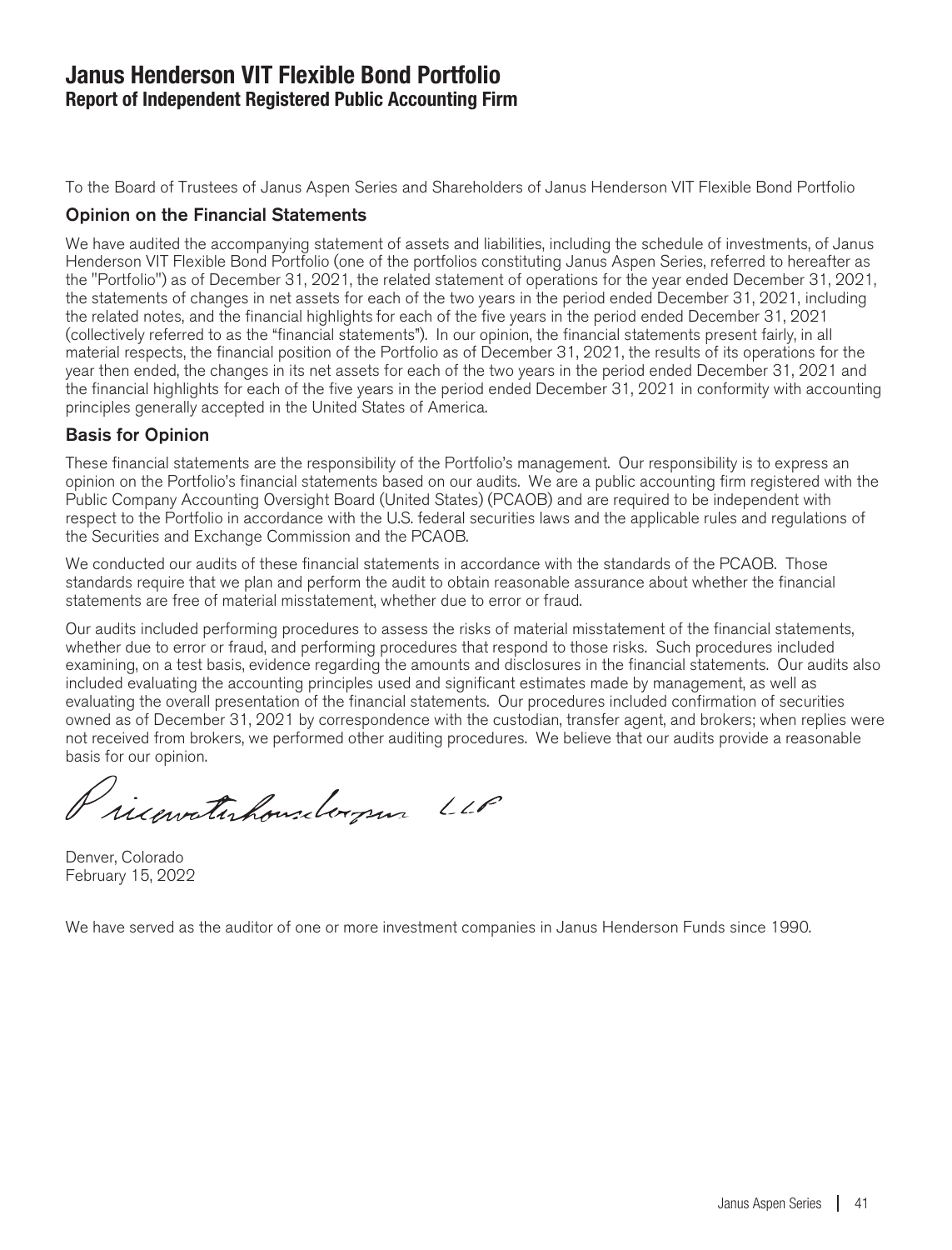**Additional Information (unaudited)**

### Proxy Voting Policies and Voting Record

A description of the policies and procedures that the Portfolio uses to determine how to vote proxies relating to its portfolio securities is available without charge: (i) upon request, by calling 1-800-525-1093; (ii) on the Portfolio's website at janushenderson.com/proxyvoting; and (iii) on the SEC's website at http://www.sec.gov. Additionally, information regarding the Portfolio's proxy voting record for the most recent twelve-month period ended June 30 is also available, free of charge, through janushenderson.com/proxyvoting and from the SEC's website at http://www.sec.gov.

### Full Holdings

The Portfolio files its complete portfolio holdings (schedule of investments) with the SEC as an exhibit to Form N-PORT within 60 days of the end of the first and third fiscal quarters, and in the annual report and semiannual report to shareholders. The Portfolio's Form N-PORT filings and annual and semiannual reports: (i) are available on the SEC's website at http://www.sec.gov; (ii) may be reviewed and copied at the SEC's Public Reference Room in Washington, D.C. (information on the Public Reference Room may be obtained by calling 1-800-SEC-0330); and (iii) are available without charge, upon request, by calling a Janus Henderson representative at 1-877-335-2687 (toll free). Portfolio holdings consisting of at least the names of the holdings are generally available on a monthly basis with a 30-day lag under Full Holdings for the Portfolio at janushenderson.com/vit.

### APPROVAL OF ADVISORY AGREEMENTS DURING THE PERIOD

The Trustees of Janus Aspen Series, each of whom serves as an "independent" Trustee (the "Trustees"), oversee the management of each portfolio of Janus Aspen Series (each, a "VIT Portfolio," and collectively, the "VIT Portfolios"), as well as each fund of Janus Investment Fund (each, a "Fund," and collectively, the "Funds" and together with the VIT Portfolios, the "Janus Henderson Funds," and each, a "Janus Henderson Fund"). As required by law, the Trustees determine annually whether to continue the investment advisory agreement for each Janus Henderson Fund and the subadvisory agreement for each Janus Henderson Fund that utilizes a subadviser.

In connection with their most recent consideration of those agreements for each Janus Henderson Fund, the Trustees received and reviewed information provided by Janus Henderson Investors US LLC (formerly, Janus Capital Management LLC) (the "Adviser") and the subadviser in response to requests of the Trustees and their independent legal counsel. They also received and reviewed information and analysis provided by, and in response to requests of, their independent fee consultant. Throughout their consideration of the agreements, the Trustees were advised by their independent legal counsel. The Trustees met with management to consider the agreements, and also met separately in executive session with their independent legal counsel and their independent fee consultant.

At meetings held on November 3-4, 2021 and December 7-8, 2021, the Trustees' evaluated the information provided by the Adviser, the subadviser, and the independent fee consultant, as well as other information addressed during the year. Following such evaluation, the Trustees determined that the overall arrangements between each Janus Henderson Fund and the Adviser and each subadviser, as applicable, were fair and reasonable in light of the nature, extent and quality of the services provided by the Adviser, its affiliates and the subadviser, the fees charged for those services, and other matters that the Trustees considered relevant in the exercise of their business judgment and unanimously approved the continuation of the investment advisory agreement for each Janus Henderson Fund and the subadvisory agreement for each subadvised Janus Henderson Fund, for the period from February 1, 2022 through February 1, 2023, subject to earlier termination as provided for in each agreement.

In considering the continuation of those agreements, the Trustees reviewed and analyzed various factors that they determined were relevant, including the factors described below, none of which by itself was considered dispositive. However, the material factors and conclusions that formed the basis for the Trustees' determination to approve the continuation of the agreements are discussed separately below. Also included is a summary of the independent fee consultant's conclusions and opinions that arose during, and were included as part of, the Trustees' consideration of the agreements. "Management fees," as used herein, reflect actual annual advisory fees and, for the purpose of peer comparisons any administration fees (excluding out of pocket costs), net of any waivers, paid by a fund as a percentage of average net assets.

### Nature, Extent and Quality of Services

The Trustees reviewed the nature, extent and quality of the services provided by the Adviser and the subadviser to the Janus Henderson Funds, taking into account the investment objective, strategies and policies of each Janus Henderson Fund, and the knowledge the Trustees gained from their regular meetings with management on at least a quarterly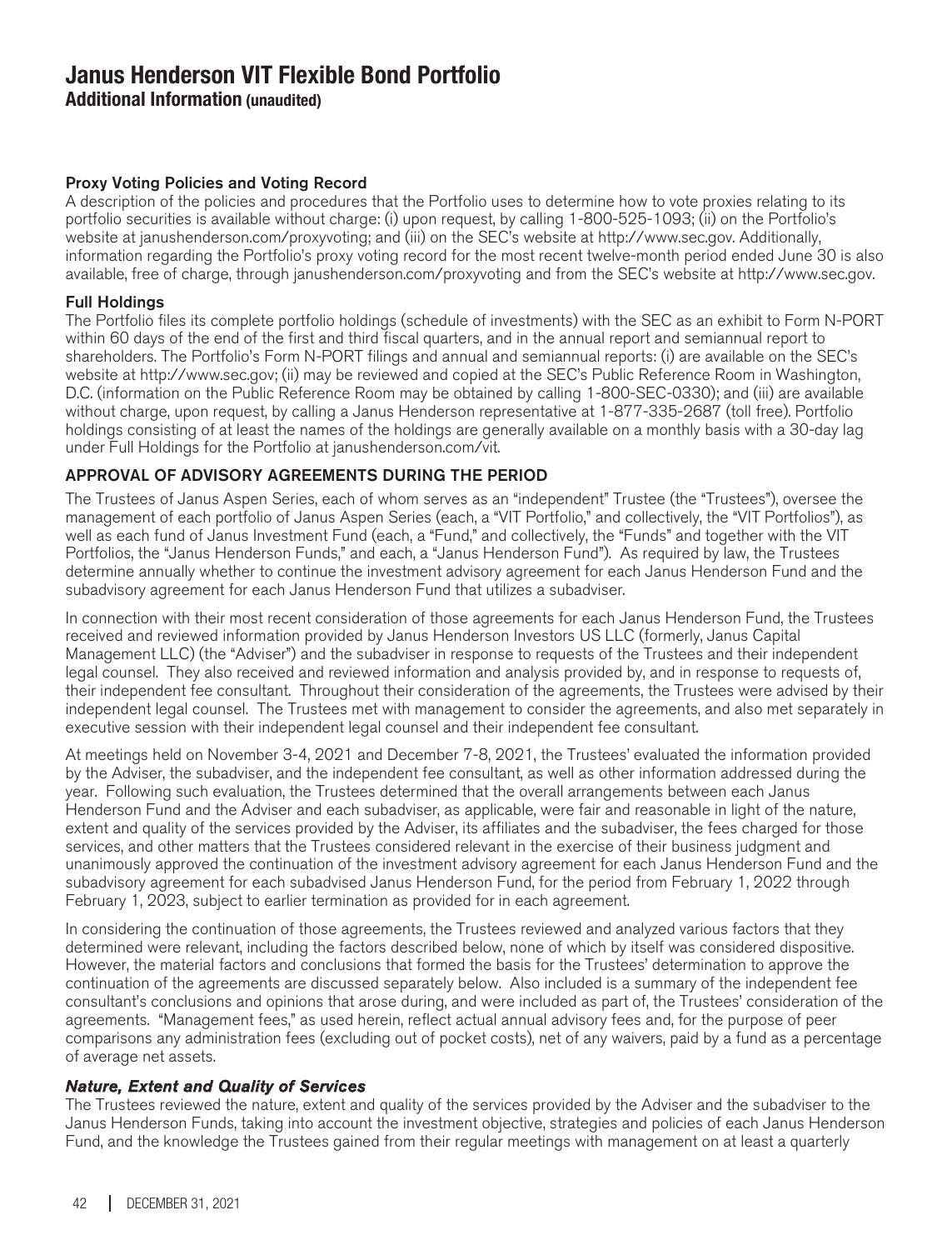basis and their ongoing review of information related to the Janus Henderson Funds. In addition, the Trustees reviewed the resources and key personnel of the Adviser and the subadviser, particularly noting those employees who provide investment and risk management services to the Janus Henderson Funds. The Trustees also considered other services provided to the Janus Henderson Funds by the Adviser or the subadviser, such as managing the execution of portfolio transactions and the selection of broker-dealers for those transactions. The Trustees considered the Adviser's role as administrator to the Janus Henderson Funds, noting that the Adviser generally does not receive a fee for its services as administrator, but is reimbursed for its out-of-pocket costs. The Trustees considered the role of the Adviser in monitoring adherence to the Janus Henderson Funds' investment restrictions, providing support services for the Trustees and Trustee committees, and overseeing communications with shareholders and the activities of other service providers, including monitoring compliance with various policies and procedures of the Janus Henderson Funds and with applicable securities laws and regulations.

In this regard, the independent fee consultant noted that the Adviser provides a number of different services for the Janus Henderson Funds and fund shareholders, ranging from investment management services to various other servicing functions, and that, in its view, the Adviser is a capable provider of those services. The independent fee consultant also provided its belief that the Adviser has developed a number of institutional competitive advantages that should enable it to provide superior investment and service performance over the long term.

The Trustees concluded that the nature, extent and quality of the services provided by the Adviser and the subadviser to each Janus Henderson Fund were appropriate and consistent with the terms of the respective advisory and subadvisory agreements, and that, taking into account steps taken to address those Janus Henderson Funds whose performance lagged that of their peers for certain periods, the Janus Henderson Funds were likely to benefit from the continued provision of those services. They also concluded that the Adviser and the subadviser had sufficient personnel, with the appropriate education and experience, to serve the Janus Henderson Funds effectively and each had demonstrated its ability to attract well-qualified personnel.

#### Performance of the Funds

The Trustees considered the performance results of each Janus Henderson Fund over various time periods. They noted that they considered Janus Henderson Fund performance data throughout the year, including periodic meetings with each Janus Henderson Fund's portfolio manager(s), and also reviewed information comparing each Janus Henderson Fund's performance with the performance of comparable funds and peer groups identified by Broadridge Financial Solutions, Inc. ("Broadridge"), an independent data provider, and with the Janus Henderson Fund's benchmark index. In this regard, the independent fee consultant found that the overall Janus Henderson Funds' performance has been reasonable: for the 36 months ended September 30, 2021, approximately 55% of the Janus Henderson Funds were in the top two quartiles of performance versus Broadridge peers, and for the 12 months ended September 30, 2021, approximately 45% of the Janus Henderson Funds were in the top two quartiles of performance versus Broadridge peers.

The Trustees considered the performance of each Janus Henderson Fund, noting that performance may vary by share class, and noted the following with respect to the VIT Portfolios:

- For Janus Henderson Balanced Portfolio, the Trustees noted that the Fund's performance was in the first Broadridge quartile for the 36 months ended May 31, 2021 and the second Broadridge quartile for the 12 months ended May 31, 2021.
- For Janus Henderson Enterprise Portfolio, the Trustees noted that the Fund's performance was in the bottom Broadridge quartile for the 36 months ended May 31, 2021 and the third Broadridge quartile for the 12 months ended May 31, 2021. The Trustees noted the reasons for the Fund's underperformance and the steps the Adviser had taken or was taking to improve performance.
- For Janus Henderson Flexible Bond Portfolio, the Trustees noted that the Fund's performance was in the second Broadridge quartile for the 36 months ended May 31, 2021 and the third Broadridge quartile for the 12 months ended May 31, 2021.
- For Janus Henderson Forty Portfolio, the Trustees noted that the Fund's performance was in the first Broadridge quartile for the 36 months ended May 31, 2021 and the first Broadridge quartile for the 12 months ended May 31, 2021.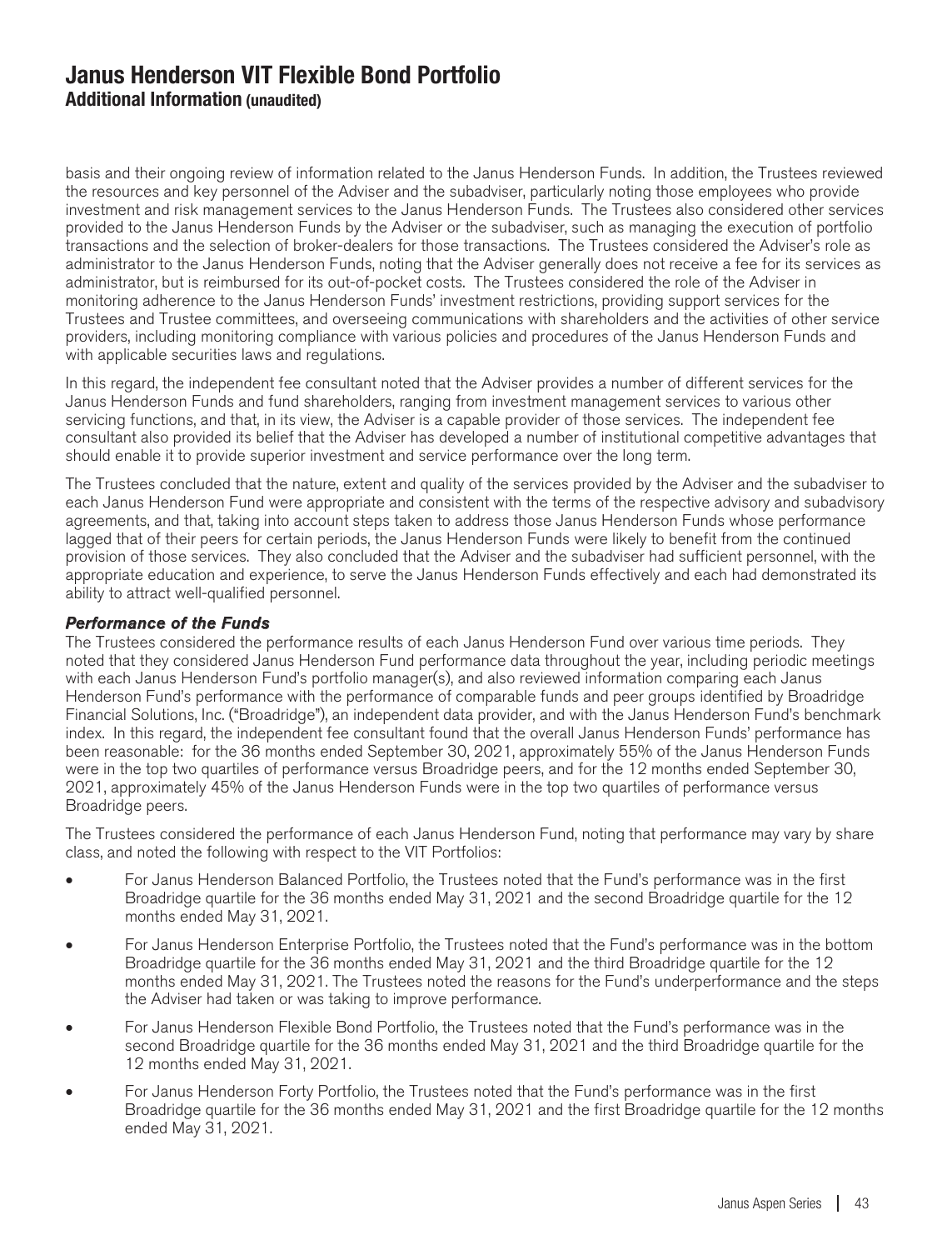- For Janus Henderson Global Research Portfolio, the Trustees noted that the Fund's performance was in the third Broadridge quartile for the 36 months ended May 31, 2021 and the third Broadridge quartile for the 12 months ended May 31, 2021. The Trustees noted the reasons for the Fund's underperformance, while also noting that the Fund has a performance fee structure that results in lower management fees during periods of underperformance, and the steps the Adviser had taken or was taking to improve performance.
- For Janus Henderson Global Technology and Innovation Portfolio, the Trustees noted that the Fund's performance was in the second Broadridge quartile for the 36 months ended May 31, 2021 and the second Broadridge quartile for the 12 months ended May 31, 2021.
- For Janus Henderson Mid Cap Value Portfolio, the Trustees noted that the Fund's performance was in the bottom Broadridge quartile for the 36 months ended May 31, 2021 and the bottom Broadridge quartile for the 12 months ended May 31, 2021. The Trustees noted the reasons for the Fund's underperformance, while also noting that the Fund has a performance fee structure that results in lower management fees during periods of underperformance, and the steps the Adviser had taken or was taking to improve performance.
- For Janus Henderson Overseas Portfolio, the Trustees noted that the Fund's performance was in the second Broadridge quartile for the 36 months ended May 31, 2021 and the first Broadridge quartile for the 12 months ended May 31, 2021.
- For Janus Henderson Research Portfolio, the Trustees noted that the Fund's performance was in the third Broadridge quartile for the 36 months ended May 31, 2021 and the third Broadridge quartile for the 12 months ended May 31, 2021. The Trustees noted the reasons for the Fund's underperformance, while also noting that the Fund has a performance fee structure that results in lower management fees during periods of underperformance, and the steps the Adviser had taken or was taking to improve performance.
- For Janus Henderson U.S. Low Volatility Portfolio, the Trustees noted that the Fund's performance was in the bottom Broadridge quartile for the 36 months ended May 31, 2021 and the bottom Broadridge quartile for the 12 months ended May 31, 2021. The Trustees noted the reasons for the Fund's underperformance and the steps the Adviser and subadviser had taken or were taking to improve performance.

In consideration of each Janus Henderson Fund's performance, the Trustees concluded that, taking into account the factors relevant to performance, as well as other considerations, including steps taken to improve performance, the Janus Henderson Fund's performance warranted continuation of such Janus Henderson Fund's investment advisory and subadvisory agreement(s).

### Costs of Services Provided

The Trustees examined information regarding the fees and expenses of each Janus Henderson Fund in comparison to similar information for other comparable funds as provided by Broadridge, an independent data provider. They also reviewed an analysis of that information provided by their independent fee consultant and noted that the rate of management fees (investment advisory fees and any administration fees but excluding out-of-pocket costs) for many of the Janus Henderson Funds, after applicable waivers, was below the average management fee rate of the respective peer group of funds selected by an independent data provider. The Trustees also examined information regarding the subadvisory fees charged for subadvisory services, as applicable, noting that all such fees were paid by the Adviser out of its management fees collected from such Janus Henderson Fund.

The independent fee consultant provided its belief that the management fees charged by the Adviser to each of the Janus Henderson Funds under the current investment advisory and administration agreements are reasonable in relation to the services provided by the Adviser. The independent fee consultant found: (1) the total expenses and management fees of the Janus Henderson Funds to be reasonable relative to other comparable mutual funds; (2) the total expenses, on average, were 8% under the average total expenses of the respective Broadridge Expense Group peers; and (3) and the management fees for the Janus Henderson Funds, on average, were 6% under the average management fees for the respective Broadridge Expense Group. The Trustees also considered the total expenses for each share class of each Janus Henderson Fund compared to the average total expenses for its Broadridge Expense Group and to average total expenses for its Broadridge Expense Universe.

For certain Janus Henderson Funds, the independent fee consultant also performed a systematic "focus list" analysis of expenses which assessed fund fees in the context of fund performance being delivered. Based on this analysis, the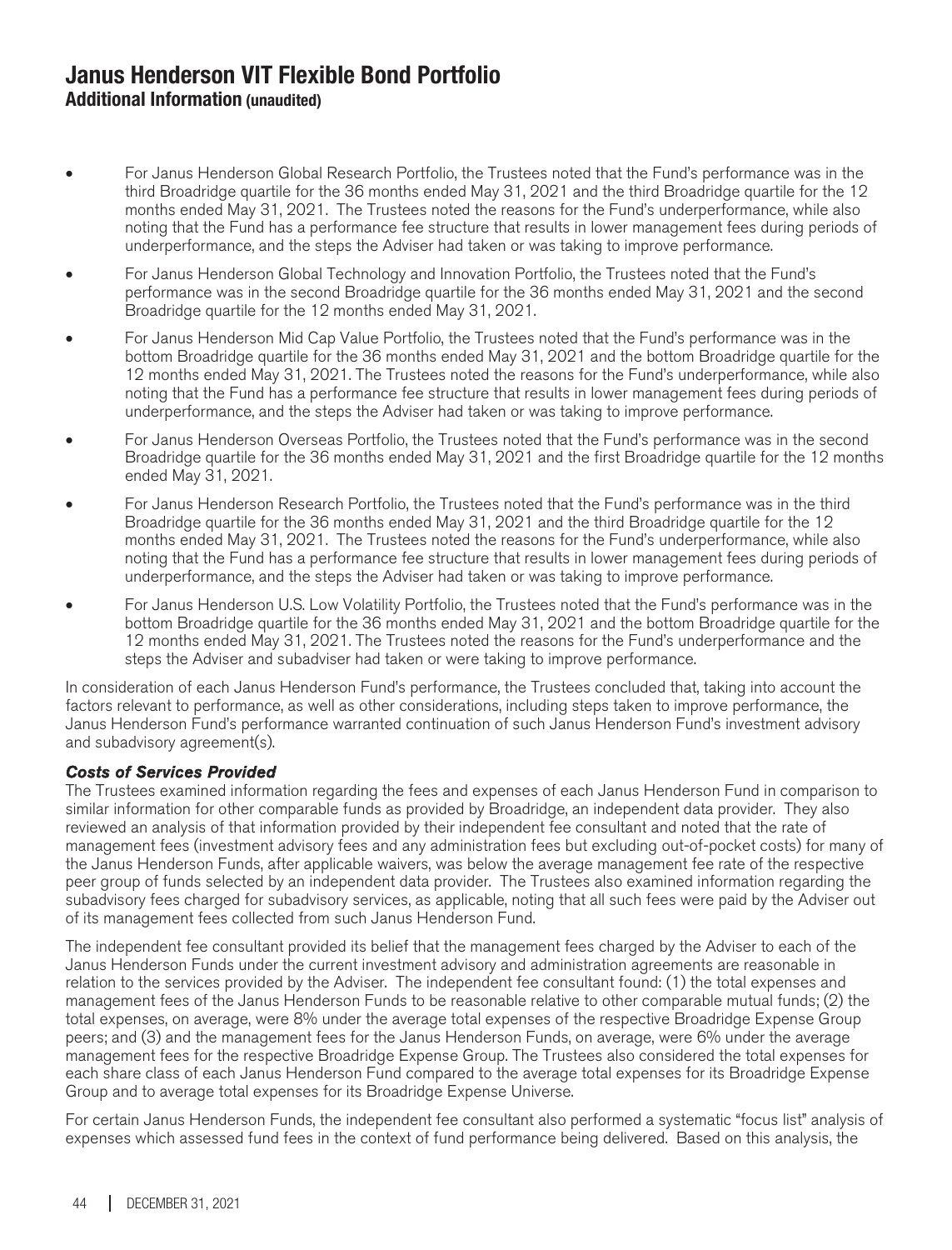independent fee consultant found that the combination of service quality/performance and expenses on these individual Janus Henderson Funds was reasonable in light of performance trends, performance histories, and existence of performance fees, breakpoints, and/or expense waivers on such Janus Henderson Funds.

The Trustees considered the methodology used by the Adviser and subadviser in determining compensation payable to portfolio managers, the competitive environment for investment management talent, and the competitive market for mutual funds in different distribution channels.

The Trustees also reviewed management fees charged by the Adviser and subadviser to comparable separate account clients and to comparable non-affiliated funds subadvised by the Adviser or subadviser (for which the Adviser or the subadviser provides only or primarily portfolio management services). Although in most instances subadvisory and separate account fee rates for various investment strategies were lower than management fee rates for Janus Henderson Funds having a similar strategy, the Trustees considered that the Adviser noted that, under the terms of the management agreements with the Janus Henderson Funds, the Adviser performs significant additional services for the Janus Henderson Funds that it does not provide to those other clients, including administration services, oversight of the Janus Henderson Funds' other service providers, trustee support, regulatory compliance and numerous other services, and that, in serving the Janus Henderson Funds, the Adviser assumes many legal risks and other costs that it does not assume in servicing its other clients. Moreover, the Trustees noted that the independent fee consultant found that: (1) the management fees the Adviser charges to the Janus Henderson Funds are reasonable in relation to the management fees the Adviser charges to funds subadvised by the Adviser and to the fees the Adviser charges to its institutional separate account clients; (2) these subadvised and institutional separate accounts have different service and infrastructure needs and operate in markets very distinct relative to retail funds; (3) Janus Henderson mutual fund investors enjoy reasonable fees relative to the fees charged to Janus Henderson subadvised fund and separate account investors; and (4) as part of its 2020 review, 9 of 10 Janus Henderson Funds have lower management fees than similar funds subadvised by the Adviser.

The Trustees considered the fees for each Janus Henderson Fund for its fiscal year ended in 2020, including the VIT Portfolios, and noted the following with regard to each VIT Portfolio's total expenses, net of applicable fee waivers (the VIT Portfolio's "total expenses"):

- For Janus Henderson Balanced Portfolio, the Trustees noted that, although the Fund's total expenses exceeded the peer group average for one share class, overall the Fund's total expenses were reasonable.
- For Janus Henderson Enterprise Portfolio, the Trustees noted that, although the Fund's total expenses exceeded the peer group average for one share class, overall the Fund's total expenses were reasonable.
- For Janus Henderson Flexible Bond Portfolio, the Trustees noted that, although the Fund's total expenses exceeded the peer group for one share class, overall the Fund's total expenses were reasonable. The Trustees also noted that the Adviser has contractually agreed to limit the Fund's expenses.
- For Janus Henderson Forty Portfolio, the Trustees noted that, although the Fund's total expenses exceeded the peer group average for one share class, overall the Fund's total expenses were reasonable.
- For Janus Henderson Global Research Portfolio, the Trustees noted that, although the Fund's total expenses exceeded the peer group average for one share class, overall the Fund's total expenses were reasonable.
- For Janus Henderson Global Technology and Innovation Portfolio, the Trustees noted that the Fund's total expenses were below the peer group for both share classes.
- For Janus Henderson Mid Cap Value Portfolio, the Trustees noted that, although the Fund's total expenses exceeded the peer group for one share class, overall the Fund's total expenses were reasonable. The Trustees also noted that the Adviser has contractually agreed to limit the Fund's expenses, although this limit did not apply because the Fund's total expenses were already below the applicable fee limit.
- For Janus Henderson Overseas Portfolio, the Trustees noted that although the Fund's total expenses exceeded the peer group average for one share class, overall the Fund's total expenses were reasonable.
- For Janus Henderson Research Portfolio, the Trustees noted that the Fund's total expenses were below the peer group average for both share classes.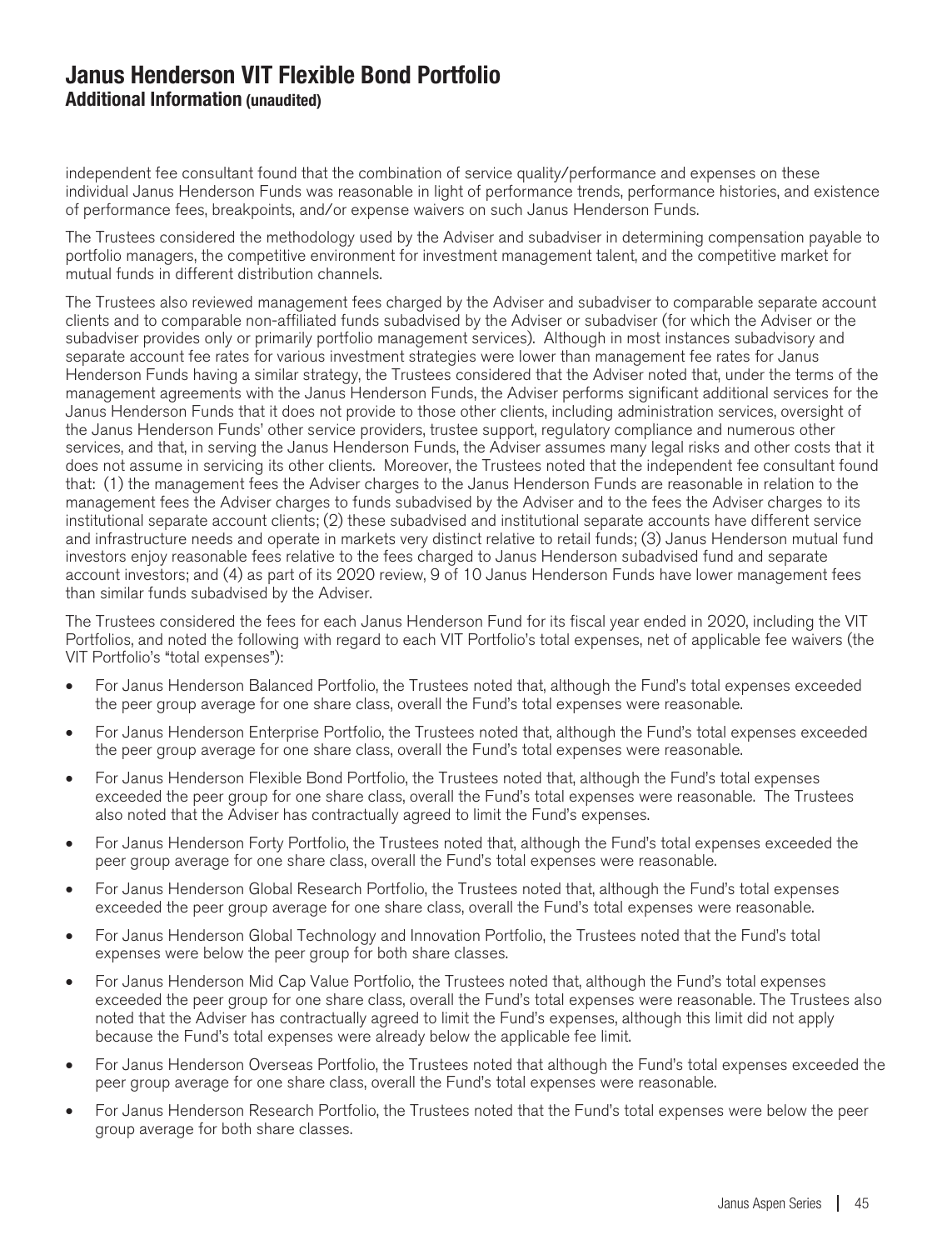• For Janus Henderson U.S. Low Volatility Portfolio, the Trustees noted that the Fund's total expenses were below the peer group for its sole share class.

The Trustees reviewed information on the overall profitability to the Adviser and its affiliates from their relationships with the Janus Henderson Funds, and considered profitability data of other publicly traded mutual fund advisers. The Trustees recognized that profitability comparisons among fund managers are difficult because of the variation in the type of comparative information that is publicly available, and the profitability of any fund manager is affected by numerous factors, including the organizational structure of the particular fund manager, differences in complex size, difference in product mix, difference in types of business (mutual fund, institutional and other), differences in the types of funds and other accounts it manages, possible other lines of business, the methodology for allocating expenses and the fund manager's capital structure and cost of capital.

Additionally, the Trustees considered the estimated profitability to the Adviser from the investment management services it provided to each Janus Henderson Fund. In their review, the Trustees considered whether the Adviser and subadviser receive adequate incentives and resources to manage the Janus Henderson Funds effectively. In reviewing profitability, the Trustees noted that the estimated profitability for an individual Janus Henderson Fund is necessarily a product of the allocation methodology utilized by the Adviser to allocate its expenses as part of the estimated profitability calculation. In this regard, the Trustees noted that the independent fee consultant found that (1) the expense allocation methodology and rationales utilized by the Adviser were reasonable and (2) no clear correlation exists between expense allocations and operating margins. The Trustees also considered that the estimated profitability for an individual Janus Henderson Fund was influenced by a number of factors, including not only the allocation methodology selected, but also the presence of fee waivers and expense caps, and whether the Janus Henderson Fund's investment management agreement contained breakpoints or a performance fee component. The Trustees determined, after taking into account these factors, among others, that the Adviser's estimated profitability with respect to each Janus Henderson Fund was not unreasonable in relation to the services provided, and that the variation in the range of such estimated profitability among the Janus Henderson Funds was not a material factor in the Board's approval of the reasonableness of any Janus Henderson Fund's investment management fees.

The Trustees concluded that the management fees payable by each Janus Henderson Fund to the Adviser and its affiliates, as well as the fees paid by the Adviser to the subadviser of subadvised Janus Henderson Funds, were reasonable in relation to the nature, extent, and quality of the services provided, taking into account the fees charged by other advisers for managing comparable mutual funds with similar strategies, the fees the Adviser and the subadviser charge to other clients, and, as applicable, the impact of fund performance on management fees payable by the Janus Henderson Funds. The Trustees also concluded that each Janus Henderson Fund's total expenses were reasonable, taking into account the size of the Janus Henderson Fund, the quality of services provided by the Adviser and subadviser, the investment performance of the Janus Henderson Fund, and any expense limitations agreed to or provided by the Adviser.

#### Economies of Scale

The Trustees considered information about the potential for the Adviser to realize economies of scale as the assets of the Janus Henderson Funds increase. They noted that their independent fee consultant published a report to the Trustees in November 2019 which provided its research and analysis into economies of scale. They also noted that, although many Janus Henderson Funds pay advisory fees at a fixed base rate as a percentage of net assets, without any breakpoints or performance fees, their independent fee consultant concluded that 75% of these Janus Henderson Funds' have contractual management fees (gross of waivers) below their Broadridge Expense Group averages. The Trustees also noted the following: (1) that for those Janus Henderson Funds whose expenses are being reduced by the contractual expense limitations of the Adviser, the Adviser is subsidizing certain of these Janus Henderson Funds because they have not reached adequate scale; (2) performance fee structures have been implemented for various Janus Henderson Funds that have caused the effective rate of advisory fees payable by such Janus Henderson Fund to vary depending on the investment performance of the Janus Henderson Fund relative to its benchmark index over the measurement period; and (3) a few Janus Henderson Funds have fee schedules with breakpoints and reduced fee rates above certain asset levels. The Trustees also noted that the Janus Henderson Funds share directly in economies of scale through the significant investments made by the Adviser and its affiliates related to services provided to the Funds and the lower charges of third-party service providers that are based in part on the combined scale of all of the Janus Henderson Funds.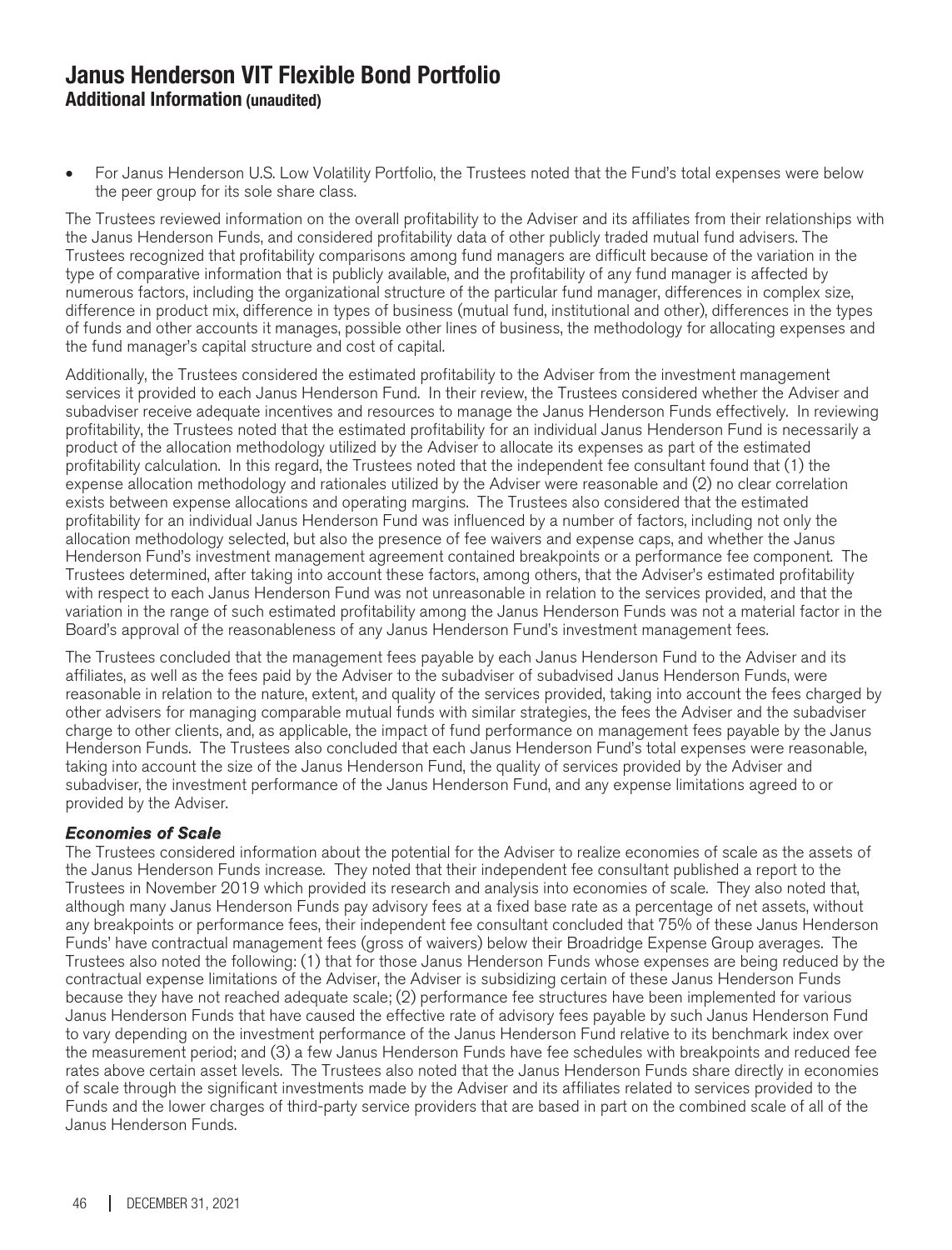The Trustees also considered the independent fee consultant's conclusion that, given the limitations of various analytical approaches to economies of scale and their conflicting results, it is difficult to analytically confirm or deny the existence of economies of scale in the Janus Henderson complex. In this regard, the independent consultant concluded that (1) to the extent there were economies of scale at the Adviser, the Adviser's general strategy of setting fixed management fees below peers appeared to share any such economies with investors even on smaller Janus Henderson Funds which have not yet achieved those economies and (2) by setting lower fixed fees from the start on these Janus Henderson Funds, the Adviser appeared to be investing to increase the likelihood that these Janus Henderson Funds will grow to a level to achieve any economies of scale that may exist. Further, the independent fee consultant provided its belief that Janus Henderson Fund investors are well-served by the fee levels and performance fee structures in place on the Janus Henderson Funds in light of any economies of scale that may be present at the Adviser.

Based on all of the information reviewed, including the recent and past research and analysis conducted by the Trustees' independent fee consultant, the Trustees concluded that the current fee structure of each Janus Henderson Fund was reasonable and that the current rates of fees do reflect a sharing between the Adviser and the Janus Henderson Fund of any economies of scale that may be present at the current asset level of the Janus Henderson Fund.

#### Other Benefits to the Adviser

The Trustees also considered benefits that accrue to the Adviser and its affiliates and subadviser to the Janus Henderson Funds from their relationships with the Janus Henderson Funds. They recognized that two affiliates of the Adviser separately serve the Janus Henderson Funds as transfer agent and distributor, respectively, and the transfer agent receives compensation directly from the non-money market funds for services provided, and that such compensation contributes to the overall profitability of the Adviser and its affiliates that results from their relationship with the Janus Henderson Funds. The Trustees also considered the Adviser's past and proposed use of commissions paid by the Janus Henderson Funds on portfolio brokerage transactions to obtain proprietary and third-party research products and services benefiting the Janus Henderson Fund and/or other clients of the Adviser and/or the Adviser, and/or subadviser to a Janus Henderson Fund. The Trustees concluded that the Adviser's and the subadviser's use of these types of client commission arrangements to obtain proprietary and third-party research products and services was consistent with regulatory requirements and guidelines and was likely to benefit each Janus Henderson Fund. The Trustees also concluded that, other than the services provided by the Adviser and its affiliates and subadviser pursuant to the agreements and the fees to be paid by each Janus Henderson Fund therefor, the Janus Henderson Funds and the Adviser and the subadviser may potentially benefit from their relationship with each other in other ways. They concluded that the Adviser and its affiliates share directly in economies of scale through the lower charges of thirdparty service providers that are based in part on the combined scale of the Janus Henderson Funds and other clients serviced by the Adviser and its affiliates. They also concluded that the Adviser and the subadviser benefit from the receipt of research products and services acquired through commissions paid on portfolio transactions of the Janus Henderson Funds and that the Janus Henderson Funds benefit from the Adviser's and/or the subadviser's receipt of those products and services as well as research products and services acquired through commissions paid by other clients of the Adviser and/or other clients of the subadviser. They further concluded that the success of any Janus Henderson Fund could attract other business to the Adviser, the subadviser or other Janus Henderson funds, and that the success of the Adviser and the subadviser could enhance the Adviser's and the subadviser's ability to serve the Janus Henderson Funds.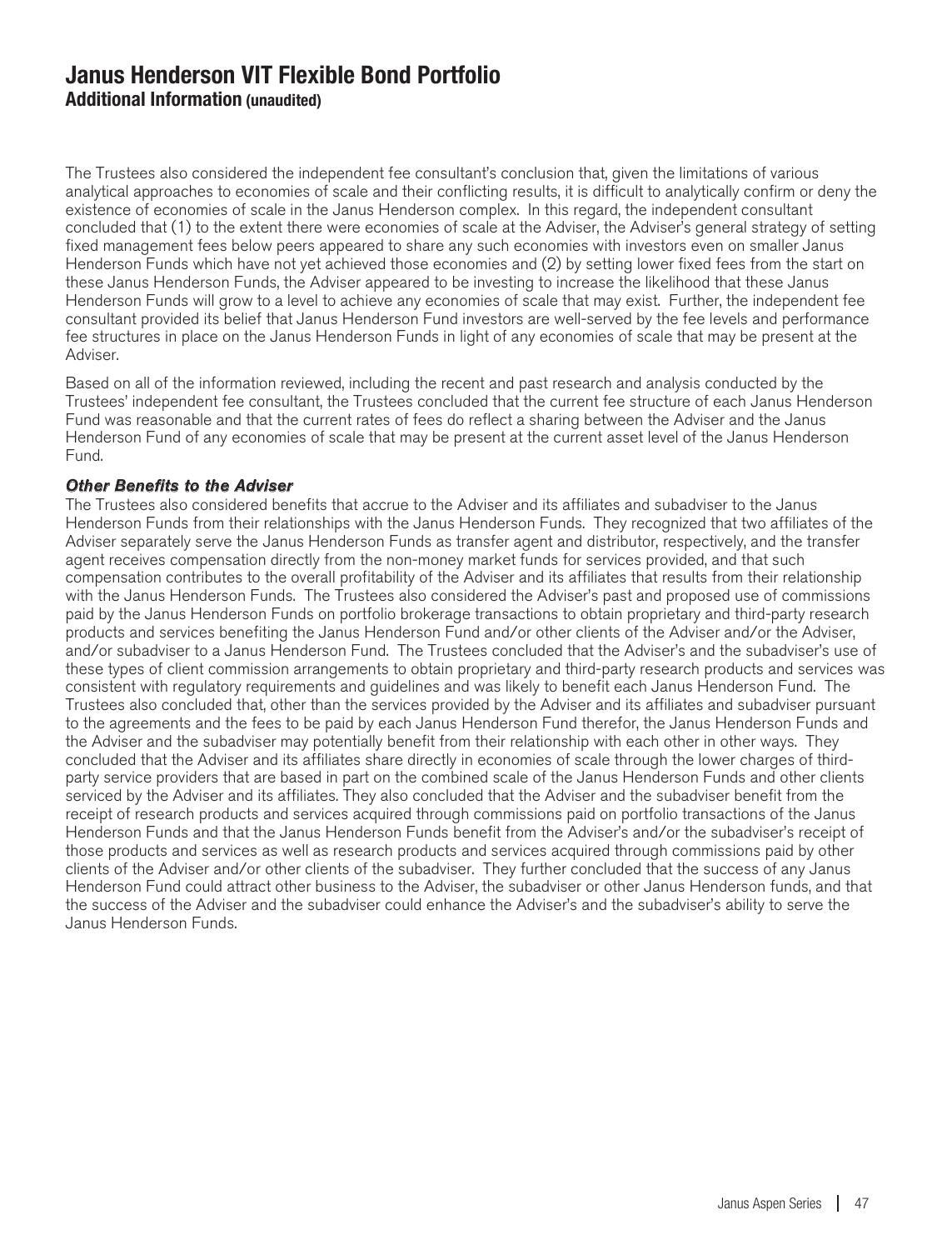### **Janus Henderson VIT Flexible Bond Portfolio Useful Information About Your Portfolio Report (unaudited)**

#### Management Commentary

The Management Commentary in this report includes valuable insight as well as statistical information to help you understand how your Portfolio's performance and characteristics stack up against those of comparable indices.

If the Portfolio invests in foreign securities, this report may include information about country exposure. Country exposure is based primarily on the country of risk. A company may be allocated to a country based on other factors such as location of the company's principal office, the location of the principal trading market for the company's securities, or the country where a majority of the company's revenues are derived.

Please keep in mind that the opinions expressed in the Management Commentary are just that: opinions. They are a reflection based on best judgment at the time this report was compiled, which was December 31, 2021. As the investing environment changes, so could opinions. These views are unique and are not necessarily shared by fellow employees or by Janus Henderson in general.

#### Performance Overviews

Performance overview graphs compare the performance of a hypothetical \$10,000 investment in the Portfolio with one or more widely used market indices. When comparing the performance of the Portfolio with an index, keep in mind that market indices are not available for investment and do not reflect deduction of expenses.

Average annual total returns are quoted for a Portfolio with more than one year of performance history. Average annual total return is calculated by taking the growth or decline in value of an investment over a period of time, including reinvestment of dividends and distributions, then calculating the annual compounded percentage rate that would have produced the same result had the rate of growth been constant throughout the period. Average annual total return does not reflect the deduction of taxes that a shareholder would pay on Portfolio distributions or redemptions of Portfolio shares.

Cumulative total returns are quoted for a Portfolio with less than one year of performance history. Cumulative total return is the growth or decline in value of an investment over time, independent of the period of time involved. Cumulative total return does not reflect the deduction of taxes that a shareholder would pay on Portfolio distributions or redemptions of Portfolio shares.

Pursuant to federal securities rules, expense ratios shown in the performance chart reflect subsidized (if applicable) and unsubsidized ratios. The total annual fund operating expenses ratio is gross of any fee waivers, reflecting the Portfolio's unsubsidized expense ratio. The net annual fund operating expenses ratio (if applicable) includes contractual waivers of the Adviser and reflects the Portfolio's subsidized expense ratio. Ratios may be higher or lower than those shown in the "Financial Highlights" in this report.

#### Schedule of Investments

Following the performance overview section is the Portfolio's Schedule of Investments. This schedule reports the types of securities held in the Portfolio on the last day of the reporting period. Securities are usually listed by type (common stock, corporate bonds, U.S. Government obligations, etc.) and by industry classification (banking, communications, insurance, etc.). Holdings are subject to change without notice.

The value of each security is quoted as of the last day of the reporting period. The value of securities denominated in foreign currencies is converted into U.S. dollars.

If the Portfolio invests in foreign securities, it will also provide a summary of investments by country. This summary reports the Portfolio exposure to different countries by providing the percentage of securities invested in each country. The country of each security represents the country of risk. The Portfolio's Schedule of Investments relies upon the industry group and country classifications published by Bloomberg and/or MSCI Inc.

Tables listing details of individual forward currency contracts, futures, written options, swaptions, and swaps follow the Portfolio's Schedule of Investments (if applicable).

#### Statement of Assets and Liabilities

This statement is often referred to as the "balance sheet." It lists the assets and liabilities of the Portfolio on the last day of the reporting period.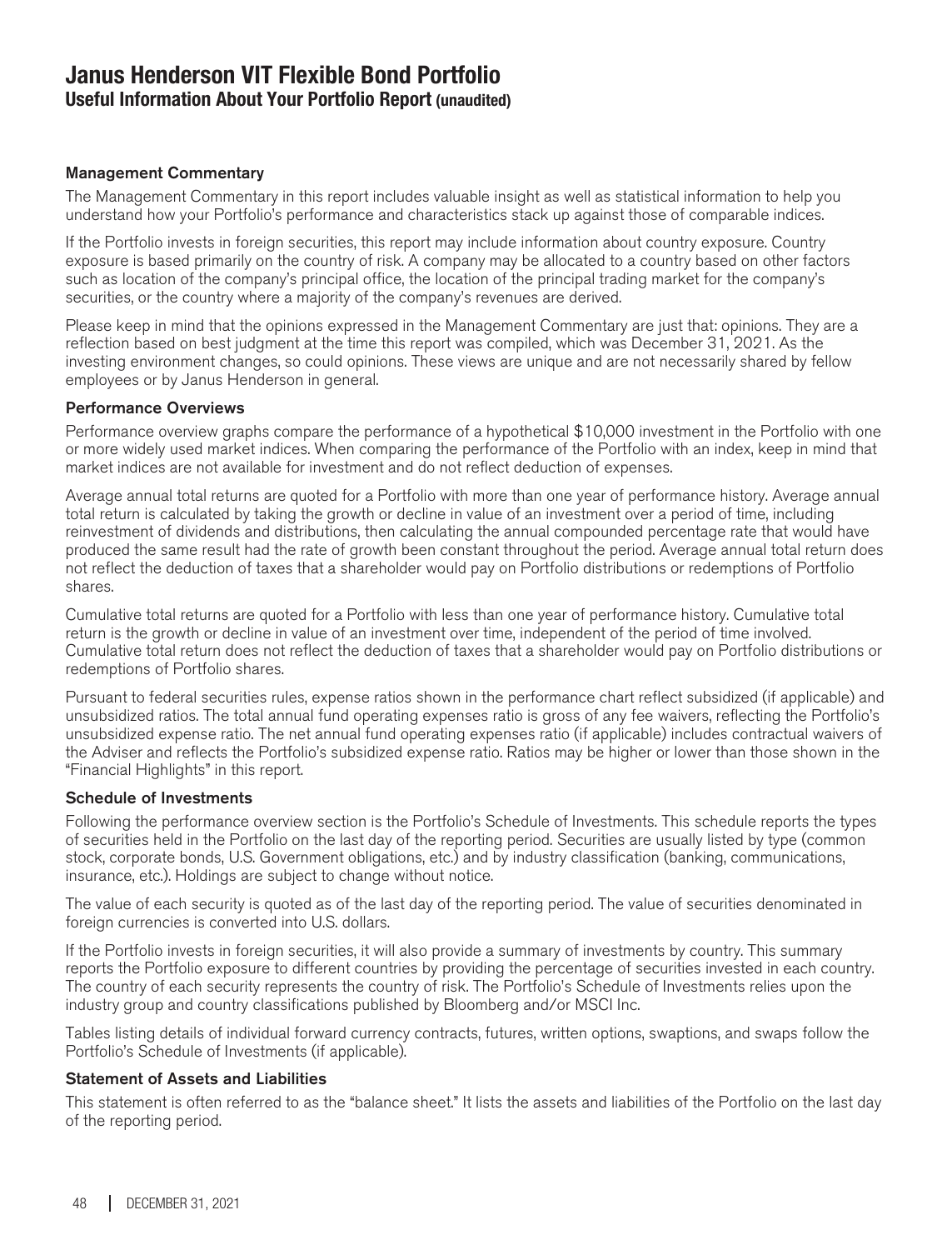### **Janus Henderson VIT Flexible Bond Portfolio Useful Information About Your Portfolio Report (unaudited)**

The Portfolio's assets are calculated by adding the value of the securities owned, the receivable for securities sold but not yet settled, the receivable for dividends declared but not yet received on securities owned, and the receivable for Portfolio shares sold to investors but not yet settled. The Portfolio's liabilities include payables for securities purchased but not yet settled, Portfolio shares redeemed but not yet paid, and expenses owed but not yet paid. Additionally, there may be other assets and liabilities such as unrealized gain or loss on forward currency contracts.

The section entitled "Net Assets Consist of" breaks down the components of the Portfolio's net assets. Because the Portfolio must distribute substantially all earnings, you will notice that a significant portion of net assets is shareholder capital.

The last section of this statement reports the net asset value ("NAV") per share on the last day of the reporting period. The NAV is calculated by dividing the Portfolio's net assets for each share class (assets minus liabilities) by the number of shares outstanding.

#### Statement of Operations

This statement details the Portfolio's income, expenses, realized gains and losses on securities and currency transactions, and changes in unrealized appreciation or depreciation of Portfolio holdings.

The first section in this statement, entitled "Investment Income," reports the dividends earned from securities and interest earned from interest-bearing securities in the Portfolio.

The next section reports the expenses incurred by the Portfolio, including the advisory fee paid to the investment adviser, transfer agent fees and expenses, and printing and postage for mailing statements, financial reports and prospectuses. Expense offsets and expense reimbursements, if any, are also shown.

The last section lists the amounts of realized gains or losses from investment and foreign currency transactions, and changes in unrealized appreciation or depreciation of investments and foreign currency-denominated assets and liabilities. The Portfolio will realize a gain (or loss) when it sells its position in a particular security. A change in unrealized gain (or loss) refers to the change in net appreciation or depreciation of the Portfolio during the reporting period. "Net Realized and Unrealized Gain/(Loss) on Investments" is affected both by changes in the market value of Portfolio holdings and by gains (or losses) realized during the reporting period.

#### Statements of Changes in Net Assets

These statements report the increase or decrease in the Portfolio's net assets during the reporting period. Changes in the Portfolio's net assets are attributable to investment operations, dividends and distributions to investors, and capital share transactions. This is important to investors because it shows exactly what caused the Portfolio's net asset size to change during the period.

The first section summarizes the information from the Statement of Operations regarding changes in net assets due to the Portfolio's investment operations. The Portfolio's net assets may also change as a result of dividend and capital gains distributions to investors. If investors receive their dividends and/or distributions in cash, money is taken out of the Portfolio to pay the dividend and/or distribution. If investors reinvest their dividends and/or distributions, the Portfolio's net assets will not be affected.

The reinvestment of dividends and distributions is included under "Capital Share Transactions." "Capital Shares" refers to the money investors contribute to the Portfolio through purchases or withdrawals via redemptions. The Portfolio's net assets will increase and decrease in value as investors purchase and redeem shares from the Portfolio.

#### Financial Highlights

This schedule provides a per-share breakdown of the components that affect the Portfolio's NAV for current and past reporting periods as well as total return, asset size, ratios, and portfolio turnover rate.

The first line in the table reflects the NAV per share at the beginning of the reporting period. The next line reports the net investment income/(loss) per share. Following is the per share total of net gains/(losses), realized and unrealized. Per share dividends and distributions to investors are then subtracted to arrive at the NAV per share at the end of the period. The next line reflects the total return for the period. The total return may include adjustments in accordance with generally accepted accounting principles required at the period end for financial reporting purposes. As a result, the total return may differ from the total return reflected for individual shareholder transactions. Also included are ratios of expenses and net investment income to average net assets.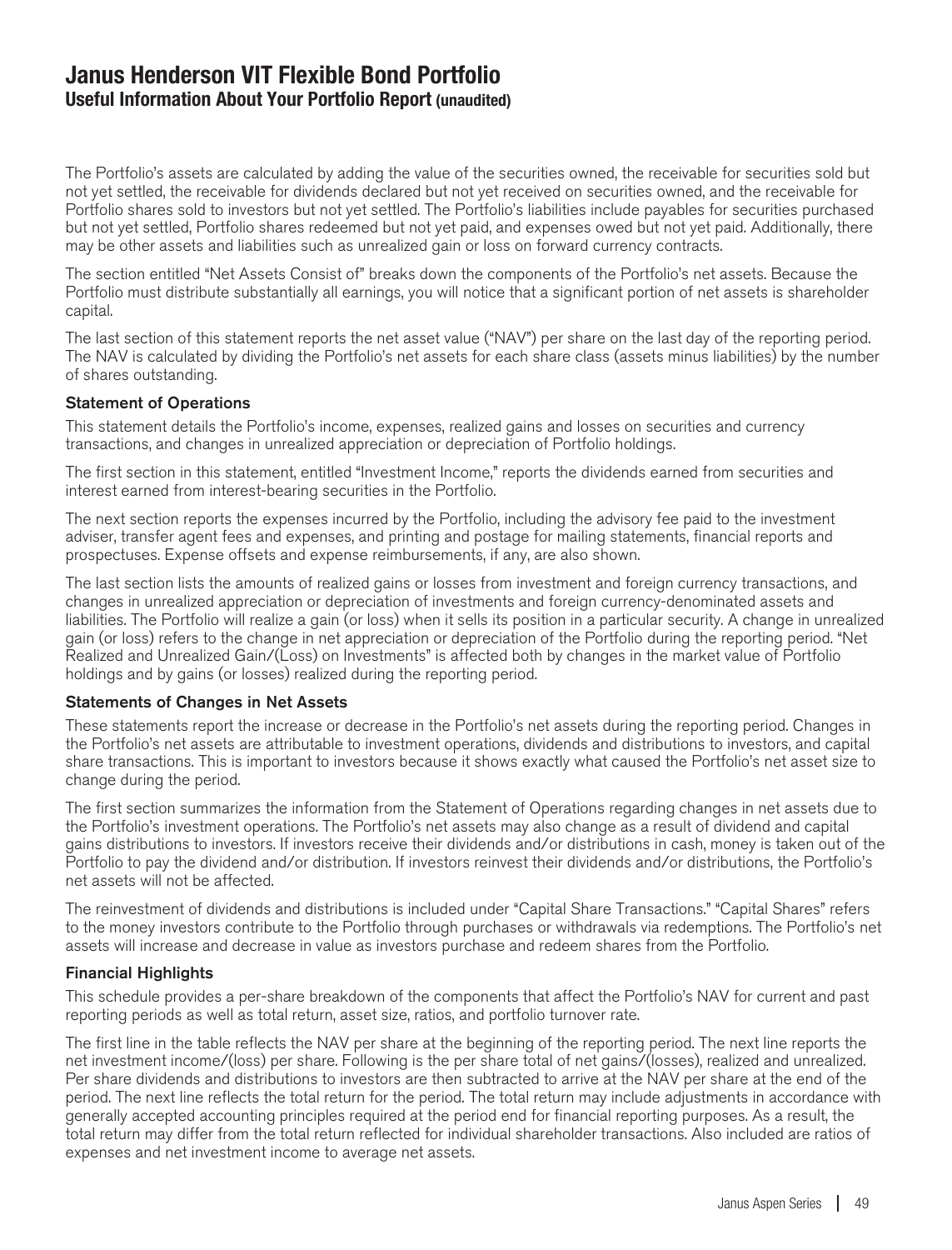### **Janus Henderson VIT Flexible Bond Portfolio Useful Information About Your Portfolio Report (unaudited)**

The Portfolio's expenses may be reduced through expense offsets and expense reimbursements. The ratios shown reflect expenses before and after any such offsets and reimbursements.

The ratio of net investment income/(loss) summarizes the income earned less expenses, divided by the average net assets of the Portfolio during the reporting period. Do not confuse this ratio with the Portfolio's yield. The net investment income ratio is not a true measure of the Portfolio's yield because it does not take into account the dividends distributed to the Portfolio's investors.

The next figure is the portfolio turnover rate, which measures the buying and selling activity in the Portfolio. Portfolio turnover is affected by market conditions, changes in the asset size of the Portfolio, fluctuating volume of shareholder purchase and redemption orders, the nature of the Portfolio's investments, and the investment style and/or outlook of the portfolio manager(s) and/or investment personnel. A 100% rate implies that an amount equal to the value of the entire portfolio was replaced once during the fiscal year; a 50% rate means that an amount equal to the value of half the portfolio is traded in a year; and a 200% rate means that an amount equal to the value of the entire portfolio is traded every six months.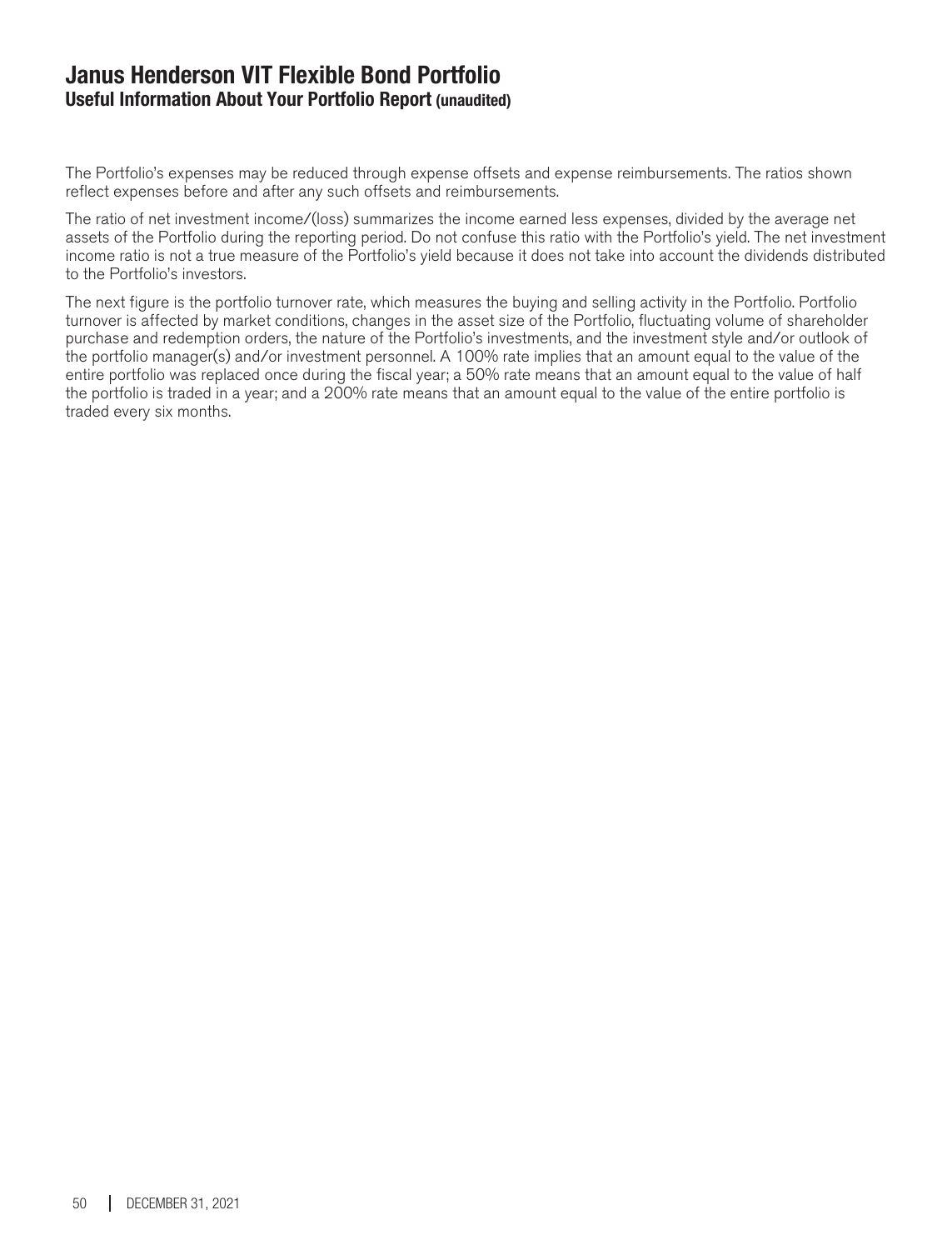### **Janus Henderson VIT Flexible Bond Portfolio Designation Requirements (unaudited)**

For federal income tax purposes, the Portfolio designated the following for the year ended December 31, 2021:

| Section 163(j) Interest Dividend        | 83%          |
|-----------------------------------------|--------------|
| Capital Gain Distributions              | \$11,880,640 |
| Dividends Received Deduction Percentage | 1%           |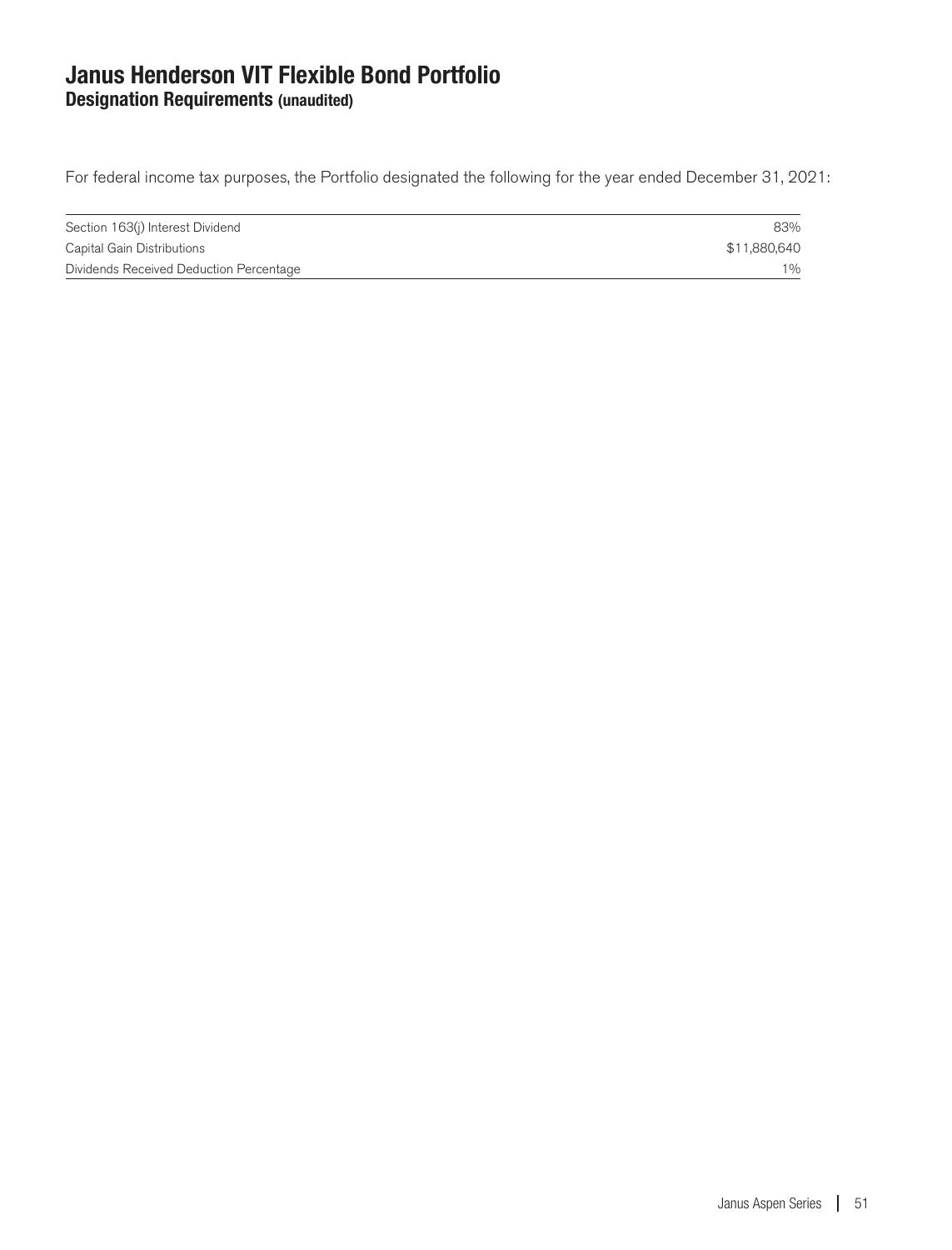### **Janus Henderson VIT Flexible Bond Portfolio Trustees and Officers (unaudited)**

The following are the Trustees and officers of the Trust, together with a brief description of their principal occupations during the last five years (principal occupations for certain Trustees may include periods over five years). The Portfolio's Statement of Additional Information includes additional information about the Trustees and officers and is available, without charge, by calling 1-877-335-2687.

Each Trustee has served in that capacity since he or she was originally elected or appointed. The Trustees do not serve a specified term of office. Each Trustee will hold office until the termination of the Trust or his or her earlier death, resignation, retirement, incapacity, or removal. Under the Portfolio's Governance Procedures and Guidelines, the policy is for Trustees to retire no later than the end of the calendar year in which the Trustee turns 75. The Trustees review the Portfolio's Governance Procedures and Guidelines from time to time and may make changes they deem appropriate. The Portfolio's Nominating and Governance Committee will consider nominees for the position of Trustee recommended by shareholders. Shareholders may submit the name of a candidate for consideration by the Committee by submitting their recommendations to the Trust's Secretary. Each Trustee is currently a Trustee of one other registered investment company advised by the Adviser: Janus Investment Fund. Collectively, these two registered investment companies consist of 52 series or funds referred to herein as the Fund Complex.

The Trust's officers are elected annually by the Trustees for a one-year term. Certain officers also serve as officers of Janus Investment Fund. Certain officers of the Portfolio may also be officers and/or directors of the Adviser. Except as otherwise disclosed, Portfolio officers receive no compensation from the Portfolio, except for the Portfolio's Chief Compliance Officer, as authorized by the Trustees.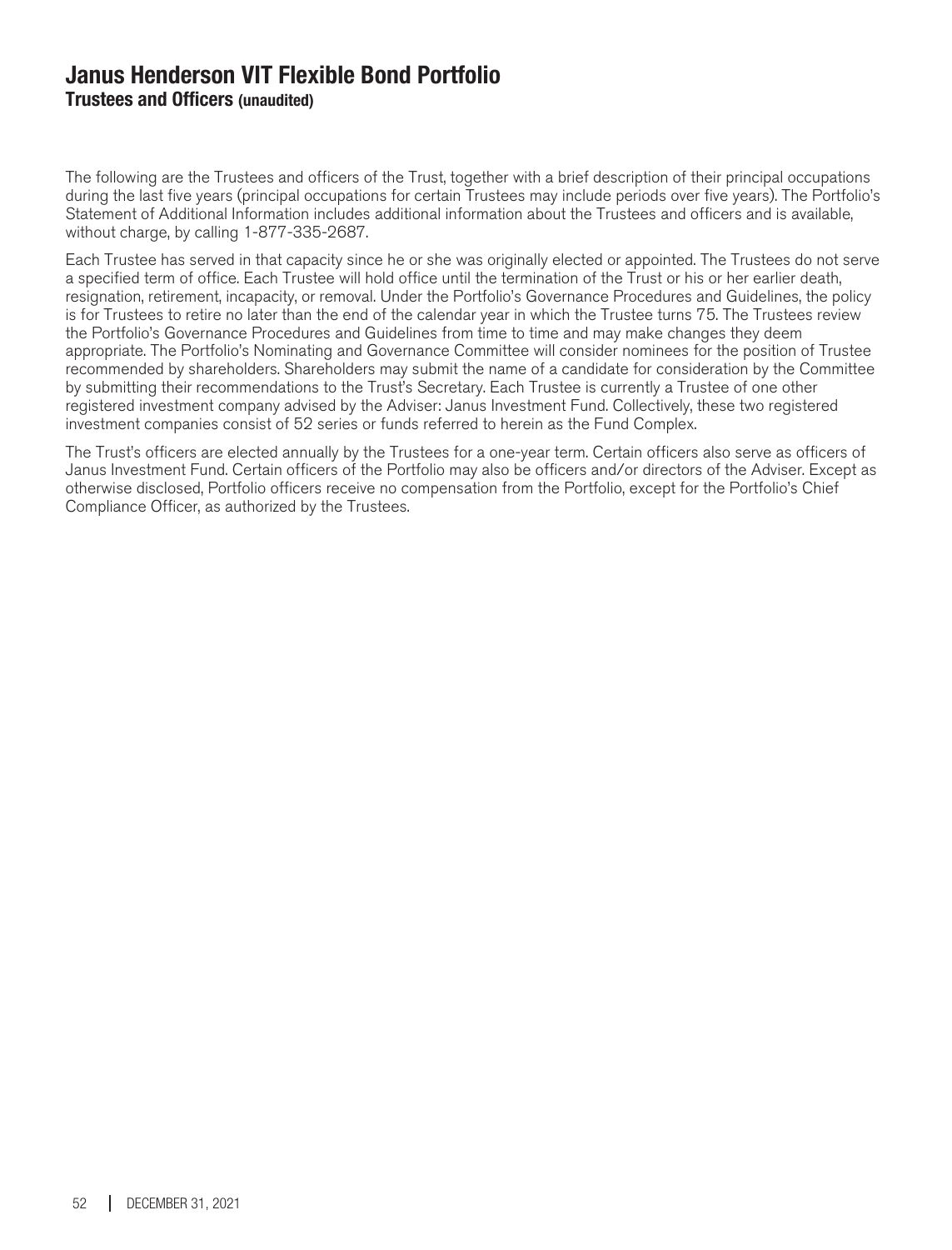**Trustees and Officers (unaudited)**

| Name, Address, and<br>Age                                                  | Positions<br>Held with<br>the Trust | Length of<br>Time<br>Served               | Principal<br>Occupations During<br>the Past Five Years                                                                                                                                                                                                                                                                                                                                                                                                                                                                                                                                                                                                                                                                                                     | Number of<br>Portfolios/Funds<br>in Fund Complex<br>Overseen by<br>Trustee | Other Directorships Held<br>by Trustee During the<br>Past Five Years                                                                                                                                                                                                                                                                                                                                                                    |
|----------------------------------------------------------------------------|-------------------------------------|-------------------------------------------|------------------------------------------------------------------------------------------------------------------------------------------------------------------------------------------------------------------------------------------------------------------------------------------------------------------------------------------------------------------------------------------------------------------------------------------------------------------------------------------------------------------------------------------------------------------------------------------------------------------------------------------------------------------------------------------------------------------------------------------------------------|----------------------------------------------------------------------------|-----------------------------------------------------------------------------------------------------------------------------------------------------------------------------------------------------------------------------------------------------------------------------------------------------------------------------------------------------------------------------------------------------------------------------------------|
| <b>Independent Trustees</b>                                                |                                     |                                           |                                                                                                                                                                                                                                                                                                                                                                                                                                                                                                                                                                                                                                                                                                                                                            |                                                                            |                                                                                                                                                                                                                                                                                                                                                                                                                                         |
| William F. McCalpin<br>151 Detroit Street<br>Denver, CO 80206<br>DOB: 1957 | Chairman<br>Trustee                 | $1/08-$<br>Present<br>$6/02 -$<br>Present | Independent<br>Consultant (since<br>2019) and Chief<br>Operating Officer,<br>muun chi LLC<br>(organic food<br>business) (since<br>2020). Formerly,<br>Managing Partner,<br>Impact Investments,<br>Athena Capital<br>Advisors LLC<br>(independent<br>registered<br>investment advisor)<br>$(2016 - 2019)$ ,<br>Managing Director,<br><b>Holos Consulting</b><br>LLC (provides<br>consulting services<br>to foundations and<br>other nonprofit<br>organizations)<br>(2009-2016), Chief<br>Executive Officer,<br>Imprint Capital<br>Advisors (impact<br>investment firm)<br>(2013-2015), and<br><b>Executive Vice</b><br>President and Chief<br>Operating Officer of<br>The Rockefeller<br>Brothers Fund (a<br>private family<br>foundation) (1998-<br>2006). | 52                                                                         | Chairman of the Board<br>and Trustee of The<br>Investment Fund for<br>Foundations Investment<br>Program (TIP) (consisting<br>of 1 fund) (since 2008),<br>and Director of the F.B.<br>Heron Foundation (a<br>private grantmaking<br>foundation) (since 2006).<br>Formerly, Director of<br><b>Mutual Fund Directors</b><br>Forum (a non-profit<br>organization serving<br>independent directors of<br>U.S. mutual funds) (2016-<br>2021). |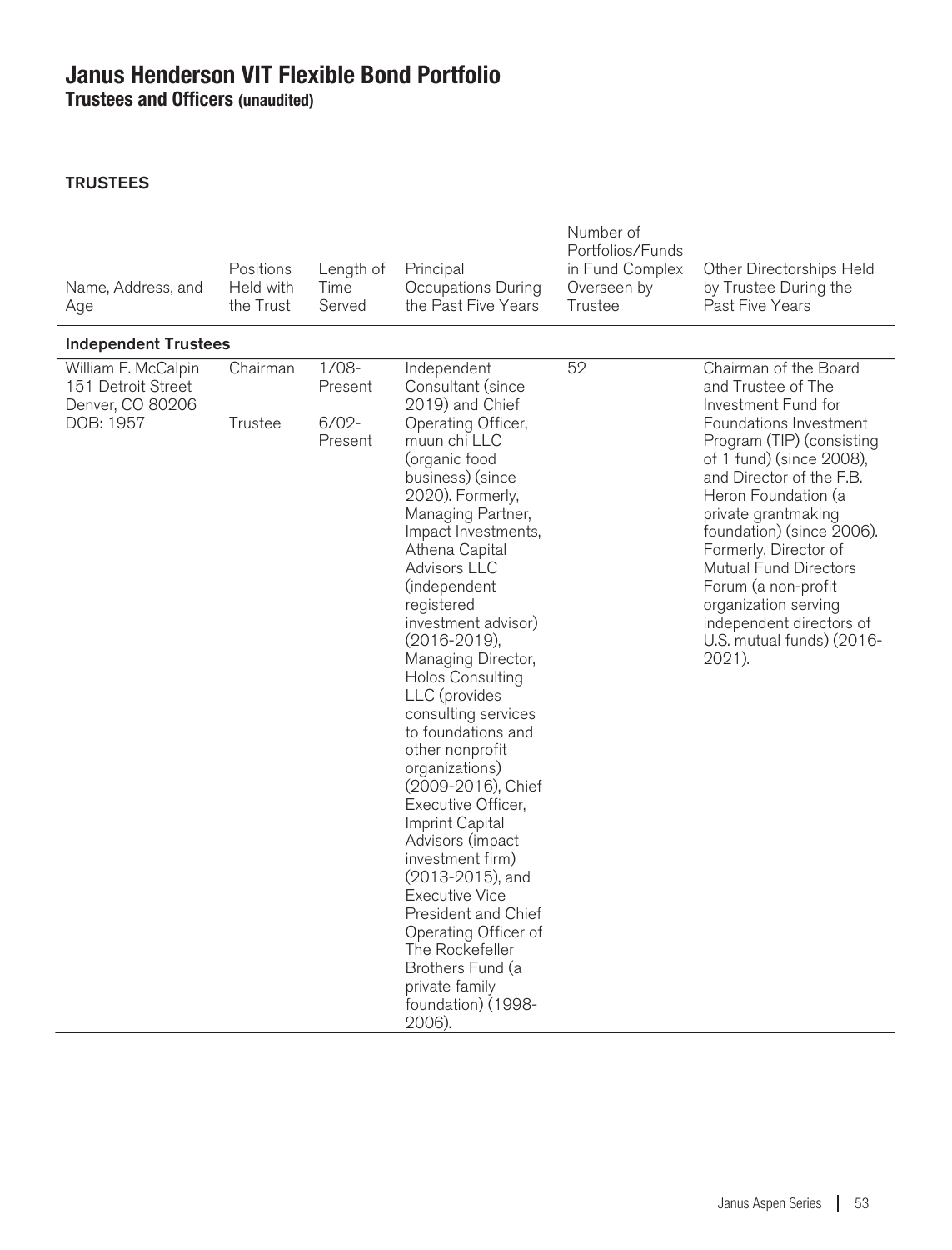**Trustees and Officers (unaudited)**

| Name, Address, and<br>Age                                            | Positions<br>Held with<br>the Trust | Length of<br>Time<br>Served | Principal<br>Occupations During<br>the Past Five Years                                                                                                                                                                                                                                                                                                                                                                                                                                                                              | Number of<br>Portfolios/Funds<br>in Fund Complex<br>Overseen by<br>Trustee | Other Directorships Held<br>by Trustee During the<br>Past Five Years                                                                                                                                                                                                                                                                                                                                                                                                        |
|----------------------------------------------------------------------|-------------------------------------|-----------------------------|-------------------------------------------------------------------------------------------------------------------------------------------------------------------------------------------------------------------------------------------------------------------------------------------------------------------------------------------------------------------------------------------------------------------------------------------------------------------------------------------------------------------------------------|----------------------------------------------------------------------------|-----------------------------------------------------------------------------------------------------------------------------------------------------------------------------------------------------------------------------------------------------------------------------------------------------------------------------------------------------------------------------------------------------------------------------------------------------------------------------|
| <b>Independent Trustees</b>                                          |                                     |                             |                                                                                                                                                                                                                                                                                                                                                                                                                                                                                                                                     |                                                                            |                                                                                                                                                                                                                                                                                                                                                                                                                                                                             |
| Alan A. Brown<br>151 Detroit Street<br>Denver, CO 80206<br>DOB: 1962 | Trustee                             | $1/13-$<br>Present          | Principal, Curam<br>Holdings LLC (since<br>2018). Formerly,<br><b>Executive Vice</b><br>President,<br>Institutional Markets.<br>of Black Creek<br>Group (private equity<br>real estate<br>investment<br>management firm)<br>$(2012 - 2018)$ ,<br><b>Executive Vice</b><br>President and Co-<br>Head, Global Private<br>Client Group (2007-<br>2010), Executive<br>Vice President,<br>Mutual Funds<br>(2005-2007), and<br><b>Chief Marketing</b><br>Officer (2001-<br>2005) of Nuveen<br>Investments, Inc.<br>(asset<br>management). | 52                                                                         | <b>Advisory Board Member</b><br>of AEW Core Property<br>Trust (open-end property<br>fund) (since 2020), and<br>Director of WTTW (PBS<br>affiliate) (since 2003).<br>Formerly, Director of<br>MotiveQuest LLC<br>(strategic social market<br>research company)<br>(2003-2016), Director of<br>Nuveen Global Investors<br>LLC (2007-2011),<br>Director of Communities<br>in Schools (2004-2010),<br>and Director of Mutual<br><b>Fund Education Alliance</b><br>(until 2010). |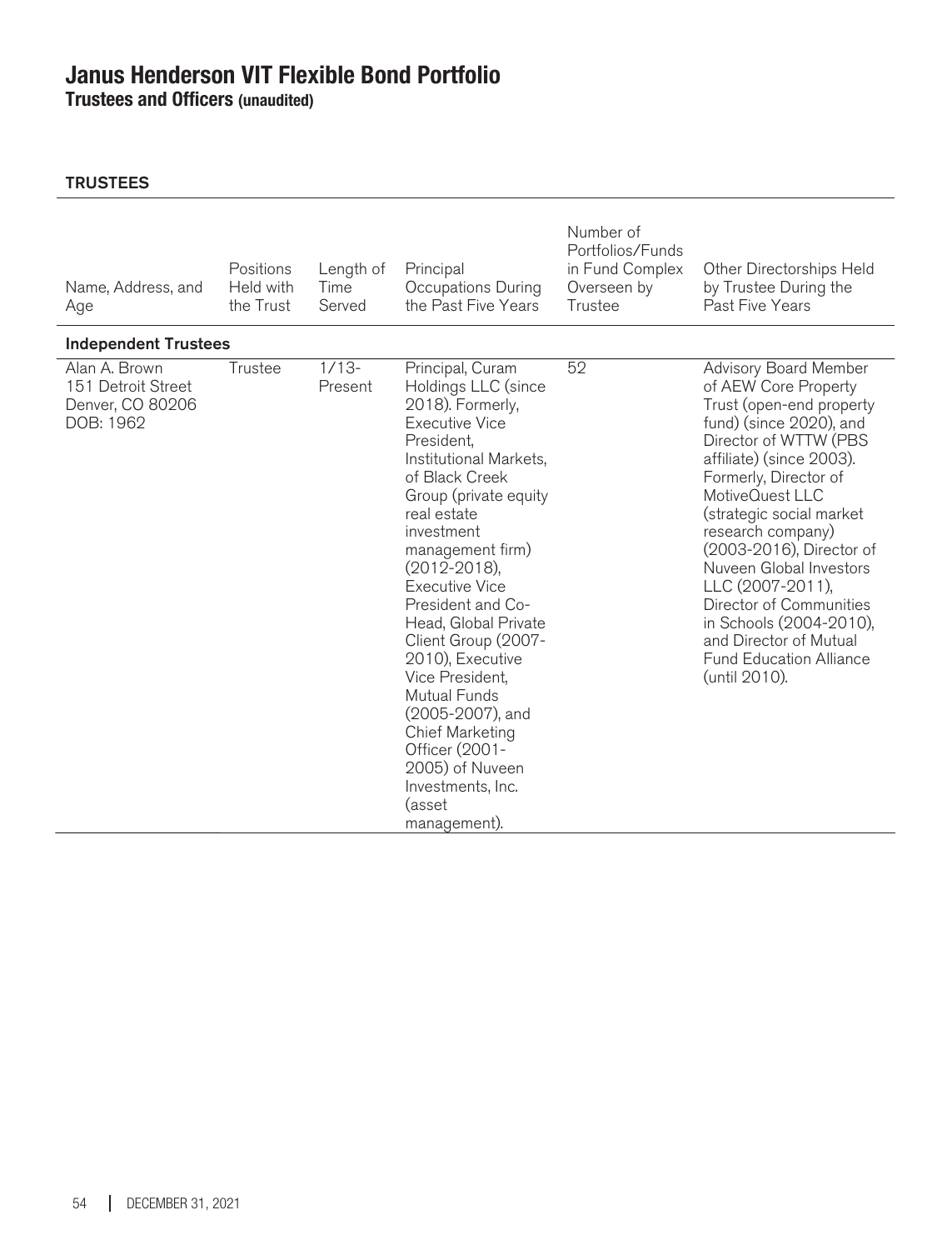**Trustees and Officers (unaudited)**

| Name, Address, and<br>Age                                                  | Positions<br>Held with<br>the Trust | Length of<br>Time<br>Served | Principal<br>Occupations During<br>the Past Five Years                                                                                                                                                                                                                                                                                                                                                                                                                                                                                               | Number of<br>Portfolios/Funds<br>in Fund Complex<br>Overseen by<br>Trustee | Other Directorships Held<br>by Trustee During the<br>Past Five Years                                                                                                                                                                                                                                                                                                                                                                                                                                                                                                                                                                                                                                                                                                                                                                                                                                                                                                                                                                                                                                                      |
|----------------------------------------------------------------------------|-------------------------------------|-----------------------------|------------------------------------------------------------------------------------------------------------------------------------------------------------------------------------------------------------------------------------------------------------------------------------------------------------------------------------------------------------------------------------------------------------------------------------------------------------------------------------------------------------------------------------------------------|----------------------------------------------------------------------------|---------------------------------------------------------------------------------------------------------------------------------------------------------------------------------------------------------------------------------------------------------------------------------------------------------------------------------------------------------------------------------------------------------------------------------------------------------------------------------------------------------------------------------------------------------------------------------------------------------------------------------------------------------------------------------------------------------------------------------------------------------------------------------------------------------------------------------------------------------------------------------------------------------------------------------------------------------------------------------------------------------------------------------------------------------------------------------------------------------------------------|
| <b>Independent Trustees</b>                                                |                                     |                             |                                                                                                                                                                                                                                                                                                                                                                                                                                                                                                                                                      |                                                                            |                                                                                                                                                                                                                                                                                                                                                                                                                                                                                                                                                                                                                                                                                                                                                                                                                                                                                                                                                                                                                                                                                                                           |
| William D. Cvengros<br>151 Detroit Street<br>Denver, CO 80206<br>DOB: 1948 | Trustee                             | $1/11 -$<br>Present         | <b>Chief Executive</b><br>Officer of SJC<br>Capital, LLC (a<br>personal investment<br>company and<br>consulting firm)<br>(since 2002).<br>Formerly, Chief<br><b>Executive Officer</b><br>and President of<br><b>PIMCO Advisors</b><br>Holdings L.P. (a<br>publicly traded<br>investment<br>management firm)<br>(1994-2000), and<br>Chief Investment<br>Officer (1987-<br>1994) and Vice<br>Chairman and<br>Director (1990-<br>1994) of Pacific Life<br>Insurance Company<br>(a mutual life<br>insurance and<br>annuity company)<br>$(1987 - 1994)$ . | 52                                                                         | Member, Limited Partner<br>Advisory Committee,<br>Karmel Capital Fund III<br>(since 2022), Member of<br>the Investmtnet<br>Committee for the Orange<br><b>Country Community</b><br>Foundation (a<br>grantmaking foundation)<br>(since 2020), Advisory<br>Board Member, RevOZ<br>Fund LP and related<br>funds (real estate<br>investments for<br>opportunity zones) (since<br>2020), and Advisory<br>Board Member, Innovate<br>Partners Emerging<br>Growth and Equity Fund I<br>(early stage venture<br>capital fund) (since 2014).<br>Formerly, Managing<br>Trustee of National<br><b>Retirement Partners</b><br>Liquidating Trust (2013-<br>2016), Chairman, National<br>Retirement Partners, Inc.<br>(formerly a network of<br>advisors to $401(k)$ plans)<br>(2005-2013), Director of<br>Prospect Acquisition Corp.<br>(a special purpose<br>acquisition corporation)<br>(2007-2009), Director of<br>RemedyTemp, Inc.<br>(temporary help services<br>company) (1996-2006),<br>and Trustee of PIMCO<br>Funds Multi-Manager<br>Series (1990-2000) and<br>Pacific Life Variable Life &<br>Annuity Trusts (1987-<br>1994). |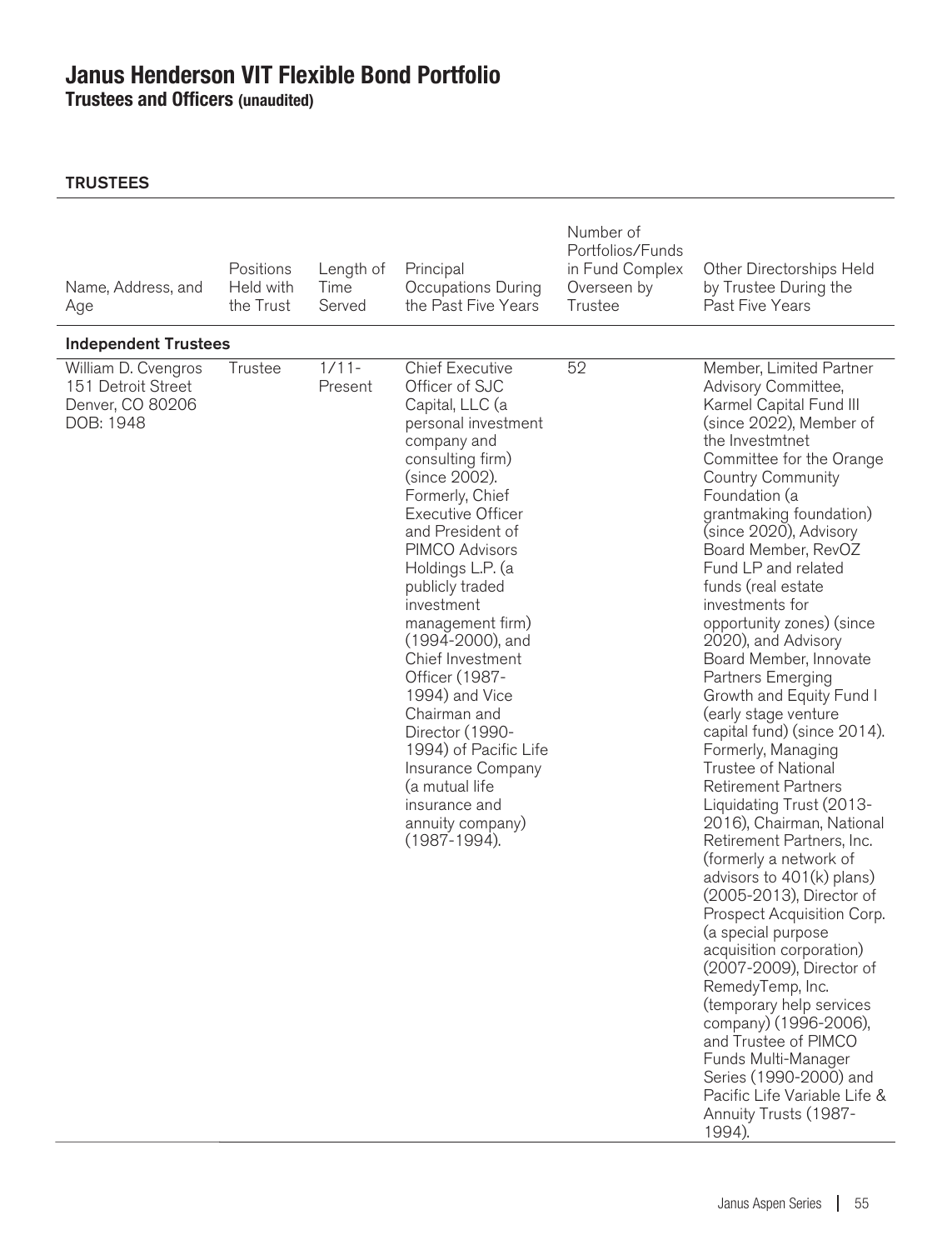**Trustees and Officers (unaudited)**

| Name, Address, and<br>Age                                               | Positions<br>Held with<br>the Trust | Length of<br>Time<br>Served | Principal<br>Occupations During<br>the Past Five Years                                                                                                                                                                                                                                                                                                                       | Number of<br>Portfolios/Funds<br>in Fund Complex<br>Overseen by<br>Trustee | Other Directorships Held<br>by Trustee During the<br>Past Five Years                                                                                                                                                                                                                                                                                                                                    |
|-------------------------------------------------------------------------|-------------------------------------|-----------------------------|------------------------------------------------------------------------------------------------------------------------------------------------------------------------------------------------------------------------------------------------------------------------------------------------------------------------------------------------------------------------------|----------------------------------------------------------------------------|---------------------------------------------------------------------------------------------------------------------------------------------------------------------------------------------------------------------------------------------------------------------------------------------------------------------------------------------------------------------------------------------------------|
| <b>Independent Trustees</b>                                             |                                     |                             |                                                                                                                                                                                                                                                                                                                                                                              |                                                                            |                                                                                                                                                                                                                                                                                                                                                                                                         |
| Raudline Etienne<br>151 Detroit Street<br>Denver, CO 80206<br>DOB: 1965 | Trustee                             | $6/16-$<br>Present          | Founder, Daraja<br>Capital (advisory and<br>investment firm)<br>(since 2016).<br>Formerly, Senior<br>Vice President and<br>Senior Advisor,<br>Albright Stonebridge<br>Group LLC (global<br>strategy firm)<br>(2011-2021), and<br>Deputy Comptroller<br>and Chief<br>Investment Officer,<br>New York State<br>Common Retirement<br>Fund (public pension<br>fund) (2008-2011). | 52                                                                         | Member of the Investment<br>Committee for Cooper<br>Union (private college)<br>(since 2021), Board<br>Member, Van Alen<br>Institute (nonprofit<br>architectural and design<br>organization) (since 2019)<br>and Director of<br><b>Brightwood Capital</b><br>Advisors, LLC (since<br>2014).                                                                                                              |
| Gary A. Poliner<br>151 Detroit Street<br>Denver, CO 80206<br>DOB: 1953  | Trustee                             | $6/16-$<br>Present          | Retired. Formerly,<br>President (2010-<br>$2013$ ) of<br>Northwestern<br>Mutual Life<br>Insurance Company.                                                                                                                                                                                                                                                                   | 52                                                                         | Director of MGIC<br><b>Investment Corporation</b><br>(private mortgage<br>insurance) (since 2013).<br>Formerly, Director, West<br><b>Bend Mutual Insurance</b><br>Company<br>(property/casualty<br>insurance) (2013-2021),<br>Trustee of Northwestern<br>Mutual Life Insurance<br>Company (2010-2013)<br>and Director of Frank<br>Russell Company (global<br>asset management firm)<br>$(2008 - 2013).$ |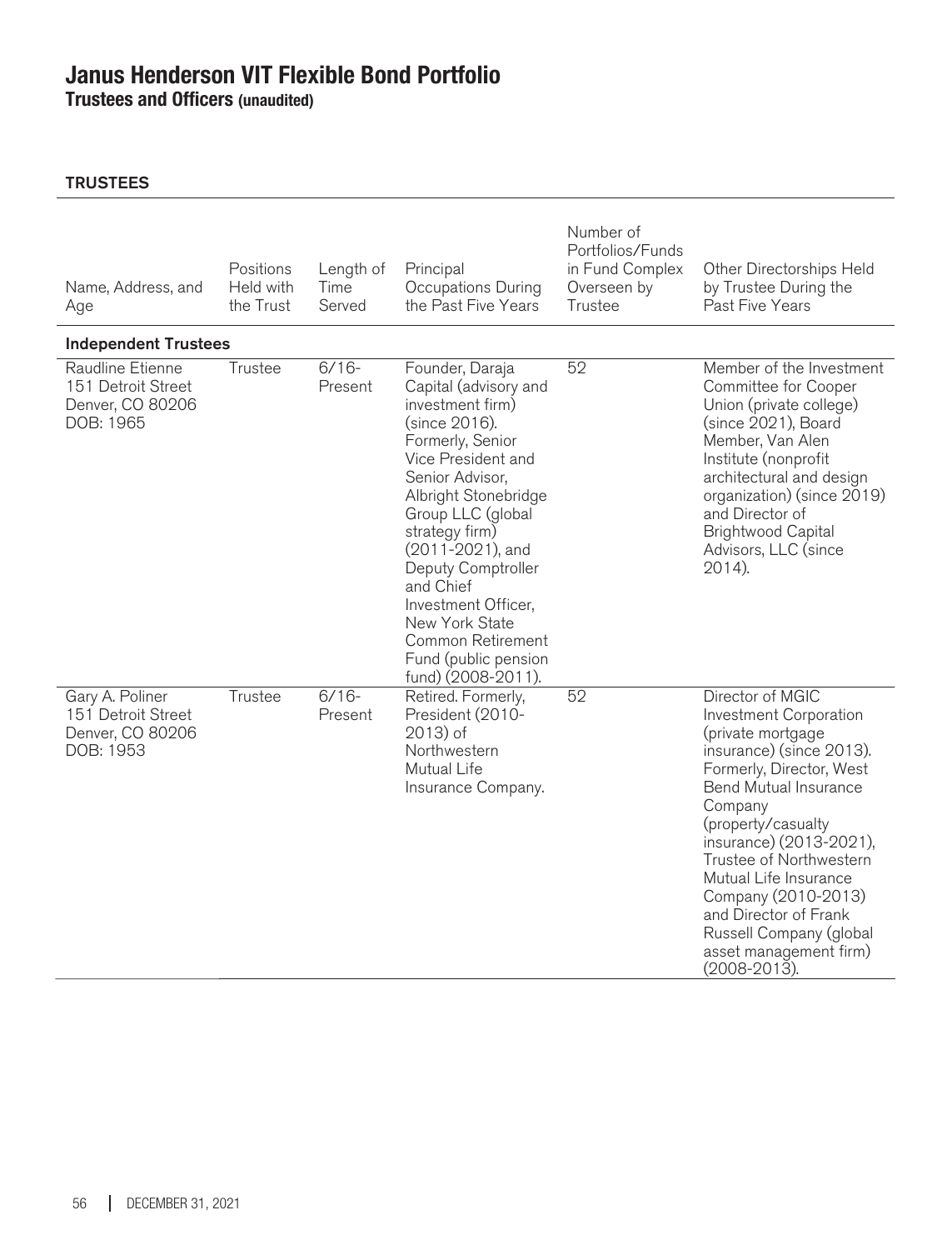**Trustees and Officers (unaudited)**

| Name, Address, and<br>Age                                               | Positions<br>Held with<br>the Trust | Length of<br>Time<br>Served | Principal<br>Occupations During<br>the Past Five Years                                                                                                                                                                                                             | Number of<br>Portfolios/Funds<br>in Fund Complex<br>Overseen by<br>Trustee | Other Directorships Held<br>by Trustee During the<br>Past Five Years                                                                                                                                                                                                                                                                                                      |
|-------------------------------------------------------------------------|-------------------------------------|-----------------------------|--------------------------------------------------------------------------------------------------------------------------------------------------------------------------------------------------------------------------------------------------------------------|----------------------------------------------------------------------------|---------------------------------------------------------------------------------------------------------------------------------------------------------------------------------------------------------------------------------------------------------------------------------------------------------------------------------------------------------------------------|
| <b>Independent Trustees</b>                                             |                                     |                             |                                                                                                                                                                                                                                                                    |                                                                            |                                                                                                                                                                                                                                                                                                                                                                           |
| Diane L. Wallace<br>151 Detroit Street<br>Denver, CO 80206<br>DOB: 1958 | Trustee                             | $6/17 -$<br>Present         | Retired. Formerly,<br><b>Chief Operating</b><br>Officer, Senior Vice<br>President-<br>Operations, and<br><b>Chief Financial</b><br>Officer for Driehaus<br>Capital<br>Management, LLC<br>(1988-2006) and<br>Treasurer for<br>Driehaus Mutual<br>Funds (1996-2002). | 52                                                                         | Formerly, Director of<br>Family Service of Lake<br>County (2019-2021),<br>Independent Trustee,<br>Henderson Global Funds<br>(13 portfolios) (2015-<br>2017), Independent<br>Trustee, State Farm<br>Associates' Funds Trust,<br>State Farm Mutual Fund<br>Trust, and State Farm<br>Variable Product Trust (28<br>portfolios) (2013-2017).                                  |
| Linda S. Wolf<br>151 Detroit Street<br>Denver, CO 80206<br>DOB: 1947    | Trustee                             | $11/05 -$<br>Present        | Retired. Formerly,<br>Chairman and Chief<br>Executive Officer of<br>Leo Burnett<br>(Worldwide)<br>(advertising agency)<br>$(2001 - 2005)$ .                                                                                                                        | 52                                                                         | Director of Chicago<br><b>Community Trust</b><br>(Regional Community<br>Foundation), Lurie<br>Children's Hospital<br>(Chicago, IL), and Shirley<br>Ryan Ability Lab. Formerly,<br>Director of Wrapports,<br>LLC (until 2022), Director<br>of Chicago Council on<br>Global Affairs (until 2019),<br>InnerWorkings (until<br>2019) and Director of<br>Walmart (until 2017). |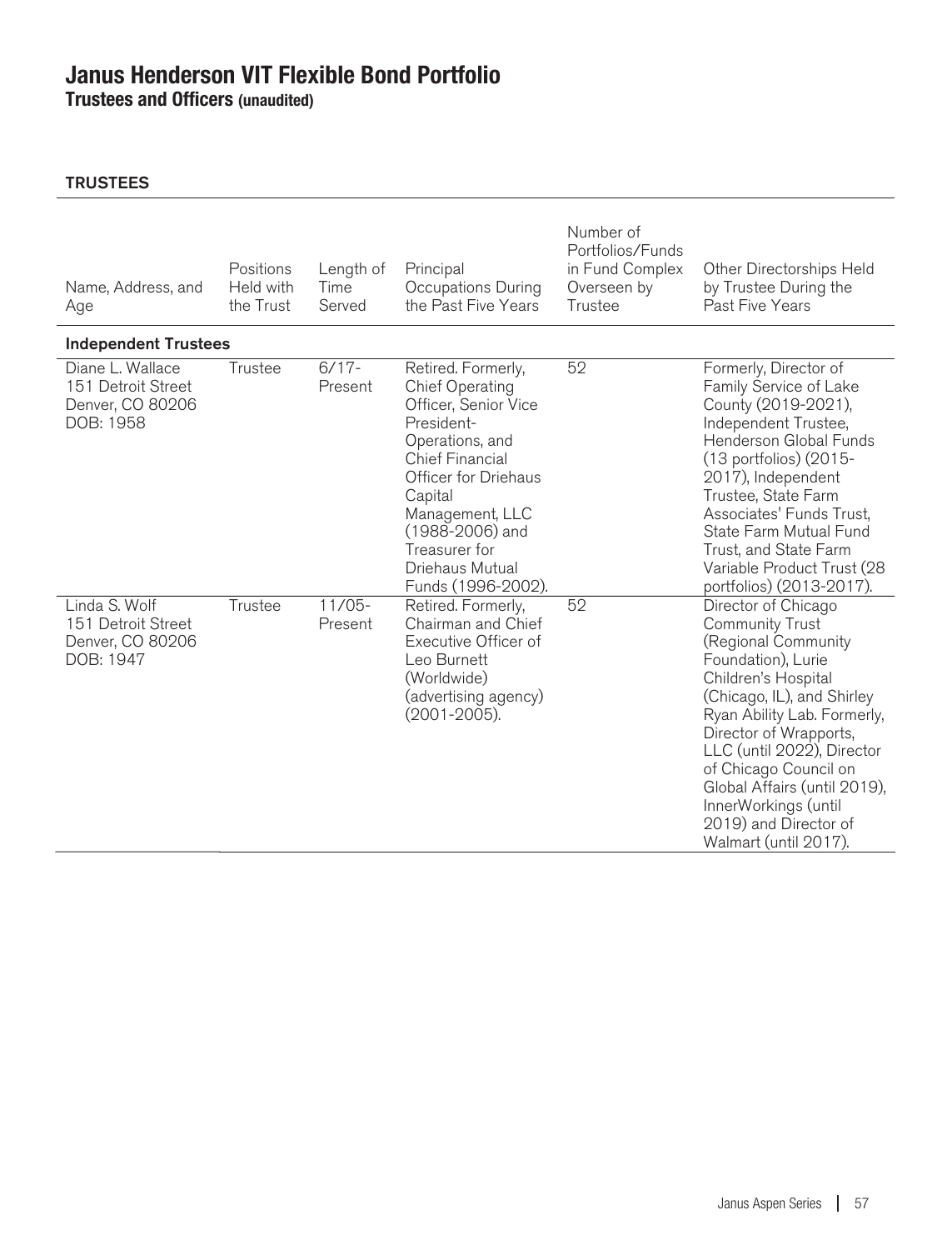**Trustees and Officers (unaudited)**

| Name, Address, and<br>Age                                                 | Positions Held with the Trust                                                                             | Term of Office*<br>and Length of<br>Time Served | Principal Occupations During the<br>Past Five Years                                                                                                                                                                                                                                                 |
|---------------------------------------------------------------------------|-----------------------------------------------------------------------------------------------------------|-------------------------------------------------|-----------------------------------------------------------------------------------------------------------------------------------------------------------------------------------------------------------------------------------------------------------------------------------------------------|
| Michael Keough<br>151 Detroit Street<br>Denver, CO 80206<br>DOB: 1978     | Executive Vice President and<br>Co-Portfolio Manager<br>Janus Henderson Flexible<br><b>Bond Portfolio</b> | 12/15-Present                                   | Portfolio Manager for other Janus<br>Henderson accounts.                                                                                                                                                                                                                                            |
| Greg Wilensky<br>151 Detroit Street<br>Denver, CO 80206<br>DOB: 1967      | Executive Vice President and<br>Co-Portfolio Manager<br>Janus Henderson Flexible<br><b>Bond Portfolio</b> | 2/20-Present                                    | Head of U.S. Fixed Income of Janus<br>Henderson Investors and Portfolio<br>Manager for other Janus<br>Henderson accounts. Formerly,<br>Director and Lead Portfolio<br>Manager of the U.S. Multi-Sector<br>Fixed Income team at<br>AllianceBernstein (2007-2019).                                    |
| Michelle Rosenberg<br>151 Detroit Street<br>Denver, CO 80206<br>DOB: 1973 | Interim President and Chief<br><b>Executive Officer</b>                                                   | 1/22-Present                                    | General Counsel and Corporate<br>Secretary of Janus Henderson<br>Investors (since 2018). Formerly,<br>Senior Vice President and Head of<br>Legal, North America of Janus<br>Henderson Investors (2017-2018)<br>and Deputy General Counsel of<br>Janus Henderson US (Holdings),<br>Inc. (2015-2018). |

\* Officers are elected at least annually by the Trustees for a one-year term and may also be elected from time to time by the Trustees for an interim period.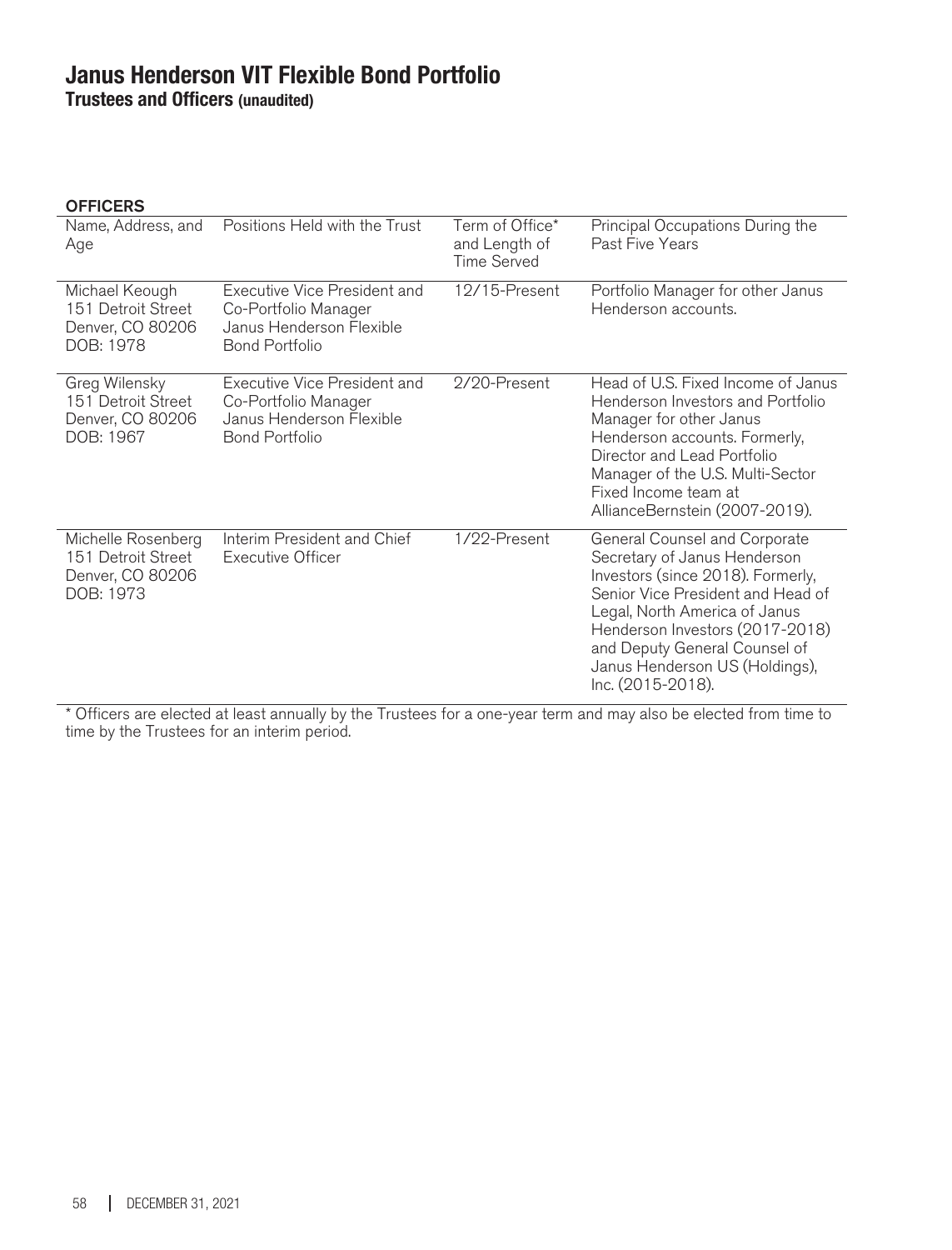**Trustees and Officers (unaudited)**

### **OFFICERS**

| Name, Address, and<br>Age                                                | Positions Held with the Trust                                                      | Term of Office*<br>and Length of<br><b>Time Served</b> | Principal Occupations During the<br>Past Five Years                                                                                                                                                                                                                                                                                                                                                                                                                                                                                                                                                                                                                            |
|--------------------------------------------------------------------------|------------------------------------------------------------------------------------|--------------------------------------------------------|--------------------------------------------------------------------------------------------------------------------------------------------------------------------------------------------------------------------------------------------------------------------------------------------------------------------------------------------------------------------------------------------------------------------------------------------------------------------------------------------------------------------------------------------------------------------------------------------------------------------------------------------------------------------------------|
| Kristin Mariani<br>151 Detroit Street<br>Denver, CO 80206<br>DOB: 1966   | Vice President, Chief<br>Compliance Officer, and Anti-<br>Money Laundering Officer | 7/20-Present                                           | Head of Compliance, North<br>America for Janus Henderson<br>Investors (since September 2020),<br>and Chief Compliance Officer for<br>Janus Henderson Investors US LLC<br>(since September 2017). Formerly,<br>Global Head of Investment<br>Management Compliance for Janus<br>Henderson Investors (February<br>2019-August 2020), Vice<br>President, Head of Global<br>Distribution Compliance and Chief<br>Compliance Officer of Janus<br>Henderson Distributors US LLC<br>(May 2017-September 2017), Vice<br>President, Compliance at Janus<br>Henderson US (Holdings) Inc.,<br>Janus Henderson Investors US<br>LLC, and Janus Henderson<br>Distributors US LLC (2009-2017). |
| Jesper Nergaard<br>151 Detroit Street<br>Denver, CO 80206<br>DOB: 1962   | <b>Chief Financial Officer</b>                                                     | 3/05-Present                                           | Head of U.S. Fund Administration,<br>Janus Henderson Investors and<br>Janus Henderson Services US LLC.                                                                                                                                                                                                                                                                                                                                                                                                                                                                                                                                                                         |
|                                                                          | Vice President, Treasurer, and<br><b>Principal Accounting Officer</b>              | 2/05-Present                                           |                                                                                                                                                                                                                                                                                                                                                                                                                                                                                                                                                                                                                                                                                |
| Abigail J. Murray<br>151 Detroit Street<br>Denver, CO 80206<br>DOB: 1975 | Vice President, Chief Legal<br>Officer, and Secretary                              | 12/20-Present                                          | Managing Counsel (2020-present).<br>Formerly, Senior Counsel for<br>Invesco Ltd. (2017-2020), and Vice<br>President and Senior Counsel,<br>ALPS Fund Services, Inc. and<br>Assistant General Counsel, ALPS<br>Advisors, Inc. (2015-2017).                                                                                                                                                                                                                                                                                                                                                                                                                                      |

\* Officers are elected at least annually by the Trustees for a one-year term and may also be elected from time to time by the Trustees for an interim period.